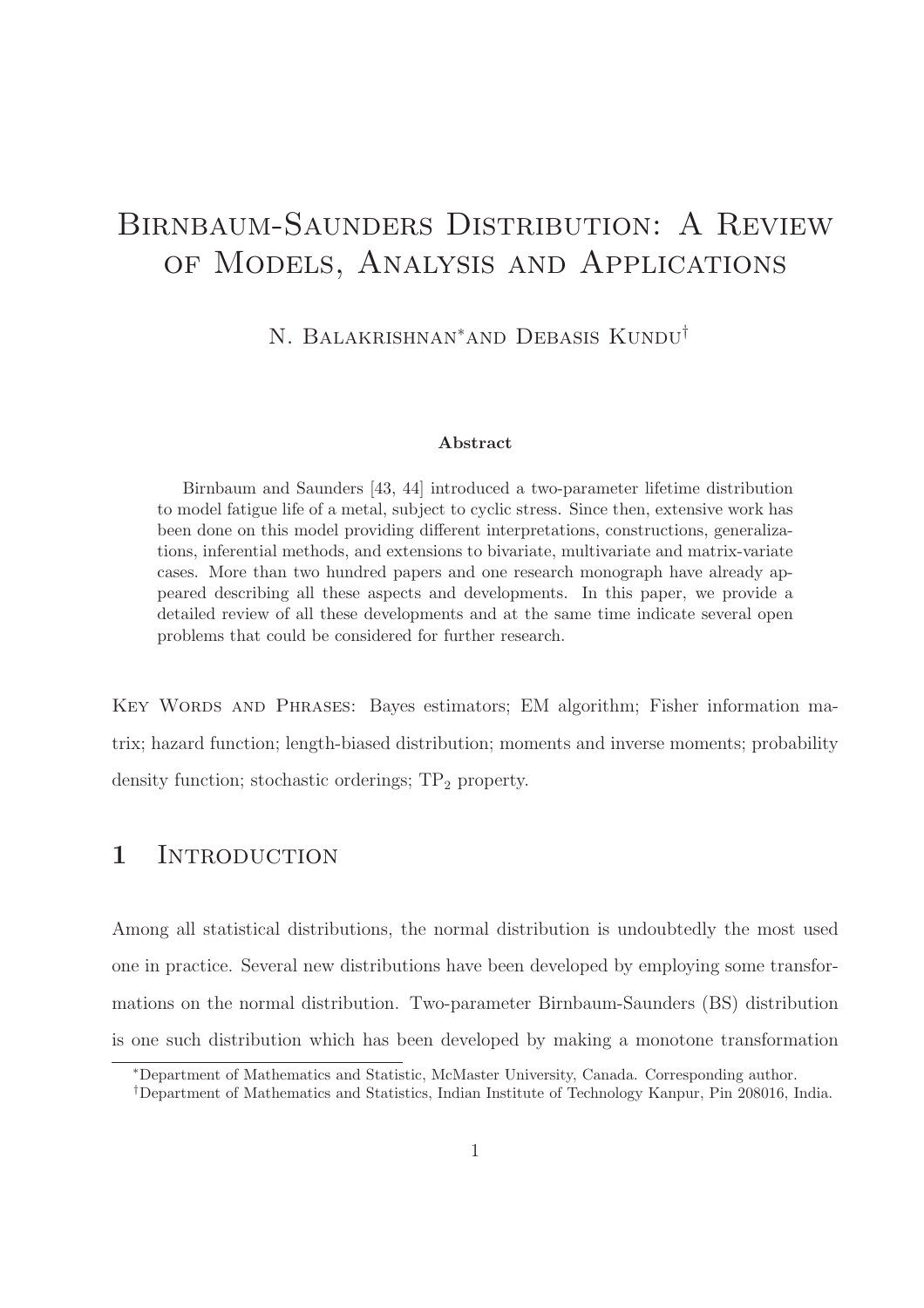on the standard normal random variable. The BS distribution has appeared in several different contexts, with varying derivations. It was given by Fletcher [83], and according to Schröedinger [245], it was originally obtained by Konstantinowsky [114]. Subsequently, it was obtained by Freudenthal and Shinozuka [86] as a model that will be useful in life-testing. But, it was the derivation of Birnbaum and Saunders [43] that brought the usefulness of this distribution into a clear focus. Birnbaum and Saunders [43] introduced the distribution, that has come to bear their names, specifically for the purpose of modeling fatigue life of metals subject to periodic stress; consequently, the distribution is also sometimes referred to as the fatigue-life distribution.

Since the re-introduction of the model in 1969, extensive work has been done on this specific distribution. Even though Birnbaum and Saunders [43] provided a natural physical justification of this model through fatigue failure caused under cyclic loading, Desmond [62] presented a more general derivation based on a biological model. He also strengthened the physical justification for the use of this distribution by relaxing some of the original assumptions made by Birnbaum and Saunders. Bhattacharyya and Fries [41] proved that a BS distribution can be obtained as an approximation of an inverse Gaussian (IG) distribution. Desmond [63] observed an interesting feature that a BS distribution can be viewed as an equal mixture of an IG distribution and its reciprocal. This mixing property becomes useful in deriving several properties of the BS distribution using well-known properties of the IG distribution, and it also becomes useful for estimation purposes as well. Balakrishnan et al. [18] used this mixture property effectively to define mixtures of BS distributions, and then establish various properties and inferential methods for such a mixture BS distribution.

Many different properties of BS distribution have been discussed by a number of authors. It has been observed that the probability density function (PDF) of the BS distribution is unimodal. The shape of the hazard function (HF) plays an important role in lifetime data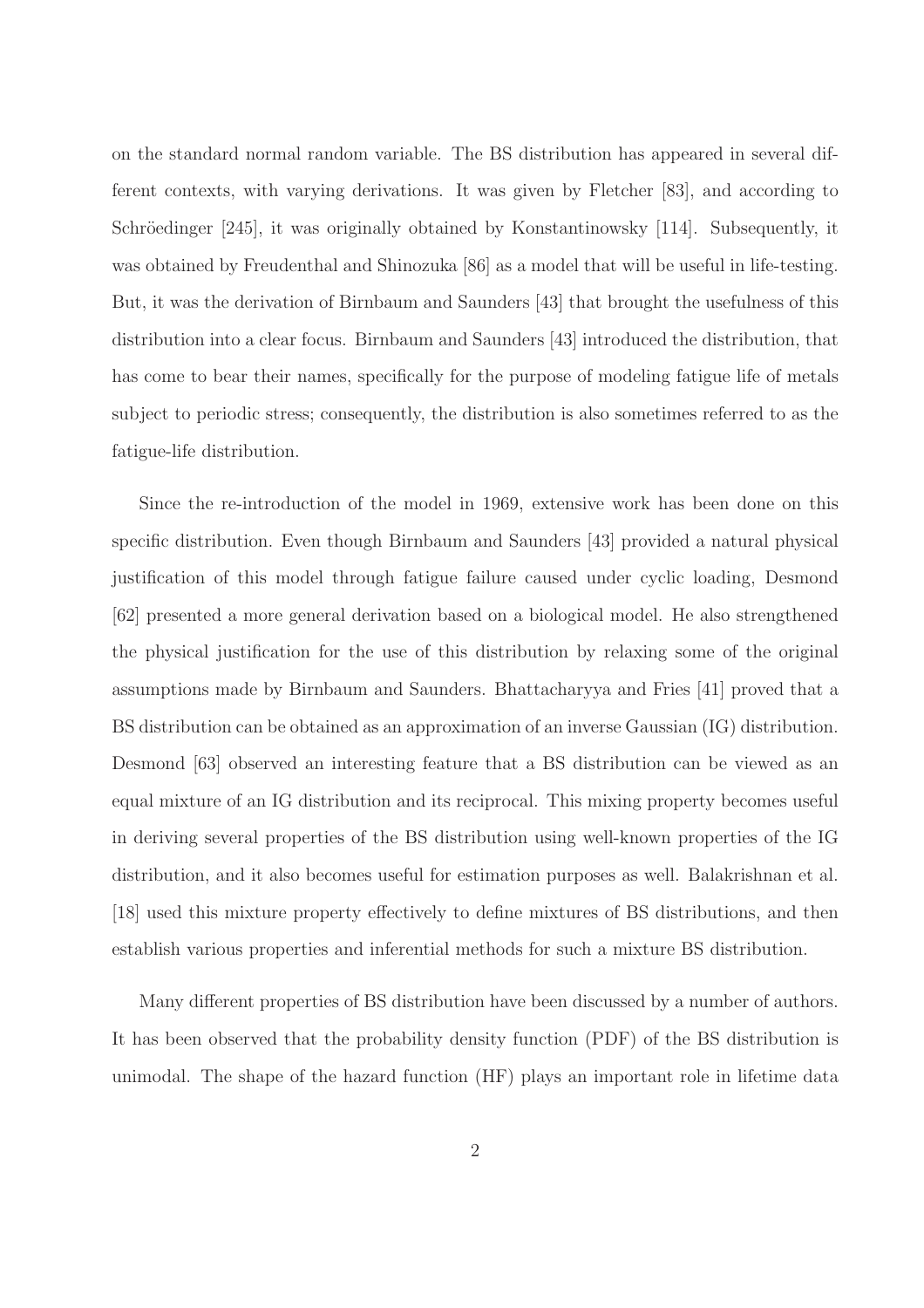analysis. In this regard, Mann et al. ([189], page 155) first conjectured that the HF is not an increasing function, but the average HF is nearly a non-decreasing function. Three decades later, Kundu et al. [122] and Bebbington et al. [38] proved formally that the HF of BS distribution is an unimodal function; see also Gupta and Akman [100] in this respect. In many real life situations, the HF may not be monotone and that it increases up to a point and then decreases. For example, in the study of recovery from the breast cancer, it has been observed by Langlands et al. [124] that the maximum mortality occurs about three years after the disease and then it decreases slowly over a fixed period of time. In a situation like this, BS distribution can be used quite effectively for modeling. Moreover, in this aspect, log-normal and BS distributions behave very similarly. Although the HF of the log-normal distribution tends to zero, as  $t \to \infty$ , the hazard function of the BS distribution tends to a constant. Hence, in the long run, the BS behaves like an exponential distribution. Cheng and Tang [50, 51] developed several reliability bounds and tolerance limits for BS distribution. Cheng and Tang [52] also developed a random number generator for the BS distribution, and a comparison of the performance of different BS generators can be found in Rieck [224].

The maximum likelihood (ML) estimators of the shape and scale parameters based on a complete sample were discussed originally by Birnbaum and Saunders [44], and their asymptotic distributions were obtained by Engelhardt et al. [75]. The existence and uniqueness of the ML estimators have been formally established by Balakrishnan and Zhu [27] who have shown that the ML estimators of the unknown parameters cannot be obtained in an explicit form and need to be obtained by solving a non-linear equation. Extensive work has been done on developing the point and interval estimation of the parameters in the case of complete as well as censored samples. Rieck [222] first developed the estimators of the unknown parameters in the case of a censored sample. Ng et al. [195] provided modified moment (MM) estimators of the parameters in the case of a complete sample which are in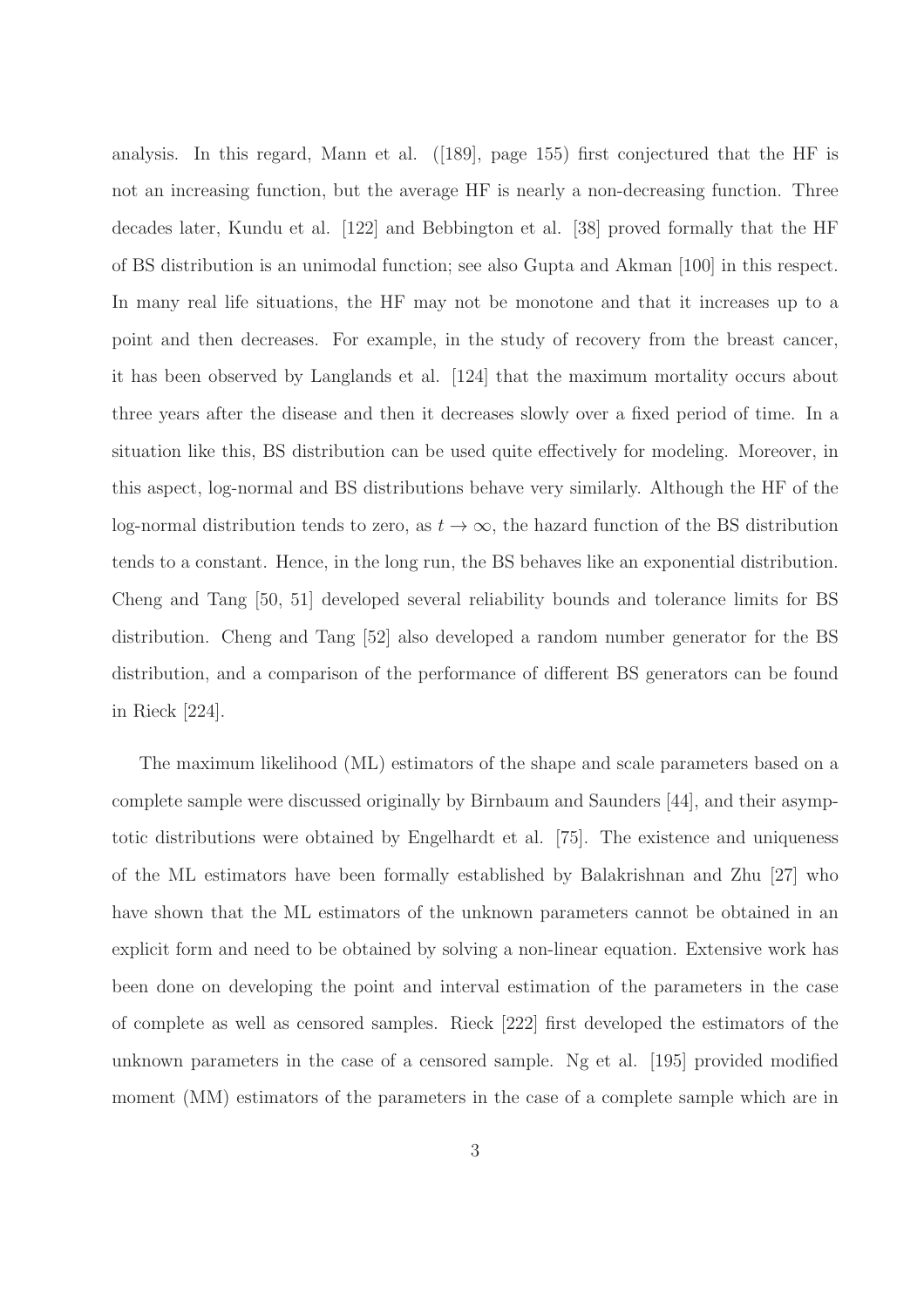explicit simple form, and they later extended to the case of a Type-II censored sample; see Ng et al. [196]. From and Li [87] suggested four different estimation techniques for both complete and censored samples. Several other estimation procedures for complete or censored samples, mainly from the frequentist point of view, have been proposed by Dupuis and Mills [73], Wang et al. [263], Lemonte et al. [171, 173], Desmond et al. [65], Ahmed et al. [3], Balakrishnan et al. [20], and Balakrishnan and Zhu [28]. Padgett [205] first considered Bayesian inference for the scale parameter  $\beta$  of the model assuming the shape parameter  $\alpha$  to be known, with the use of a non-informative prior. Achcar [1] considered the same problem when both parameters are unknown and Achcar and Moala [2] addressed the problem in the presence of censored data and covariates. Recently, Wang et al. [267] provided Bayes estimates and associated credible intervals for the parameters of BS distribution under a general set of priors.

Several other models associated with BS distribution, and their properties and statistical inferential methods, have been discussed in the literature. For example, Rieck and Nedelman [226] considered the log-linear model for the BS distribution. Desmond et al. [65] considered the BS regression model. The logarithmic version of BS (Log-BS) regression model has been discussed by Galea et al. [88] and Leiva et al. [131]. Lemonte and Cordeiro [161] considered the BS non-linear regression model. A length-biased version of the BS distribution and its different applications have been provided by Leiva et al. [142]. Balakrishnan et al. [18] considered three different mixture models associated with BS distribution and discussed their fitting methods and applications. Santos-Neto et al. [236] proposed a reparameterized BS regression model with varying precision and discussed associated inferential issues. Recently, Bourguingon et al. [45] and Desousa et al. [67] proposed transmuted BS and tobit-BS models, respectively, and discussed several inferential issues for these models. For a review of the BS model, we refer the readers to the monograph by Leiva [129]; see also Johnson et al. [109], Leiva and Saunders [150] and Leiva and Vivanco [154] in this regard.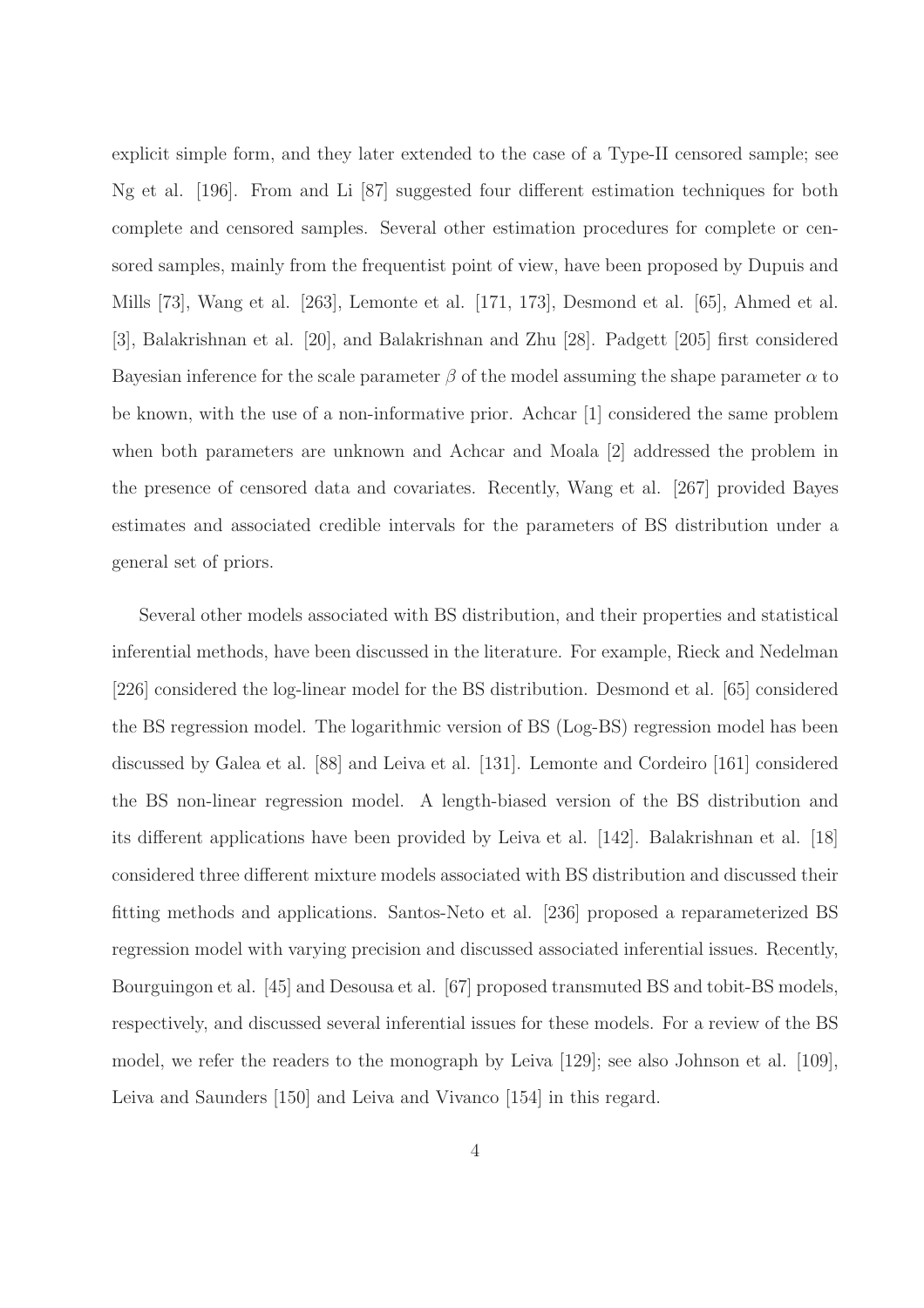Díaz-García and Leiva [69] introduced the generalized BS distribution by replacing the normal kernel in (1) with elliptically symmetric kernels. Since then, quite a bit of work has been done on this generalized BS distribution. Leiva et al. [144] developed a procedure for generating random samples from the generalized BS distribution, while Leiva et al. [139] discussed lifetime analysis based on generalized BS distribution. A comprehensive discussion on generalized BS distributions has been provided by Sanhueza et al. [231]. Kundu et al. [119] introduced the bivariate BS distribution and studied some of its properties and characteristics. The multivariate generalized BS distribution has been introduced, by replacing the normal kernel by an elliptically symmetric kernel, by Kundu et al. [119]. Caro-Lopera et al. [48] developed subsequently the generalized matrix-variate BS distribution and discussed its properties.

The main aim of this paper is to provide a review of all these developments on BS distribution and also to suggest some open problems along the way. The rest of this paper is organized as follows. In Section 2, we define the BS distribution and provide physical interpretations and some basic properties of the model. Point and interval estimation methods based on complete samples are detailed in Sections 3 and 4, respectively. Bayesian inference is discussed next in Section 5. In Section 6, we discuss the point and interval estimation of the model parameters based on censored samples. Some of the other univariate issues are discussed in Section 7. Bivariate and multivariate BS distributions are described in Sections 8 and 9., respectively. In Sections 10 and 11, we describe several related models and the BS regression model, respectively. Different generalizations are described in Section 12, and several illustrative examples are presented in Section 13. Finally, some concluding remarks are made in Section 14.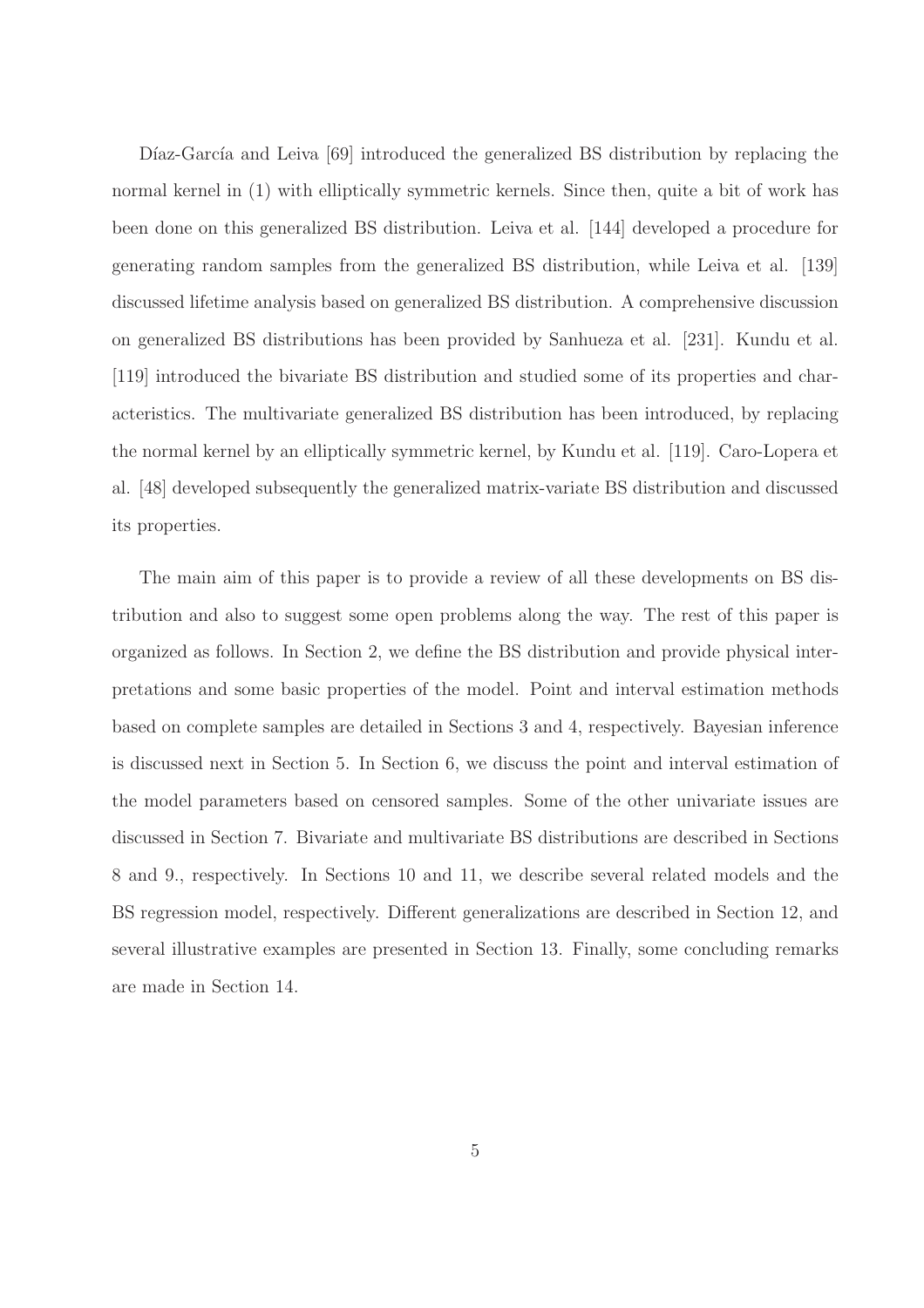## 2 DEFINITION & SOME BASIC PROPERTIES

In this section, we provide the definition, give some physical interpretations and discuss several properties of the two-parameter BS distribution.

## 2.1 CUMULATIVE DISTRIBUTION FUNCTION, PROBABILITY DENSITY FUNCtion & Hazard Function

The cumulative distribution function (CDF) of a two-parameter BS random variable  $T$  can be written as

$$
F_T(t; \alpha, \beta) = \Phi\left[\frac{1}{\alpha} \left\{ \left(\frac{t}{\beta}\right)^{1/2} - \left(\frac{\beta}{t}\right)^{1/2} \right\} \right], \quad 0 < t < \infty, \quad \alpha, \beta > 0,
$$
 (1)

where  $\Phi(\cdot)$  is the standard normal CDF. The parameters  $\alpha$  and  $\beta$  in (1) are the shape and scale parameters, respectively.

If the random variable  $T$  has the BS distribution function in  $(1)$ , then the corresponding probability density function (PDF) is

$$
f_T(t; \alpha, \beta) = \frac{1}{2\sqrt{2\pi}\alpha\beta} \left[ \left(\frac{\beta}{t}\right)^{1/2} + \left(\frac{\beta}{t}\right)^{3/2} \right] \exp\left[ -\frac{1}{2\alpha^2} \left(\frac{t}{\beta} + \frac{\beta}{t} - 2\right) \right], \quad t > 0, \alpha > 0, \beta > 0.
$$
\n(2)

From here on, a random variable with PDF in (2) will be simply denoted by  $BS(\alpha, \beta)$ . It is clear that  $\beta$  is the scale parameter while  $\alpha$  is the shape parameter. It can be seen that the PDF of BS( $\alpha$ ,  $\beta$ ) goes to 0 when  $t \to 0$  as well as when  $t \to \infty$ . For all values of  $\alpha$  and  $\beta$ , the PDF is unimodal. The plots of the PDF of  $BS(\alpha, \beta)$  in (2), for different values of  $\alpha$ , are presented in Figure 1.

The mode of  $BS(\alpha, \beta)$  cannot be obtained in an explicit form. But, the mode of the PDF of  $BS(\alpha, 1)$ , say  $m_{\alpha}$ , can be obtained as the solution of the following cubic equation [see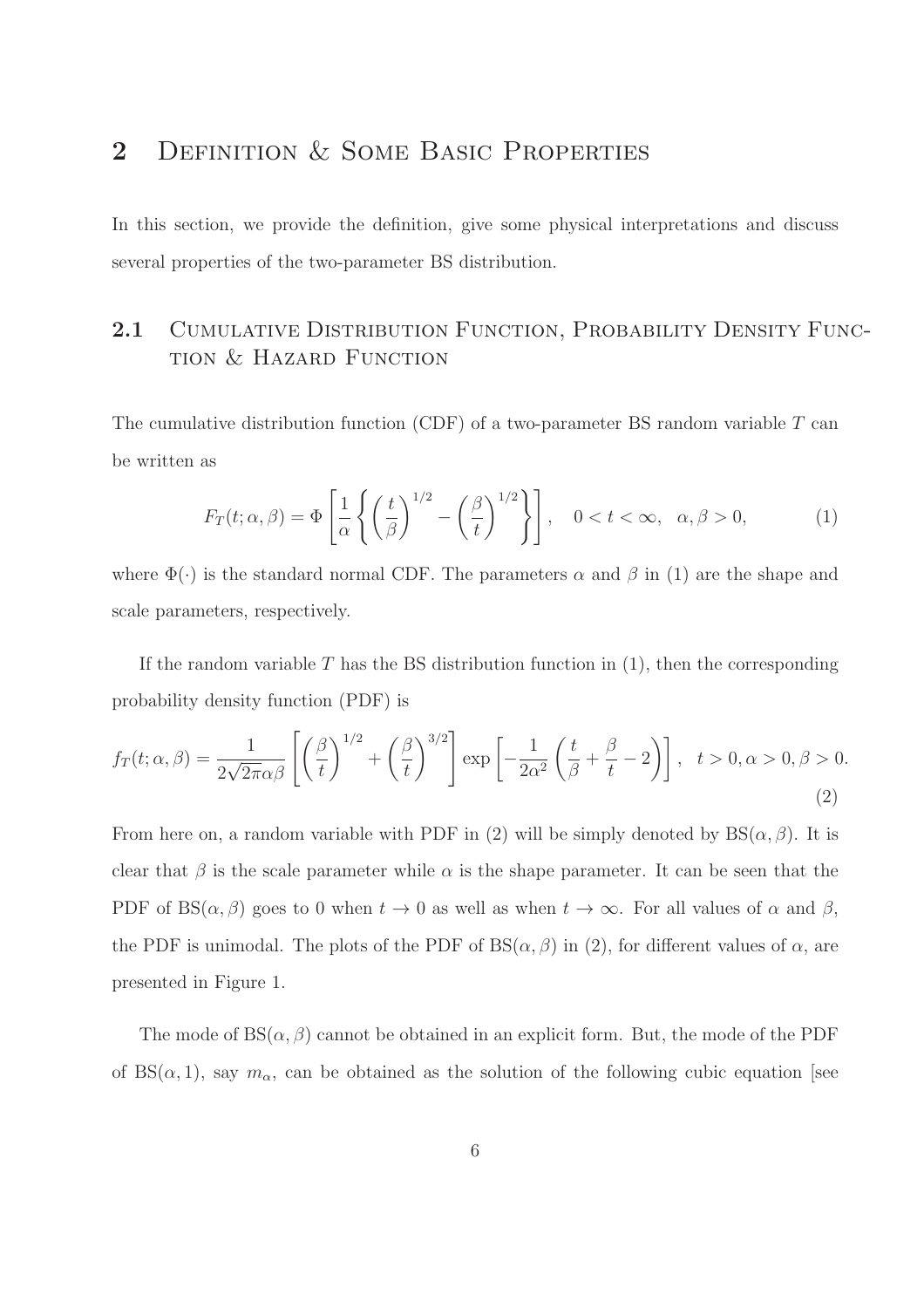

Figure 1: Plots of the PDF of BS $(\alpha, \beta)$  for different values of  $\alpha$  and when  $\beta = 1$ : (a)  $\alpha =$ 0.25, (b)  $\alpha = 0.5$  (c)  $\alpha = 0.75$ , (d)  $\alpha = 1.0$ .

Kundu et al. [122]]:

$$
t^3 + t^2(\alpha^2 + 1) + t(3\alpha^2 - 1) - 1 = 0.
$$
 (3)

It can be easily shown that the cubic equation in (10) has a unique solution. The mode of  $BS(\alpha, \beta)$  can then be obtained simply as  $\beta m_{\alpha}$ . It has been observed that  $m_{\alpha}$  is an increasing function of  $\alpha$ .

If  $T \sim BS(\alpha, \beta)$ , consider the following transformation

$$
Z = \frac{1}{\alpha} \left[ \left( \frac{T}{\beta} \right)^{1/2} - \left( \frac{T}{\beta} \right)^{-1/2} \right],\tag{4}
$$

or equivalently

$$
T = \frac{\beta}{4} \left[ \alpha Z + \sqrt{(\alpha Z)^2 + 4} \right]^2.
$$
 (5)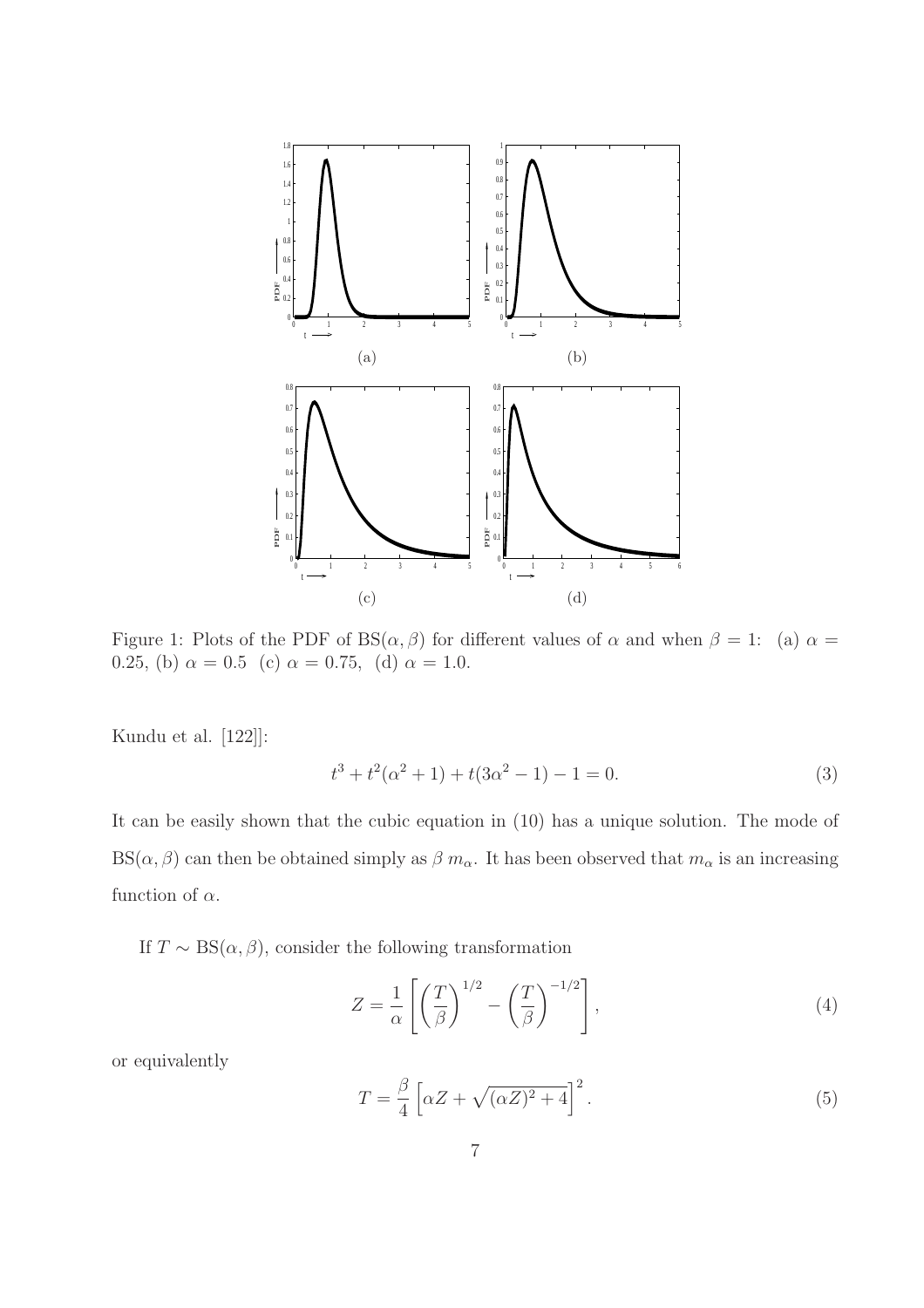It then readily follows from  $(1)$  that Z is a normal random variable with mean zero and variance one. From (4), it is immediate that

$$
W = Z^2 = \frac{1}{\alpha^2} \left[ \frac{T}{\beta} + \frac{\beta}{T} - 2 \right] \sim \chi_1^2.
$$
 (6)

Eq. (5) can be used effectively to generate BS random variables from standard normal random variables; see, for example, Rieck [224]. Alternatively, the relation in (6) can also be used to generate BS random variables; see Chang and Tang [52]. Rieck [224] showed the generator based on (5) to be more efficient than the one based on (6).

Evidently, the q-th quantile of  $BS(\alpha, \beta)$  random variable is

$$
\frac{\beta}{4} \left[ \alpha z_q + \sqrt{(\alpha z_q)^2 + 4} \right]^2,\tag{7}
$$

with  $0 < q < 1$ , where  $z_q$  is the q-th quantile of the standard normal random variable. From (4), it is also immediate that  $\beta$  is the median of T.

We now discuss the shape characteristics of the HF of a BS random variable. With  $T \sim$  $BS(\alpha, \beta)$ , the HF of T is given by

$$
h_T(t; \alpha, \beta) = \frac{f_T(t; \alpha, \beta)}{1 - F_T(t; \alpha, \beta)}, \quad t > 0.
$$
\n(8)

Since the shape of the HF does not depend on the scale parameter  $\beta$ , we may take  $\beta = 1$ without loss of generality. In this case, the HF in (8) takes the form

$$
h_T(t; \alpha, 1) = \frac{\frac{1}{\sqrt{2\pi}\alpha} \epsilon'(t) e^{-\frac{1}{2\alpha^2} \epsilon^2(t)}}{\Phi\left(-\frac{\epsilon(t)}{\alpha}\right)},
$$
\n(9)

where

$$
\epsilon(t) = t^{1/2} - t^{-1/2}, \quad \epsilon'(t) = \frac{1}{2t}(t^{1/2} + t^{-1/2}) \text{ and } \epsilon''(t) = -\frac{1}{4t^2}(t^{1/2} + 3t^{-1/2}).
$$
 (10)

Kundu et al. [122] then showed that the HF in (9), and hence the one in (8), is always unimodal. The plots of the HF of  $BS(\alpha, \beta)$  in (9) for different values of  $\alpha$ , are presented in Figure 2. From (9), it can be shown that  $\ln(h_T(t; \alpha, 1)) \to 1/(2\alpha^2)$  as  $t \to \infty$ .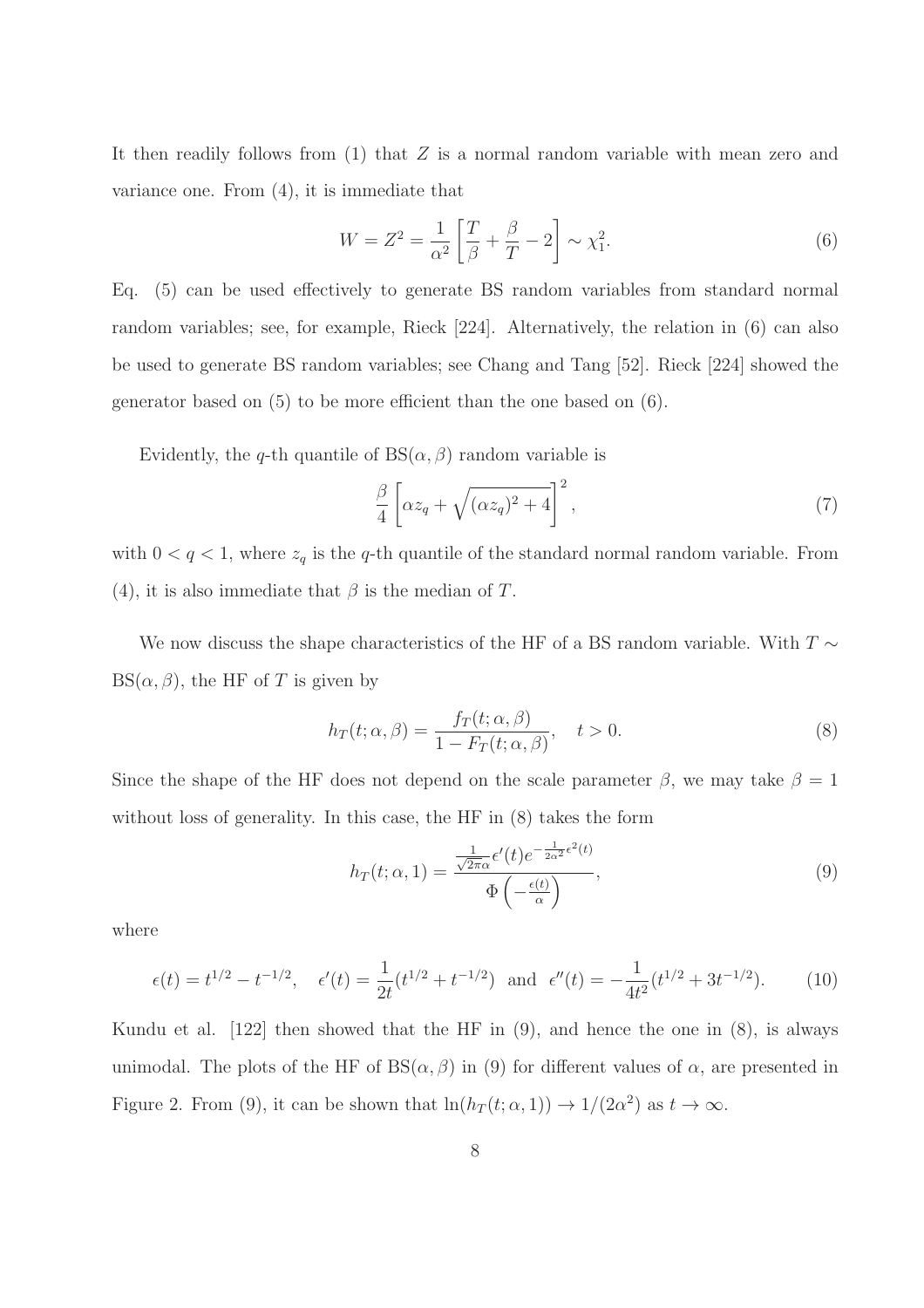

Figure 2: Plots of the HF of BS( $\alpha$ ,  $\beta$ ) for different values of  $\alpha$  and when  $\beta = 1$ : (a)  $\alpha =$ 0.50, (b)  $\alpha = 0.75$  (c)  $\alpha = 1.0$ , (d)  $\alpha = 1.5$ .

Kundu et al. [122] have shown that the change point,  $c_{\alpha}$ , of the hazard function of  $BS(\alpha, 1)$  in (9) can be obtained as a solution of the non-linear equation

$$
\Phi\left(-\frac{1}{\alpha}\epsilon(t)\right)\left\{-\left(\epsilon'(t)\right)^2\epsilon(t) + \alpha^2\epsilon''(t)\right\} + \alpha\phi\left(-\frac{1}{\alpha}\epsilon(t)\right)\left(\epsilon'(t)\right)^2 = 0. \tag{11}
$$

Since  $\beta$  is the scale parameter, the change point,  $c_{\alpha,\beta}$ , of the HF of BS( $\alpha,\beta$ ) in (8) can be obtained immediately as  $c_{\alpha,\beta} = \beta c_{\alpha}$ . Values of  $c_{\alpha}$ , for different choices of  $\alpha$ , have been computed by Kundu et al. [122]. They have also observed that for  $\alpha > 0.25$ , the following approximation of  $c_{\alpha}$  can be useful:

$$
\tilde{c}_{\alpha} = \frac{1}{(-0.4604 + 1.8417\alpha)^2},\tag{12}
$$

and that this approximation becomes quite accurate when  $\alpha > 0.6$ .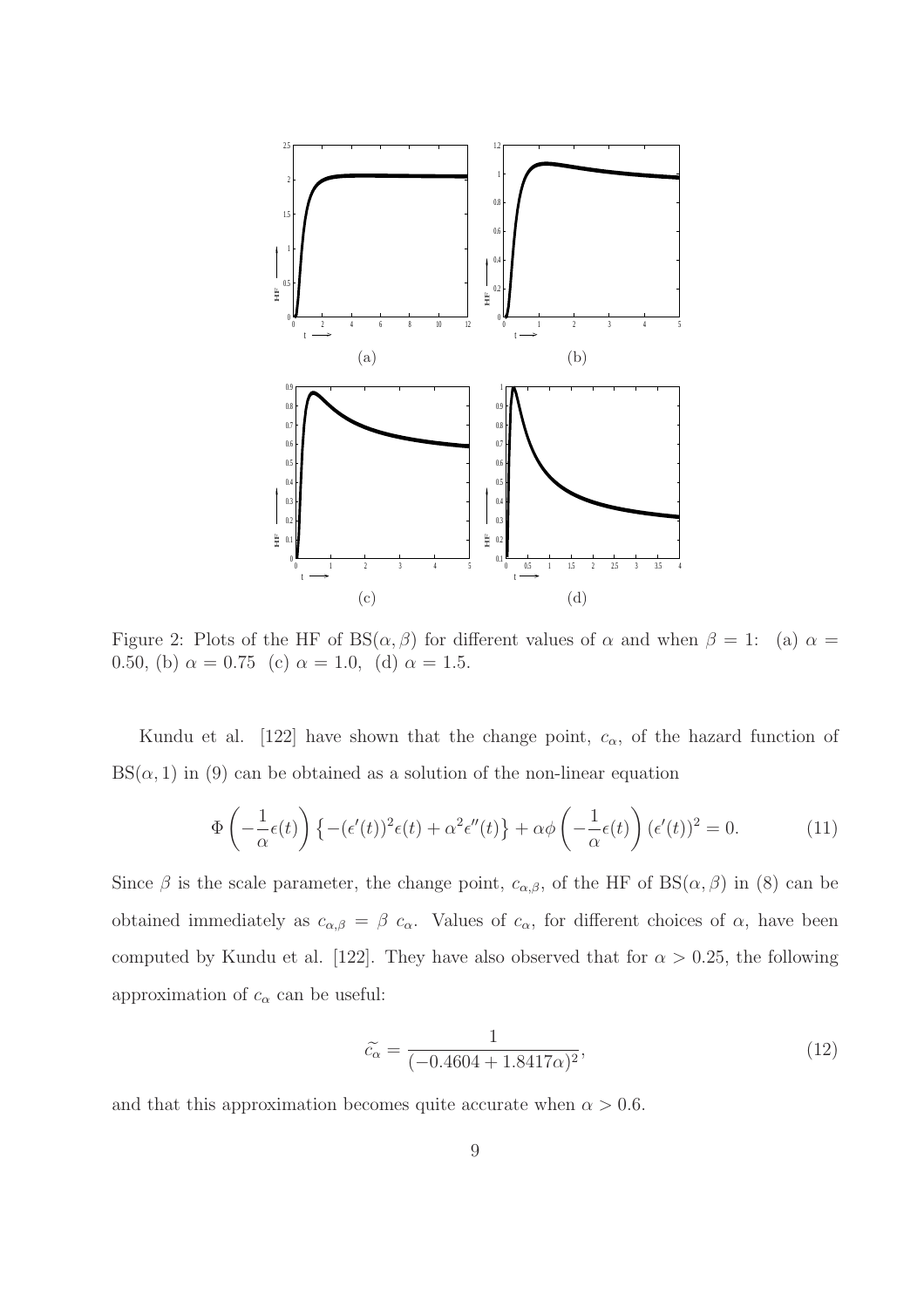## 2.2 Physical Interpretations

It is well known that for the analysis of fatigue data, any of the two-parameter families of distributions, such as Weibull, log-normal or gamma, could be used to model effectively the region of central tendency. Moreover, since we usually have only small sample sizes in practice, none of them may get rejected by a goodness-of fit test, say Chi-square test or Kolmogorov-Smirnov test, for a given data. However, when the goal is to predict the safe life, say the one-thousandth percentile, we would expect to have a wide discrepancy in the results obtained from these models.

For this reason, Birnbaum and Saunders [43] proposed the fatigue failure life distribution based on a physical consideration of the fatigue process, rather than using an arbitrary parametric family of distributions. They obtained a two-parameter family of non-negative random variables as an idealization for the number of cycles necessary to force a fatigue crack to grow to a critical value, based on the following assumptions:

1. Fatigue failure is due to repeated application of a common cyclic stress pattern;

2. Due to the influence of this cyclic stress, a dominate crack in the material grows until a critical size  $w$  is reached at which point fatigue failure occurs;

3. The crack extension in each cycle is a random variable with the same mean and the same variance;

4. The crack extensions in cycles are statistically independent.

5. The total extension of the crack, after a large number of cycles, is approximately normally distributed, justified by the use of central limit theorem (CLT).

Specifically, at the j-th cycle, the crack extension  $X_j$  is assumed to be a random variable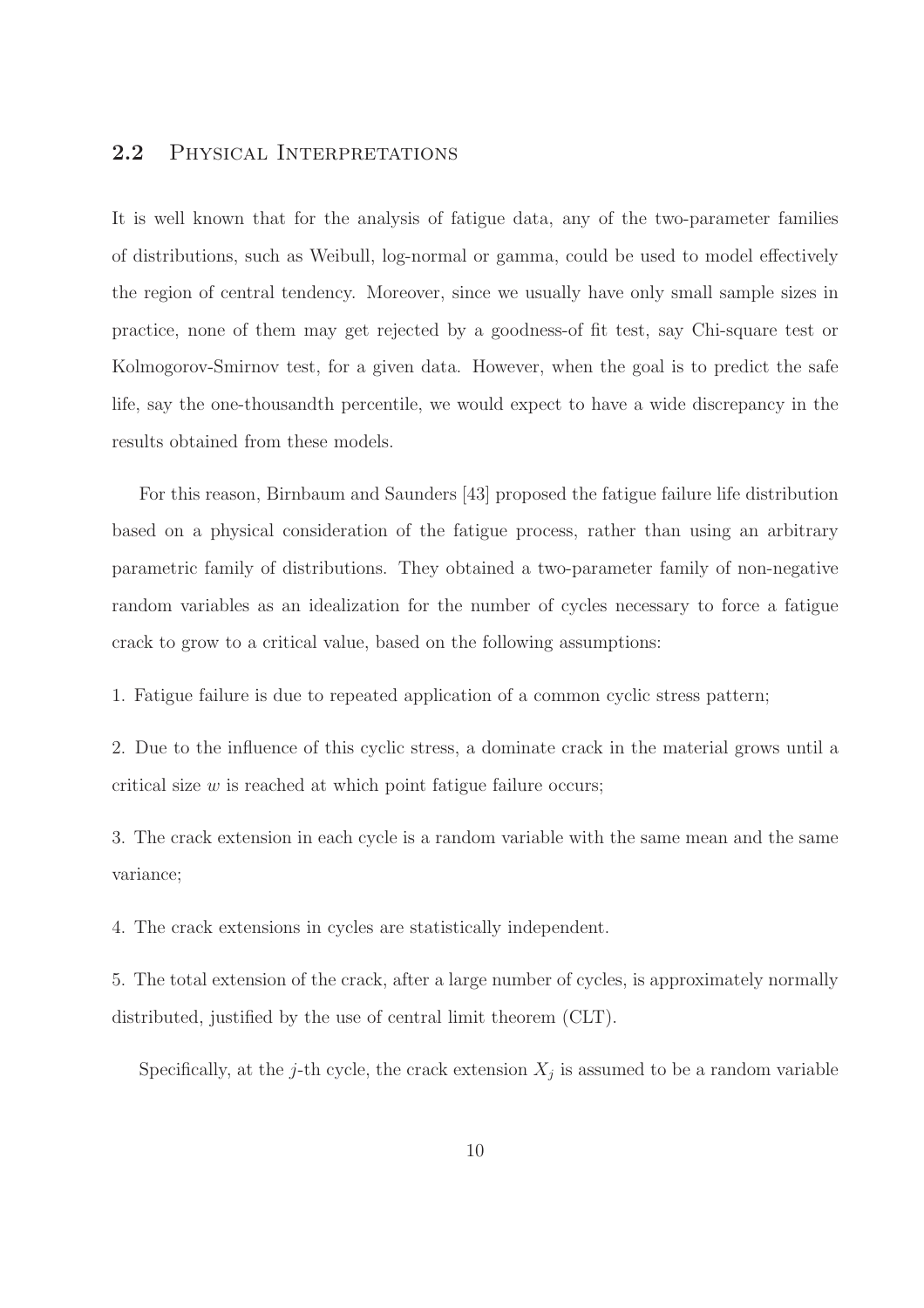with mean  $\mu_0$  and variance  $\sigma_0^2$ . Then, due to CLT,  $\sum_{n=1}^{\infty}$  $i=1$  $X_i$  is approximately normally distributed with mean  $n\mu_0$  and variance  $n\sigma_0^2$ , and consequently the probability that the crack does not exceed a critical length  $\omega$ , say, is given by

$$
\Phi\left(\frac{\omega - n\mu_0}{\sigma_0\sqrt{n}}\right) = \Phi\left(\frac{\omega}{\sigma_0\sqrt{n}} - \frac{\mu_0\sqrt{n}}{\sigma_0}\right). \tag{13}
$$

It is further assumed that the failure occurs when the crack length exceeds  $\omega$ . If T denotes the lifetime (in number of cycles) until failure, then the CDF of  $T$  is approximately

$$
P(T \le t) = F_T(t) \approx 1 - \Phi \left( \frac{\omega}{\sigma_0 \sqrt{t}} - \frac{\mu_0 \sqrt{t}}{\sigma_0} \right) = \Phi \left( \frac{\mu_0 \sqrt{t}}{\sigma_0} - \frac{\omega}{\sigma_0 \sqrt{t}} \right). \tag{14}
$$

Note that in deriving (14), it is being assumed that the probability that  $X_j$ 's take negative values is negligible. If (14) is assumed to be the exact lifetime model, then it is evident from (1) that  $T$  follows a BS distribution with CDF in (1), where

$$
\beta = \frac{\omega}{\mu_0}
$$
, and  $\alpha = \frac{\sigma_0}{\sqrt{\omega \mu_0}}$ .

## 2.3 MOMENTS AND INVERSE MOMENTS

Using the relation in (5), and different moments of the standard normal random variable, moments of  $T$ , for integer  $r$ , can be obtained as follows:

$$
E(T^r) = \beta^r \sum_{j=0}^r {2r \choose 2j} \sum_{i=0}^j {i \choose j} \frac{(2r-2j+2i)!}{2^{r-j+i}(r-j+i)!} \left(\frac{\alpha}{2}\right)^{2r-2j+2i};
$$
\n(15)

see Leiva et al. [142]. Rieck [223] also obtained  $E(T<sup>r</sup>)$ , for fractional values of r, in terms of Bessel function, from the moment generating function of  $E(\ln(T))$ .

From (15), the mean and variance are obtained as

$$
E(T) = \frac{\beta}{2}(\alpha^2 + 2)
$$
 and  $Var(T) = \frac{\beta^2}{4}(5\alpha^4 + 4\alpha^2)$ , (16)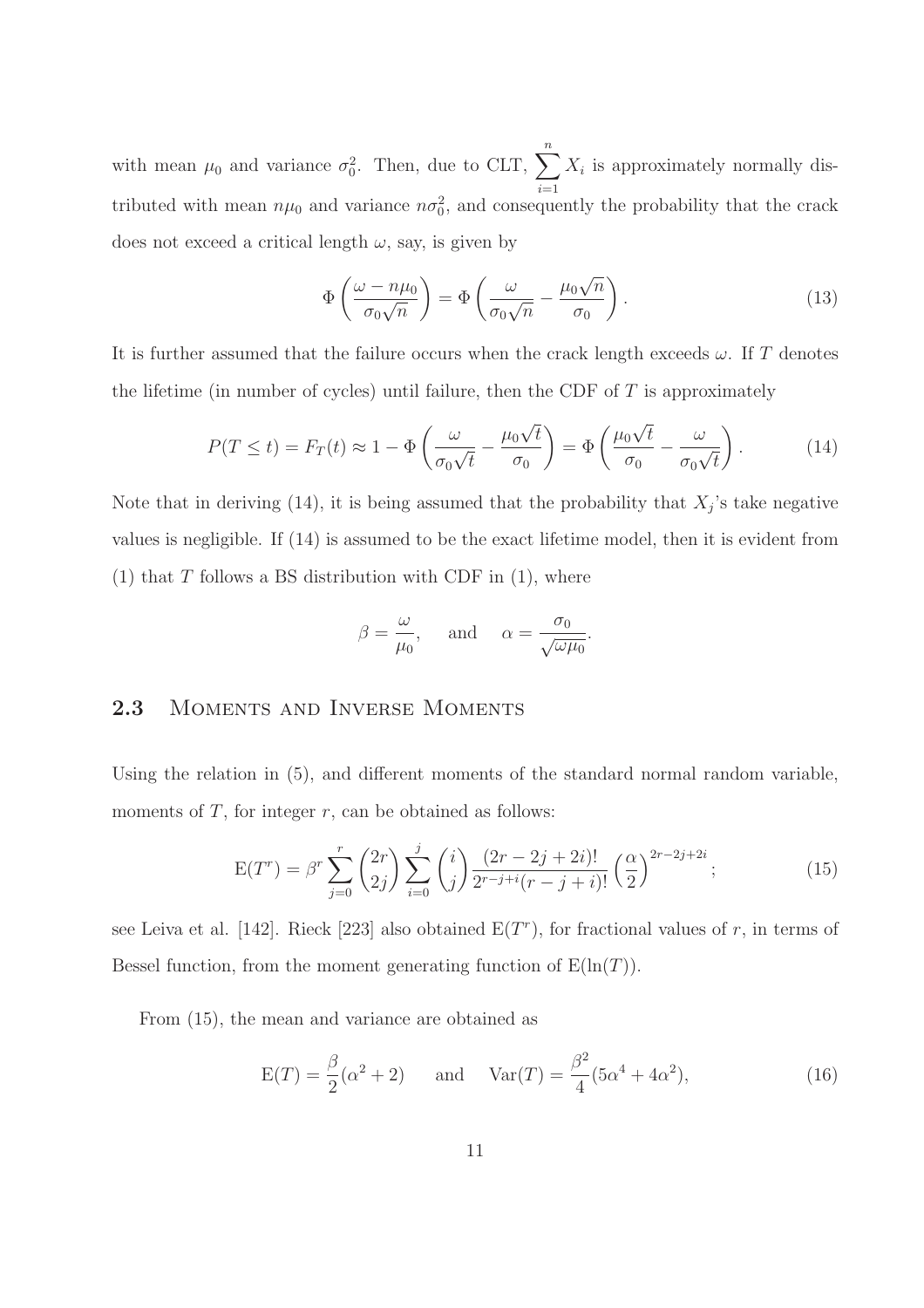while the coefficients of variation  $(\gamma)$ , skewness  $(\delta)$  and kurtosis  $(\kappa)$  are found to be

$$
\gamma = \frac{\sqrt{5\alpha^4 + 4\alpha^2}}{\alpha^2 + 2}, \quad \delta = \frac{44\alpha^3 + 24\alpha}{(5\alpha^2 + 4)^{3/2}} \quad \text{and} \quad \kappa = 3 + \frac{558\alpha^4 + 240\alpha^2}{(5\alpha^2 + 4)^2},\tag{17}
$$

respectively. It is clear that as  $\alpha \to 0$ , the coefficient of kurtosis approaches 3, and the behavior of the BS distribution appears to be approximately normal with mean and variance being approximately  $\beta$  and  $\beta^2 \alpha^2$ , respectively. Hence, as  $\alpha \to 0$ , the BS distribution becomes degenerate at  $\beta$ . On the other hand, when  $\alpha \to \infty$ , both mean and variance diverge, while the coefficients of variation, skewness and kurtosis all converge to some fixed constants.

If  $T \sim BS(\alpha, \beta)$ , it can be easily observed from (2) that  $T^{-1} \sim BS(\alpha, \beta^{-1})$ . Therefore, for integer  $r$ , we readily obtain from  $(15)$  that

$$
E(T^{-r}) = \beta^{-r} \sum_{j=0}^{r} {2r \choose 2j} \sum_{i=0}^{j} {i \choose j} \frac{(2r-2j+2i)!}{2^{r-j+i}(r-j+i)!} \left(\frac{\alpha}{2}\right)^{2r-2j+2i}.
$$
 (18)

Also, the mean and variance of  $T^{-1}$  are obtained, from (16), to be

$$
E(T^{-1}) = \frac{1}{2\beta}(\alpha^2 + 2)
$$
 and  $Var(T^{-1}) = \frac{1}{4\beta^2}(5\alpha^4 + 4\alpha^2),$  (19)

while the corresponding  $\gamma$ ,  $\delta$  and  $\kappa$  remain the same as presented in (17).

#### 2.4 Relationships with Inverse Gaussian Distribution

A random variable  $X$  is said to have an inverse Gaussian  $(IG)$  distribution, with parameters  $\mu > 0$  and  $\lambda > 0$ , if X has the PDF

$$
f_X(t; \mu, \lambda) = \left(\frac{\lambda}{2\pi t^3}\right)^{1/2} \exp\left\{-\frac{\lambda}{2\mu^2 t}(t-\mu)^2\right\}, \quad t > 0.
$$
 (20)

An IG random variable, with PDF in (20), will be denoted by  $IG(\mu, \lambda)$ . The IG distribution has several interesting statistical and probabilistic properties, of which one of the most intriguing one is in the presence of  $\chi^2$  and F distributions in associated inferential methods.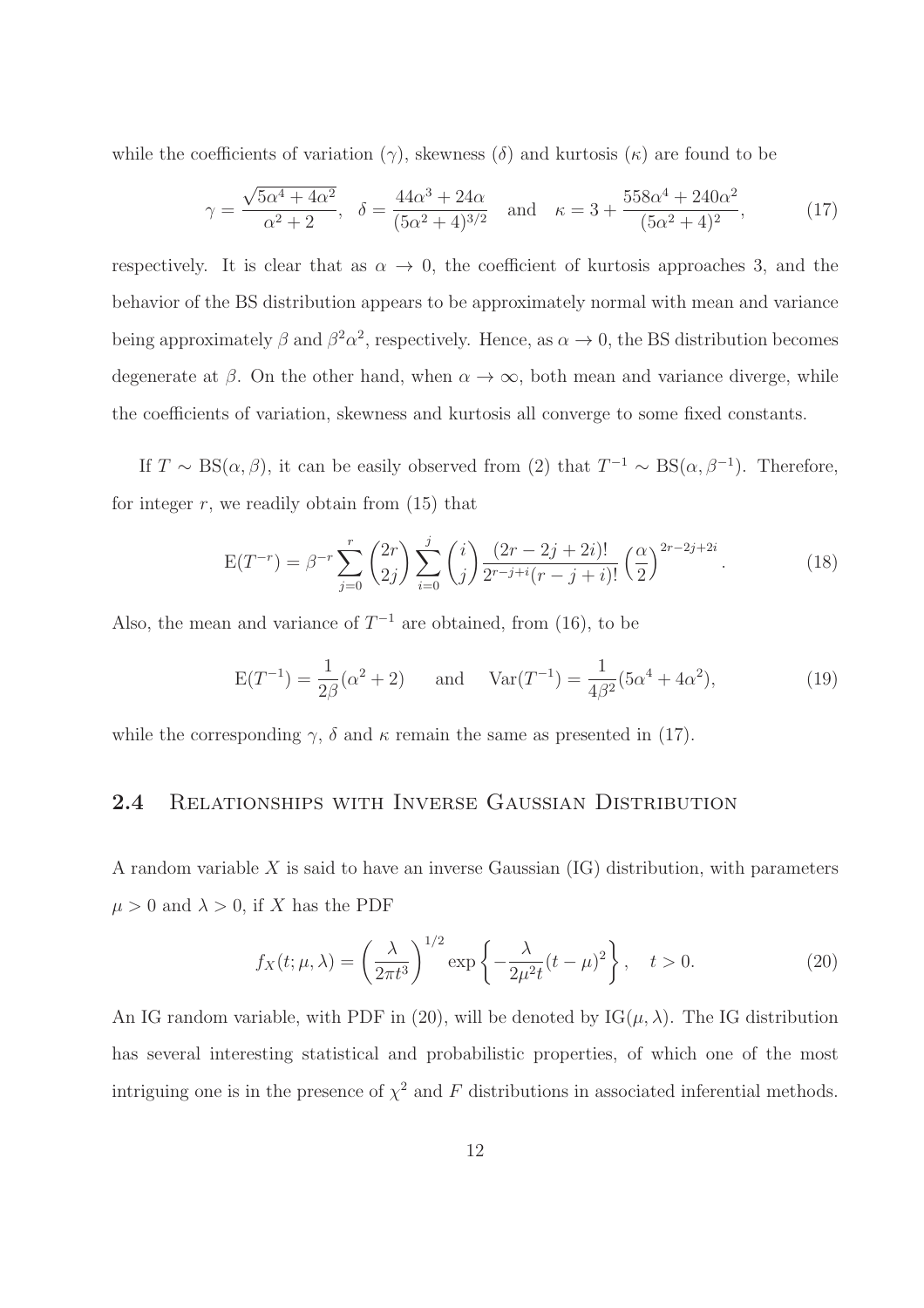Book length accounts of IG distribution can be found in Chhikara and Folks [54] and Seshadri [241, 242].

Desmond [63] first observed a relationship between BS and IG distributions. Consider two random variables  $X_1$  and  $X_2$  with  $X_1 \sim IG(\mu, \lambda)$  and  $X_2^{-1} \sim IG(\mu^{-1}, \lambda \mu^2)$ . Now, let us define a random variable T as

$$
T = \begin{cases} X_1 & \text{with probability} \quad 1/2, \\ X_2 & \text{with probability} \quad 1/2. \end{cases} \tag{21}
$$

Then, the PDF of T becomes

$$
f_T(t; \mu, \lambda) = \frac{1}{2} f_{X_1}(t; \mu, \lambda) + \frac{1}{2} f_{X_2}(t; \mu, \lambda),
$$
\n(22)

where  $f_{X_1}(t; \mu, \lambda)$  has the same form as in (20) and  $f_{X_2}(t; \mu, \lambda) = tf_{X_1}(t; \mu, \lambda)/\mu$ . A simple algebraic calculation shows that the random variable T in (21) has  $BS(\alpha, \beta)$ , where  $\alpha =$  $\sqrt{\mu/\lambda}$  and  $\beta = \mu$ . Using the mixture representation in (22), many properties of the IG distribution can be readily transformed to those of the BS distribution. For example, by using the moment generating functions (MGF) of the IG distribution and the length-biased IG distribution, the MGFs of the BS distribution can be obtained easily. Specifically, if  $T \sim$  $BS(\alpha, \beta)$ , then the MGF of T is

$$
M_T(t) = \frac{1}{2} [M_{X_1}(t) + M_{X_2}(t)],
$$

where  $M_{X_1}(t)$  and  $M_{X_2}(t)$  are the MGFs of  $X_1$  and  $X_2$ , respectively. Since it is known that [see Jorgensen et al. [111]]

$$
M_{X_1}(t) = \exp \{ (\lambda/\mu - ((\lambda/\mu)^2 - 2\lambda t)^{1/2}) \},
$$
  
\n
$$
M_{X_2}(t) = \exp \{ (\lambda/\mu - ((\lambda/\mu)^2 - 2\lambda t)^{1/2}) \}, (1 - 2\mu^2 t/\lambda)^{-1/2} \}
$$

we readily find

$$
M_T(t) = \frac{1}{2} \exp \left\{ (\lambda/\mu - ((\lambda/\mu)^2 - 2\lambda t)^{1/2}) \right\} (1 + (1 - 2\mu^2 t/\lambda)^{-1/2}).
$$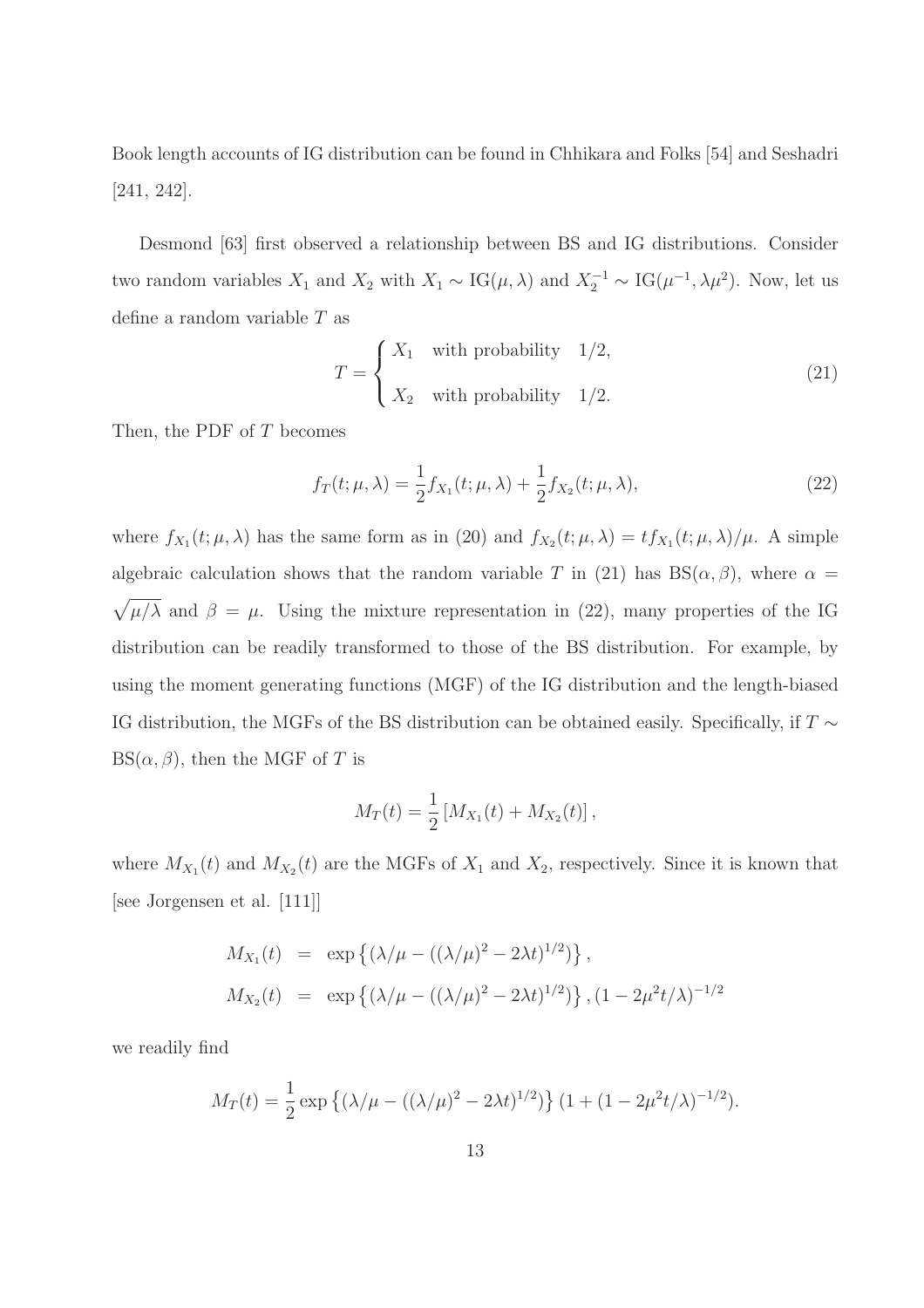This mixture representation becomes useful while estimating the parameters of  $BS(\alpha, \beta)$ distribution through an EM algorithm, and also in estimating the parameters of a mixture of BS distributions. These details are presented in later sections.

## 3 Point Estimation: Complete Sample

In this section, we discuss different methods of estimation of the parameters  $\alpha$  and  $\beta$  based on a random sample  $\{T_1, \dots, T_n\}$  with observations (data)  $\{t_1, \dots, t_n\}$  of size n from BS( $\alpha, \beta$ ).

#### 3.1 ML ESTIMATORS

Birnbaum and Saunders [44] considered the ML estimators of parameters  $\alpha$  and  $\beta$  based on  $\{t_1, \dots, t_n\}$ . The log-likelihood function, without the additive constant, is given by

$$
l(\alpha, \beta | \text{data}) = -n \ln(\alpha) - n \ln(\beta) + \sum_{i=1}^{n} \ln \left[ \left( \frac{\beta}{t_i} \right)^{1/2} + \left( \frac{\beta}{t_i} \right)^{3/2} \right] - \frac{1}{2\alpha^2} \sum_{i=1}^{n} \left( \frac{t_i}{\beta} + \frac{\beta}{t_i} - 2 \right).
$$
\n(23)

Based on the observed sample, let us define the sample arithmetic and harmonic means as

$$
s = \frac{1}{n} \sum_{i=1}^{n} t_i
$$
 and  $r = \left[ \frac{1}{n} \sum_{i=1}^{n} t_i^{-1} \right]^{-1}$ ,

respectively. Differentiating (23) with respect to  $\alpha$  and equating it to zero, we obtain

$$
\alpha^2 = \left[\frac{s}{\beta} + \frac{\beta}{r} - 2\right].\tag{24}
$$

Next, differentiating (23) with respect to  $\beta$  and equating it to zero and after substituting  $\alpha^2$ from (24), the following non-linear equation is obtained:

$$
\beta^{2} - \beta(2r + K(\beta)) + r(s + K(\beta)) = 0,
$$
\n(25)

where

$$
K(x) = \left[\frac{1}{n} \sum_{i=1}^{n} (x + t_i)^{-1}\right]^{-1} \quad \text{for } x \ge 0.
$$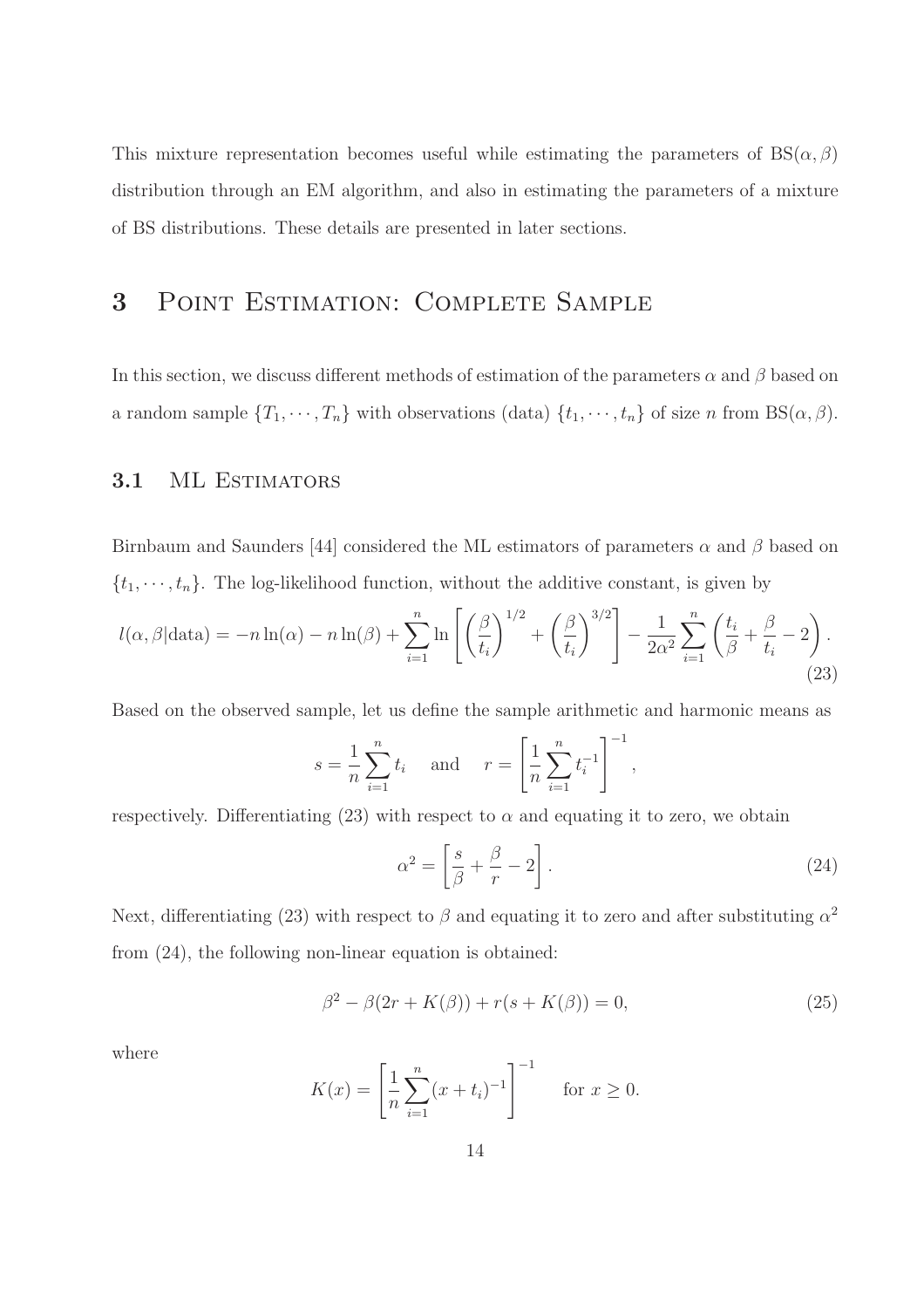The ML estimator of  $\beta$ , say  $\widehat{\beta}$ , is then the positive root of (25). Birnbaum and Saunders [44] showed that  $\hat{\beta}$  is the unique positive root of (25) and furthermore,  $r < \hat{\beta} < s$ . A numerical iterative procedure is needed to solve the non-linear equation in (25). In their work, Birnbaum and Saunders [44] proposed two different iterative methods to compute  $\hat{\beta}$ and showed that with any arbitrary initial guess value between  $r$  and  $s$ , both methods do converge to  $\widehat{\beta}$ . Once the ML estimator of  $\beta$  is obtained, the ML estimator of  $\alpha$  can then be obtained as

$$
\widehat{\alpha} = \left[\frac{s}{\widehat{\beta}} + \frac{\widehat{\beta}}{r} - 2\right]^{1/2}.\tag{26}
$$

Birnbaum and Saunders [44] also proved that the ML estimators are consistent estimates of the parameters. Recently, Balakrishnan and Zhu [27] showed that if  $n = 1$ , the ML estimators of  $\alpha$  and  $\beta$  do not exist, but when  $n > 1$ , the ML estimators always exist and are unique.

Engelhardt et al. [75] showed that it is a regular family of distributions and that the Fisher information matrix is given by

$$
\boldsymbol{I}(\alpha,\beta) = -\begin{bmatrix} \frac{2n}{\alpha^2} & 0\\ 0 & n \left[ \frac{1}{\alpha^2 \beta^2} + E\left( \frac{1}{(T+\beta)^2} \right) \right] \end{bmatrix} = -\begin{bmatrix} \frac{2n}{\alpha^2} & 0\\ 0 & \frac{n}{\alpha^2 \beta^2} (1 + \alpha(2\pi)^{-1/2} h(\alpha)), \end{bmatrix},\tag{27}
$$

where

$$
h(\alpha) = \alpha \sqrt{\pi/2} - \pi e^{2/\alpha^2} [1 - \Phi(2/\alpha)].
$$
 (28)

By simple calculations, it has been shown by Engelhardt et al. [75] that the joint distribution of  $\widehat{\alpha}$  and  $\widehat{\beta}$  is bivariate normal, i.e.,

$$
\left(\begin{matrix} \widehat{\alpha} \\ \widehat{\beta} \end{matrix}\right) \sim N \left[ \left(\begin{matrix} \alpha \\ \beta \end{matrix}\right), \left(\begin{matrix} \frac{\alpha^2}{2n} & 0 \\ 0 & \frac{\beta^2}{n(0.25 + \alpha^{-2} + I(\alpha))} \end{matrix}\right) \right],
$$
\n(29)

where

$$
I(\alpha) = 2 \int_0^\infty \left\{ (1 + g(\alpha x))^{-1} - 1/2 \right\}^2 d\Phi(x)
$$
 (30)

.

with

$$
g(y) = 1 + \frac{y^2}{2} + y \left( 1 + \frac{y^2}{4} \right)^{1/2}
$$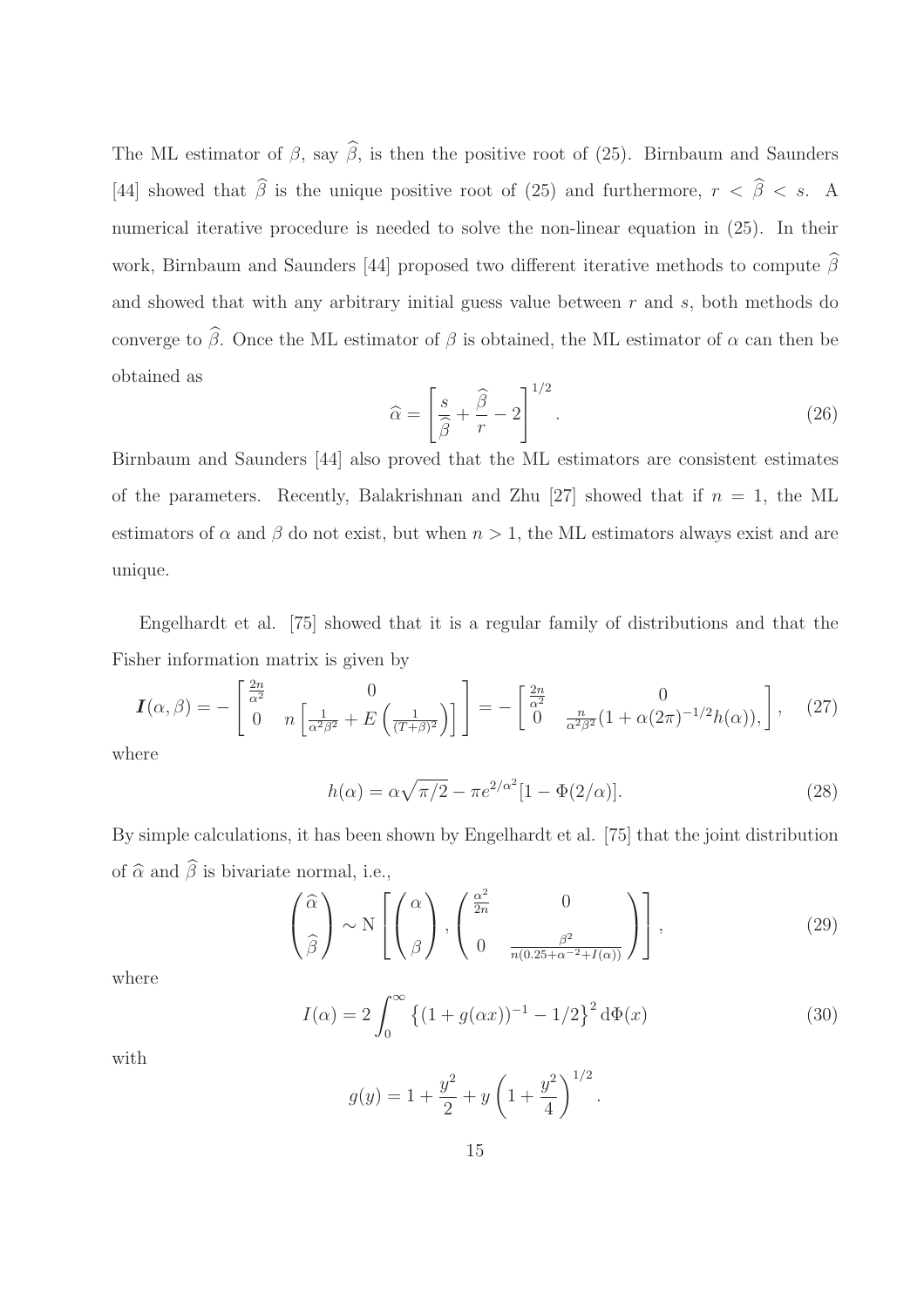It is of interest to note that  $\hat{\alpha}$  and  $\hat{\beta}$  are asymptotically independent. An asymptotic confidence interval for  $\alpha$  can be easily obtained from (29), and an asymptotic confidence interval for  $\beta$ , for a given  $\alpha$ , can also be obtained from (29).

## 3.2 Moment and Modified Moment Estimators

The moment estimators of  $\alpha$  and  $\beta$  can be obtained by equating the sample mean and sample variance, respectively, with  $E(T)$  and  $Var(T)$ , provided in (16). Thus, if s and v denote the sample mean and sample variance, respectively, then the moment estimators of  $\alpha$  and  $\beta$  are obtained by solving

$$
s = \frac{\beta}{2}(\alpha^2 + 2), \quad v = \frac{\beta^2}{4}(5\alpha^4 + 4\alpha^2). \tag{31}
$$

It can be easily seen that the moment estimator of  $\alpha$  can be obtained as the root of the non-linear equation

$$
\alpha^4(5s^2 - v) + 4\alpha^2(s^2 - 4) - 4v = 0.
$$
\n(32)

It is clear that if the sample coefficient of variation is less than  $\sqrt{5}$ , then the moment estimator of  $\alpha$  is

$$
\widehat{\widehat{\alpha}} = \left[ \frac{-2(s^2 - 4) + 2\sqrt{(s^2 - 4)^2 + v(5s^2 - v)}}{(5s^2 - v)} \right]^{1/2}
$$
(33)

and the moment estimator of  $\beta$  is then

$$
\widehat{\widehat{\beta}} = \frac{2s}{\widehat{\alpha}^2 + 2}.
$$
\n(34)

However, if the sample coefficient of variation is greater than  $\sqrt{5}$ , then the moment estimator of  $\alpha$  may not exist.

Since the ML estimators cannot be obtained in explicit form and that the moment estimators may not always exist, Ng et al. [195] suggested MM estimators of the parameters  $\alpha$ and  $\beta$  by utilizing the fact that if  $T \sim BS(\alpha, \beta)$ , then  $T^{-1} \sim BS(\alpha, \beta^{-1})$ . Therefore, equating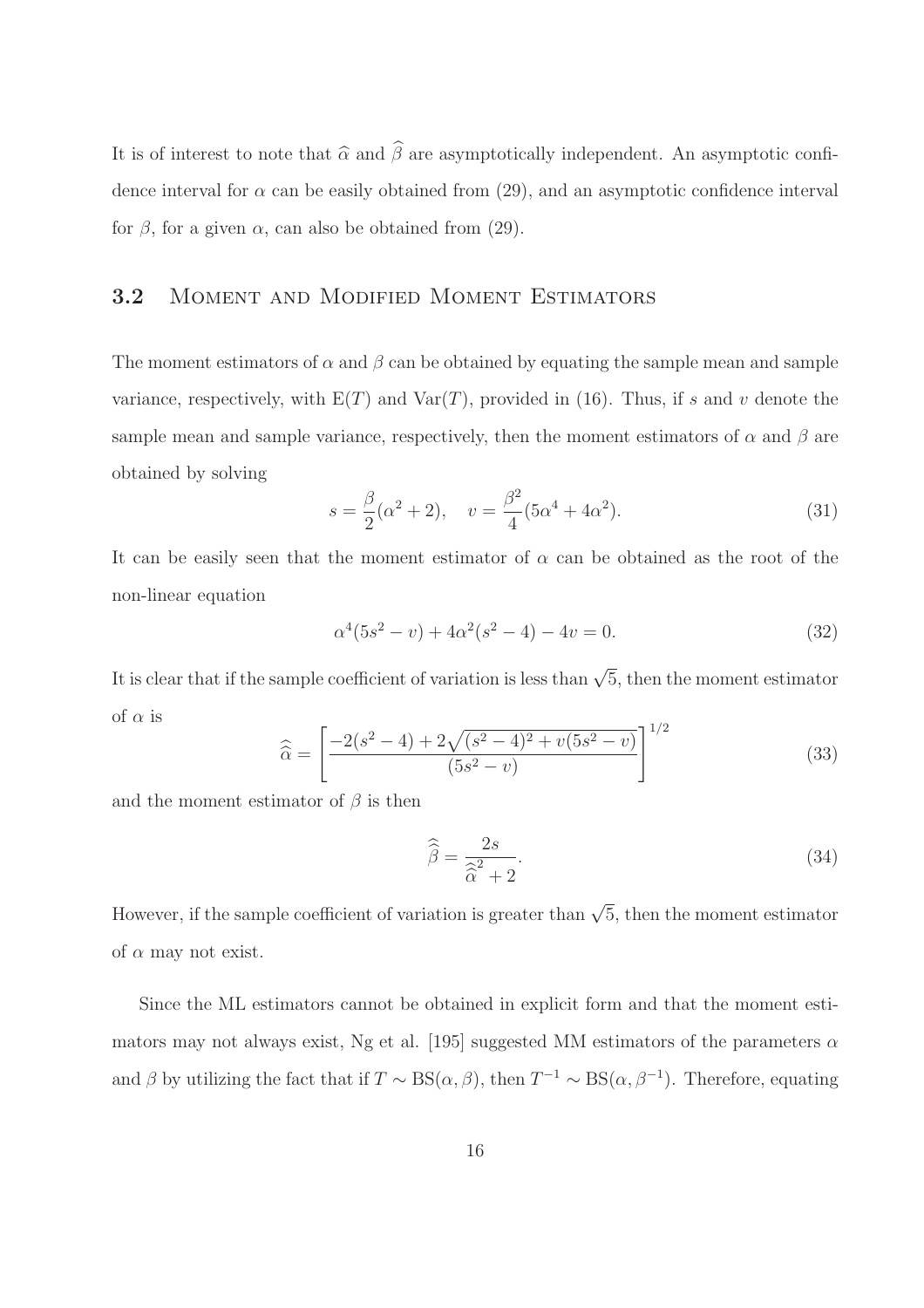the sample arithmetic and harmonic means,  $s$  and  $r$ , respectively, with the corresponding population versions, we obtain

$$
s = \beta \left( 1 + \frac{1}{2} \alpha^2 \right) \quad \text{and} \quad r^{-1} = \beta^{-1} \left( 1 + \frac{1}{2} \alpha^2 \right). \tag{35}
$$

Thus, the MM estimators of  $\alpha$  and  $\beta$  are obtained as

$$
\widetilde{\alpha} = \left\{ 2 \left[ \left( \frac{s}{r} \right)^{1/2} - 1 \right] \right\}^{1/2} \quad \text{and} \quad \widetilde{\beta} = (sr)^{1/2}.
$$
 (36)

The interesting point about the MM estimators is that they always exist unlike the moment estimators, and moreover they have simple explicit forms. Using the CLT on  $(1/n)$   $\sum_{n=1}^{n}$  $i=1$  $T_i$  and  $(1/n)\sum_{i=1}^{n}T_{i}^{-1}$ , when  $T_{i}$ 's are independent and identically distributed  $(i.i.d.)$  BS $(\alpha, \beta)$ , Ng et  $i=1$ al. [195] proved that the joint asymptotic distribution of  $\tilde{\alpha}$  and  $\beta$  is bivariate normal,i.e.,

$$
\begin{pmatrix}\n\widetilde{\alpha} \\
\widetilde{\beta}\n\end{pmatrix}\n\sim N\left[\begin{pmatrix}\n\alpha \\
\beta\n\end{pmatrix},\n\begin{pmatrix}\n\frac{\alpha^2}{2n} & 0 \\
0 & \frac{\alpha\beta^2}{n}\left(\frac{1+\frac{3}{4}\alpha^2}{(1+\frac{1}{2}\alpha^2)^2}\right)\n\end{pmatrix}\right].
$$
\n(37)

Interestingly, in this case also, we observe that the MM estimators are asymptotically independent.

Ng et al. [195] performed extensive Monte Carlo simulations to compare the performances of the ML estimators and MM estimators for different sample sizes and for different choices of parameter values. They then observed that the performances of ML estimators and MM estimators are almost identical for any sample size when the shape parameter  $\alpha$  is not large (say,  $< 0.5$ ). For small sample sizes, both estimators are highly biased if  $\alpha$  is large. It has been observed that

Bias(
$$
\hat{\alpha}
$$
)  $\approx$  Bias( $\tilde{\alpha}$ )  $\approx -\frac{\alpha}{n}$  and Bias( $\hat{\beta}$ )  $\approx$  Bias( $\tilde{\beta}$ )  $\approx -\frac{\alpha^2}{4n}$ . (38)

So, the bias-corrected ML estimators and MM estimators perform quite well. Alternatively, jackknifing [see Efron [74]] can also be performed to determine bias-corrected ML estimators and MM estimators, and these estimators have also been observed to perform quite well.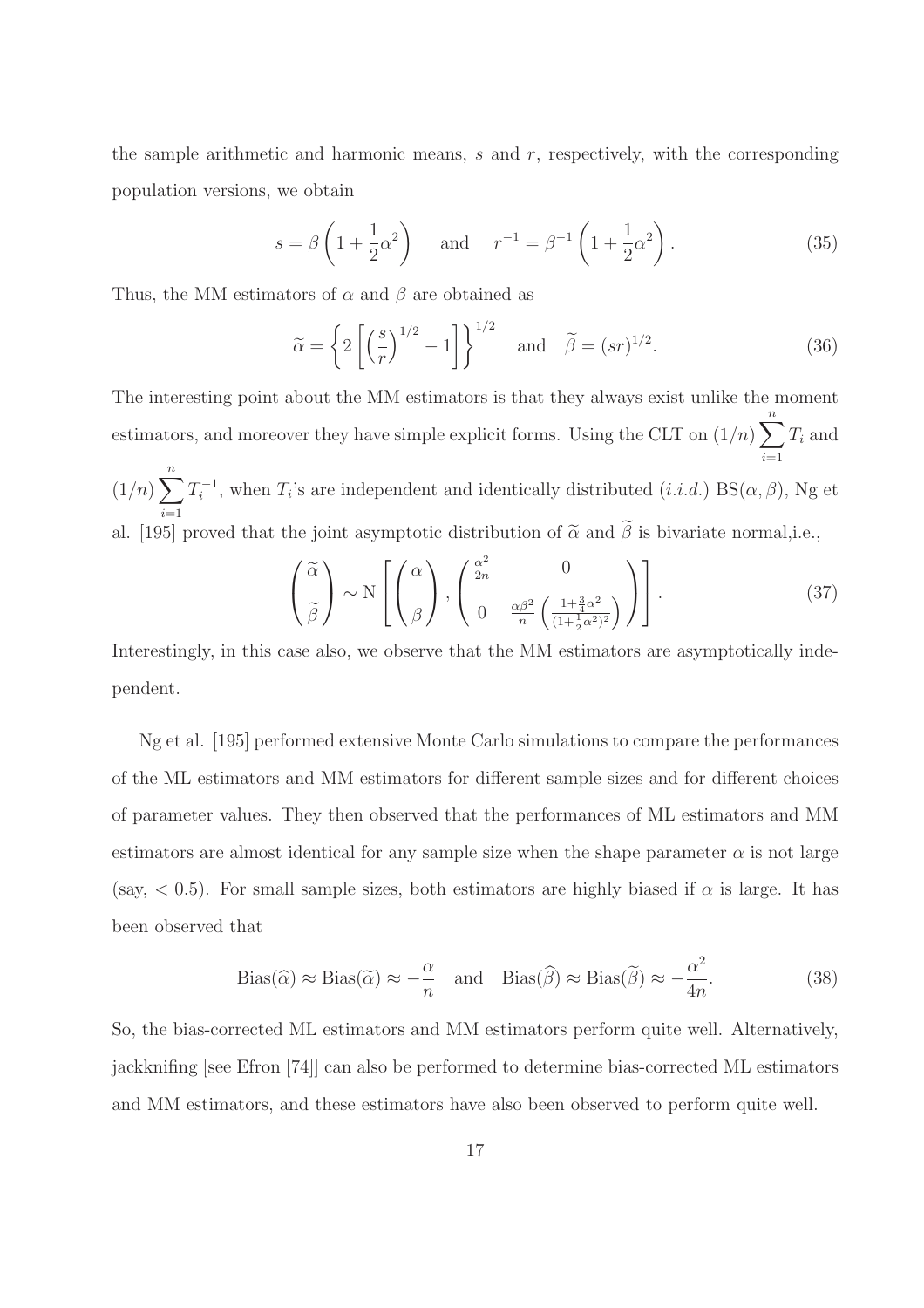## 3.3 FROM AND LI ESTIMATORS

From and Li [87] proposed four other estimators of  $\alpha$  and  $\beta$ , which are as follows.

From and Li Estimator-1: If  $T \sim BS(\alpha, \beta)$ , then Z defined in (4) follows the standard normal distribution and based on this fact, an estimator of  $(\alpha, \beta)$  can be obtained by solving the following two equations:

$$
\frac{1}{n}\sum_{i=1}^{n}\frac{1}{\alpha}\left[\left(\frac{t_i}{\beta}\right)^{1/2}-\left(\frac{t_i}{\beta}\right)^{-1/2}\right]=0 \text{ and } \frac{1}{n}\sum_{i=1}^{n}\frac{1}{\alpha^2}\left[\left(\frac{t_i}{\beta}\right)+\left(\frac{t_i}{\beta}\right)^{-1}-2\right]=1, \quad (39)
$$

.

giving rise to the estimators

$$
\widehat{\beta}_{FL,1} = \frac{\sum_{i=1}^{n} t_i^{1/2}}{\sum_{i=1}^{n} t_i^{-1/2}} \text{ and } \widehat{\alpha}_{FL,1} = \left(\sum_{i=1}^{n} \frac{1}{n} \left[ \left(\frac{t_i}{\widehat{\beta}_{FL,1}}\right) + \left(\frac{t_i}{\widehat{\beta}_{FL,1}}\right)^{-1} - 2 \right] \right)^{1/2}
$$

These can be seen to be variations of the moment estimators.

From and Li Estimator-2: Since  $\beta$  is the median of T irrespective of  $\alpha$ , From and Li [87] obtained estimators by equating the sample median and sample variance to their corresponding population versions. Thus, the estimator of  $\beta$  in this case is simply

$$
\beta_{FL,2} = \text{median}\{t_1,\cdots,t_n\},\
$$

while an estimator of  $\alpha$  can be obtained from the equation

$$
v = \frac{\widehat{\beta}_{FL,2}}{4} \left(5\alpha^4 + 4\alpha^2\right),
$$

for which the solution is

$$
\widehat{\alpha}_{FL,2} = \sqrt{\frac{-2 + 2\sqrt{1 + 5v/\widehat{\beta}_{FL,2}}}{5}}.
$$

Here, v is the sample variance as before.

From and Li Estimator-3: If we denote  $t_{1:n} < \cdots < t_{n:n}$  as the ordered sample of  $t_1, \cdots, t_n$ , then take  $\widehat{\beta}_{FL,3}$  same as  $\widehat{\beta}_{FL,2}$ , and solve for  $\alpha$  from

$$
F_T(t_{i:n}; \alpha, \widehat{\beta}_{FL,3}) = \frac{i}{n+1}, \quad i = 1, \cdots, n,
$$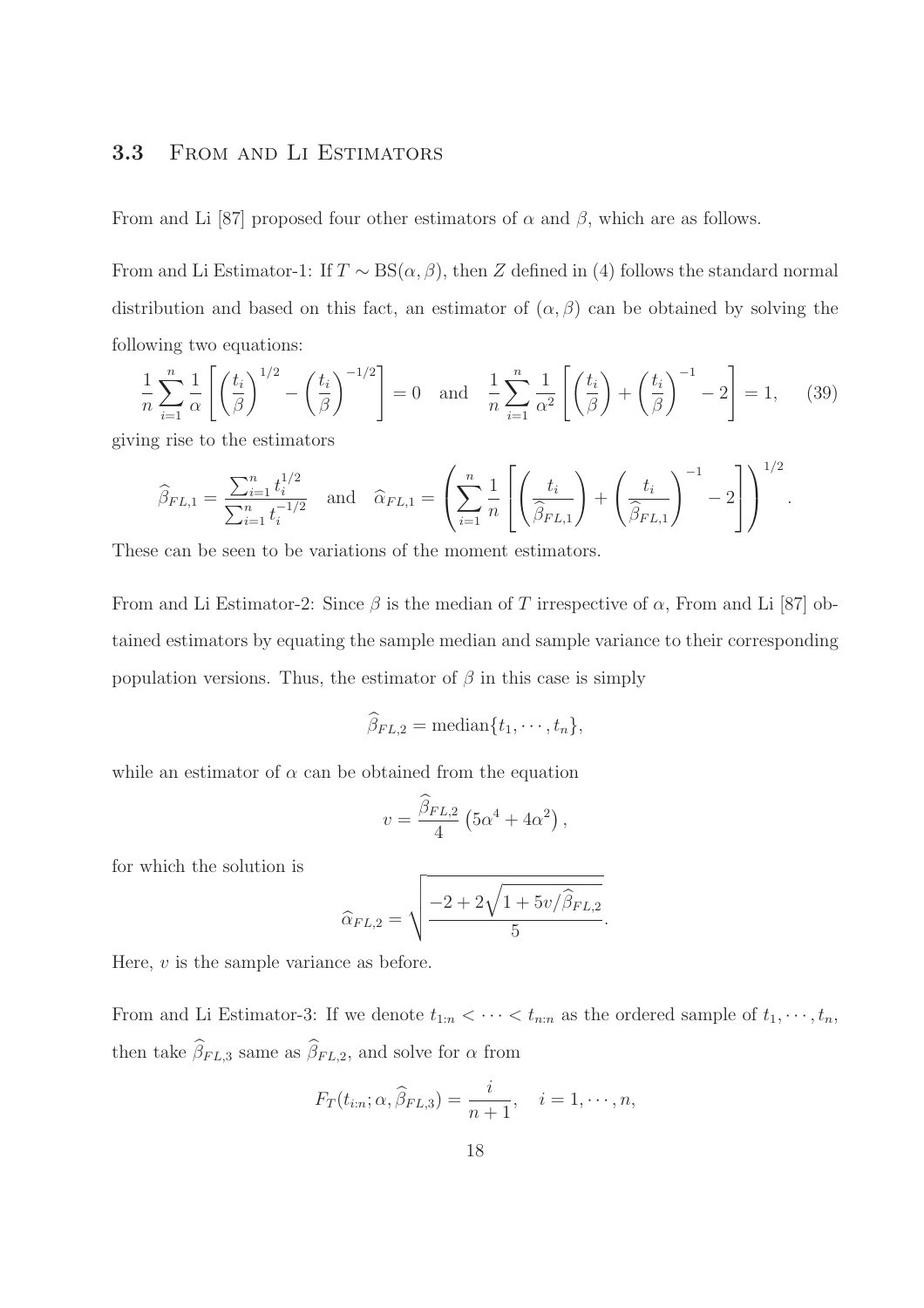i.e.,

$$
\widehat{\alpha}(i) = \frac{\epsilon(t_{i:n}/\widehat{\beta}_{FL,3})}{\Phi^{-1}(i/(n+1))}, \quad i = 1, \cdots, n.
$$

Here,  $\epsilon(\cdot)$  is same as defined earlier in (10). Finally, an estimator of  $\alpha$  is proposed as

$$
\widehat{\alpha}_{FL,3} = \text{median}\{\widehat{\alpha}(1), \cdots, \widehat{\alpha}(n)\}.
$$

From & Li Estimator-4: Instead of using the whole data, From and Li [87] proposed the following estimators of  $\alpha$  and  $\beta$  using only the middle portion of the data, which produces more robust estimators. For  $1 \leq n_1 < n_2 \leq n$ , these estimators are as follows:

$$
\widehat{\beta}_{FL,4} = \frac{\sum_{i=n_1}^{n_2} t_{i:n}}{\sum_{i=n_1}^{n_2} (1/\sqrt{t_{i:n}})} \quad \text{and} \quad \widehat{\alpha}_{FL,4} = \sqrt{\frac{\sum_{i=n_1}^{n_2} \epsilon^2 (t_{i:n}/\widehat{\beta}_{FL,4})}{\sum_{i=n_1}^{n_2} (\Phi^{-1}(i/(n+1)))^2}}; \tag{40}
$$

here,  $n_1$  and  $n_2$  are chosen such that  $n_1/n < 0.5$  and  $n_2/n > 0.5$ . Since the estimators in (40) use only the middle portion of the data, it is expected that the estimators will not be affected by the presence of outliers, but a loss in efficiency is to be expected in the case when there are no outliers in the data.

From and Li [87] performed extensive Monte Carlo simulation experiments to compare the performance of ML estimators with those of their four estimators. They observed that among their estimators, From and Li Method-1 performed nearly the same as the ML estimators if the model is true and that there are no outliers in the data. If some outliers are present, then the ML estimators do not perform well, but From and Li Method-4 performed the best in this case.

#### 3.4 Balakrishnan and Zhu Estimator

Balakrishnan and Zhu [28] developed their estimators of  $\alpha$  and  $\beta$  based on some key properties of the BS distribution. Suppose  $T_1, \ldots, T_n$  are *i.i.d.* BS( $\alpha, \beta$ ) random variables. Then,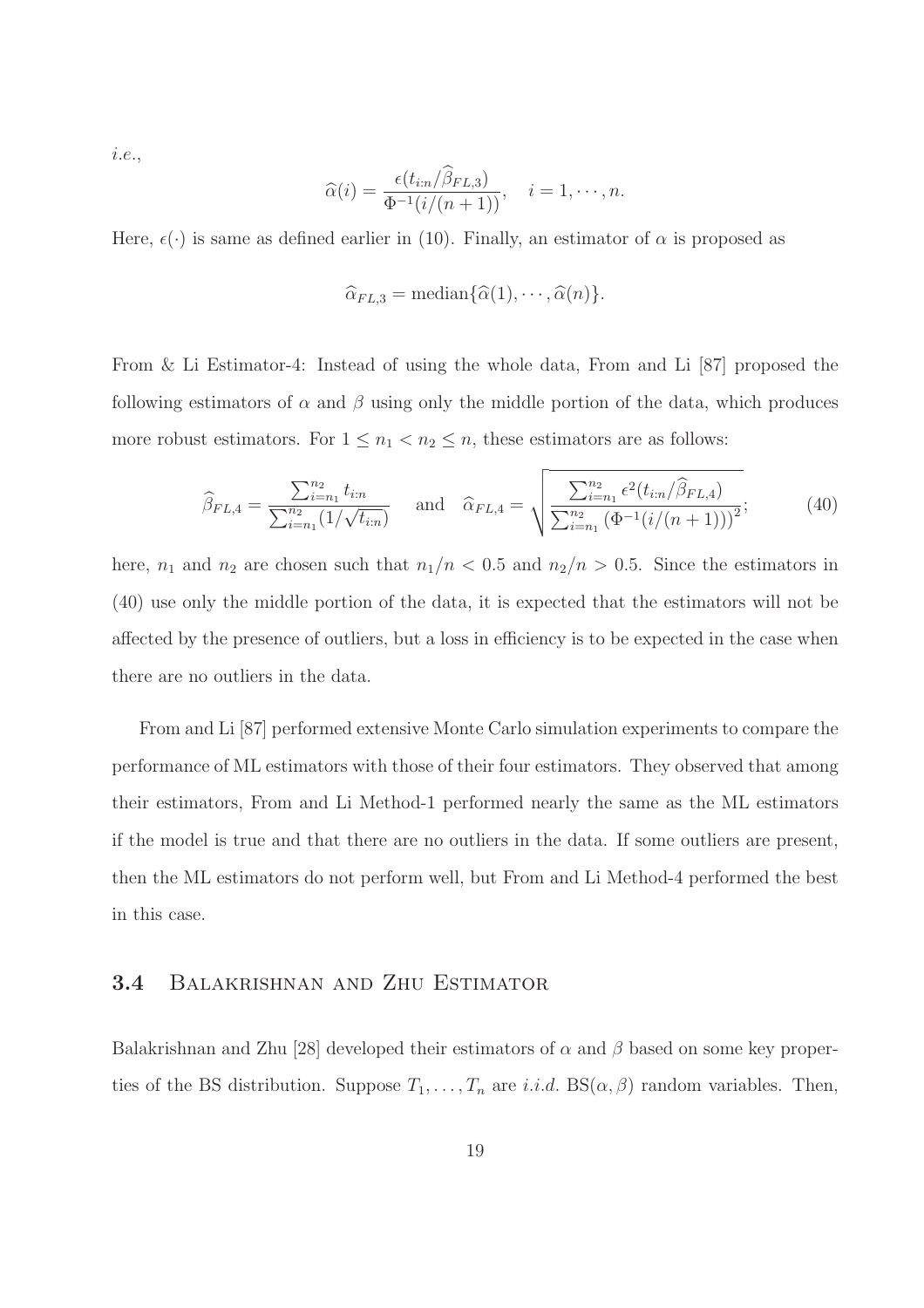consider the following  $\binom{n}{2}$ 2  $\setminus$ pairs of random variables  $(Z_{ij}, Z_{ji})$ , where

$$
Z_{ij} = \frac{T_i}{T_j} \quad \text{for} \quad 1 \le i \ne j \le n.
$$

Now, observe that

$$
E(Z_{ij}) = E\left(\frac{T_i}{T_j}\right) = E(T_i)E\left(\frac{1}{T_j}\right) = \left(1 + \frac{\alpha^2}{2}\right)^2.
$$

Upon equating the sample mean of  $Z_{ij}$  with its population mean, we obtain the equation

$$
\bar{z} = \frac{1}{n(n-1)} \sum_{1 \le i \ne j \le n} z_{ij} = \left(1 + \frac{\alpha^2}{2}\right)^2.
$$
 (41)

Here,  $z_{ij}$  denotes the sample value of  $Z_{ij}$ . Upon solving (41), an estimator of  $\alpha$  is obtained as

$$
\widehat{\alpha}_{BZ} = \left(2(\sqrt{\overline{z}} - 1)\right)^{1/2}.\tag{42}
$$

Balakrishnan and Zhu [28] then proposed two different estimators of  $\beta$  based on  $\hat{\alpha}_{BZ}$  in (42), as follows. Since

$$
E\left(\frac{1}{n}\sum_{i=1}^{n}T_i\right) = \beta\left(1 + \frac{1}{2}\alpha^2\right),
$$

an estimator  $\beta$  can be obtained immediately as

$$
\widehat{\beta}_{BZ,1} = \frac{2s}{(\widehat{\alpha}_{BZ})^2 + 2} = \frac{s}{\sqrt{\overline{z}}};
$$

here, s is the sample mean of the observed  $t_1, \ldots, t_n$ . Moreover, based on the fact that

$$
\frac{1}{n}\sum_{i=1}^{n} \mathbf{E}\left(\frac{1}{T_i}\right) = \frac{1}{\beta} \left(1 + \frac{\alpha^2}{2}\right),
$$

Balakrishnan and Zhu [28] proposed another estimator of  $\beta$  as

$$
\widehat{\beta}_{BZ,2} = r \left( 1 + \frac{1}{2} (\widehat{\alpha}_{BZ})^2 \right) = r \sqrt{\overline{z}};
$$

here, r is the harmonic mean of  $t_1, \ldots, t_n$ , as defined before.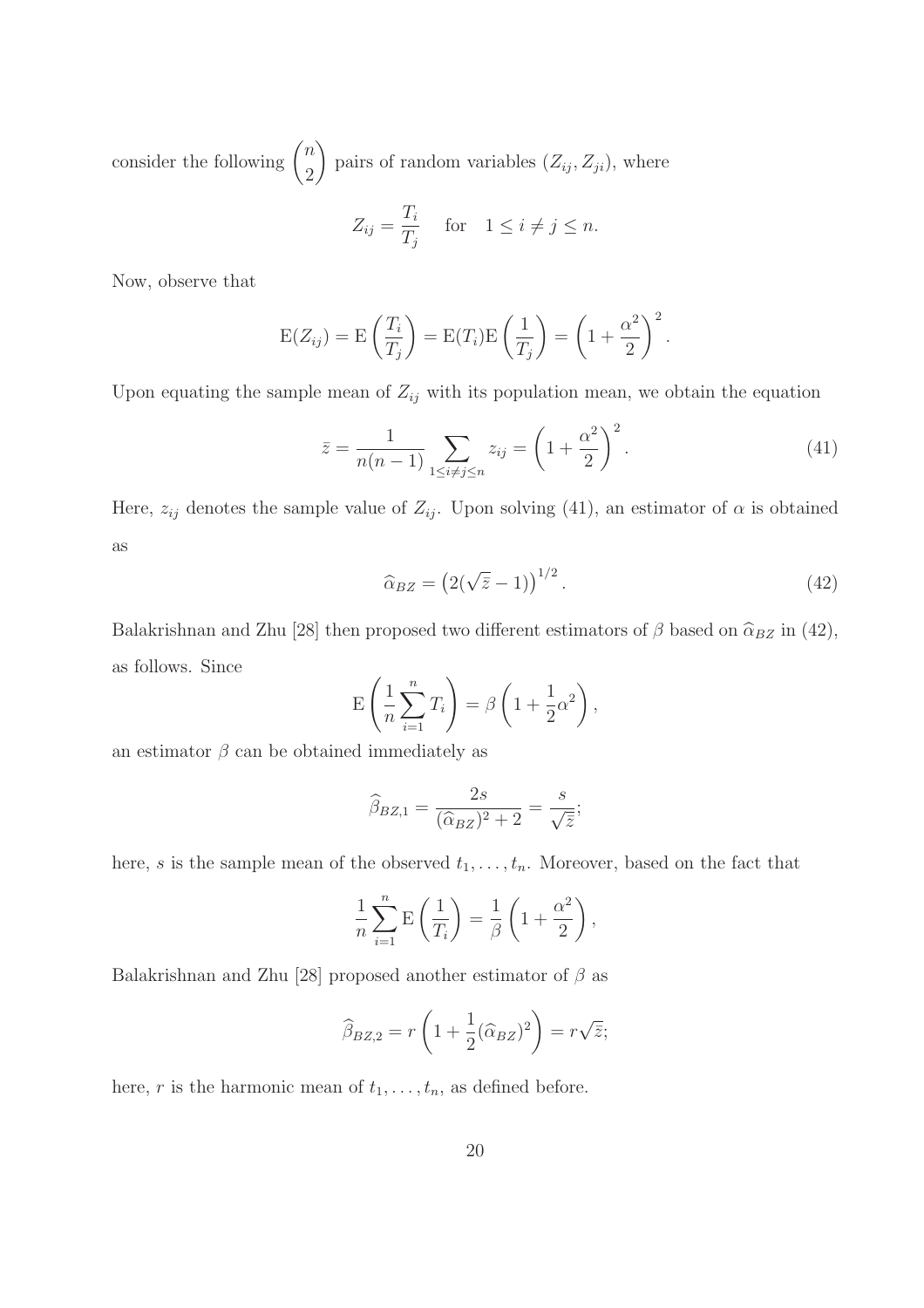Theoretically, it has been shown by Balakrishnan and Zhu [28] that  $\widehat{\alpha}_{BZ}$ ,  $\widehat{\beta}_{BZ,1}$  and  $\hat{\beta}_{BZ,2}$  always exist and that  $\hat{\alpha}_{BZ}$  is negatively biased. Based on extensive simulations, they have observed that the performances of their estimators are very similar to those of the ML estimators and the MM estimators in terms of bias and MSE.

## 3.5 New ESTIMATORS

We may propose the following estimators which are in explicit form. First, we may take  $\widehat{\beta}_{\text{new}} = \text{median}\{t_1, \dots, t_n\}$ . Then, we consider the new transformed variables

$$
u_i = \left(\frac{t_i}{\widehat{\beta}_{\text{new}}}\right)^{1/2} - \left(\frac{\widehat{\beta}_{\text{new}}}{t_i}\right)^{1/2}, \quad i = 1, \cdots, n.
$$

It is known that if  $T \sim BS(\alpha, \beta)$ , then  $\left\{ (T/\beta)^{1/2} - (\beta/T)^{1/2} \right\} \sim N(0, \alpha^2)$ , and using this fact, we may propose an estimate of  $\alpha$  as

$$
\widehat{\alpha}_{\text{new}} = \sqrt{\frac{1}{n} \sum_{i=1}^{n} u_i^2}.
$$

Its properties and relative performance may need further investigation.

### 3.6 ROBUST ESTIMATORS

Dupuis and Mills [73] proposed a robust estimation procedure for  $\alpha$  and  $\beta$  by employing the influence function (IF) approach of Hampel [102]. It has been observed by Hampel [102] that the robustness of an estimator can be measured by means of its IF. It is well known that [see Hampel [102]] the IF of an ML estimator is proportional to its score function, which for the BS model is given by

$$
\underline{s}(t; \alpha, \beta) = \begin{bmatrix} \frac{\partial \ln(f_T(t; \alpha, \beta))}{\partial \alpha} \\ \frac{\partial \ln(f_T(t; \alpha, \beta))}{\partial \beta} \end{bmatrix},
$$
\n(43)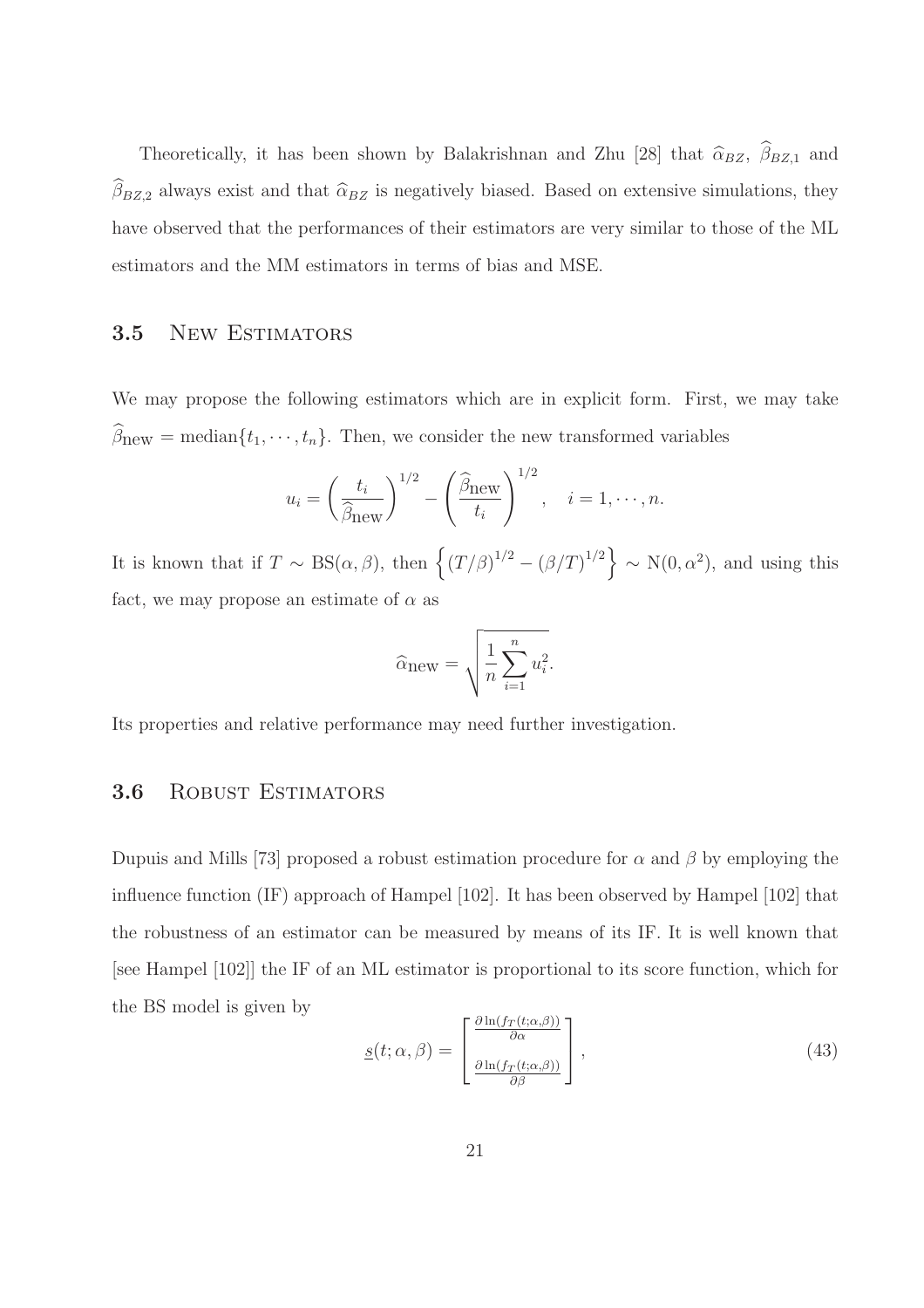where

$$
\frac{\partial \ln(f_T(t; \alpha, \beta))}{\partial \alpha} = \frac{-\alpha^2 \beta t + t^2 - 2\beta t + \beta^2}{\alpha^3 \beta t},\tag{44}
$$

$$
\frac{\partial \ln(f_T(t; \alpha, \beta))}{\partial \beta} = \frac{-\beta \alpha^2 t^2 + \beta^2 \alpha^2 t + t^3 - \beta^2 t + \beta t^2 - \beta^3}{2\beta^2 \alpha^2 t(t + \beta)}.
$$
\n(45)

Clearly, the score functions are unbounded in  $t$ , which implies that the corresponding IF is also unbounded in t. For this reason, the ML estimators become biased and inefficient when the model is incorrect.

Dupuis and Mills [73], therefore, proposed the following optimal biased robust estimators (OBREs) of  $\alpha$  and  $\beta$ . The OBREs of  $\alpha$  and  $\beta$ , say  $\widehat{\alpha}_R$  and  $\widehat{\beta}_R$ , respectively, are the solutions of

$$
\sum_{i=1}^{n} \underline{\Psi}(t_i; \alpha, \beta) = 0
$$
\n(46)

for some function  $\underline{\Psi} : \mathbb{R}^3_+ \to \mathbb{R}^2_+$ . Moreover, the IF function of an M-estimator  $\underline{\Psi}$ , at  $F_T(t; \alpha, \beta)$ , is given by

$$
IF(t; \underline{\Psi}, F_T) = [M(\underline{\Psi}, F_T)]^{-1} \underline{\Psi}(t; \alpha, \beta),
$$
  

$$
M(\underline{\Psi}, F_T) = -\int_0^\infty \underline{\Psi}(t; \alpha, \beta) [\underline{\Psi}(t; \alpha, \beta)]^\top dF_T(t; \alpha, \beta).
$$

In any robust M-estimation procedure,  $\Psi(\cdot)$  needs to be chosen properly. There are several versions of OBREs that are available in the literature. Dupuis and Mills [73] proposed the standardized OBREs. They can be defined as follows for a given bound  $c$  on the IF. The function  $\Psi(\cdot)$  is defined implicitly by

$$
\sum_{i=1}^n \underline{\Psi}(t_i; \alpha, \beta) = \sum_{i=1}^n \left\{ \underline{s}(t_i; \alpha, \beta) - \underline{a}(\alpha, \beta) W_c(t_i; \alpha, \beta) \right\},
$$

where

$$
W_c(t; \theta) = \min \left[ 1, \frac{c}{\left\| \mathbf{A}(\alpha, \beta) [\underline{s}(t; \alpha, \beta) - \underline{a}(\alpha, \beta)] \right\|} \right]
$$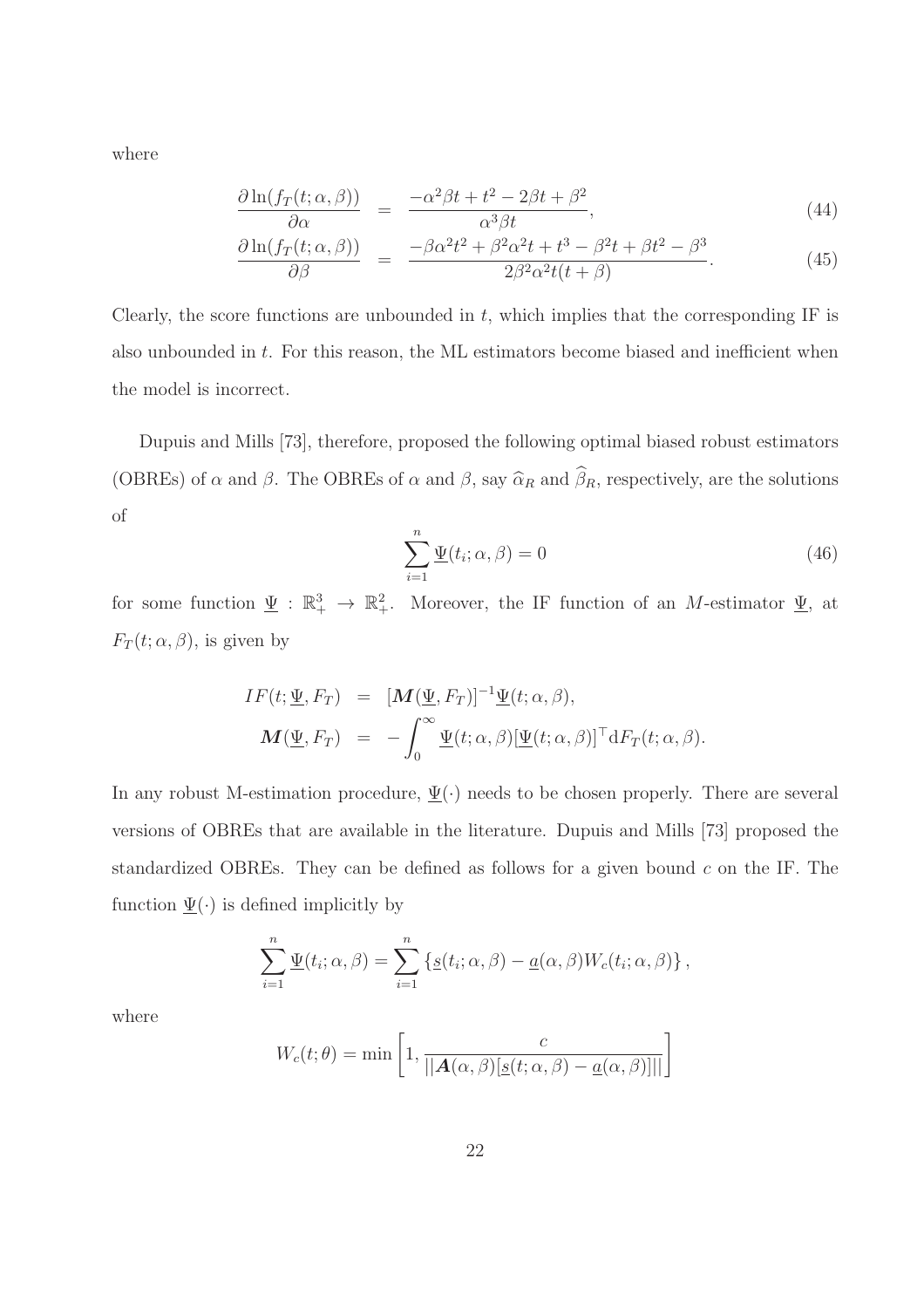with  $|| \cdot ||$  being the Euclidean norm. The  $2 \times 2$  matrix  $\mathbf{A}(\alpha, \beta)$  and the  $2 \times 1$  vector  $\underline{a}(\alpha, \beta)$ are defined implicitly as

$$
\begin{array}{rcl}\n\mathbf{E} \left[ \underline{\Psi}(t; \alpha, \beta) [\underline{\Psi}(t; \alpha, \beta)]^{\top} \right] & = & \{ \mathbf{A}(\alpha, \beta)^{\top} \mathbf{A}(\alpha, \beta) \}^{-1}, \\
& E \left[ \underline{\Psi}(t; \alpha, \beta) \right] & = & \underline{0}.\n\end{array}
$$

The following algorithm can be used to compute the OBREs, as suggested by Dupuis and Mills [73]:

#### **ALGORITHM**

Step 1: Fix an initial value of  $(\alpha, \beta)$ ;

Step 2: Fix  $\eta$ ,  $c$ ,  $\underline{a} = \underline{0}$ , and  $\mathbf{A} = (\mathbf{I}(\alpha, \beta))^{-1/2}$ . Here, the matrix  $\mathbf{I}(\alpha, \beta)$  is the Fisher information matrix given in (27);

Step 3: Solve the following two equations for  $\underline{a}$  and  $\underline{A}$ :

$$
\mathbf{A}^{\top}\mathbf{A} = \mathbf{M}_2^{-1}, \n\underline{a} = \frac{\int_0^{\infty} \underline{s}(t; \alpha, \beta) W_c(t; \alpha, \beta) dF_T(t; \alpha, \beta)}{\int_0^{\infty} W_c(t; \alpha, \beta) dF_T(t; \alpha, \beta)},
$$

where for  $k = 1$  and 2,

$$
\boldsymbol{M}_{k} = \int_{0}^{\infty} \{ (s(t; \alpha, \beta) - \underline{a}) (\underline{s}(t; \alpha, \beta) - \underline{a})^{\top} \} (W_{c}(t; \alpha, \beta))^{k} dF_{T}(t; \alpha, \beta).
$$

The current values of  $\alpha$ ,  $\beta$ ,  $\underline{a}$  and  $\bf{A}$  are used as starting values for solving the equations in this step;

Step 4: Compute  $M_1$ , using <u>a</u> and **A** from Step 3, and

$$
\Delta(\alpha, \beta) = \mathbf{M}_1^{-1} \left[ \frac{1}{n} \sum_{i=1}^n (g(t_i; \alpha, \beta) - \underline{a}) (W_c(t_i; \alpha, \beta)) \right];
$$

Step 5: If

$$
\max\left\{\left|\frac{\Delta\alpha}{\alpha}\right|,\left|\frac{\Delta\beta}{\beta}\right|\right\}>\eta,
$$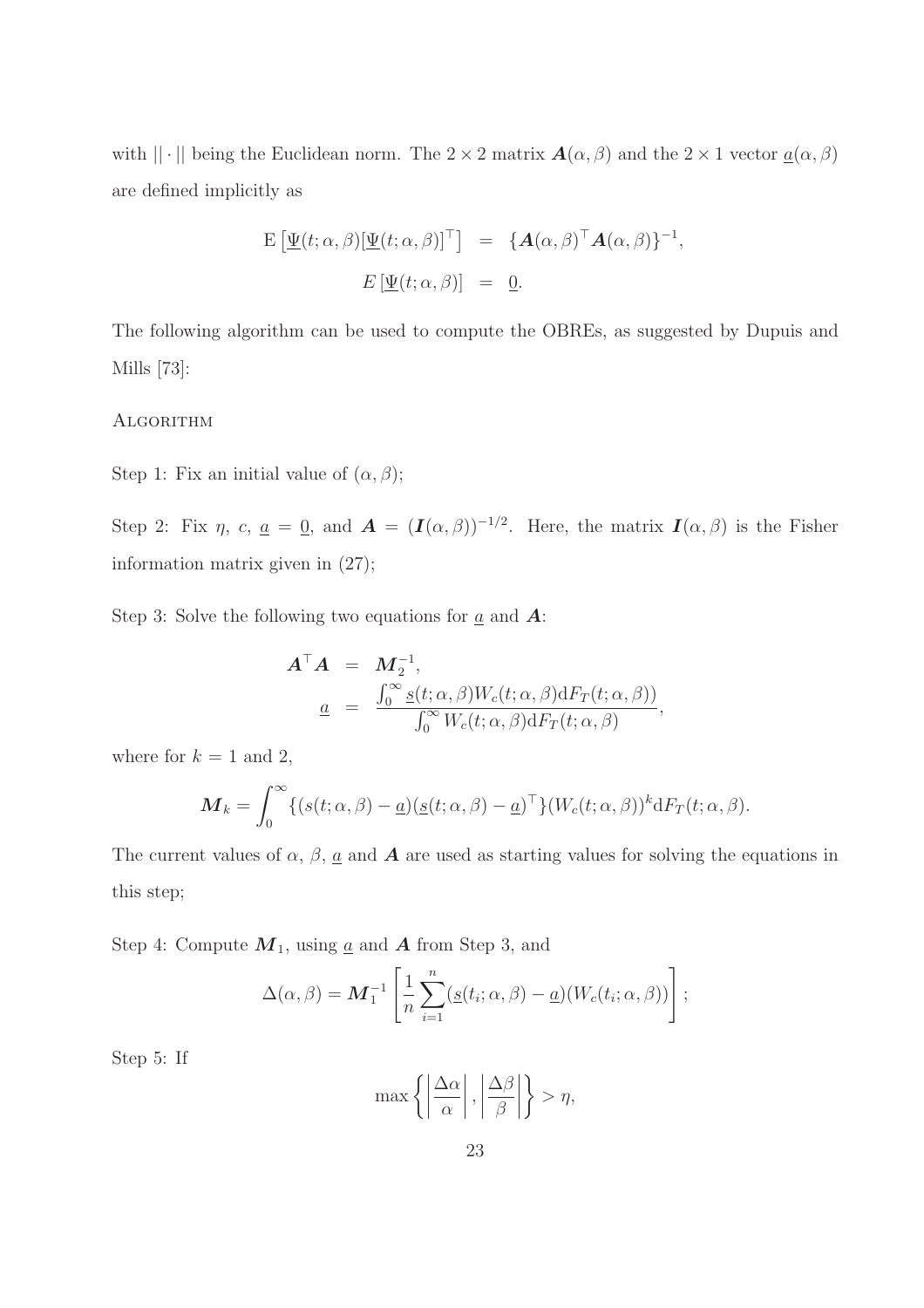then a new  $(\alpha, \beta)$  can be obtained as previous  $(\alpha, \beta) + \Delta(\alpha, \beta)$ , and then return to Step 3. Otherwise, we stop the iteration.

## 4 Interval Estimation

In the last section, we have discussed several point estimators of the parameters  $\alpha$  and  $\beta$ . In this section, we discuss different interval estimators of  $\alpha$  and  $\beta$  based on a random sample  $\{t_1, \dots, t_n\}$  of size n from BS( $\alpha, \beta$ ).

### 4.1 Ng-Kundu-Balakrishnan Estimators

Ng et al. [195] proposed interval estimation of the parameters based on the asymptotic distribution of the ML and MM estimators, as provided in (29) and (37), respectively. Simulation results revealed that the ML and MM estimators are highly biased, and that they are of the order given in (38). Almost unbiased bias-corrected ML (UML) and MM (UMM) estimators have been proposed by these authors as follows:

$$
\widehat{\alpha}^* = \left(\frac{n}{n-1}\right)\widehat{\alpha}, \qquad \widehat{\beta}^* = \left(1 + \frac{\widehat{\alpha}^{*^2}}{4n}\right)^{-1}\widehat{\beta},
$$
  

$$
\widetilde{\alpha}^* = \left(\frac{n}{n-1}\right)\widetilde{\alpha}, \qquad \widetilde{\beta}^* = \left(1 + \frac{\widetilde{\alpha}^{*^2}}{4n}\right)^{-1}\widetilde{\beta}.
$$

Here,  $\widehat{\alpha}$  and  $\widehat{\beta}$  are the ML estimators, while  $\widetilde{\alpha}$  and  $\widetilde{\beta}$  are the MM estimators of  $\alpha$  and  $\beta$ , respectively. Based on the UML and UMM estimators,  $100(1-\gamma)\%$  confidence intervals of  $\alpha$ and  $\beta$  can be obtained as follows:

$$
\left[\widehat{\alpha}^* \left(\sqrt{\frac{n}{2}} \frac{z_{\gamma/2}}{(n-1)} + 1\right)^{-1}, \widehat{\alpha}^* \left(\sqrt{\frac{n}{2}} \frac{z_{1-\gamma/2}}{(n-1)} + 1\right)^{-1}\right],
$$
  

$$
\left[\widehat{\beta}^* \left(\frac{n}{h_1(\widehat{\alpha}^*)} \frac{4z_{\gamma/2}}{(4n + \widehat{\alpha}^{*2})} + 1\right)^{-1}, \widehat{\beta}^* \left(\frac{n}{h_1(\widehat{\alpha}^*)} \frac{4z_{1-\gamma/2}}{(4n + \widehat{\alpha}^{*2})} + 1\right)^{-1}\right],
$$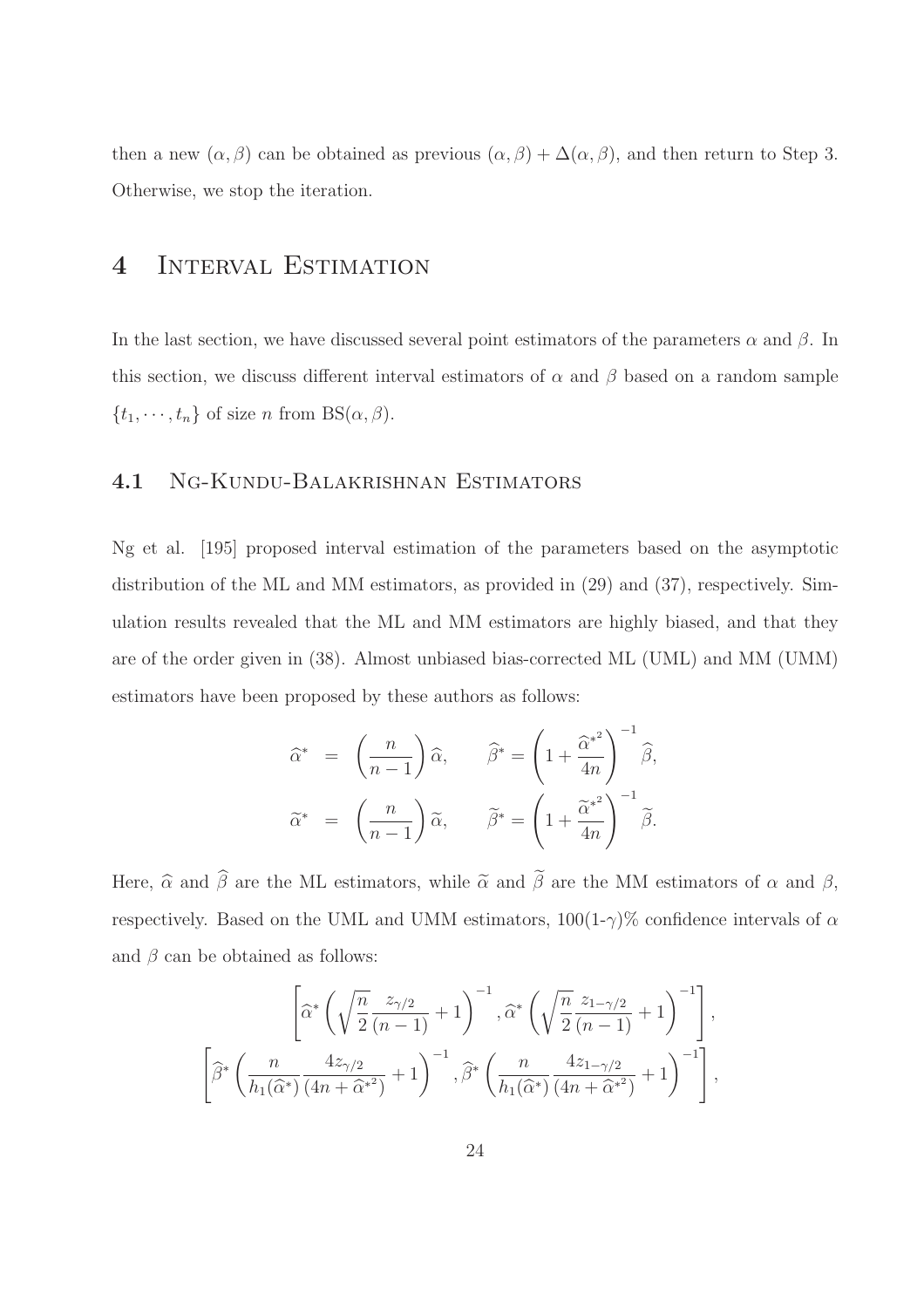and

$$
\left[\widetilde{\alpha}^* \left(\sqrt{\frac{n}{2}} \frac{z_{\gamma/2}}{(n-1)} + 1\right)^{-1}, \widetilde{\alpha}^* \left(\sqrt{\frac{n}{2}} \frac{z_{1-\gamma/2}}{(n-1)} + 1\right)^{-1}\right],
$$
  

$$
\left[\widetilde{\beta}^* \left(\frac{n}{h_2(\widetilde{\alpha}^*)} \frac{4z_{\gamma/2}}{(4n + \widetilde{\alpha}^{*2})} + 1\right)^{-1}, \widetilde{\beta}^* \left(\frac{n}{h_2(\widetilde{\alpha}^*)} \frac{4z_{1-\gamma/2}}{(4n + \widetilde{\alpha}^{*2})} + 1\right)^{-1}\right],
$$

respectively; see also Wu and Wong [272]. Here,  $h_1(x) = 0.25 + x^{-2} + I(x)$ ,  $h_2(x) =$  $(1+3/4x^2)/(1+x^2/2)^2$ , with  $I(\cdot)$  being as defined in (30), and  $z_p$  is the p-th percentile point of a standard normal distribution. Extensive simulation results suggest that the performance of the bias-corrected technique is quite good if the sample size is at least 20. If the sample size is less than 20, the coverage percentages are slightly lower than the corresponding nominal levels.

#### 4.2 Wu and Wong Estimators

Since the ML, UML, MM and UMM estimators do not work satisfactorily in case of small sample sizes, Wu and Wong [272] used the higher-order likelihood-based method, as proposed by Barndorff-Nielsen [32, 33], for constructing confidence intervals for the parameters. This is known as the modified signed log-likelihood ratio statistic, and is known to have a higherorder accuracy, and it performs quite well even when the sample is quite small. To be specific, let

$$
r^*(\beta) = r(\beta) + r(\beta)^{-1} \ln \left\{ \frac{q(\beta)}{r(\beta)} \right\},\,
$$

where  $r(\beta)$  is the signed log-likelihood ratio statistic defined by

$$
r(\beta) = \text{sgn}(\widehat{\beta} - \beta) \{2[l(\widehat{\theta}) - l(\widehat{\theta}_{\beta})]\}^{1/2},
$$

with  $\theta = (\alpha, \beta)$  being the unknown set of parameters,  $l(\cdot)$  being the log-likelihood function as defined in (23),  $\underline{\theta} = (\widehat{\alpha}, \beta)$  being the overall ML estimator of  $\underline{\theta}$ , and  $\underline{\theta}_{\beta} = (\widehat{\alpha}_{\beta}, \beta)$  being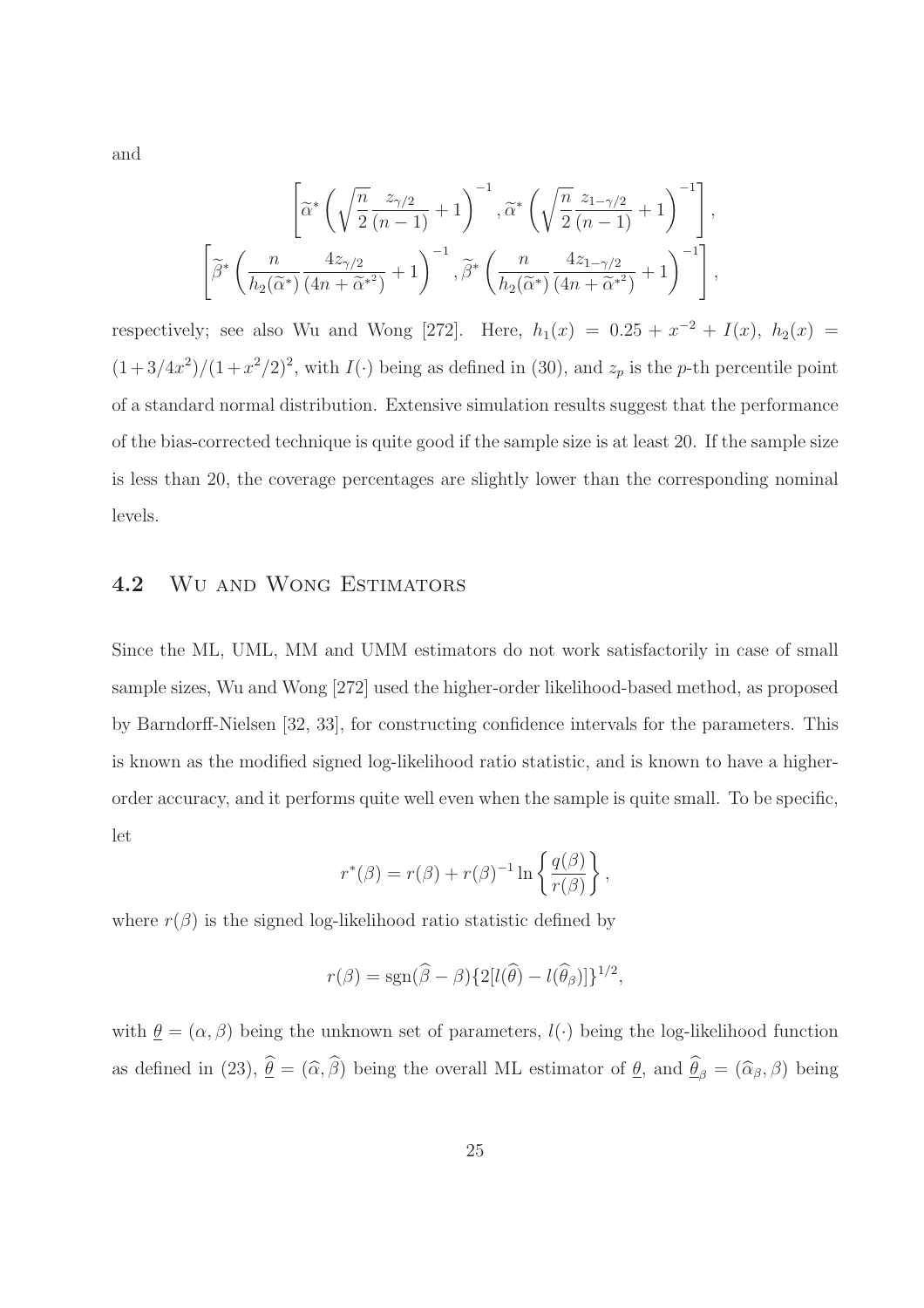the constrained ML estimator of  $\underline{\theta}$  for a given  $\beta$ , *i.e.*,

$$
\widehat{\alpha}_{\beta} = \left[\frac{s}{\beta} + \frac{\beta}{r} - 2\right]^{1/2}
$$

.

,

Moreover, a general form of  $q(\beta)$  takes on the following form [see Fraser et al. [85]]:

$$
q(\beta) = \frac{|l_{;V}(\widehat{\underline{\theta}}) - l_{;V}(\widehat{\underline{\theta}}_{\beta})l_{\alpha;V}(\widehat{\underline{\theta}}_{\beta})|}{|l_{\theta;V}(\widehat{\underline{\theta}})|} \left\{ \frac{|j_{\underline{\theta}} \underline{\theta}(\widehat{\underline{\theta}})|}{|j_{\alpha\alpha}(\widehat{\underline{\theta}}_{\beta})|} \right\}^{1/2}
$$

where  $j_{\alpha\alpha}(\underline{\theta})$  is the observed Fisher information matrix and  $j_{\alpha\alpha}(\underline{\theta})$  is the observed nuisance information matrix. The quantity  $l_V(\theta)$  is known as the likelihood gradient, and is defined as

$$
\underline{V} = (v_1, v_2) = -\left(\frac{\partial z(t; \underline{\theta})}{\partial t}\right)^{-1} \left(\frac{\partial z(t; \underline{\theta})}{\partial \underline{\theta}}\right)\Big|_{\underline{\hat{\theta}}};
$$

it is a vector array with a vector pivotal quantity  $\underline{z}(t; \underline{\theta}) = (z_1(t; \underline{\theta}), \cdots, z_n(t; \underline{\theta}))$ . The likelihood gradient becomes

$$
l_{;V} = \left\{ \frac{d}{dv_1} l(\underline{\theta}; t), \frac{d}{dv_2} l(\underline{\theta}; t) \right\}^{\top},
$$

where

$$
\frac{d}{dv_k}l(\underline{\theta};t) = \sum_{i=1}^n l_{t_i}(\underline{\theta};t)v_{ki}; \quad k = 1,2,
$$

is the directional derivative of the log-likelihood function taken in the direction  $\underline{v}_k = (v_{k1}, \dots, v_{kn})$ on the data space with gradient  $l_{t_i}(\underline{\theta};t) = (\partial/\partial t_i)l(\underline{\theta};t), i = 1, \dots, n$ . Moreover,

$$
l_{\underline{\theta};V}(\underline{\theta}) = \frac{\partial l_{;V}(\underline{\theta})}{\partial \underline{\theta}}.
$$

It has been shown by Fraser et al. [85] that  $r^*(\beta)$  is asymptotically distributed as  $N(0,1)$ , and with order of accuracy  $O(n^{-3/2})$ , and a  $100(1-\gamma)\%$  confidence interval for  $\beta$  based on  $r^*(\beta)$  is then

$$
\{\beta:|r^*(\beta)|\leq z_{\gamma/2}\}.
$$

Based on a complete data from the BS distribution, Wu and Wong [272] constructed confidence intervals of  $\alpha$  and  $\beta$  by considering  $z = (z_1, \dots, z_n)$  as the pivotal quantity, since

$$
z_i = z_i(t_i; \underline{\theta}) = \frac{1}{\alpha} \left[ \left( \frac{t_i}{\beta} \right)^{1/2} - \left( \frac{t_i}{\beta} \right)^{-1/2} \right], \quad i = 1, \cdots, n,
$$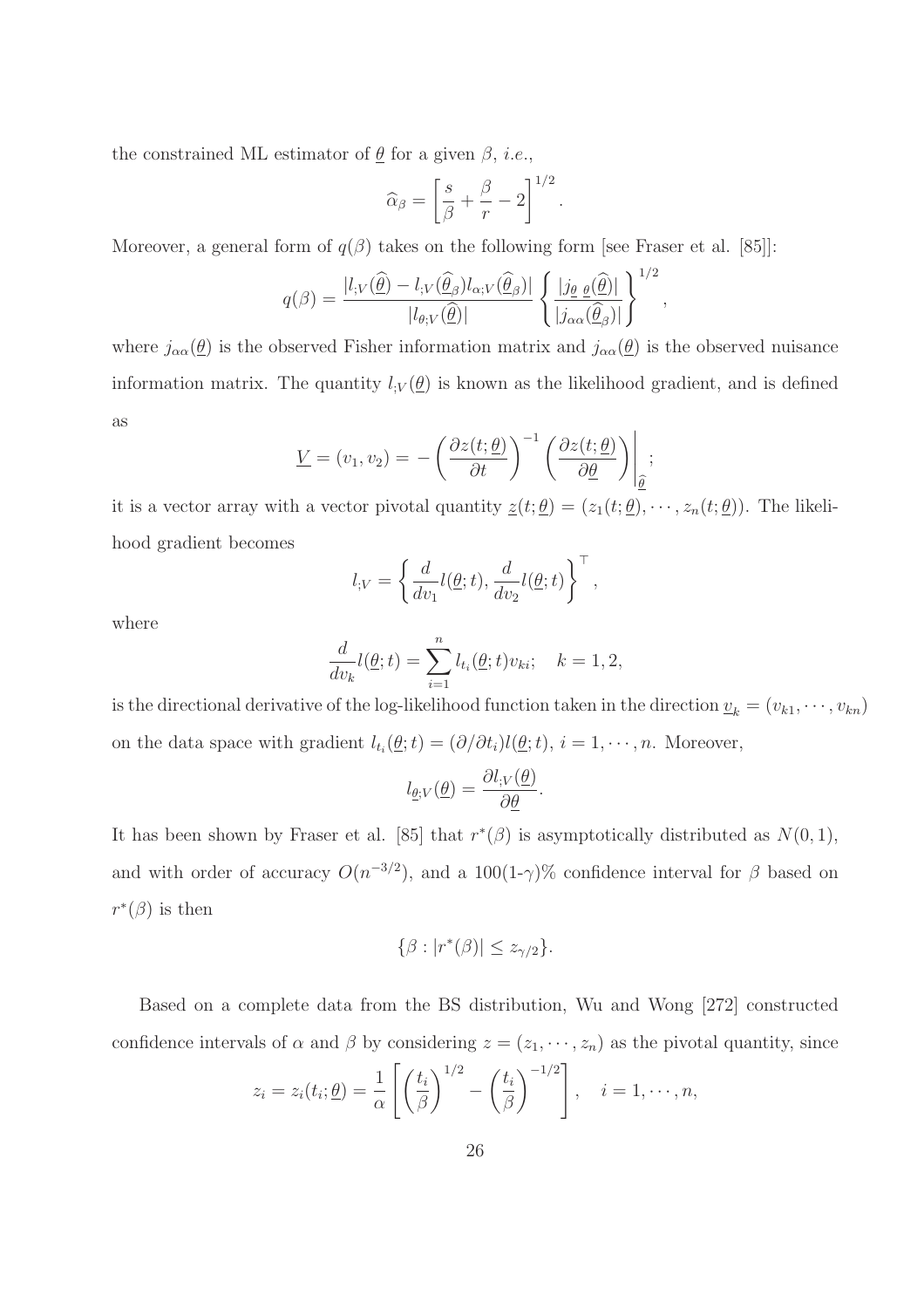are distributed as  $N(0, 1)$ . These authors then performed an extensive Monte Carlo simulation study mainly for small sample sizes and from it, they observed that even for a sample of size 5, the coverage probabilities are quite close to the corresponding nominal values.

## 5 Bayes Estimations

In the last two sections, we have discussed point and interval estimation of the parameters based on the frequentist approach. In this section, we take on the Bayesian approach.

### 5.1 ACHCAR ESTIMATORS

Achcar [1] first considered the Bayesian inference of the parameters of a BS distribution. He considered different non-informative priors on  $\alpha$  and  $\beta$  for developing the Bayesian inference. The Jeffreys prior density for  $\alpha$  and  $\beta$  is given by

$$
\pi(\alpha,\beta) \propto {\det \mathbf{I}(\alpha,\beta)}^{1/2},
$$

where  $I(\alpha, \beta)$  is the Fisher information matrix given in (27). Considering Laplace approximation  $E(T+\beta)^{-2} \approx 1/(4\beta)^2$ , Jeffreys' non-informative prior takes on the form

$$
\pi(\alpha,\beta) \propto \frac{1}{\alpha\beta} \left(\frac{1}{\alpha^2} + \frac{1}{4}\right)^{1/2}, \quad \alpha > 0, \beta > 0.
$$
 (47)

Another non-informative prior considered by Achcar [1] is as follows:

$$
\pi(\alpha,\beta) \propto \frac{1}{\alpha\beta}, \quad \alpha > 0, \beta > 0.
$$
\n(48)

Note that the prior in (48) can be obtained from the prior in (47) by assuming  $H(\alpha^2) = 1$ , where

$$
H(\alpha^2) = \left(\frac{1}{\alpha^2} + \frac{1}{4}\right)^{-1/2}.
$$
 (49)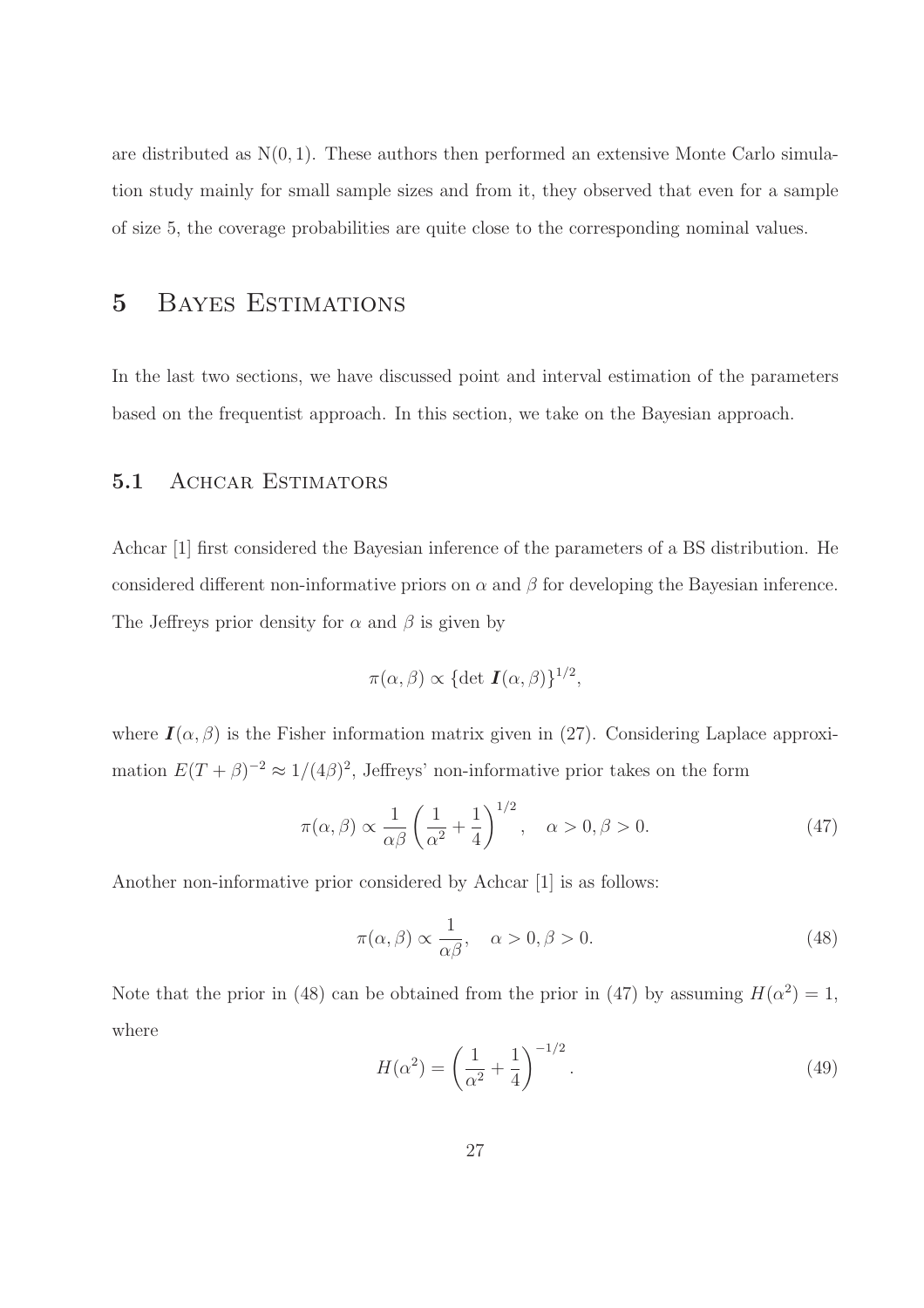Based on the prior in (47), the posterior density of  $\alpha$  and  $\beta$  becomes

$$
\pi(\alpha, \beta | \text{data}) \propto \frac{\prod_{i=1}^{n} (\beta + t_i) \exp\{-A(\beta)/\alpha^2\}}{\alpha^{n+1} \beta^{(n/2)+1} H(\alpha^2)},
$$
\n(50)

where  $H(\alpha^2)$  is as defined in (49) and

$$
A(\beta) = \frac{ns}{2\beta} + \frac{n\beta}{2r} - n.
$$

Based on the prior in (48), the posterior density  $\alpha$  and  $\beta$  becomes the same as in (50), with  $H(\alpha^2) = 1$ . Using Laplace approximation, Achcar [1] then provided approximate posterior density functions of  $\alpha$ , based on the priors in (47) and (48), to be

$$
\pi(\alpha|\text{data}) \propto \alpha^{-(n+1)}(4+\alpha^2)^{1/2} \exp\left\{-\frac{n}{\alpha^2}(\sqrt{s/r}-1)\right\}
$$

and

$$
\pi(\alpha|\text{data}) \propto \alpha^{-n} \exp\left\{-\frac{n}{\alpha^2}(\sqrt{s/r}-1)\right\},\,
$$

respectively. Similarly, the approximate posterior density functions of  $\beta$ , based on the priors in (47) and (48), are obtained as

$$
\pi(\beta|\text{data}) \propto \frac{\prod_{i=1}^{n} (\beta + t_i) \{4 + [2n/(n+2)][s/(2\beta) + \beta/(2r) - 1]\}^{1/2}}{\beta^{n/2+1} \{s/(2\beta) + \beta/(2r) - 1\}^{(n+1)/2}}, \quad \beta > 0,
$$

and

$$
\pi(\beta|\text{data}) \propto \frac{\beta^{-(n/2+1)} \prod_{i=1}^n (\beta + t_i)}{(s/(2\beta) + \beta/(2r) - 1)^{n/2}}, \quad \beta > 0,
$$

respectively. Evidently, the Bayes estimates of  $\alpha$  and  $\beta$  cannot be obtained in closed-form. Achcar [1] proposed to use the mode of the corresponding posterior density functions as Bayes estimates of the unknown parameters. He noted that the posterior modes are quite close to the corresponding ML estimates of the parameters.

## 5.2 Xu and Tang Estimators

More recently, Xu and Tang [275] considered the Bayesian inference of the parameters based on the prior in (48) and showed that the prior in (48) is the reference prior, as introduced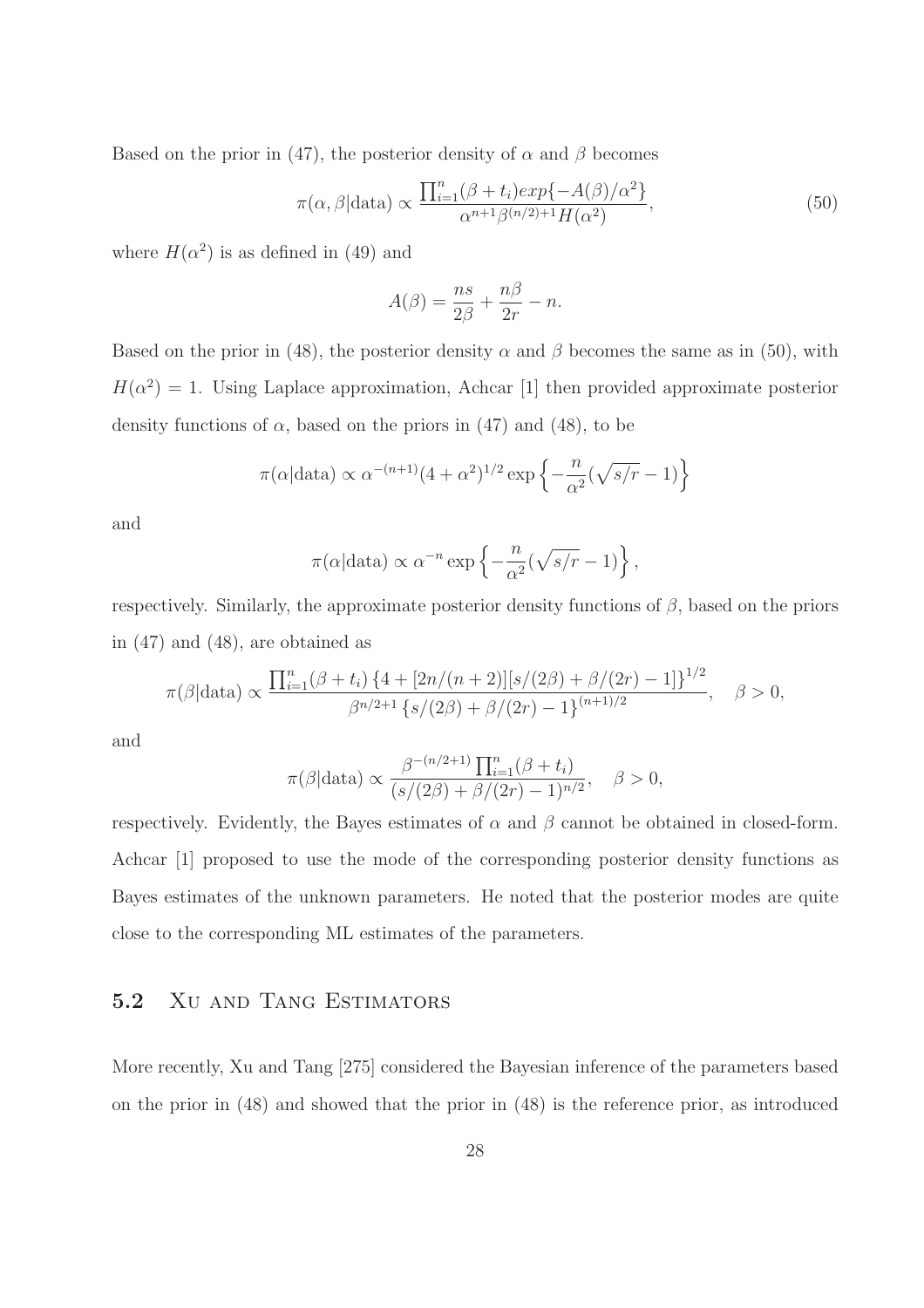by Bernardo [40] and further developed by Berger and Bernardo [39]. Based on Lindley's [177] method, the approximate Bayes estimates of  $\alpha$  and  $\beta$ , with respect to squared error loss function, are obtained as

$$
\widehat{\alpha}_B = \widehat{\alpha} + \frac{1}{2} \left[ \left( -\frac{\widehat{\alpha}}{2n} + \frac{3}{\widehat{\alpha}n^2} \sum_{i=1}^n \left( \frac{t_i}{\widehat{\beta}} + \frac{\widehat{\beta}}{t_i} - 2 \right) \right) + \frac{\sum_{i=1}^n \widehat{\alpha} t_i}{2n^2 \widehat{\beta} (1 + \widehat{\alpha}(2\pi)^{-1/2} H(\widehat{\alpha}))} \right] - \frac{\widehat{\alpha}}{2n}
$$

and

$$
\widehat{\beta}_B = \widehat{\beta} + \frac{1}{2} \left( -\frac{n}{\widehat{\beta}^3} + \sum_{i=1}^n \frac{2}{(t_i + \widehat{\beta})^3} + \sum_{i=1}^n \frac{3t_i}{\widehat{\alpha}^2 \widehat{\beta}^4} \right) \left( \frac{1 + \widehat{\alpha}(2\pi)^{-1/2} H(\widehat{\alpha})}{\widehat{\alpha}^2 \widehat{\beta}^2} \right)^2
$$

$$
+ \frac{3 \sum_{i=1}^n \widehat{\beta}^2 / t_i - \widehat{\beta} t_i}{4n^2 \widehat{\beta}(1 + \widehat{\alpha}(2\pi)^{-1/2} H(\widehat{\alpha}))} - \frac{\widehat{\alpha}^3 \widehat{\beta}^2}{2n(1 + \widehat{\alpha}(2\pi)^{-1/2} H(\widehat{\alpha}))},
$$

respectively. Here,  $\widehat{\alpha}$  and  $\widehat{\beta}$  are the ML estimators of  $\alpha$  and  $\beta$ , respectively, and  $h(\cdot)$  is as defined earlier in (49). Although Bayes estimates with respect to squared error loss function can be obtained using Lindley's approximation, the associated credible intervals cannot be obtained by the same method. So, Xu and Tang [275] used Gibbs sampling procedure to generate posterior samples of  $\alpha$  and  $\beta$  and based on those posterior samples, Bayes estimates and the associated credible intervals were obtained. Simulation results showed that the Bayes estimates based on reference priors performed quite well even for small sample sizes. Based on large scale simulations, it was also observed that the Bayes estimates based on Gibbs sampling technique performed better than the ML estimates as well as the approximate Bayes estimates based on Lindley's approximation, and that the performance was satisfactory even for small sample sizes.

## 6 Point and Interval Estimation Based on Censored **SAMPLES**

In this section, we discuss point and interval estimation of the parameters of a BS distribution when the data are Type-II and progressively Type-II censored.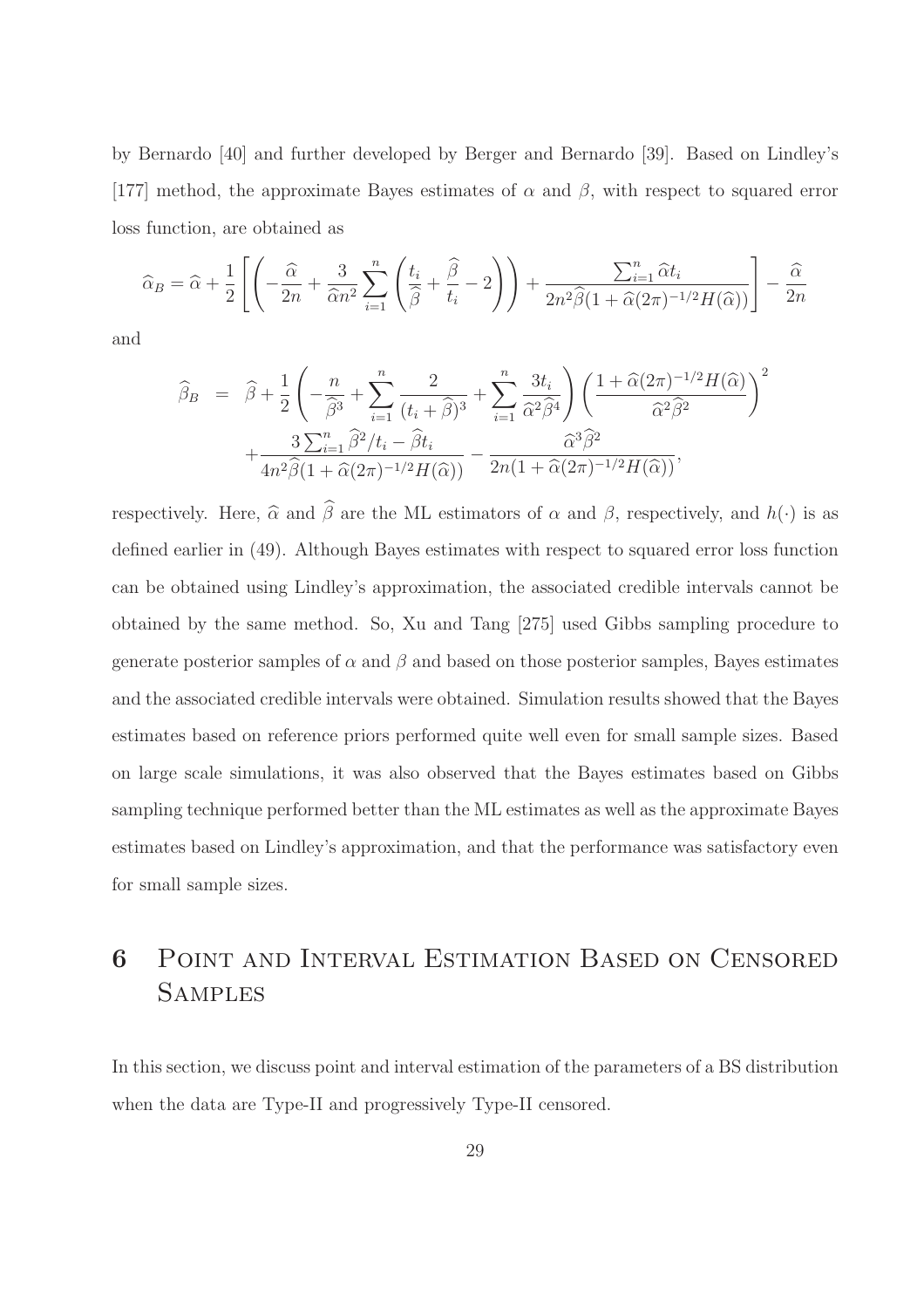## 6.1 Type-II Censoring

Ng et al. [196] considered the point and interval estimation of the two-parameter BS distribution based on Type-II censored samples. They mainly considered the ML estimators of the parameters and also used the observed Fisher information matrix to construct confidence intervals for the parameters. Let  $\{t_{1:n}, \ldots, t_{r:n}\}$  be an ordered Type-II right censored sample from n units placed on a life-testing experiment. Suppose the lifetime distribution of each unit follows the two-parameter BS distribution with PDF as in (2), and that the largest  $(n - r)$  lifetimes have been censored. Based on the observed Type-II right censored sample, the log-likelihood can be written as [see Balakrishnan and Cohen [16]]

$$
\ln(L) = \text{const.} + (n - r) \ln \left\{ 1 - \Phi \left[ \frac{1}{\alpha} \epsilon \left( \frac{t_{r:n}}{\beta} \right) \right] \right\} - r \ln(\alpha) - r \ln(\beta) + \sum_{i=1}^{r} \epsilon' \left( \frac{t_{i:n}}{\beta} \right) - \frac{1}{2\alpha^2} \sum_{i=1}^{r} \epsilon^2 \left( \frac{t_{i:n}}{\beta} \right),
$$
(51)

where  $\epsilon(\cdot)$  and  $\epsilon'(\cdot)$  are as defined earlier in (10).

The ML estimators of the parameters can then be obtained by differentiating the loglikelihood function in (51) with respect to the parameters  $\alpha$  and  $\beta$  and equating them to zero. They cannot be obtained in explicit forms. If we use the notation

$$
t_{i:n}^{*} = \frac{t_{i:n}}{\beta}, \quad H(x) = \frac{\phi(x)}{\Phi(x)}, \quad g(\alpha, \beta) = \frac{\alpha(n-r)}{r} H\left[\frac{1}{\alpha}\epsilon(t_{r:n}^{*})\right], \quad h_{1}(\beta) = \epsilon(t_{r:n}^{*}),
$$

$$
h_{2}(\beta) = -\frac{1}{r} \sum_{i=1}^{r} \epsilon^{2}(t_{i:n}^{*}), \quad h_{3}(\beta) = \left[1 + \sum_{i=1}^{r} \frac{t_{i:n}^{*}\epsilon''(t_{i:n}^{*})}{\epsilon'(t_{i:n}^{*})}\right]^{-1} t_{r:n}^{*}\epsilon'(t_{r:n}^{*}),
$$

$$
h_{4}(\beta) = \left[1 + \sum_{i=1}^{r} \frac{t_{i:n}^{*}\epsilon''(t_{i:n}^{*})}{\epsilon'(t_{i:n}^{*})}\right]^{-1} \left[-\frac{1}{r} \sum_{i=1}^{r} t_{i:n}^{*}\epsilon(t_{i:n}^{*})t_{r:n}^{*}\epsilon'(t_{i:n}^{*})\right],
$$

$$
\psi^{2}(\beta) = \frac{h_{2}(\beta)h_{3}(\beta) - h_{1}(\beta)h_{4}(\beta)}{h_{1}(\beta) - h_{3}(\beta)}, \quad u^{*} = \frac{1}{r} \sum_{i=1}^{r} t_{i:n}^{*}, \quad v^{*} = \left[\frac{1}{r} \sum_{i=1}^{r} (t_{i:n}^{*})^{-1}\right]^{-1},
$$

$$
K^{*}(\beta) = \left[\frac{1}{r} \sum_{i=1}^{r} (1 + t_{i:n}^{*})^{-1}\right]^{-1}, \quad K^{*}(\beta) = [K^{*}(\beta)]^{2} \left[\frac{1}{r} \sum_{i=1}^{r} (1 + t_{i:n}^{*})^{-2}\right],
$$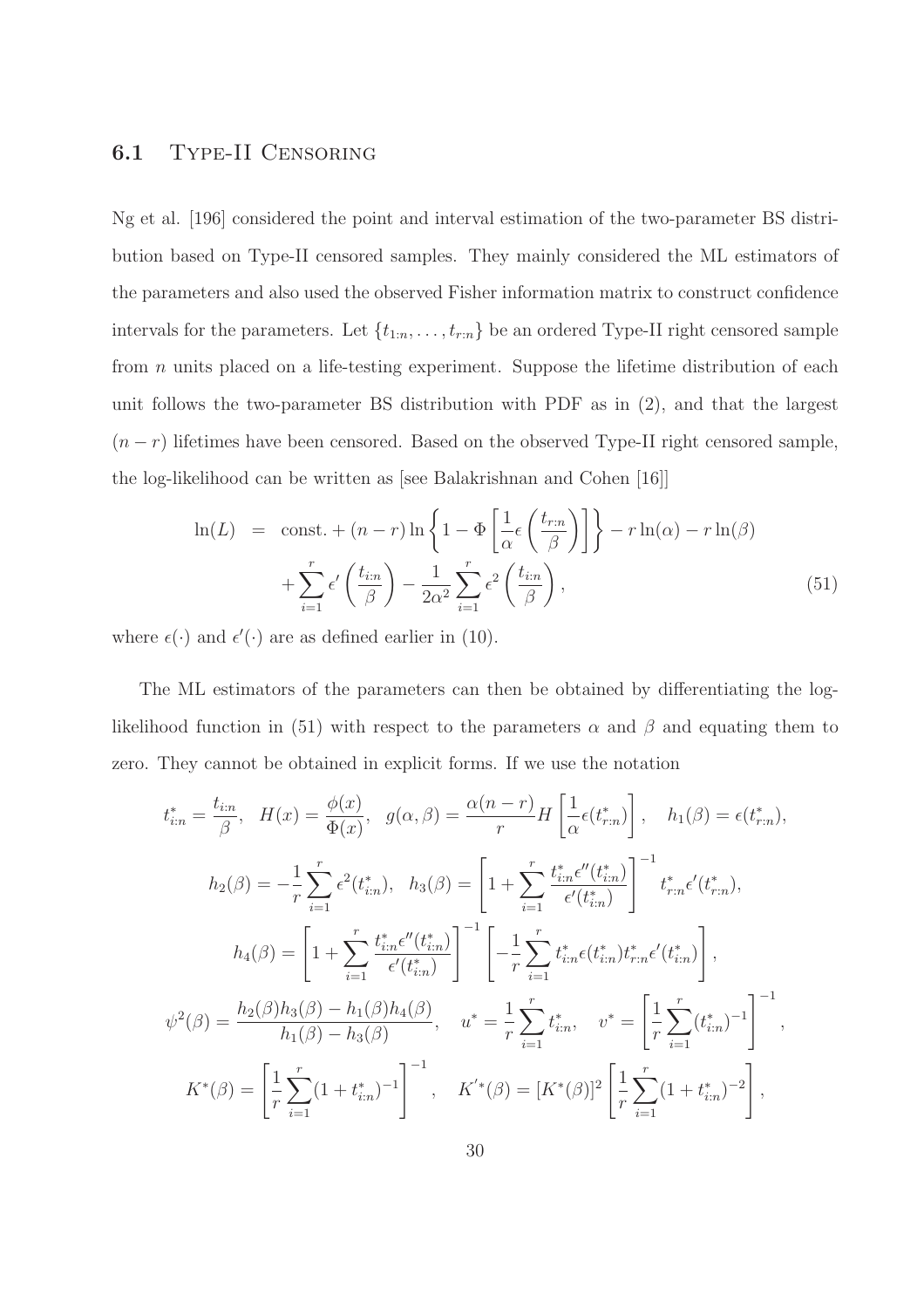then the ML estimator of  $\beta$  can be obtained as the unique solution of the non-linear equation

$$
Q(\beta) = \psi^{2}(\beta) \left[ \frac{1}{2} - \frac{1}{K^{*}(\beta)} \right] - \frac{u^{*}}{2} + \frac{1}{2v^{*}} - \frac{\psi(\beta)(n-r)}{r} H \left[ \frac{\epsilon(t^{*}_{r:n})}{\psi(\beta)} \right] t^{*}_{r:n} \epsilon'(t^{*}_{r:n}) = 0,
$$

and once  $\hat{\beta}$ , the ML estimator of  $\beta$ , is obtained, the ML estimator of  $\alpha$  can be obtained as

$$
\widehat{\alpha}=\psi(\widehat{\beta});
$$

see Ng et al. [196] for pertinent details. Balakrishnan and Zhu [26] showed that for  $r = 1$ , the ML estimators of  $\alpha$  and  $\beta$  do not exist. For  $n > r > 1$ , the ML estimators of  $\alpha$  and  $\beta$  may not always exist, and that if they do exist, they are unique. They provided some sufficient conditions for the existence of ML estimators of the parameters in this case.

For the construction of confidence intervals, Ng et al. [196] used the observed Fisher information matrix and the standard asymptotic properties of the ML estimators. They also performed extensive Monte Carlo simulations to check the performance of their method. They observed that the ML estimator of  $\alpha$  is especially biased, and if the sample size is small, it is of the form

Bias(
$$
\hat{\alpha}
$$
)  $\approx -\frac{\alpha}{n} \left[ 1 + 2.5 \left( 1 - \frac{r}{n} \right) \right].$  (52)

Bias-correction method, as proposed in Section 4, has been suggested, and it has been observed that the biased-corrected ML estimators, as well as the confidence intervals based on biased-corrected ML estimators, both perform quite well even for small sample sizes. Barreto et al. [34] provided improved Birnbaum-Saunders estimators under Type-II censoring. Similar methods may be adopted for Type-I and hybrid censoring schemes as well. Recently, Balakrishnan and Zhu [28] discussed the existence and uniqueness of the ML estimators of the parameters  $\alpha$  and  $\beta$  of BS distribution in the case of Type-I, Type-II and hybrid censored samples.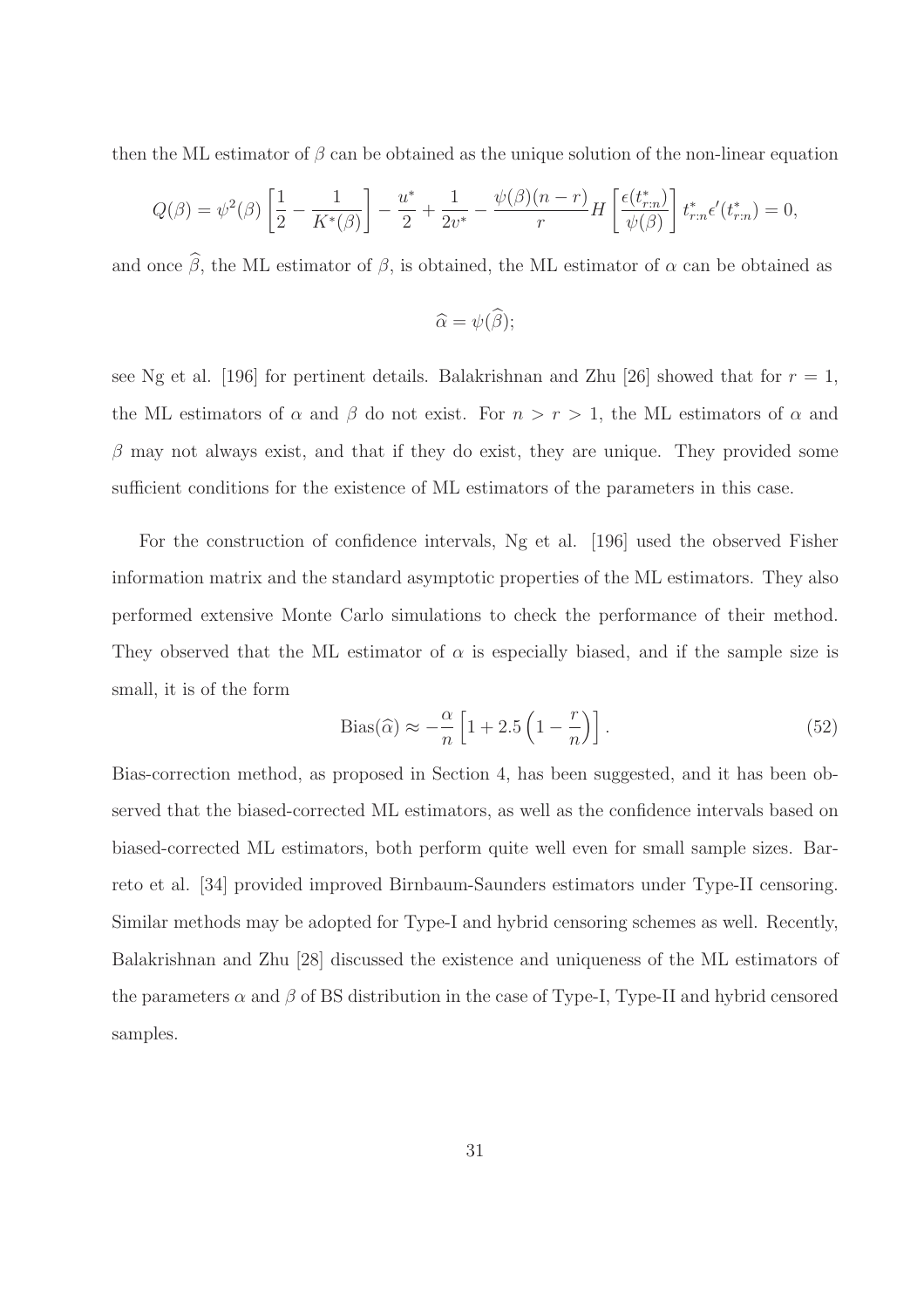## 6.2 Progressive Censoring

Although Type-I and Type-II censoring schemes are the most popular censoring schemes, progressive censoring scheme has received considerable attention in the past two decades. Progressive censoring scheme was first introduced by Cohen [55], but it became very popular since the publication of the book by Balakrishnan and Aggarwala [15]. A progressive censoring scheme can be briefly described as follows. For a given n and m, choose m non-negative integers,  $R_1, \ldots, R_m$ , such that

$$
R_1 + \ldots + R_m = n - m.
$$

Now, consider the following experiment. Suppose n identical units are placed on a life-test. At the time of the first failure, say  $t_{1:m:n}$ ,  $R_1$  units from the  $(n-1)$  surviving units are chosen at random and removed. Similarly, at the time of the second failure, say  $t_{2:m:n}$ ,  $R_2$  units from the  $n - R_1 - 1$  surviving units are removed, and so on. Finally, at the time of the m-th failure, say  $t_{m:m:n}$ , all remaining  $R_m$  surviving units are removed, and the experiment terminates at  $t_{m:m:n}$ . For more elaborate details on progressive censoring, the readers are referred to the discussion article by Balakrishnan [14] and the recent book by Balakrishnan and Cramer [17].

Pradhan and Kundu [214] considered the inference for the parameters  $\alpha$  and  $\beta$  of the BS distribution when the data are Type-II progressively censored. In a Type-II progressive censoring experiment, the data are of the form  $\{(t_{1:m:n}, R_1), \ldots, (t_{m:m:n}, R_m)\}\.$  Based on such a progressively censored data, without the additive constant, the log-likelihood function of the observed data can be written as

$$
l(\alpha, \beta | \text{data}) = \sum_{i=1}^{m} \{ \ln(f_T(t_{i:m:n}; \alpha, \beta)) + R_i \ln(\Phi(-g(t_{i:m:n}; \alpha, \beta))) \},
$$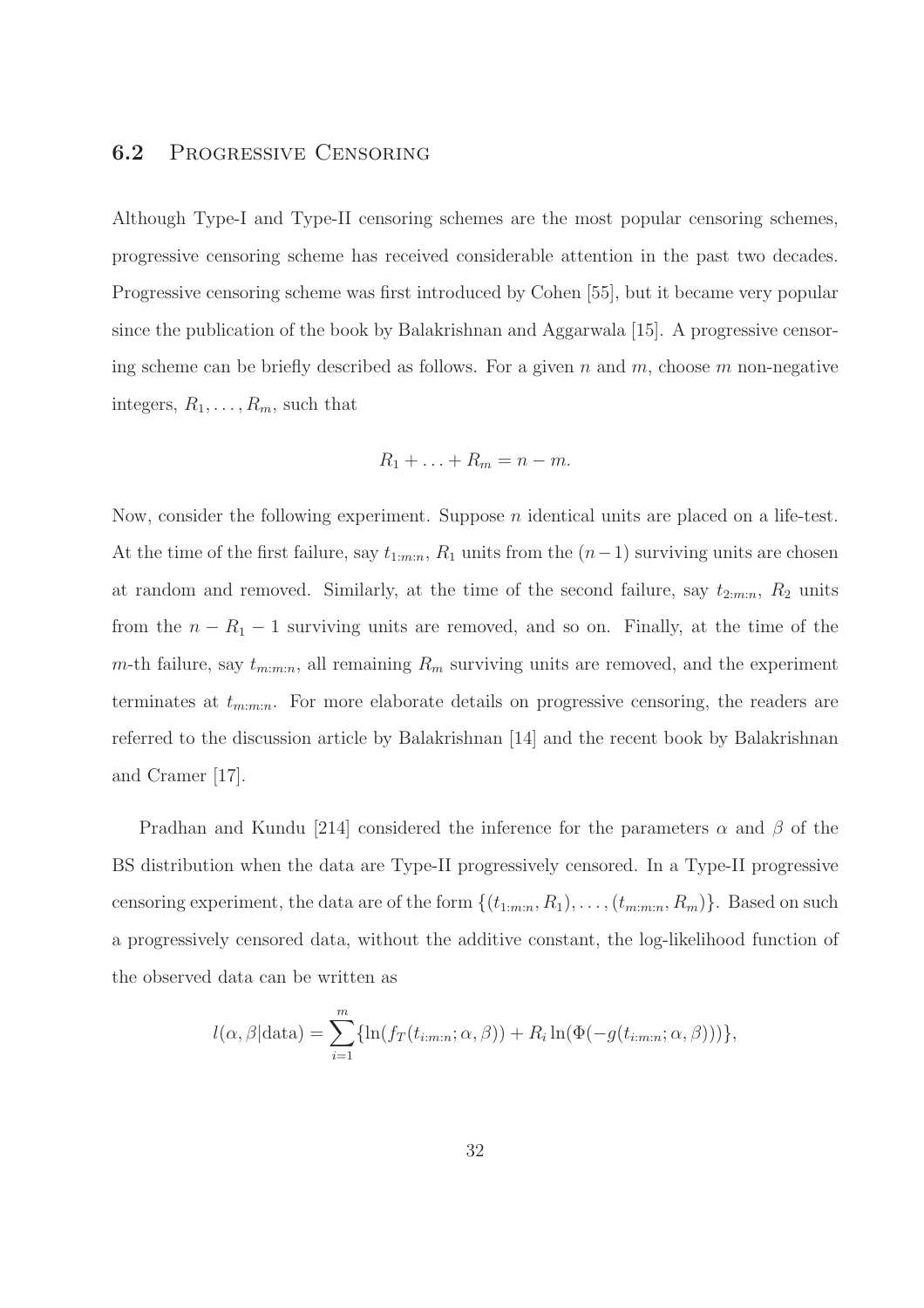where  $f_T(\cdot)$  is the PDF of the BS distribution given in (2) and

$$
g(t; \alpha, \beta) = \frac{1}{\alpha} \left\{ \left( \frac{t}{\beta} \right)^{1/2} - \left( \frac{\beta}{t} \right)^{1/2} \right\}.
$$

As expected, the ML estimators of the parameters cannot be obtained in closed-form. Using the property that a BS distribution can be written as a mixture of an inverse Gaussian distribution and its reciprocal as mentioned earlier in Section 3.3, Pradhan and Kundu [214] provided an EM algorithm which can be used quite effectively to compute the ML estimates of the parameters. It is observed that in each 'E-step' of the algorithm, the corresponding 'M-step' can be obtained in an explicit form. Moreover, by using the method of Louis [180], the confidence intervals of the parameters can also be obtained conveniently.

## 7 Other Univariate Issues

In this section we will discuss some of the other issues related to the univariate BS distribution. First, we will consider the stochastic orderings of BS classes of distribution functions under different conditions. Then, we will discuss mixture of two BS distributions, its properties and different inferential aspects.

### 7.1 STOCHASTIC ORDERINGS

Stochastic orderings have been studied rather extensively for various lifetime distributions; see, for example, the book by Shaked and Shantikumar [244]. However, very little work seems to have been done for the BS model in this regard with the first work possibly by Fang et al. [77]. By considering two independent and non-identically distributed BS random variables, they established stochastic ordering results for parallel and series systems. Specifically, let  $X_i \sim BS(\alpha_i, \beta_i)$ , independently, for  $i = 1, ..., n$ . Further, let  $X_i^* \sim$  $BS(\alpha_i^*, \beta_i^*)$ , independently, for  $i = 1, \ldots, n$ . Then, Fang et al. [77] established that when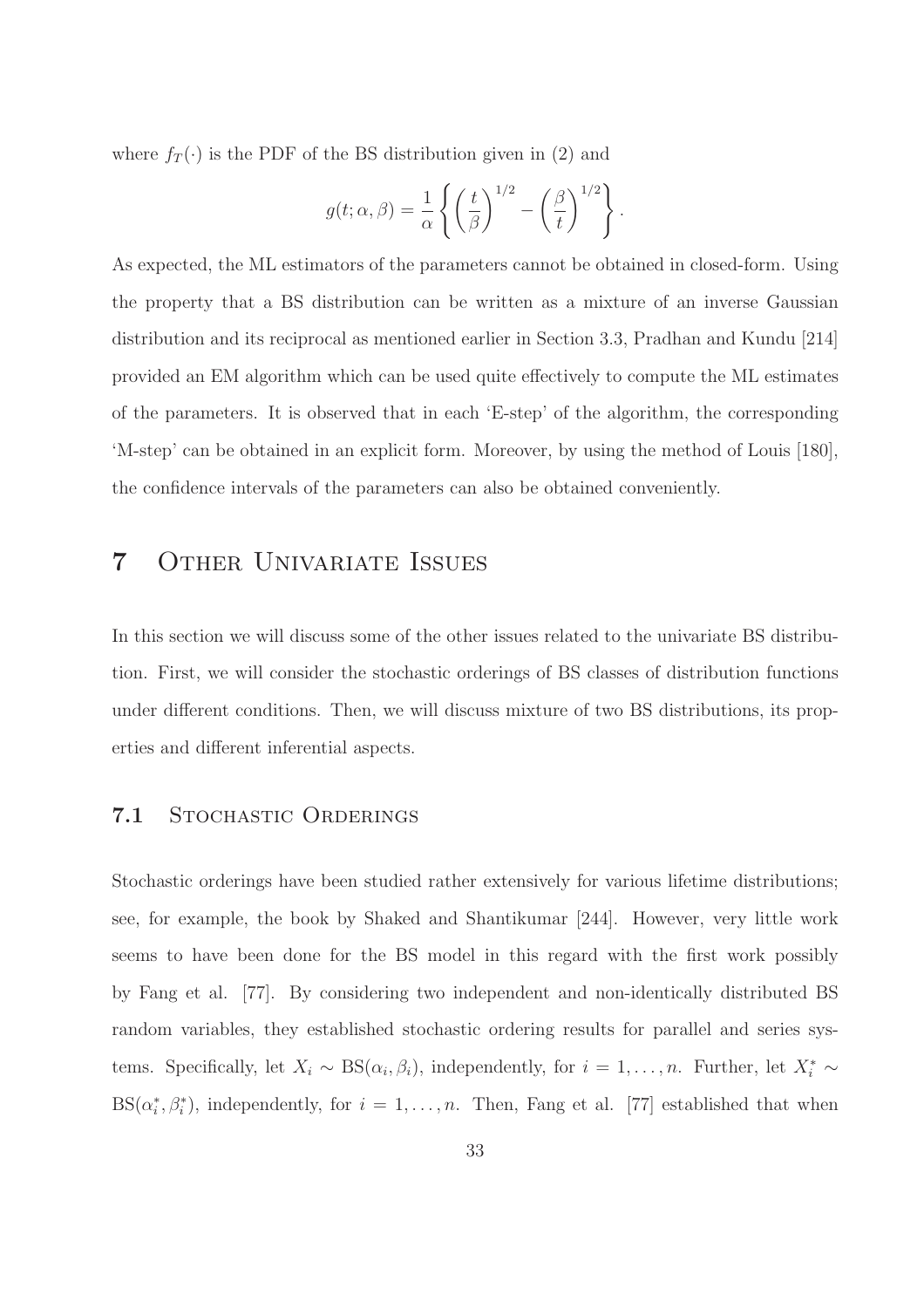$\alpha_1 = \ldots = \alpha_n = \alpha_1^* = \ldots = \alpha_n^*, \ (\beta_1, \ldots, \beta_n) \geq_m (\beta_1^*, \ldots, \beta_n^*) \ \text{implies} \ X_{n:n} \geq_{\text{st}} X_{n:n}^*$ Here,  $X \geq_{\text{st}} Y$  denotes that Y is smaller than X in the usual stochastic order meaning  $S_X(x) \geq S_Y(x)$  for all x, where  $S_X(\cdot)$  and  $S_Y(\cdot)$  denote the survival functions of X and Y, respectively. Also, if  $(\lambda_1,\ldots,\lambda_n)$  and  $(\lambda_1^*,\ldots,\lambda_n^*)$  are two real vectors and  $\lambda_{[1]}\geq\ldots\geq\lambda_{[n]}$ and  $\lambda_{[1]}^* \geq \ldots \geq \lambda_{[n]}^*$  denote their ordered components, then  $(\lambda_1, \ldots, \lambda_n) \geq_m (\lambda_1^*, \ldots, \lambda_n^*)$ denotes that the second vector is majorized by the first vector meaning  $\sum_{k=1}^{k}$  $i=1$  $\lambda_{[i]} \geq \sum^k$  $i=1$  $\lambda^*_{[i]}$ for  $k = 1, ..., n-1$  and  $\sum_{i=1}^{n} \lambda_{[i]} = \sum_{i=1}^{n} \lambda_{[i]}^*$ . Similarly, Fang et al. [77] established that  $i=1$   $i=1$ when  $\alpha_1 = \ldots = \alpha_n = \alpha_1^* = \ldots = \alpha_n^*$ ,  $(1/\beta_1, \ldots, 1/\beta_n) \geq_m (1/\beta_1^*, \ldots, 1/\beta_n^*)$  implies  $X_{1:n}^* \geq_{\text{st}} X_{1:n}$ . They also further proved that when  $\beta_1 = \ldots = \beta_n = \beta_1^* = \ldots = \beta_n^*$ ,  $(1/\alpha_1,\ldots,1/\alpha_n)\geq_m (1/\alpha_1^*,\ldots,1/\alpha_n^*)$  implies  $X_{n:n}\geq_{\text{st}} X_{n:n}^*$  and  $X_{1:n}^*\geq_{\text{st}} X_{1:n}$ .

There are several open problems in this direction; for example, are there such results for other order statistics, and for other stochastic orderings like hazard rate ordering and likelihood-ratio ordering?

## 7.2 MIXTURE OF TWO BS DISTRIBUTIONS

Balakrishnan et al. [18] studied the properties of a mixture of two BS distributions and then discussed inferential issues for the parameters of such a mixture model. The mixture of two BS distributions has its PDF as

$$
f_Y(t; \alpha_1, \beta_1, \alpha_2, \beta_2) = pf_{T_1}(t; \alpha_1, \beta_1) + (1 - p)f_{T_2}(t; \alpha_2, \beta_2), \quad t > 0,
$$
\n(53)

where  $T_i \sim BS(\alpha_i, \beta_i)$ ,  $f_{T_i}(\cdot)$  denotes the PDF of  $T_i$ , for  $i = 1, 2$ , and  $0 \le p \le 1$ . The distribution of the random variable  $Y$ , with PDF in  $(53)$ , is known as the mixture distribution of two BS models (MTBS), and is denoted by  $MTBS(\alpha_1, \beta_1, \alpha_2, \beta_1, p)$ . Although it has not been formally proved, it has been observed graphically that the PDF and HF of Y can be either unimodal or bimodal depending on the parameter values. Note that the first two raw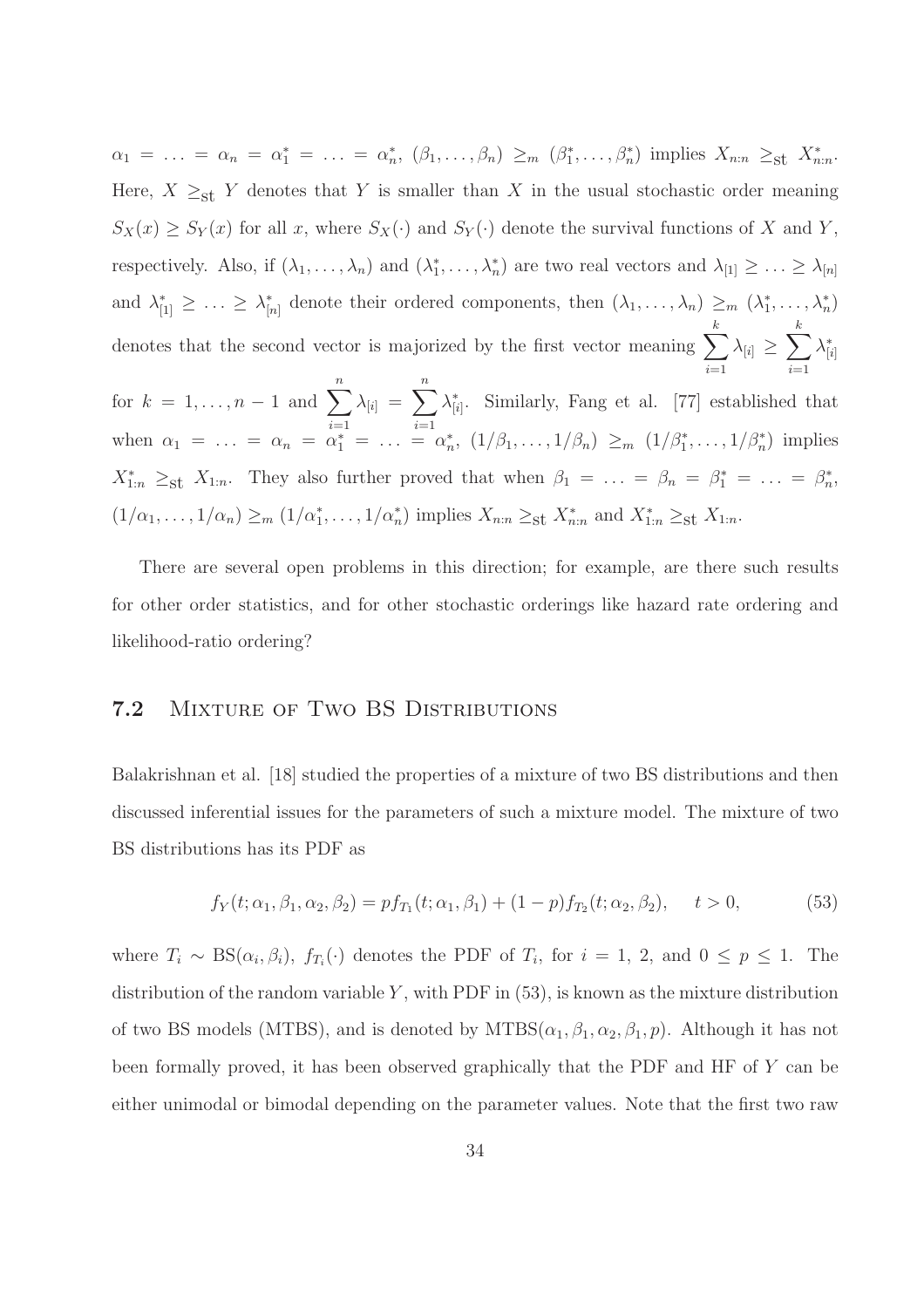moments of Y can be easily obtained as

$$
E(Y) = p\beta_1 \left[ 1 + \frac{1}{2} \alpha_1^2 \right] + (1 - p)\beta_2 \left[ 1 + \frac{1}{2} \alpha_2^2 \right],
$$
  
\n
$$
E(Y^2) = \frac{3}{2} p\beta_1^2 \left[ \alpha_1^4 + 2\alpha_1^2 + \frac{2}{3} \right] + \frac{3}{2} (1 - p)\beta_2^2 \left[ \alpha_2^4 + 2\alpha_2^2 + \frac{2}{3} \right].
$$

The higher-order moments also can be obtained involving some infinite series expressions. Moreover, if  $Y \sim \text{MTBS}(\alpha_1, \beta_1, \alpha_2, \beta_2, p)$ , then  $1/Y \sim \text{MTBS}(\alpha_1, 1/\beta_1, \alpha_2, 1/\beta_2, p)$ . Therefore, the inverse moments of Y also can be obtained as done earlier.

We shall now discuss the estimation of the parameters of  $MTBS(\alpha_1, \beta_1, \alpha_2, \beta_2, p)$  based on a random sample  $\{y_1, \dots, y_n\}$  from Y. The ML estimators of the parameters can be obtained by solving a five-dimensional optimization problem. To avoid that, Balakrishnan et al. [18] suggested the use of the EM algorithm, which can be implemented rather easily as follows. Let us rewrite the PDF of  $Y$  in  $(53)$  as

$$
f_Y(y; \mu_1, \lambda_1, \mu_2, \lambda_2, p_1, p_2) = \frac{1}{2} \sum_{j=1}^2 p_j f_{X_1}(y; \mu_j, \lambda_j) + \frac{1}{2} \sum_{j=1}^2 p_j f_{X_2}(y; \mu_j, \lambda_j),
$$

where  $f_{X_1}(y;\mu_j,\lambda_j)$  is defined in (20),  $f_{X_2}(y;\mu_j,\lambda_j)=yf_{X_1}(y;\mu_j,\lambda_j)/\mu_j$  as defined in Section 2.4,  $\mu_j = \beta_j$ ,  $\lambda_j = \beta_j / \alpha_j^2$ , for  $j = 1, 2, p_1 = p$  and  $p_2 = 1 - p$ . To implement the EM algorithm, we may treat this as a missing value problem. For the random variable  $Y$ , define an associated random vector  $W = (U_1, V_1, U_2, V_2)$  as follows. Here, each  $U_j$  and  $V_j$  can take on values 0 or 1, with  $\sum_{n=1}^{\infty}$  $j=1$  $(U_j + V_j) = 1$ , where  $P(U_j = 1) = P(V_j = 1) = p_j/2$ , for  $j = 1, 2$ . Further,  $Y | (U_j = 1)$  and  $Y | (V_j = 1)$  have densities  $f_{X_1}(\cdot; \mu_j, \lambda_j)$  and  $f_{X_2}(\cdot; \mu_j \lambda_j)$ , respectively, for  $j = 1, 2$ . From these specifications, it is possible to get uniquely the joint distribution of  $(Y, W)$ . Now, suppose we have the complete observations  $(y_i, w_i)$ , where  $w_i = (u_{i1}, v_{i1}, u_{i2}, v_{i2}),$  for  $i = 1, \dots, n$ . Then, with  $\underline{\theta} = (\mu_1, \lambda_1, p_1, \mu_2, \lambda_2, p_2)$  being the parameter vector, the complete data log-likelihood function is given by

$$
l^{(c)}(\underline{\theta}|y,w) = c + \sum_{j=1}^{2} (u_{\cdot j} + v_{\cdot j}) \log(p_j) + \sum_{i=1}^{n} \sum_{j=1}^{2} u_{ij} \log(f_{X_1}(y_i; \mu_j, \lambda_j))
$$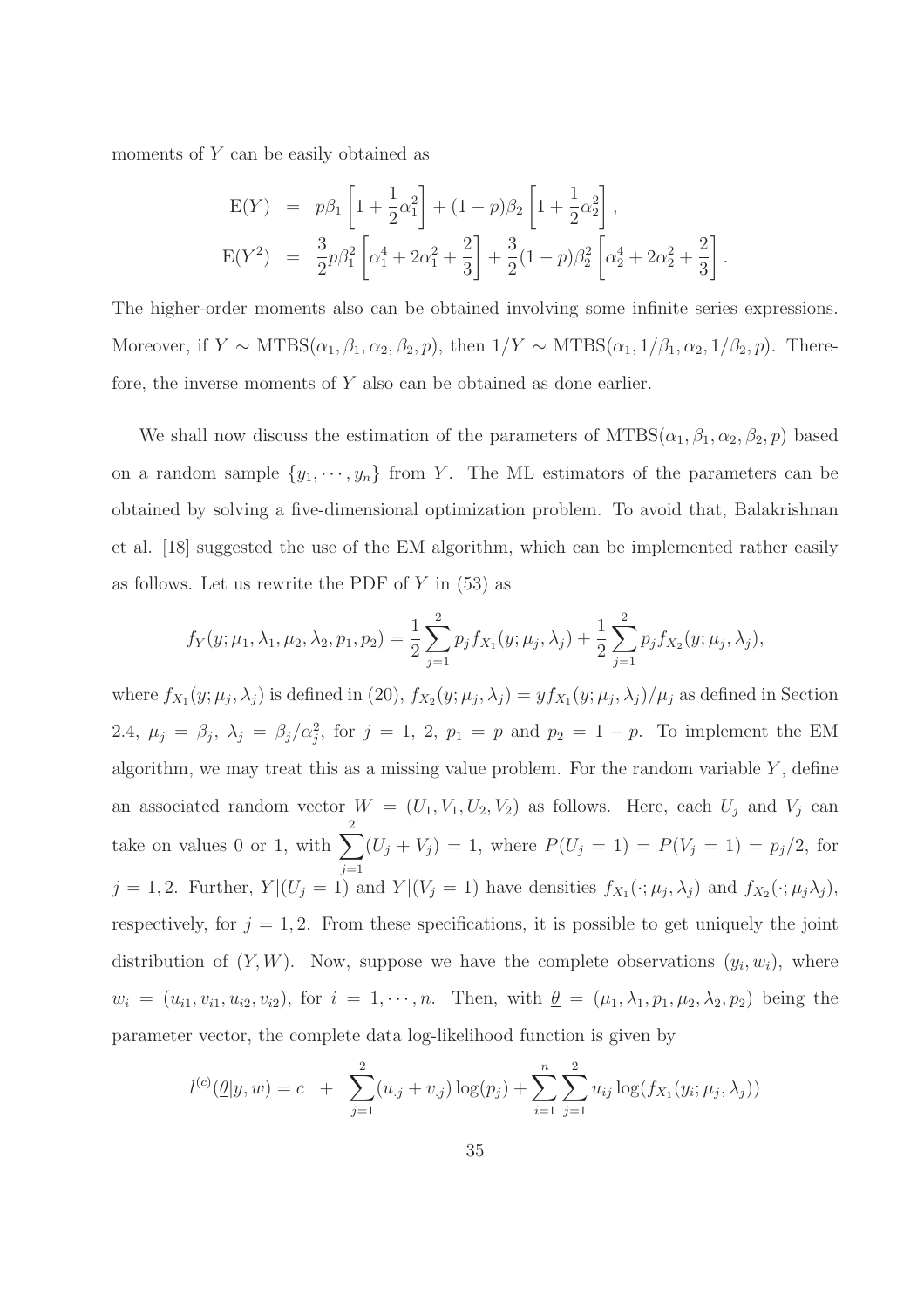+ 
$$
\sum_{i=1}^{n} \sum_{j=1}^{2} v_{ij} \log(f_{X_2}(y_i; \mu_j, \lambda_j)),
$$
 (54)

where  $u_{.j} = \sum_{i=1}^{n} u_{ij}$ ,  $v_{.j} = \sum_{i=1}^{n} v_{ij}$ , and c is a constant independent of the unknown parameters. Based on the complete data log-likelihood function in (54), it can be shown that the ML estimators of the model parameters are as follows:

$$
\widehat{p}_j = \frac{u_{\cdot j} + v_{\cdot j}}{n}, \qquad j = 1, 2,
$$

and

$$
\widehat{\mu}_j = \frac{B_j(A_j - B_j) + \sqrt{(B_j(A_j - B_j))^2 + A_j C_j D_j (2B_j - A_j)}}{D_j A_j},
$$
  

$$
\widehat{\lambda}_j = \frac{[u_{.j} + v_{.j}]\widehat{\mu}_j^2}{\sum_{i=1}^n (u_{ij} + v_{ij})(y_i - \mu_j)^2 / y_i}.
$$

Here,  $A_j = v_{.j}, B_j = (u_{.j} + v_{.j})/2, C_j = \sum_{j=1}^{n}$  $i=1$  $y_i(u_{ij} + v_{ij})y_i/2$  and  $D_j = \sum_{i=1}^n$  $i=1$  $y_i(u_{ij} + v_{ij})/(2y_i).$ Thus, in the case of complete data, the ML estimators can be expressed in explicit forms. The existence of the explicit expressions of the ML estimators simplifies the implementation of the EM algorithm, and also makes it computationally efficient. Now, the EM algorithm can be described very easily. Suppose, at the  $m$ -th stage of the EM algorithm, the estimate of the unknown parameter  $\underline{\theta}$  is  $\underline{\theta}^{(m)} = (\mu_1^{(m)})$  $\mathcal{h}^{(m)}_1, \lambda^{(m)}_1, p^{(m)}_1$  $_{1}^{(m)},\mu_{2}^{(m)}$  $\lambda_2^{(m)},\lambda_2^{(m)},p_2^{(m)}$  $2^{(m)}$ ). Before proceeding further, we need to introduce the following notation:

$$
a_{ij}^{(m)} = E(U_{ij}|y, \underline{\theta}^{(m)})
$$
 and  $b_{ij}^{(m)} = E(V_{ij}|y, \underline{\theta}^{(m)}).$ 

Note here that  $a_{ij}^{(m)}$  and  $b_{ij}^{(m)}$  are the usual posterior probabilities associated with the *i*-th observation, which are given by

$$
a_{ij}^{(m)} = \frac{p_j^{(m)} f_{X_1}(y_i; \mu_j^{(m)}, \lambda_j^{(m)})}{\sum_{l=1}^2 p_l^{(m)} f_{X_1}(y_i; \mu_l^{(m)}, \lambda_l^{(m)}) + \sum_{l=1}^2 p_l^{(m)} f_{X_2}(y_i; \mu_l^{(m)}, \lambda_l^{(m)})},
$$
  

$$
b_{ij}^{(m)} = \frac{p_j^{(m)} f_{X_2}(y_i; \mu_j^{(m)}, \lambda_j^{(m)})}{\sum_{l=1}^2 p_l^{(m)} f_{X_1}(y_i; \mu_l^{(m)}, \lambda_l^{(m)}) + \sum_{l=1}^2 p_l^{(m)} f_{X_2}(y_i; \mu_l^{(m)}, \lambda_l^{(m)})}.
$$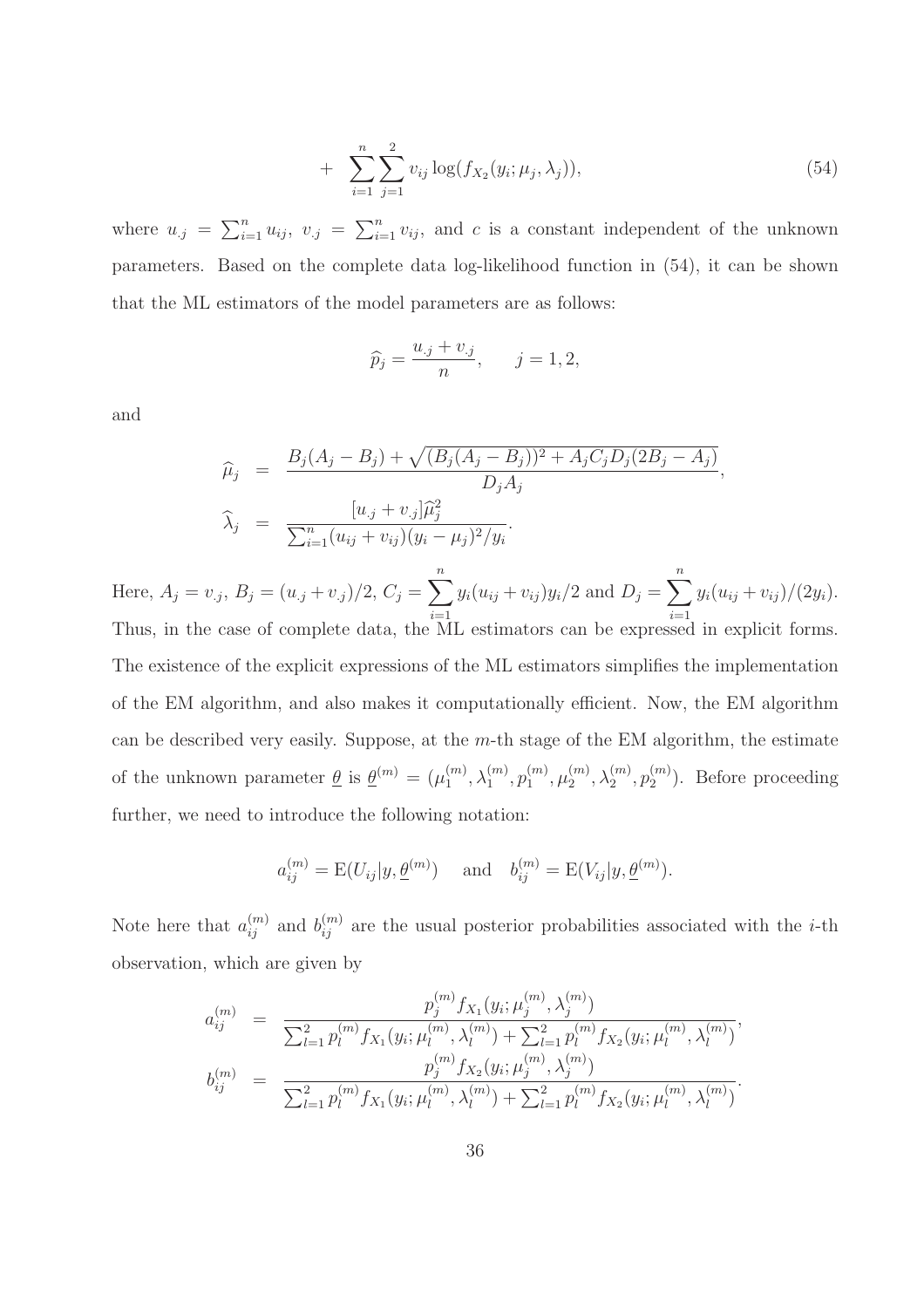Therefore, at the m-th iteration, the E-step of the EM algorithm can be obtained by computing the pseudo log-likelihood function as follows:

$$
l^{(ps)}(\underline{\theta}|y, \underline{\theta}^{(m)}) = \sum_{i=1}^{n} \sum_{j=1}^{2} a_{ij}^{(m)} \log \left( \frac{p_j}{2} f_{X_1}(y_i; \mu_j, \lambda_j) \right) + \sum_{i=1}^{n} \sum_{j=1}^{2} b_{ij}^{(m)} \log \left( \frac{p_j}{2} f_{X_2}(y_i; \mu_j, \lambda_j) \right).
$$
\n(55)

The M-step of the EM algorithm involves the maximization of (55) with respect to the unknown parameters, and for  $j = 1$  and 2, they are obtained as follows:

$$
\begin{aligned}\n\widehat{p}_{j}^{(m+1)} &= \frac{a_{.j}^{(m)} + b_{.j}^{(m)}}{n}, \\
\widehat{\mu}_{j}^{(m+1)} &= \frac{B_{j}^{(m)}(A_{j}^{(m)} - B_{j}^{(m)}) + \sqrt{(B_{j}^{(m)}(A_{j}^{(m)} - B_{j}^{(m)}))^2 + A_{j}^{(m)}C_{j}^{(m)}D_{j}^{(m)}(2B_{j}^{(m)} - A_{j}^{(m)})}}{D_{j}^{(m)}A_{j}^{(m)}} \\
\widehat{\lambda}_{j}^{(m+1)} &= \frac{[a_{.j}^{(m)} + v_{.j}^{(m)}][\widehat{\mu}_{j}^{(m+1)}]^2}{\sum_{i=1}^{n} (a_{ij}^{(m)} + b_{ij}^{(m)})(y_i - \mu_{j}^{(m+1)})^2/y_i}.\n\end{aligned}
$$
\nHere,  $a_{.j}^{(m)} = \sum_{i=1}^{n} a_{ij}^{(m)}, b_{.j}^{(m)} = \sum_{i=1}^{n} b_{ij}^{(m)}, A_{j}^{(m)} = b_{.j}^{(m)}, B_{j}^{(m)} = (a_{.j}^{(m)} + b_{.j}^{(m)})/2, C_{j}^{(m)} = n$ 

$$
\sum_{i=1}^{n} y_i (a_{ij}^{(m)} + b_{ij}^{(m)}) y_i/2, \text{ and } D_j^{(m)} = \sum_{i=1}^{n} y_i (a_{ij}^{(m)} + b_{ij}^{(m)})/(2y_i).
$$

# 8 BIVARIATE BS DISTRIBUTION

Until now, we have focused only on univariate BS distribution. In this section, we introduce the bivariate BS (BVBS) distribution, discuss several properties and address associated inferential issues.

#### 8.1 PDF and CDF

Kundu et al. [119] introduced the BVBS distribution by using the same idea as in the construction of the univariate BS distribution. The bivariate random vector  $(T_1, T_2)$  is said to have a BVBS, with parameters  $\alpha_1 > 0$ ,  $\beta_1 > 0$ ,  $\alpha_2 > 0$ ,  $\beta_2 > 0$ ,  $-1 < \rho < 1$ , if the joint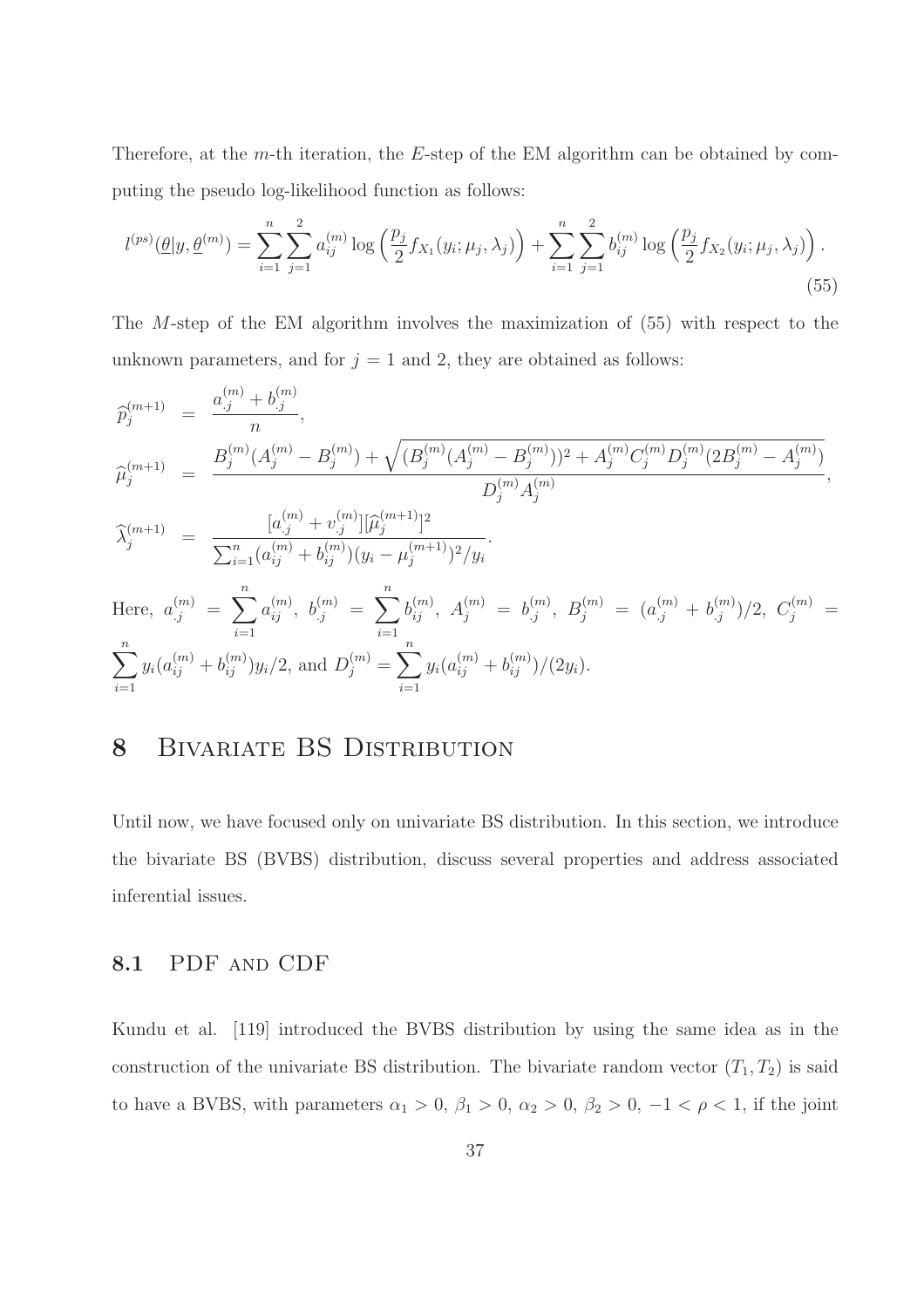cumulative distribution function of  $T_1$  and  $T_2$  can be expressed as

$$
F_{T_1,T_2}(t_1,t_2) = P(T_1 \le t_1, T_2 \le t_2) = \Phi_2 \left[ \frac{1}{\alpha_1} \left( \sqrt{\frac{t_1}{\beta_1}} - \sqrt{\frac{\beta_1}{t_1}} \right), \frac{1}{\alpha_2} \left( \sqrt{\frac{t_2}{\beta_2}} - \sqrt{\frac{\beta_2}{t_2}} \right); \rho \right]
$$

for  $t_1 > 0$ ,  $t_2 > 0$ , where  $\Phi_2(u, v; \rho)$  is the cumulative distribution function of a standard bivariate normal vector  $(Z_1, Z_2)$  with correlation coefficient  $\rho$ . The corresponding joint PDF is

$$
f_{T_1,T_2}(t_1, t_2) = \phi_2 \left( \frac{1}{\alpha_1} \left( \sqrt{\frac{t_1}{\beta_1}} - \sqrt{\frac{\beta_1}{t_1}} \right), \frac{1}{\alpha_2} \left( \sqrt{\frac{t_2}{\beta_2}} - \sqrt{\frac{\beta_2}{t_2}} \right); \rho \right) \times \frac{1}{2\alpha_1 \beta_1} \left\{ \left( \frac{\beta_1}{t_1} \right)^{1/2} + \left( \frac{\beta_1}{t_1} \right)^{3/2} \right\} \times \frac{1}{2\alpha_2 \beta_2} \left\{ \left( \frac{\beta_2}{t_2} \right)^{1/2} + \left( \frac{\beta_2}{t_2} \right)^{3/2} \right\},
$$

where  $\phi_2(u, v; \rho)$  denotes the joint PDF of  $Z_1$  and  $Z_2$  given by

$$
\phi_2(u, v, \rho) = \frac{1}{2\pi\sqrt{1 - \rho^2}} \exp\left\{-\frac{1}{2(1 - \rho^2)}(u^2 + v^2 - 2\rho uv)\right\}.
$$
\n(56)

From here on, we shall denote this distribution by  $BS_2(\alpha_1, \beta_1, \alpha_2, \beta_2; \rho)$ . As expected, the joint PDF can take on different shapes depending on the shape parameters  $\alpha_1$  and  $\alpha_2$  and the correlation parameter  $\rho$ . The surface plots of  $f_{T_1,T_2}(t_1,t_2)$ , for different parameter values, can be found in Kundu et al. [119]. It has been observed that the joint PDF of the BS distribution is unimodal. It is an absolutely continuous distribution and due to its flexibility, it can be used quite effectively to analyze bivariate data provided there are no ties.

## 8.2 COPULA REPRESENTATION

Recently, Kundu and Gupta [121] observed that the CDF of  $BS_2(\alpha_1, \beta_1, \alpha_2, \beta_2; \rho)$  has the following copula representation:

$$
F_{T_1,T_2}(t_1,t_2) = C_G(F_{T_1}(t_1;\alpha_1,\beta_1), F_{T_2}(t_2;\alpha_2,\beta_2); \rho).
$$

Here,  $F_{T_1}(t_1)$  and  $F_{T_2}(t_2)$  denote the CDFs of BS( $\alpha_1, \lambda_1$ ) and BS( $\alpha_2, \lambda_2$ ), respectively, and  $C_G(u, v; \rho)$  denotes the Gaussian copula defined by, for  $0 \le u, v \le 1$ ,

$$
C_G(u, v; \rho) = \int_{-\infty}^{\Phi^{-1}(u)} \int_{-\infty}^{\Phi^{-1}(v)} \phi_2(x, y; \rho) \, dx \, dy = \Phi_2(\Phi^{-1}(u), \Phi^{-1}(v); \rho). \tag{57}
$$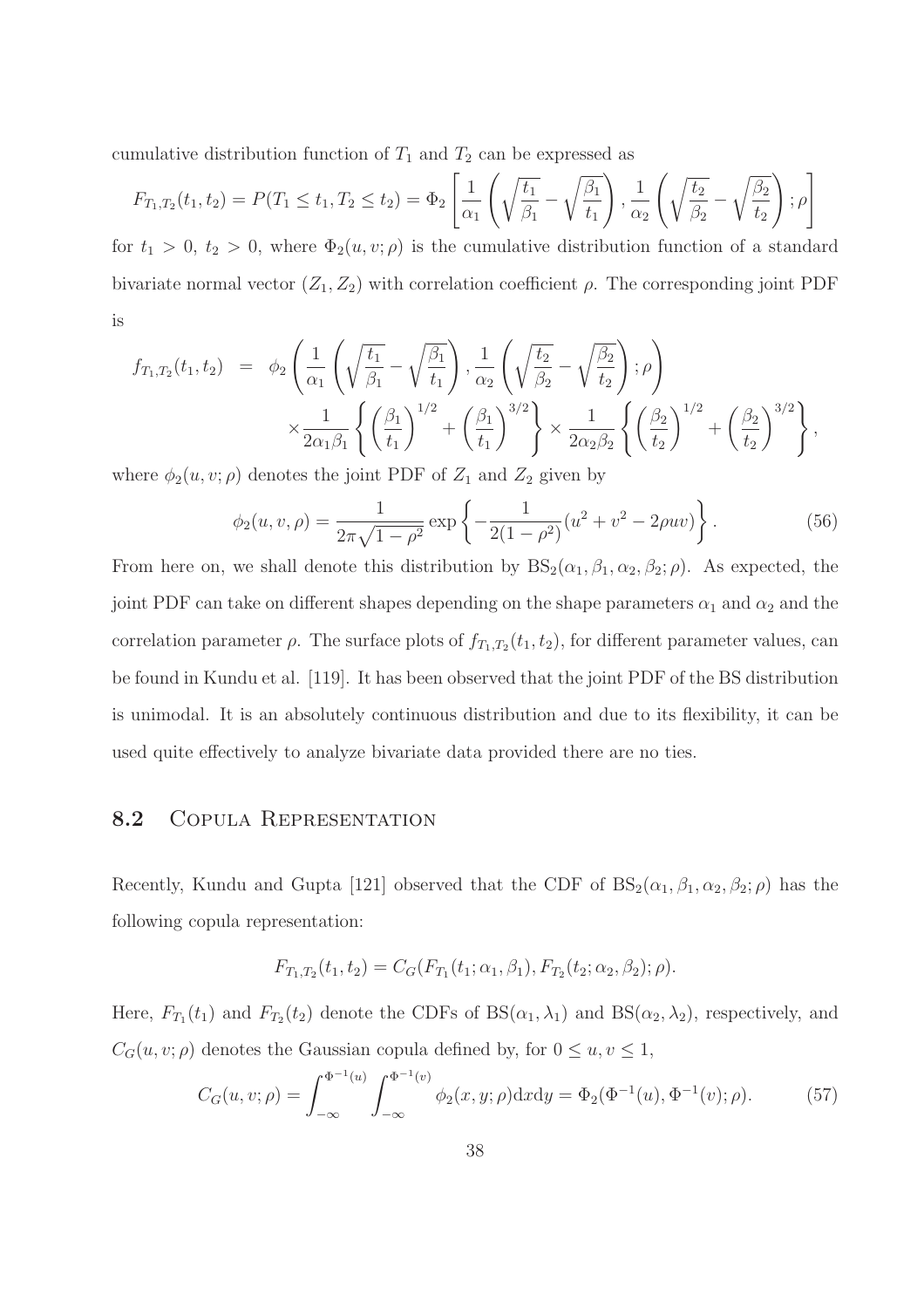Using the above copula structure in (57), it has been shown that a BVBS distribution has a total positivity of order two (TP<sub>2</sub>) property if  $\rho > 0$  and reverse rule of order two (RR<sub>2</sub>) property for  $\rho < 0$  for all values of  $\alpha_1, \beta_1, \alpha_2$  and  $\beta_2$ . It has also been shown, using the above copula structure, that for a  $BS_2(\alpha_1, \beta_1, \alpha_2, \beta_2; \rho)$ , for all values of  $\alpha_1, \beta_1, \alpha_2, \beta_2$ , the Blomqvist's beta  $(\beta)$ , Kendall's tau  $(\tau)$  and Spearman's rho  $(\rho_S)$  become

$$
\beta = \frac{2}{\pi} \arcsin(\rho), \quad \tau = \frac{2}{\pi} \arcsin(\rho), \quad \rho_S = \frac{6}{\pi} \arcsin\left(\frac{\rho}{2}\right),
$$

respectively.

#### 8.3 GENERATION AND OTHER PROPERTIES

It is very simple to generate bivariate BS distribution using univariate normal random number generators. The following algorithm has been suggested by Kundu et al. [119] to generate bivariate BS distribution.

Algorithm:

Step 1: Generate independent  $U_1$  and  $U_2$  from  $N(0, 1)$ ;

Step 2: Compute

$$
Z_1 = \frac{\sqrt{1+\rho} + \sqrt{1-\rho}}{2}U_1 + \frac{\sqrt{1+\rho} - \sqrt{1-\rho}}{2}U_2,
$$
  

$$
Z_2 = \frac{\sqrt{1+\rho} - \sqrt{1-\rho}}{2}U_1 + \frac{\sqrt{1+\rho} + \sqrt{1-\rho}}{2}U_2;
$$

Step 3: Set

$$
T_i = \beta_i \left[ \frac{1}{2} \alpha_i Z_i + \sqrt{\left(\frac{1}{2} \alpha_i Z_i\right)^2 + 1} \right]^2, \text{ for } i = 1, 2.
$$

Several properties of the bivariate BS distribution have been established by these authors. It has been observed that if  $(T_1, T_2) \sim BS_2(\alpha_1, \beta_1, \alpha_2, \beta_2; \rho)$ , then  $T_1 \sim BS(\alpha_1, \beta_1)$  and  $T_2 \sim$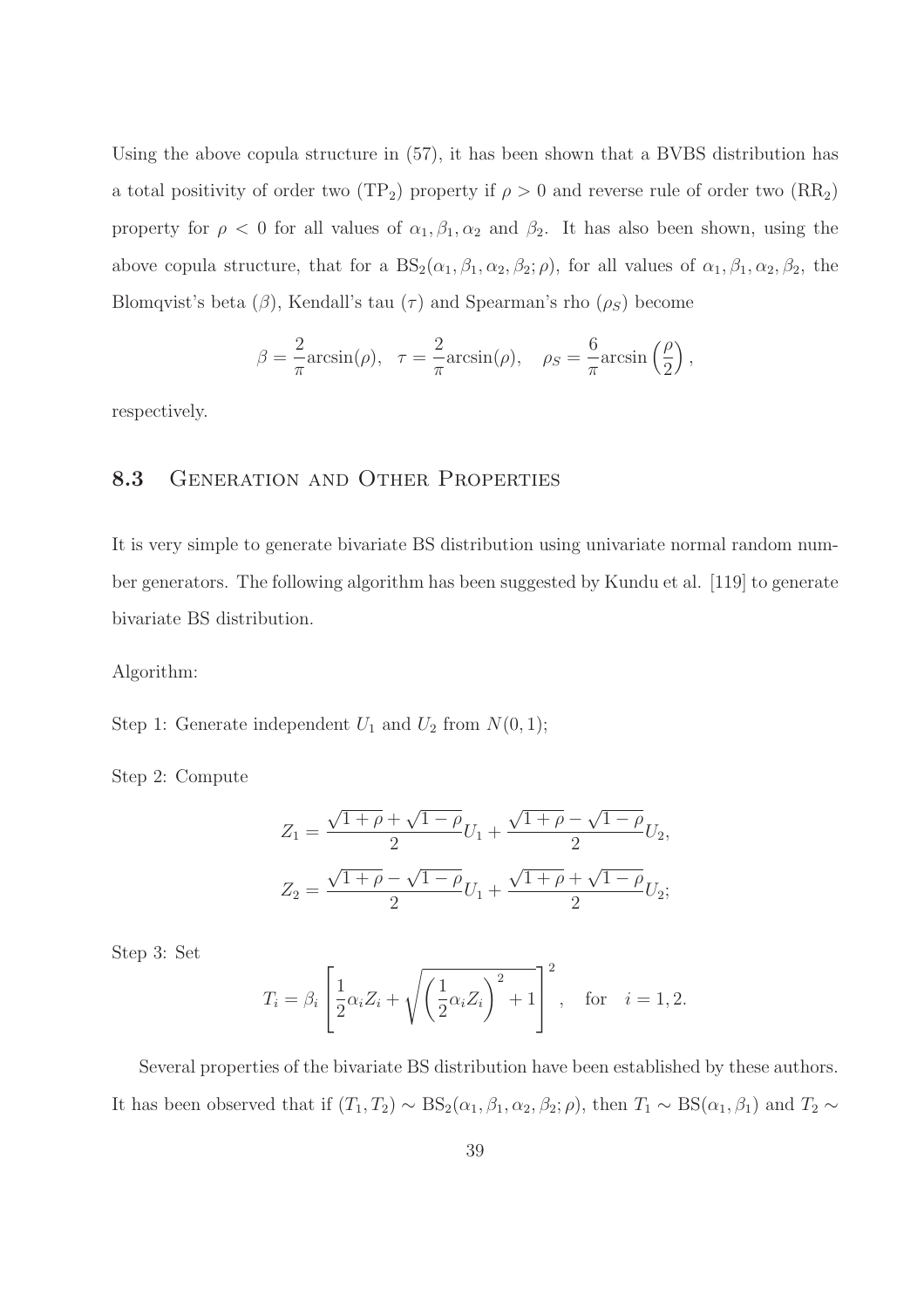BS( $\alpha_2, \beta_2$ ).  $T_1$  and  $T_2$  are independent if and only if  $\rho = 0$ . The correlation between  $T_1$  and  $T_2$  ranges from -1 to 1, depending on the value of  $\rho$ . Using the joint and marginal PDFs, the conditional PDF of  $T_1$ , given  $T_2$ , can be easily obtained. Different moments and product moments can be obtained involving infinite series expressions. It has also been observed that for  $\rho > 0$  and for all values of  $\alpha_1, \beta_1, \alpha_2, \beta_2, T_1$  (T<sub>2</sub>) is stochastically increasing in T<sub>2</sub> (T<sub>1</sub>). If  $(h_1(t_1, t_2), h_2(t_1, t_2))$  denotes the bivariate hazard rate of Johnson and Kotz [108], then for  $\rho > 0$  and for fixed  $t_2(t_1)$ ,  $h_1(t_1, t_2)(h_2(t_1, t_2))$  is an unimodal function of  $t_1(t_2)$ . It may also be noted that for all values of  $\alpha_1, \alpha_2$  and  $\rho$ , if  $\beta_1 = \beta_2$ , then the stress-strength parameter  $R = P(T_1 < T_2) = 1/2$ . Different reliability properties of a BVBS distribution can be found in Gupta [98].

#### 8.4 ML AND MM ESTIMATORS

We shall now discuss the estimation of the parameters  $\alpha_1, \beta_1, \alpha_2, \beta_2$  and  $\rho$  based on a random sample, say  $\{(t_{1i}, t_{2i}), i = 1, \cdots, n\}$ , of size n from  $BS_2(\alpha_1, \beta_1, \alpha_2, \beta_2; \rho)$ . Based on the random sample, the log-likelihood function is given by

$$
l(\underline{\theta}) = -n \ln(\alpha_1) - n \ln(\beta_1) - n \ln(\alpha_2) - n \ln(\beta_2) - \frac{n}{2} \ln(1 - \rho^2) + \sum_{i=1}^n \ln \left\{ \left(\frac{\beta_1}{t_{1i}}\right)^{1/2} + \left(\frac{\beta_1}{t_{1i}}\right)^{3/2} \right\} + \sum_{i=1}^n \ln \left\{ \left(\frac{\beta_2}{t_{2i}}\right)^{1/2} + \left(\frac{\beta_2}{t_{2i}}\right)^{3/2} \right\} - \frac{1}{2(1 - \rho^2)} \left\{ \sum_{i=1}^n \frac{1}{\alpha_1^2} \left( \left(\frac{t_{1i}}{\beta_1}\right)^{1/2} - \left(\frac{\beta_1}{t_{1i}}\right)^{1/2} \right)^2 + \sum_{i=1}^n \frac{1}{\alpha_2^2} \left( \left(\frac{t_{2i}}{\beta_2}\right)^{1/2} - \left(\frac{\beta_2}{t_{2i}}\right)^{1/2} \right)^2 - \frac{2\rho}{\alpha_1 \alpha_2} \sum_{i=1}^n \left(\frac{t_{2i}}{\beta_2}\right) \left(\frac{\beta_2}{t_{2i}}\right) \right\}.
$$
\n(58)

The ML estimators of the parameters can be obtained by maximizing (58) with respect to  $\alpha_1, \alpha_2, \beta_1, \beta_2$  and  $\rho$ . Evidently, the ML estimators cannot be obtained in explicit form. From the observation that

$$
\left\{ \left( \sqrt{\frac{T_1}{\beta_1}} - \sqrt{\frac{\beta_1}{T_1}} \right), \left( \sqrt{\frac{T_2}{\beta_2}} - \sqrt{\frac{\beta_2}{T_2}} \right) \right\} \sim N_2 \left( \begin{pmatrix} 0 \\ 0 \end{pmatrix}, \begin{pmatrix} \alpha_1^2 & \alpha_1 \alpha_2 \rho \\ \alpha_1 \alpha_2 \rho & \alpha_2^2 \end{pmatrix} \right),
$$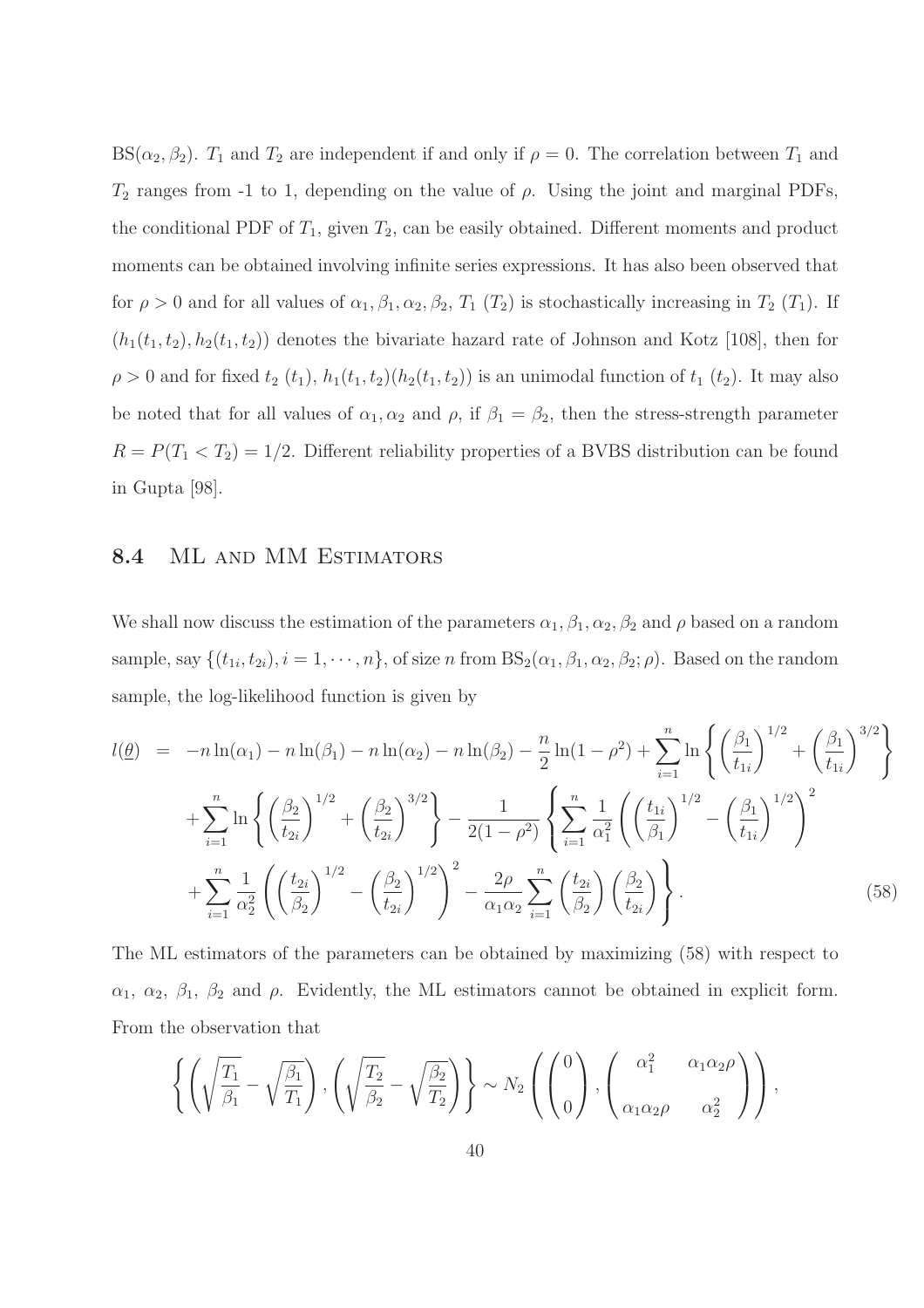it is clear that for fixed  $\beta_1$  and  $\beta_2$ , the ML estimators of  $\alpha_1$ ,  $\alpha_2$  and  $\rho$  are

$$
\widehat{\alpha}_i = \left(\frac{s_i}{\beta_i} + \frac{\beta_i}{r_i} - 2\right)^{1/2}, \quad i = 1, 2,
$$

and

$$
\widehat{\rho}(\beta_1, \beta_2) = \frac{\sum_{i=1}^n \left( \left(\frac{t_{1i}}{\beta_1}\right)^{1/2} - \left(\frac{\beta_1}{t_{1i}}\right)^{1/2} \right) \left( \left(\frac{t_{2i}}{\beta_2}\right)^{1/2} - \left(\frac{\beta_2}{t_{2i}}\right)^{1/2} \right)}{\sum_{i=1}^n \left( \left(\frac{t_{1i}}{\beta_1}\right)^{1/2} - \left(\frac{\beta_2}{t_{2i}}\right)^{1/2} \right)^2 \left( \left(\frac{t_{1i}}{\beta_1}\right)^{1/2} - \left(\frac{\beta_2}{t_{2i}}\right)^{1/2} \right)^2},
$$

where

$$
s_i = \frac{1}{n} \sum_{k=1}^n t_{ik}
$$
 and  $r_i = \left[ \frac{1}{n} \sum_{k=1}^n t_{ik}^{-1} \right]^{-1}$ , for  $i = 1, 2$ .

It may be observed that  $\hat{\alpha}_1(\beta_1, \beta_2)$  is a function of  $\beta_1$  only, while  $\hat{\alpha}_2(\beta_1, \beta_2)$  is a function of  $\beta_2$  only. The ML estimators of  $\beta_1$  and  $\beta_2$  can then be obtained by maximizing the profile log-likelihood function of  $\beta_1$  and  $\beta_2$  given by

$$
l_{\text{profile}}(\beta_1, \beta_2) = l(\hat{\alpha}_1(\beta_1), \beta_1, \hat{\alpha}_2(\beta_2), \beta_2, \hat{\rho}(\beta_1, \beta_2))
$$
  
=  $-n \ln(\hat{\alpha}_1(\beta_1)) - n \ln(\beta_1) - n \ln(\hat{\alpha}_2(\beta_2)) - n \ln(\beta_2) - \frac{n}{2} \ln(1 - \hat{\rho}^2(\beta_1, \beta_2))$   
+  $\sum_{i=1}^n \ln \left\{ \left(\frac{\beta_1}{t_{1i}}\right)^{1/2} + \left(\frac{\beta_1}{t_{1i}}\right)^{3/2} \right\} + \sum_{i=1}^n \ln \left\{ \left(\frac{\beta_2}{t_{2i}}\right)^{1/2} + \left(\frac{\beta_2}{t_{2i}}\right)^{3/2} \right\}.$ 

Clearly, no explicit solutions exist, and so some numerical techniques like Newton-Raphson algorithm or some of its variants need to be used for computing the ML estimators of  $\beta_1$  and β<sub>2</sub>. Once the ML estimators of  $β_1$  and  $β_2$  are obtained, the ML estimators of  $α_1$ ,  $α_2$  and  $ρ$ can be easily obtained. The explicit expression of the Fisher information matrix, although complicated, has been provided by Kundu et al. [119], which can be used to obtain the asymptotic variance-covariance matrix of the ML estimators.

Since the ML estimators do not have explicit forms, Kundu et al. [119] proposed modified moment estimators which do have explicit expressions. Using the same idea as in the case of univariate modified moment estimators, in the bivariate case, the modified moment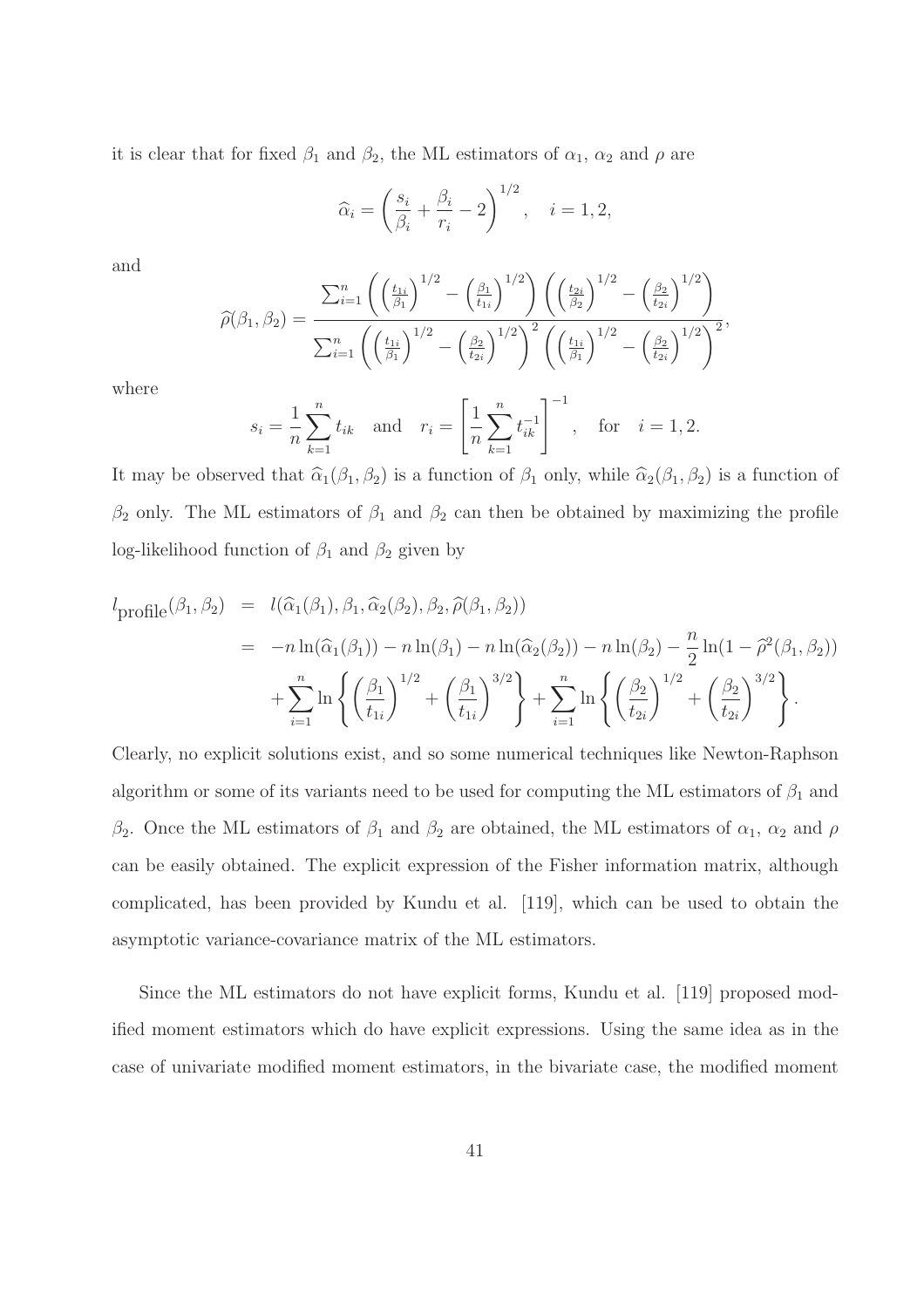estimators take on the following forms:

$$
\widetilde{\alpha}_i = \left\{ 2 \left[ \left( \frac{s_i}{r_i} \right)^{1/2} - 1 \right] \right\}^{1/2} \quad \text{and} \quad \widetilde{\beta}_i = (s_i r_i)^{1/2}, \quad \text{for} \quad i = 1, 2,
$$

and

$$
\widetilde{\rho} = \frac{\sum_{i=1}^{n} \left( \left(\frac{t_{1i}}{\widetilde{\beta}_{1}}\right)^{1/2} - \left(\frac{\widetilde{\beta}_{1}}{t_{1i}}\right)^{1/2}\right) \left( \left(\frac{t_{2i}}{\widetilde{\beta}_{2}}\right)^{1/2} - \left(\frac{\widetilde{\beta}_{2}}{t_{2i}}\right)^{1/2}\right)}{\sum_{i=1}^{n} \left( \left(\frac{t_{1i}}{\widetilde{\beta}_{1}}\right)^{1/2} - \left(\frac{\widetilde{\beta}_{2}}{t_{2i}}\right)^{1/2}\right)^{2} \left( \left(\frac{t_{1i}}{\widetilde{\beta}_{1}}\right)^{1/2} - \left(\frac{\widetilde{\beta}_{2}}{t_{2i}}\right)^{1/2}\right)^{2}}.
$$

Since the modified moment estimators have explicit forms, they can be used as initial values in the numerical computation of the ML estimators. Kundu et al. [119] performed some simulations to investigate the performance of the ML estimators for the bivariate BS distribution. It has been observed by these authors that even for small sample sizes, say 10, the ML estimators of all the parameters are almost unbiased. Interestingly, the bias and the mean squared errors of the ML estimators do not depend on the true value of  $\rho$ .

Kundu et al. [119] also constructed confidence intervals based on pivotal quantities associated with all these estimators obtained from the empirical Fisher information matrix. Extensive Monte Carlo simulations have been performed by these authors to examine the effectiveness of the proposed method. It has been observed that the asymptotic normality does not work satisfactorily in the case of small sample sizes. The coverage probabilities turn out to be quite low if the sample size is small. Parametric or non-parametric bootstrap confidence intervals are recommended in this case. Recently, Kundu and Gupta [121] provided a two-step estimation procedure using the copula structure, mainly based on the idea of Joe [107], and provided the asymptotic distribution of the two-step estimators. It has been observed, based on extensive simulations carried out by Kundu and Gupta [121], that the two-step estimators behave almost as efficiently as the ML estimators. Hence, they may be used effectively in place of the ML estimators to avoid solving a high-dimensional optimization problem.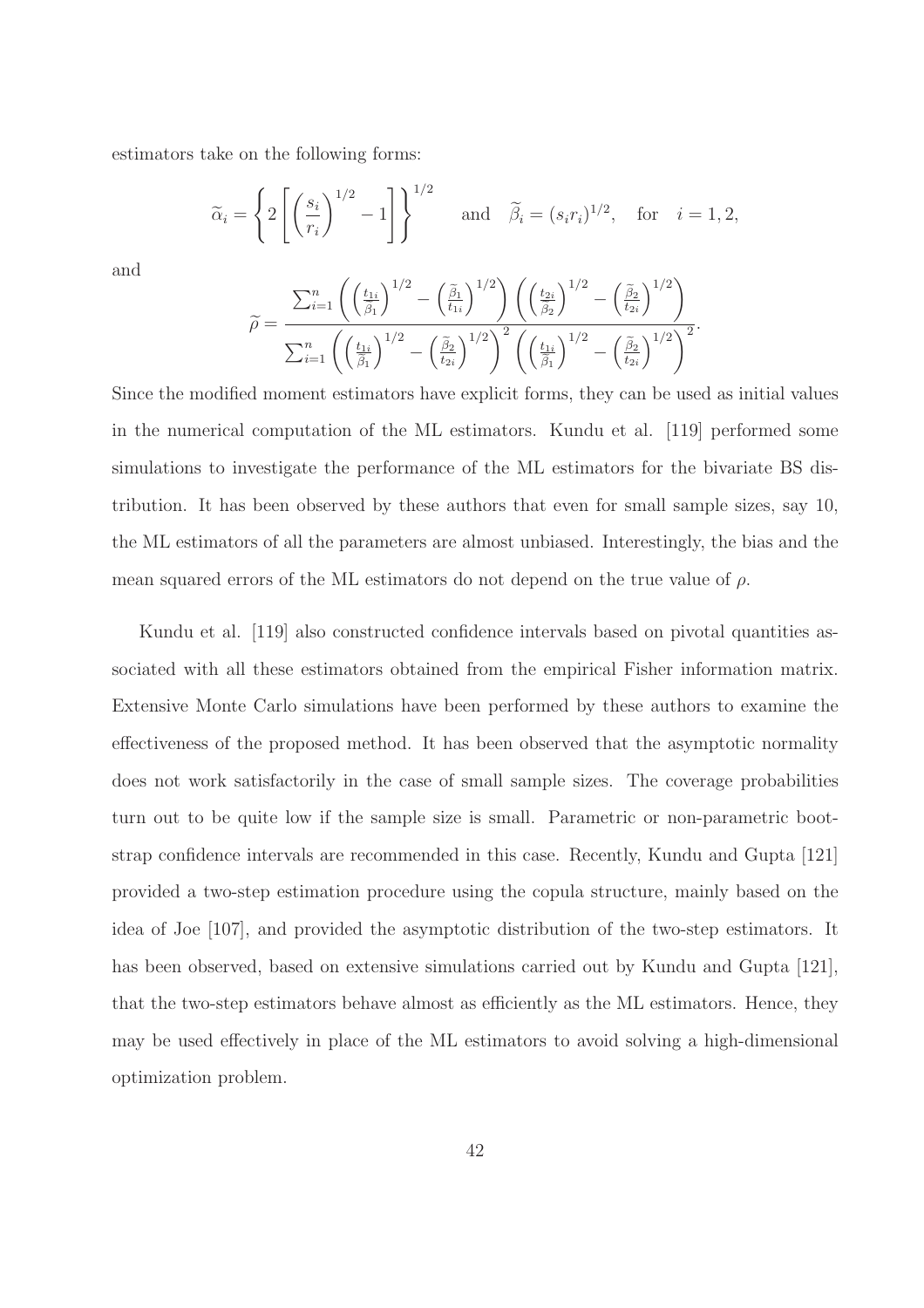# 9 MULTIVARIATE BS DISTRIBUTION

In the last section, we have introduced the bivariate BS distribution and discussed its properties. In this section, we introduce the multivariate BS distribution along the same lines. We then present several properties of this multivariate BS distribution and also discuss the ML estimation of the model parameters.

### 9.1 PDF and CDF

The multivariate BS distribution has been introduced by Kundu et al. [120] along the same lines as the bivariate BS distribution, discussed in the last section.

DEFINITION 1: Let  $\underline{\alpha}, \underline{\beta} \in \mathbb{R}^p$ , where  $\underline{\alpha} = (\alpha_1, \dots, \alpha_p)^\top$  and  $\underline{\beta} = (\beta_1, \dots, \beta_p)^\top$ , with  $\alpha_i >$  $0, \beta_i > 0$  for  $i = 1, \dots, p$ . Let  $\Gamma$  be a  $p \times p$  positive-definite correlation matrix. Then, the random vector  $\underline{T} = (T_1, \dots, T_p)^\top$  is said to have a *p*-variate BS distribution with parameters  $(\underline{\alpha}, \beta, \Gamma)$  if it has the joint CDF as

$$
P(\underline{T} \leq \underline{t}) = P(T_1 \leq t_1, \cdots, T_p \leq t_p)
$$
  
=  $\Phi_p \left[ \frac{1}{\alpha_1} \left( \sqrt{\frac{t_1}{\beta_1}} - \sqrt{\frac{\beta_1}{t_1}} \right), \cdots, \frac{1}{\alpha_p} \left( \sqrt{\frac{t_p}{\beta_p}} - \sqrt{\frac{\beta_p}{t_p}} \right); \Gamma \right],$  (59)

for  $t_1 > 0, \dots, t_p > 0$ . Here, for  $\underline{u} = (u_1, \dots, u_p)^\top$ ,  $\Phi_p(\underline{u}; \Gamma)$  denotes the joint CDF of a standard normal vector  $\underline{Z} = (Z_1, \cdots, Z_p)^\top$  with correlation matrix  $\Gamma$ .

The joint PDF of  $\underline{T} = (T_1, \dots, T_p)^\top$  can be obtained readily from (59) as

$$
f_{\underline{T}}(\underline{t}; \underline{\alpha}, \underline{\beta}, \Gamma) = \phi_p \left( \frac{1}{\alpha_1} \left( \sqrt{\frac{t_1}{\beta_1}} - \sqrt{\frac{\beta_1}{t_1}} \right), \cdots, \frac{1}{\alpha_p} \left( \sqrt{\frac{t_p}{\beta_p}} - \sqrt{\frac{\beta_p}{t_p}} \right); \Gamma \right) \times \prod_{i=1}^p \frac{1}{2\alpha_i \beta_i} \left\{ \left( \frac{\beta_i}{t_i} \right)^{\frac{1}{2}} + \left( \frac{\beta_i}{t_i} \right)^{\frac{3}{2}} \right\},
$$
\n(60)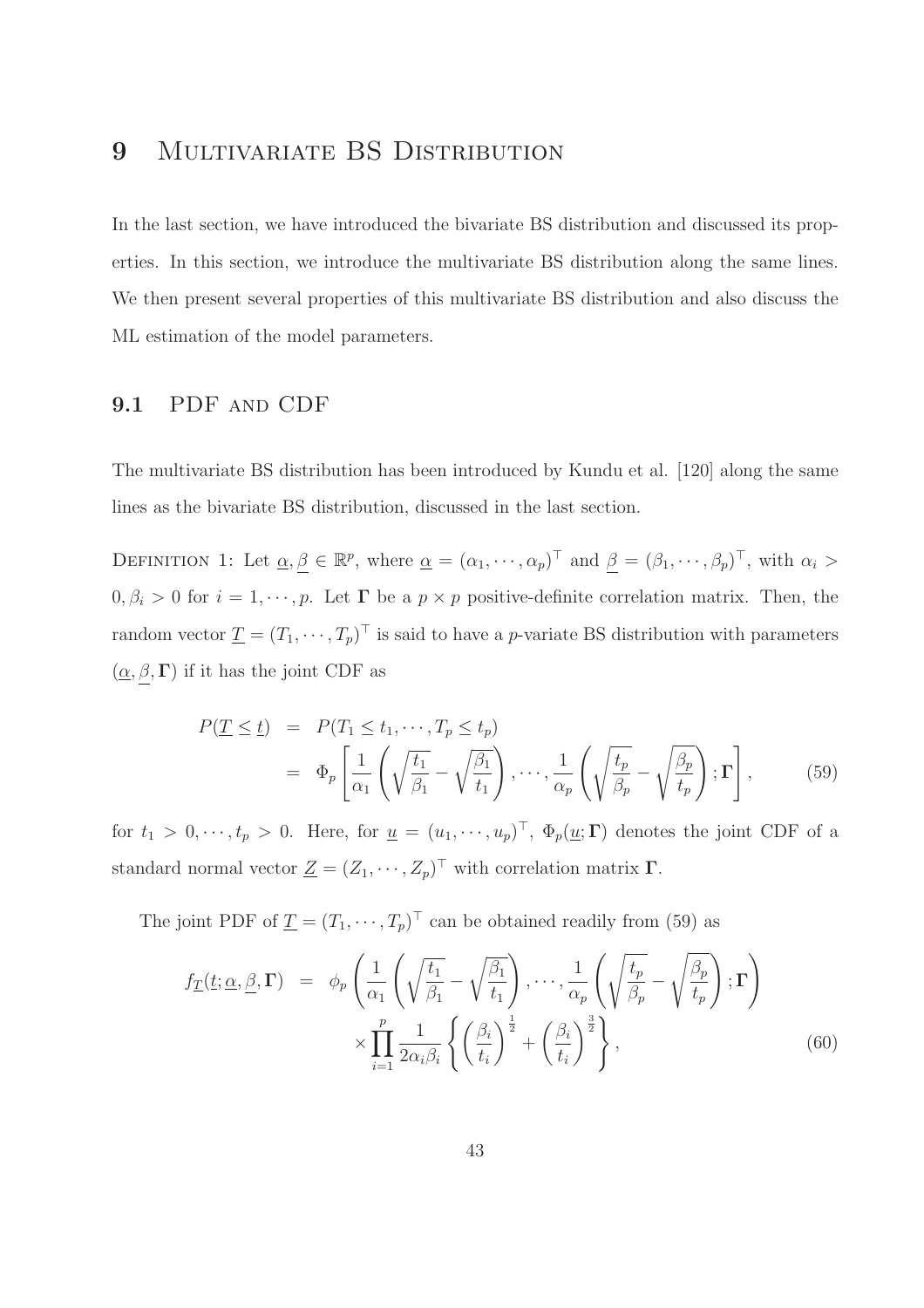for  $t_1 > 0, \dots, t_p > 0$ ; here, for  $\underline{u} = (u_1, \dots, u_p)^\top$ ,

$$
\phi_p(u_1,\dots,u_p;\mathbf{\Gamma}) = \frac{1}{(2\pi)^{\frac{p}{2}}|\mathbf{\Gamma}|^{\frac{1}{2}}} \exp\left\{-\frac{1}{2}u^{\top}\mathbf{\Gamma}^{-1}u\right\},\,
$$

is the PDF of the standard normal vector with correlation matrix  $\Gamma$ . Hereafter, the *p*-variate BS distribution, with joint PDF as in (60), will be denoted by  $BS_p(\underline{\alpha}, \beta, \Gamma)$ .

### 9.2 MARGINAL AND CONDITIONAL DISTRIBUTIONS

The marginal and conditional distributions of  $BS_p(\underline{\alpha}, \beta, \Gamma)$  are as follows; the proofs can be seen in the work of Kundu et al. [120].

RESULT: Let  $\underline{T} \sim BS_p(\underline{\alpha}, \underline{\beta}, \Gamma)$ , and let  $\underline{T}, \underline{\alpha}, \underline{\beta}, \Gamma$  be partitioned as follows:

$$
\underline{T} = \begin{pmatrix} \underline{T}_1 \\ \underline{T}_2 \end{pmatrix}, \quad \underline{\alpha} = \begin{pmatrix} \underline{\alpha}_1 \\ \underline{\alpha}_2 \end{pmatrix}, \quad \underline{\beta} = \begin{pmatrix} \underline{\beta}_1 \\ \underline{\beta}_2 \end{pmatrix}, \quad \Gamma = \begin{pmatrix} \Gamma_{11} & \Gamma_{12} \\ \Gamma_{21} & \Gamma_{22} \end{pmatrix}, \tag{61}
$$

where  $\underline{T}_1, \underline{\alpha}_1, \underline{\beta}_1$  are all  $q \times 1$  vectors and  $\Gamma_{11}$  is a  $q \times q$  matrix. The remaining elements are all defined suitably. Then, we have:

- (a)  $\underline{T}_1 \sim \text{BS}_q(\underline{\alpha}_1, \underline{\beta}_1, \Gamma_{11})$  and  $\underline{T}_2 \sim \text{BS}_{p-q}(\underline{\alpha}_2, \underline{\beta}_2, \Gamma_{22});$
- (b) The conditional CDF of  $\underline{T}_1$ , given  $\underline{T}_2 = \underline{t}_2$ , is

$$
P[\underline{T}_1 \leq \underline{t}_1 | \underline{T}_2 = \underline{t}_2] = \Phi_q(\underline{w}; \Gamma_{11.2});
$$

(c) The conditional PDF of  $\underline{T}_1$ , given  $\underline{T}_2 = \underline{t}_2$ , is

$$
f_{\underline{T}_1|(\underline{T}_2 = \underline{t}_2)}(\underline{t}_1) = \phi_q(\underline{w}; \Gamma_{11.2}) \prod_{i=1}^q \frac{1}{2\alpha_i \beta_i} \left\{ \left(\frac{\beta_i}{t_i}\right)^{\frac{1}{2}} + \left(\frac{\beta_i}{t_i}\right)^{\frac{3}{2}} \right\},
$$
(62)

where

$$
\underline{w} = \underline{v}_1 - \Gamma_{12} \Gamma_{22}^{-1} \underline{v}_2, \qquad \underline{v} = (v_1 \cdots, v_p)^\top, \qquad v_i = \frac{1}{\alpha_i} \left( \sqrt{\frac{t_i}{\beta_i}} - \sqrt{\frac{\beta_i}{t_i}} \right) \text{ for } i = 1, \cdots, p,
$$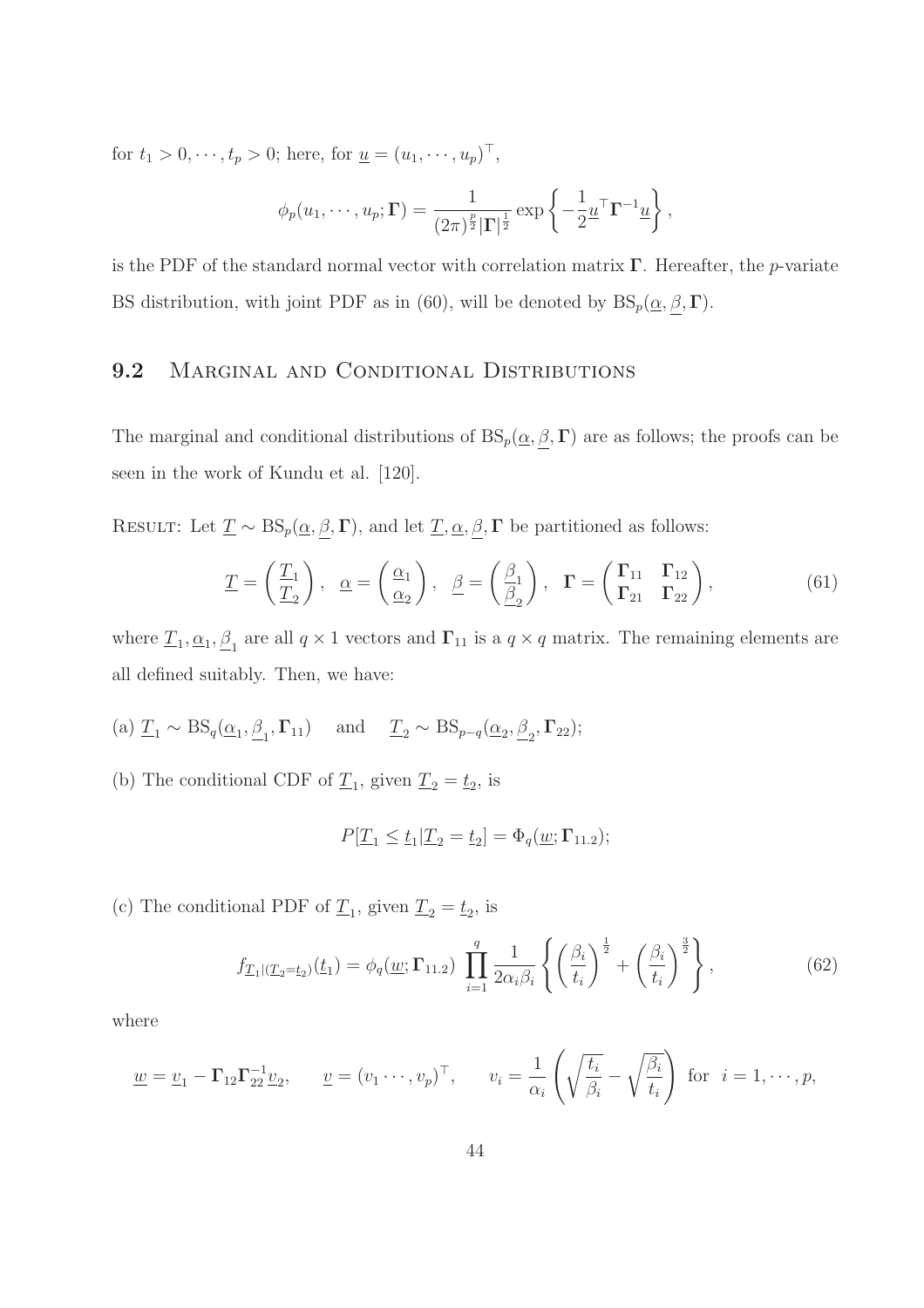$$
\Gamma_{11.2}=\Gamma_{11}-\Gamma_{12}\Gamma_{22}^{-1}\Gamma_{21},\quad \underline{\boldsymbol{\upsilon}}=\left(\frac{\boldsymbol{\upsilon}_1}{\boldsymbol{\upsilon}_2}\right),
$$

and  $\underline{v}_1$ ,  $\underline{v}_2$  are vectors of dimensions  $q \times 1$  and  $(p - q) \times 1$ , respectively;

(d)  $\underline{T}_1$  and  $\underline{T}_2$  are independent if and only if  $\Gamma_{12} = 0$ .

### 9.3 GENERATION AND OTHER PROPERTIES

The following algorithm can be adopted to generate  $\underline{T} = (T_1, \dots, T_p)^\top$  from  $BS_p(\underline{\alpha}, \underline{\beta}, \Gamma)$  in (60).

#### **ALGORITHM**

(a)

Step 1: Make a Cholesky decomposition of  $\Gamma = AA^{\top}$  (say);

Step 2: Generate p independent standard normal random numbers, say,  $U_1, \dots, U_p$ ;

Step 3: Compute  $\underline{Z} = (Z_1, \cdots, Z_p)^{\top} = \mathbf{A} (U_1, \cdots, U_p)^{\top};$ 

Step 4: Make the transformation

$$
T_i = \beta_i \left[ \frac{1}{2} \alpha_i Z_i + \sqrt{\left(\frac{1}{2} \alpha_i Z_i\right)^2 + 1} \right]^2
$$
 for  $i = 1, \dots, p$ .

Then,  $\underline{T} = (T_1, \dots, T_p)^\top$  has the required  $BS_p(\underline{\alpha}, \underline{\beta}, \Gamma)$  distribution.

Now, let use the notation  $1/\underline{a} = (1/a_1, \dots, 1/a_k)^{\top}$  for a vector  $\underline{a} = (a_1, \dots, a_k)^{\top} \in \mathbb{R}^k$ , where  $a_i \neq 0$ , for  $i = \dots, k$ . Then, we have the following result for which a detailed proof can be found in Kundu et al. [120].

RESULT: Let  $\underline{T} \sim BS_p(\underline{\alpha}, \underline{\beta}, \Gamma)$ , and  $\underline{T}_1$ ,  $\underline{T}_2$  be the same as defined in Section 9.2. Then:

$$
\left(\frac{T_1}{\frac{1}{T_2}}\right) \sim \text{BS}_p\left(\left(\frac{\alpha_1}{\alpha_2}\right), \left(\frac{\beta_1}{\frac{1}{\beta_2}}\right), \left(\frac{\Gamma_{11}}{-\Gamma_{21}} - \Gamma_{12}\right)\right),\right.
$$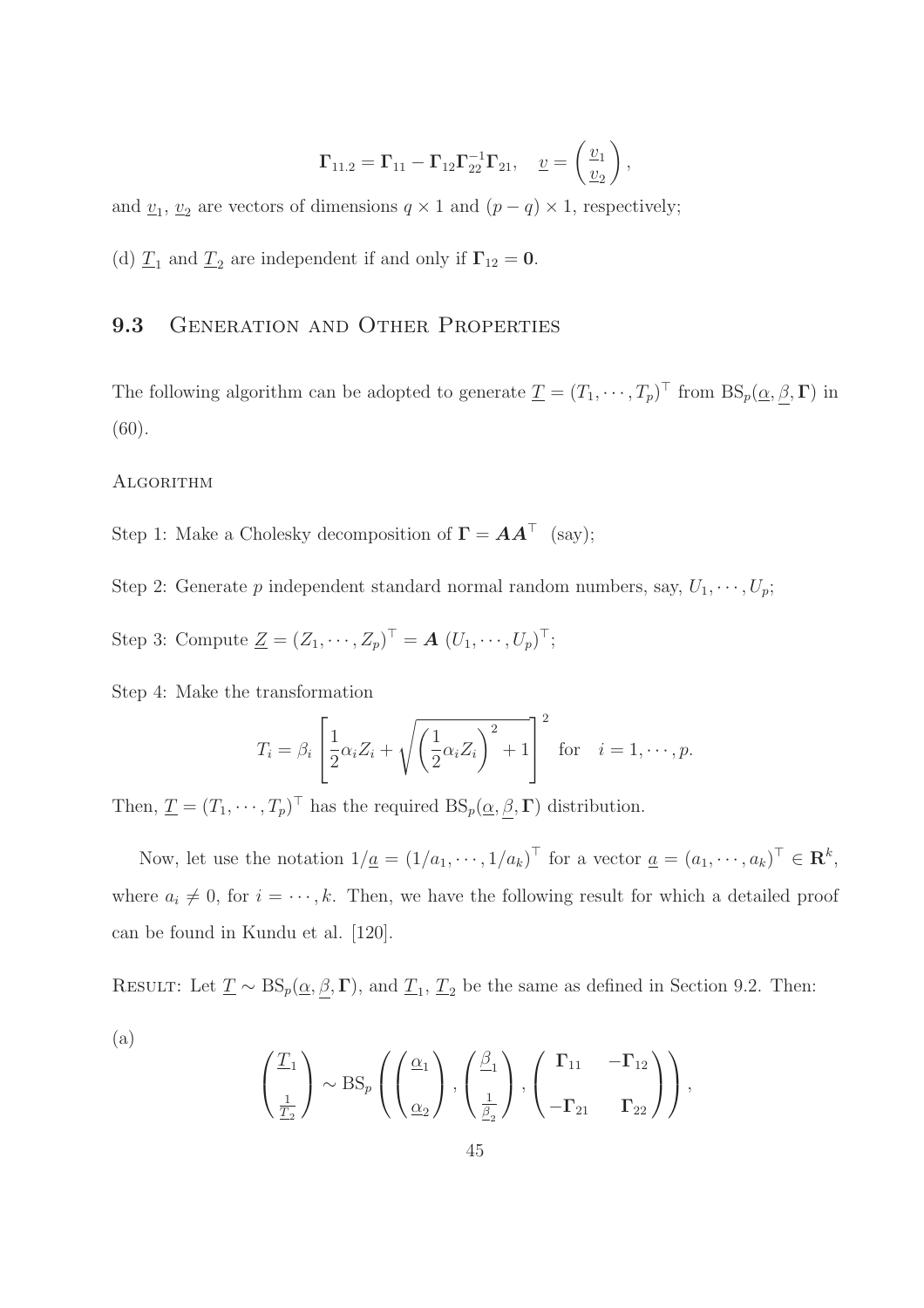(b)

(c)  

$$
\left(\frac{\frac{1}{T_1}}{T_2}\right) \sim \text{BS}_p\left(\left(\frac{\alpha_1}{\alpha_2}\right), \left(\frac{\frac{1}{\beta_1}}{\beta_2}\right), \left(\frac{\Gamma_{11}}{-\Gamma_{21}} - \Gamma_{12}\right)\right),
$$
  
(c)
$$
\left(\frac{\frac{1}{T_1}}{\frac{1}{T_2}}\right) \sim \text{BS}_p\left(\left(\frac{\alpha_1}{\alpha_2}\right), \left(\frac{\frac{1}{\beta_1}}{\frac{1}{\beta_2}}\right), \left(\frac{\Gamma_{11}}{\Gamma_{21}} - \Gamma_{12}\right)\right).
$$

#### 9.4 ML ESTIMATION

Now, we discuss the ML estimators of the model parameters based on the data  $\{(t_{i1}, \dots, t_{ip}) \mid ; i =$  $1, \dots, n$ . The log-likelihood function, without the additive constant, is given by

$$
l(\underline{\alpha}, \underline{\beta}, \Gamma | \text{data}) = -\frac{n}{2} \ln(|\Gamma|) - \frac{1}{2} \sum_{i=1}^{n} \underline{v}_{i}^{\top} \Gamma^{-1} \underline{v}_{i} - n \sum_{j=1}^{p} \ln(\alpha_{j}) - n \sum_{j=1}^{p} \ln(\beta_{j}) + \sum_{i=1}^{n} \sum_{j=1}^{p} \ln\left\{ \left(\frac{\beta_{ij}}{t_{ij}}\right)^{\frac{1}{2}} + \left(\frac{\beta_{ij}}{t_{ij}}\right)^{\frac{3}{2}} \right\},
$$
\n(63)

where

$$
\underline{v}_i^{\top} = \left[ \frac{1}{\alpha_1} \left( \sqrt{\frac{t_{i1}}{\beta_1}} - \sqrt{\frac{\beta_1}{t_{i1}}} \right), \cdots, \frac{1}{\alpha_p} \left( \sqrt{\frac{t_{ip}}{\beta_p}} - \sqrt{\frac{\beta_p}{t_{ip}}} \right) \right].
$$

Then, the ML estimators of the unknown parameters can be obtained by maximizing (63) with respect to the parameters  $\alpha, \beta$  and  $\Gamma$ , which would require a  $2p + \binom{p}{q}$ 2  $\setminus$ dimensional optimization process. For this purpose, the following procedure can be adopted for reducing the computational effort significantly. Observe that

$$
\left[ \left( \sqrt{\frac{T_1}{\beta_1}} - \sqrt{\frac{\beta_1}{T_1}} \right), \cdots, \left( \sqrt{\frac{T_p}{\beta_p}} - \sqrt{\frac{\beta_p}{T_p}} \right) \right]^\top \sim N_p \left( \underline{0}, \mathbf{D} \boldsymbol{\Gamma} \mathbf{D}^\top \right),\tag{64}
$$

where **D** is a diagonal matrix given by  $D = diag\{\alpha_1, \dots, \alpha_p\}$ . Therefore, for given  $\underline{\beta}$ , the ML estimators of  $\underline{\alpha}$  and  $\Gamma$  become

$$
\widehat{\alpha}_{j}(\underline{\beta}) = \left(\frac{1}{n}\sum_{i=1}^{n} \left(\sqrt{\frac{t_{ij}}{\beta_{j}}}-\sqrt{\frac{\beta_{j}}{t_{ij}}}\right)^{2}\right)^{\frac{1}{2}} = \left(\frac{1}{\beta_{j}}\left\{\frac{1}{n}\sum_{i=1}^{n} t_{ij}\right\} + \beta_{j}\left\{\frac{1}{n}\sum_{i=1}^{n} \frac{1}{t_{ij}}\right\} - 2\right)^{\frac{1}{2}},
$$
\n
$$
j = 1, \cdots, p,
$$
\n(65)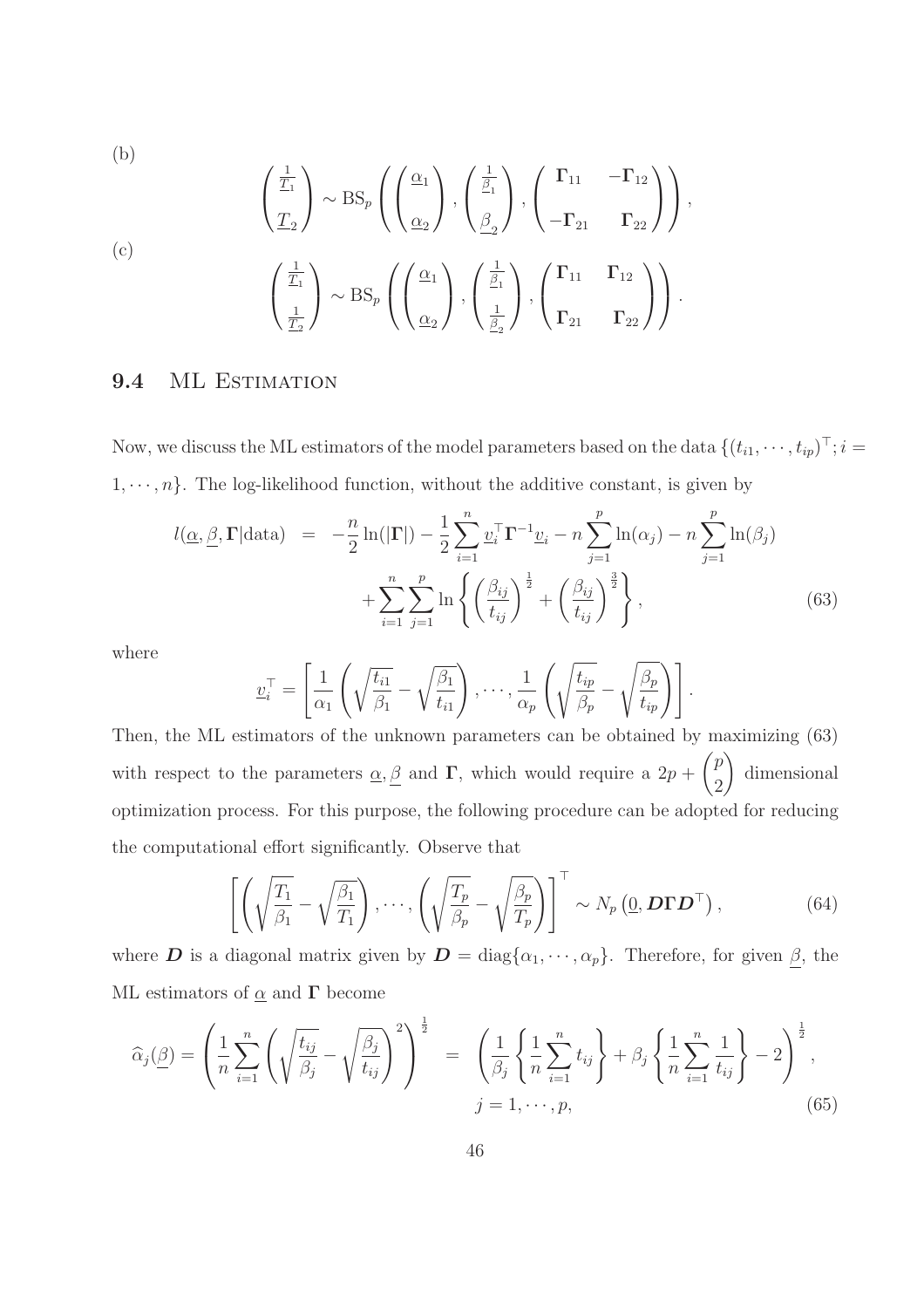and

$$
\widehat{\Gamma}(\underline{\beta}) = \boldsymbol{P}(\underline{\beta})\boldsymbol{Q}(\underline{\beta})\boldsymbol{P}^{\top}(\underline{\beta});\tag{66}
$$

here,  $\mathbf{P}(\underline{\beta})$  is a diagonal matrix given by  $\mathbf{P}(\underline{\beta}) = \text{diag}\{1/\hat{\alpha}_1(\underline{\beta}), \cdots, 1/\hat{\alpha}_p(\underline{\beta})\}$ , and the elements  $q_{jk}(\underline{\beta})$  of the matrix  $\mathbf{Q}(\underline{\beta})$  are given by

$$
q_{jk}(\underline{\beta}) = \frac{1}{n} \sum_{i=1}^{n} \left( \sqrt{\frac{t_{ij}}{\beta_j}} - \sqrt{\frac{\beta_j}{t_{ij}}} \right) \left( \sqrt{\frac{t_{ik}}{\beta_k}} - \sqrt{\frac{\beta_k}{t_{ik}}} \right), \quad \text{for} \quad j, k = 1, \cdots, p. \tag{67}
$$

Thus, we obtain the *p*-dimensional profile log-likelihood function  $l(\hat{\underline{\alpha}}(\underline{\beta}), \underline{\beta}, \hat{\Gamma}(\underline{\beta})|data)$ . The ML estimator of  $\beta$  can then be obtained by maximizing the p-dimensional profile loglikelihood function, and once we get the ML estimator of  $\beta$ , say  $\widehat{\beta}$ , the ML estimators of  $\underline{\alpha}$  and  $\Gamma$  can be obtained readily by substituting  $\underline{\hat{\beta}}$  in place of  $\underline{\beta}$  in Eqs. (65) and (66), respectively.

However, for computing the ML estimators of the parameters, we need to maximize the profile log-likelihood function of  $\beta$  and we may use the Newton-Raphson iterative process for this purpose. Finding a proper p-dimensional initial guess for  $\beta$  becomes quite important in this case. Modified moment estimators, similar to those proposed by Ng et al. [195] and described earlier, can be used effectively as initial guess, and they are as follows:

$$
\beta_j^{(0)} = \left(\frac{1}{n}\sum_{i=1}^n t_{ij} / \frac{1}{n}\sum_{i=1}^n \frac{1}{t_{ij}}\right)^{\frac{1}{2}}, \quad j = 1, \cdots, p.
$$

Note that if  $\beta$  is known, then the ML estimators of  $\underline{\alpha}$  and  $\Gamma$  can be obtained explicitly.

If  $\underline{\alpha}$  and  $\underline{\beta}$  are known, then the ML estimator of  $\Gamma$  is  $\widehat{\Gamma} = D^{-1}Q(\underline{\beta})D^{-1}$ , where the elements of the matrix  $\mathbf{Q}(\beta)$  are as in (67) and the matrix  $\mathbf{D}$  is as defined earlier. From (64), it immediately follows in this case that  $\hat{\Gamma}$  has a Wishart distribution with parameters p and  $\Gamma$ . Furthermore, if only  $\underline{\beta}$  is known, it is clear that  $\widehat{\alpha}_j^2(\underline{\beta})$ , defined in (65), is distributed as  $\chi_1^2$ , for  $j = 1, \dots, p$ .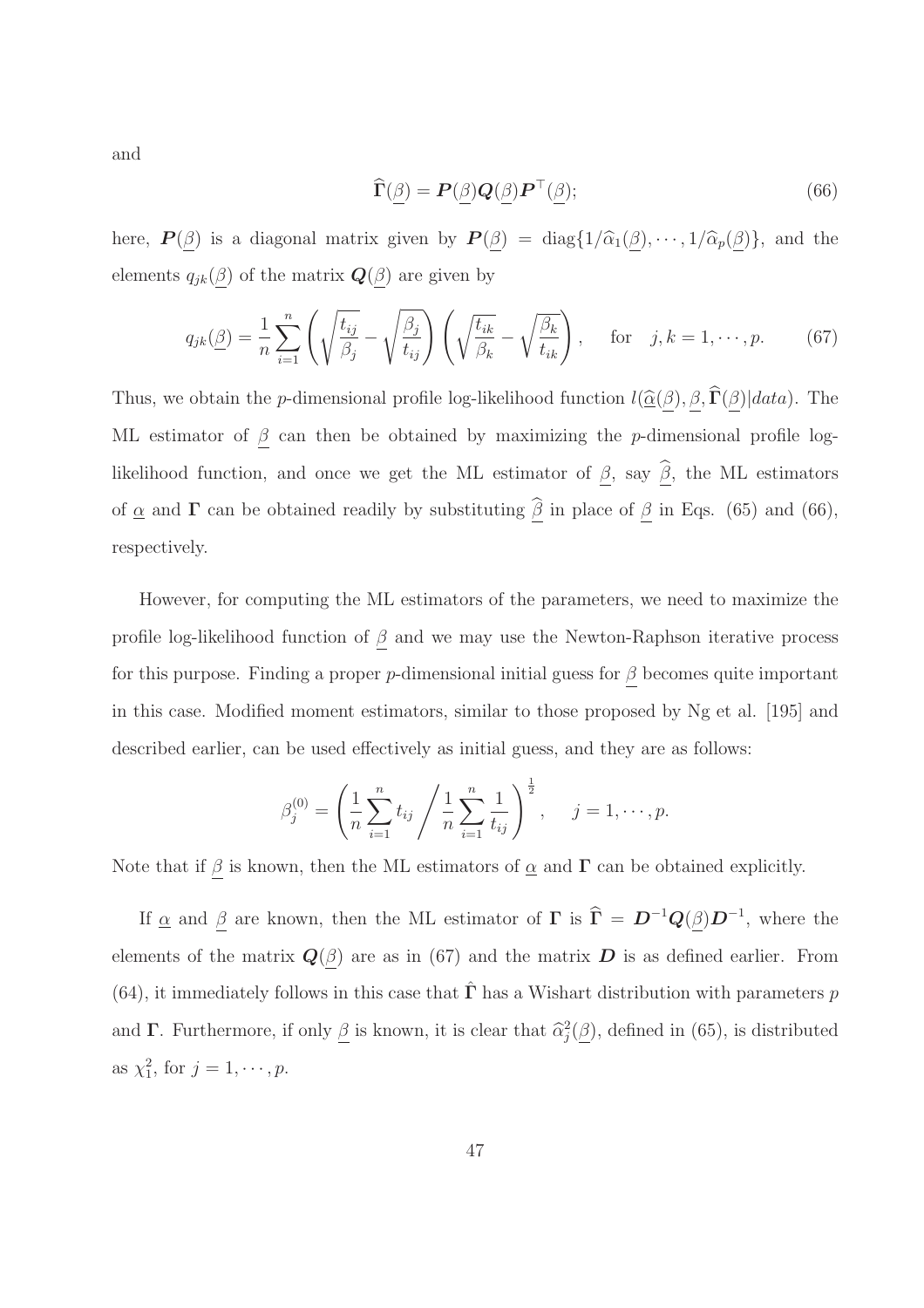# 10 SOME RELATED DISTRIBUTIONS

In this section, we describe various distributions related to the BS distribution that are derived from the univariate and bivariate BS distributions. We discuss their properties and also address inferential issues associated with them. We focus here mainly on sinh-normal or log-BS, bivariate sinh-normal, length-biased BS and epsilon-BS distributions.

## 10.1 SINH-NORMAL OR LOG-BS DISTRIBUTION

Let Y be a real-valued random variable with cumulative distribution function  $F_Y(\cdot)$  given by

$$
P(Y \le y) = F_Y(y; \alpha, \gamma, \sigma) = \Phi\left\{\frac{2}{\alpha}\sinh\left(\frac{y - \gamma}{\sigma}\right)\right\}, \quad \text{for } \quad -\infty < y < \infty. \tag{68}
$$

Here,  $\alpha > 0$ ,  $\sigma > 0$ ,  $-\infty < \gamma < \infty$ , and  $\sinh(x)$  is the hyperbolic sine function of x, defined as  $sinh(x) = (e^x - e^{-x})/2$ . In this case, Y is said to have a sinh-normal distribution, and is denoted by  $SN(\alpha, \gamma, \sigma)$ . The PDF of sinh-normal distribution is given by

$$
f_Y(y; \alpha, \gamma, \sigma) = \frac{2}{\alpha \sigma \sqrt{2\pi}} \times \cosh\left(\frac{y - \gamma}{\sigma}\right) \times \exp\left[\left(-\frac{2}{\alpha^2} \sinh^2\left(\frac{y - \gamma}{\sigma}\right)\right)\right].
$$

Here,  $cosh(x)$  is the hyperbolic cosine function of x, defined as  $cosh(x) = (e^x + e^{-x})/2$ . In this case,  $\alpha$  is the shape parameter,  $\sigma$  is the scale parameter and  $\gamma$  is the location parameter. Note that if  $T \sim BS(\alpha, \beta)$ ,  $\ln(T) \sim SN(\alpha, \ln(\beta), 2)$ . For this reason, this distribution is also known as log BS distribution.

It is clear from (68) that if  $Y \sim SN(\alpha, \gamma, \sigma)$ , then

$$
Z = \frac{2}{\alpha} \sinh\left(\frac{Y - \gamma}{\sigma}\right) \sim N(0, 1). \tag{69}
$$

From (69), it follows that if  $Z \sim N(0, 1)$ , then

$$
Y = \sigma \, \arcsinh\left(\frac{\alpha Z}{2}\right) + \gamma \sim \text{SN}(\alpha, \gamma, \sigma). \tag{70}
$$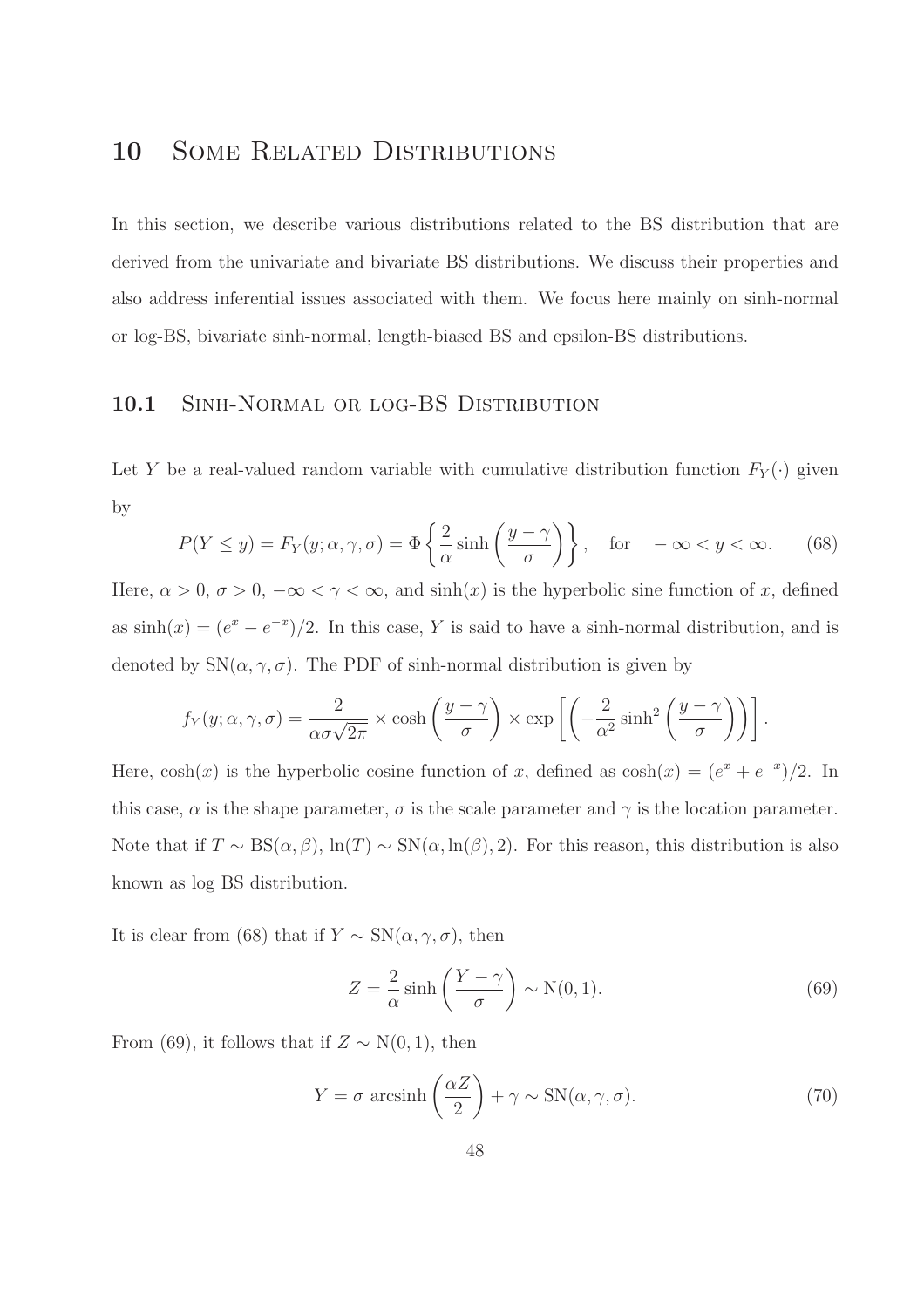The representation in (70) of the sinh-normal distribution can be used for generation purposes. Using this representation, connecting with the standard normal distribution, sinhnormal distribution can be easily generated, and consequently it can be used for the generation of BS distribution as well.

The random variable Y is said to have a standard sinh-normal distribution when  $\gamma = 0$ and  $\sigma = 1$ . Therefore, if  $Y \sim SN(\alpha, 0, 1)$ , then the corresponding PDF becomes

$$
f_Y(y; \alpha, 0, 1) = \frac{2}{\alpha \sqrt{2\pi}} \cosh(y) \exp\left[\left(-\frac{2}{\alpha^2} \sinh^2(y)\right)\right].
$$
 (71)

It is immediate from (71) that the  $SN(\alpha, 0, 1)$  is symmetric about 0. The PDF in (71) of Y, for different values of  $\alpha$  when  $\gamma = 0$ , and  $\sigma = 1$ , has been presented by Rieck [221]. It has been observed by Rieck [221] that for  $\alpha \leq 2$ , the PDF is strongly unimodal and for  $\alpha > 2$ , it is bimodal. Furthermore, if  $Y \sim SN(\alpha, \gamma, \sigma)$ , then  $U = 2\alpha^{-1}(Y - \gamma)/\sigma$  converges to the standard normal distribution as  $\alpha \to 0$ 

If  $Y \sim SN(\alpha, \gamma, \sigma)$ , then the MGF of Y can be obtained as [see Rieck [221] or Leiva et al. [131]]

$$
M(s) = E(e^{sY}) = e^{\mu s} \left[ \frac{K_a(\delta^{-2}) + K_b(\delta^{-1})}{2K_{1/2}(\delta^{-2})} \right],
$$
\n(72)

where  $a = (\sigma s + 1)/2$ ,  $b = (\sigma s - 1)/2$ , and  $K_{\lambda}(\cdot)$  is the modified Bessel function of the third kind, given by

$$
K_{\lambda}(w) = \frac{1}{2} \left(\frac{w}{2}\right)^{\lambda} \int_0^{\infty} y^{-\lambda - 1} e^{-y - (w^2/4y)} dy;
$$

see Gradshteyn and Randzhik ([95], p. 907). Thus, by differentiating the moment generating function in (72), moments of Y can be obtained readily. It is clear that the variance or the fourth moment cannot be expressed in closed-form. However, it has been observed that as  $\alpha$  increases, the kurtosis of Y increases. Moreover, for  $\alpha \leq 2$ , the kurtosis of Y is smaller than that of the normal. For  $\alpha > 2$ , when  $\alpha$  increases, the SN distribution begins to display bimodality, with modes that are more separated, and the kurtosis is greater than that of the normal.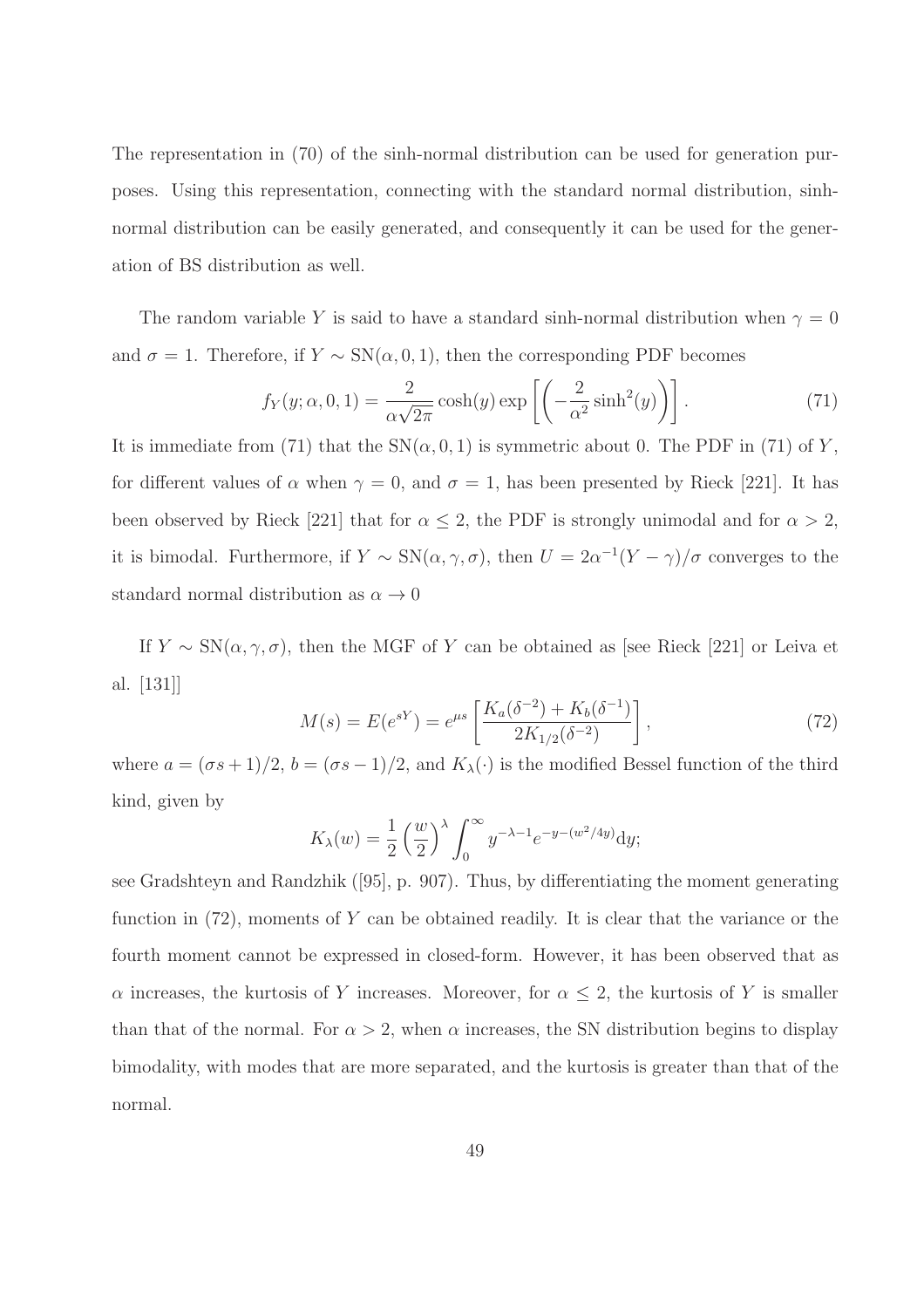We shall now discuss the estimation of the model parameters based on a random sample of size n, say  $\{y_1, \dots, y_n\}$ , from  $SN(\alpha, \gamma, \sigma)$ . The log-likelihood function of the observed sample, without the additive constant, is given by

$$
l(\alpha, \gamma, \sigma | \text{data}) = -n \ln(\alpha) - n \ln(\sigma) + \sum_{i=1}^{n} \cosh\left(\frac{y_i - \gamma}{\sigma}\right) - \frac{2}{\alpha^2} \sum_{i=1}^{n} \sinh^2\left(\frac{y_i - \gamma}{\sigma}\right).
$$

It is clear that when all the parameters are unknown, the ML estimators of the unknown parameters cannot be obtained in closed-form. But, for a given  $\gamma$  and  $\sigma$ , the ML estimator of  $\alpha$ , say  $\widehat{\alpha}(\gamma, \sigma)$ , can be obtained as

$$
\widehat{\alpha}(\gamma,\sigma) = \left[\frac{4}{n}\sum_{i=1}^{n}\sinh^{2}\left(\frac{y_{i}-\gamma}{\sigma}\right)\right]^{1/2}.\tag{73}
$$

Then, the ML estimators of  $\gamma$  and  $\sigma$  can be obtained by maximizing the profile log-likelihood function of  $\gamma$  and  $\sigma$ , namely,  $l(\widehat{\alpha}(\gamma, \sigma), \gamma, \sigma)$ . It may be noted that for  $\sigma = 2$ ,  $\gamma = \ln(\beta)$  and  $y_i = \ln x_i$ ,  $\hat{\alpha}$  obtained from (73) is the same as that obtained from (79) presented later in Section 13.1.

### 10.2 BIVARIATE SINH-NORMAL DISTRIBUTION

Proceeding in the same way as we did with the univariate sinh-normal distribution, we can introduce bivariate sinh-normal distribution as follows. The random vector  $(Y_1, Y_2)$  is said to have a bivariate sinh-normal distribution, with parameters  $\alpha_1 > 0$ ,  $-\infty < \gamma_1 < \infty$ ,  $\sigma_1 > 0$ ,  $\alpha_2 > 0$ ,  $-\infty < \gamma_2 < \infty$ ,  $\sigma_2 > 0$ ,  $-1 < \rho < 1$ , if the joint CDF of  $(Y_1, Y_2)$  is

$$
P(Y_1 \le y_1, Y_2 \le y_2) = F_{Y_1, Y_2}(y_1, y_2; \underline{\theta}) = \Phi_2 \left\{ \frac{2}{\alpha_1} \sinh\left(\frac{y_1 - \gamma_1}{\sigma_1}\right), \frac{2}{\alpha_2} \sinh\left(\frac{y_2 - \gamma_2}{\sigma_2}\right); \rho \right\}
$$

for  $-\infty < y_1, y_2 < \infty$ . Here,  $\underline{\theta} = (\alpha_1, \gamma_1, \alpha_1, \alpha_2, \gamma_2, \sigma_2, \rho)$  and  $\Phi_2(u, v; \rho)$  is the joint cumulative distribution function of a standard bivariate normal vector  $(Z_1, Z_2)$  with correlation coefficient  $\rho$ . The joint PDF of  $Y_1$  and  $Y_2$  is

$$
f_{Y_1,Y_2}(y_1,y_2;\underline{\theta}) = \frac{2}{\alpha_1\alpha_2\sigma_1\sigma_2\pi} \phi_2 \left\{ \frac{2}{\alpha_1} \sinh\left(\frac{y_1-\gamma_1}{\sigma_1}\right), \frac{2}{\alpha_2} \sinh\left(\frac{y_2-\gamma_2}{\sigma_2}\right); \rho \right\}
$$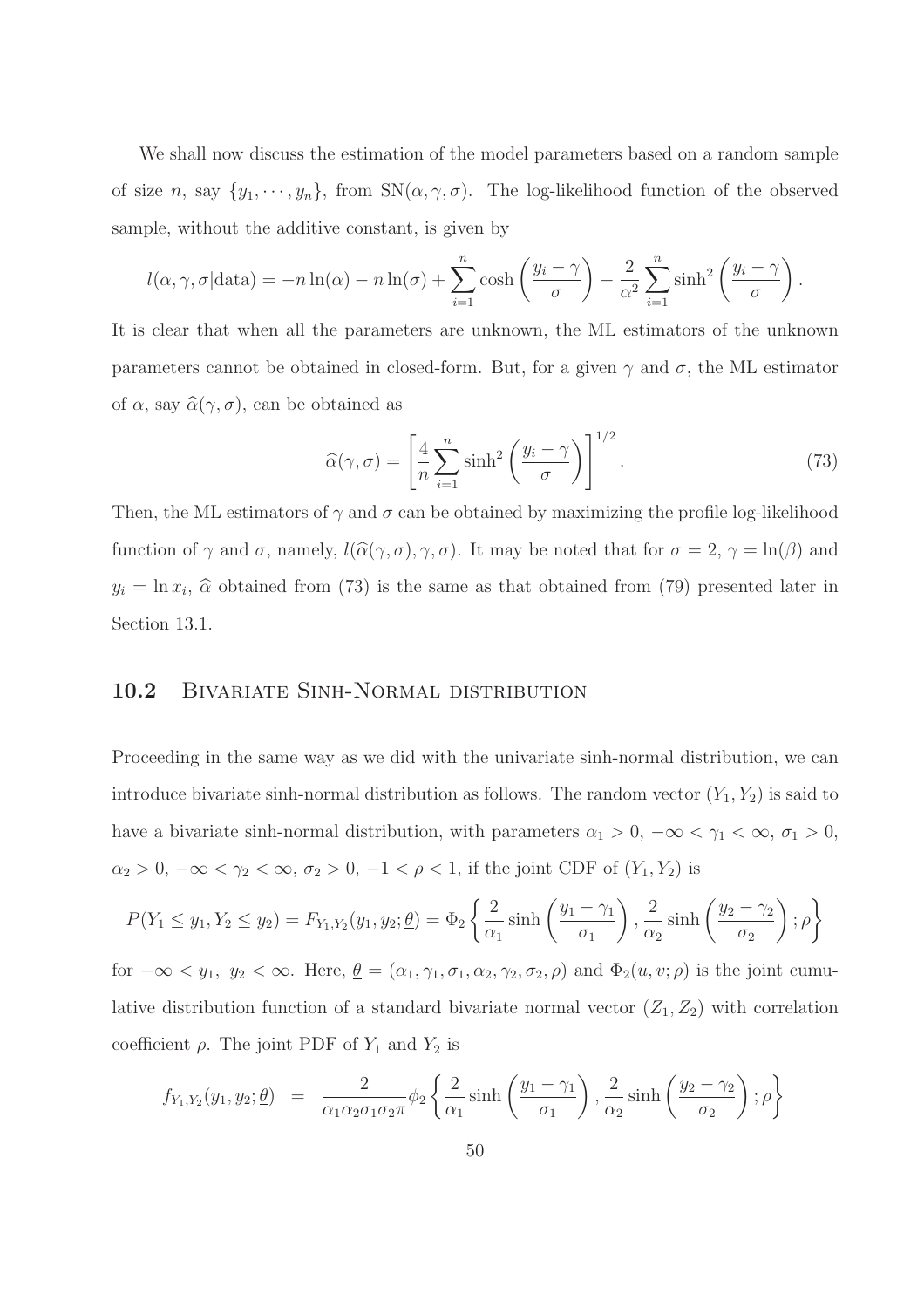$$
\cosh\left(\frac{y_1 - \gamma_1}{\sigma_1}\right)\cosh\left(\frac{y_2 - \gamma_2}{\sigma_2}\right),\tag{74}
$$

where  $\phi_2(u, v, \rho)$  is as in (56). The contour plots of (74), for different values of  $\alpha_1$  and  $\alpha_2$ , can be found in Kundu [117] from which it is evident that it can take on different shapes. It is symmetric along the axis  $x = y$ , but it can be both unimodal and bimodal, and so it can be used effectively to analyze bivariate data. From here on, if a bivariate random vector  $(Y_1, Y_2)$  has the joint PDF as in (74), we will denote it by  $BSN(\alpha_1, \gamma_1, \sigma_1, \alpha_2, \gamma_2, \sigma_2, \rho)$ .

Some simple properties can be easily observed for the bivariate sinh-normal distribution. For example, if  $(Y_1, Y_2) \sim \text{BSN}(\alpha_1, \gamma_1, \sigma_1, \alpha_2, \gamma_2, \sigma_2, \rho)$ , then  $Y_1 \sim \text{SN}(\alpha_1, \gamma_1, \sigma_1)$  and  $Y_2 \sim$  $SN(\alpha_2, \gamma_2, \sigma_2)$ . The conditional PDF of  $Y_1$ , given  $Y_2$ , can be obtained easily as well. Note that by using an algorithm similar to the one described in Section 8.3, we can first generate  $(Z_1, Z_2)$  and then make the transformation

$$
Y_i = \sigma_i \operatorname{arcsinh}\left(\frac{\alpha_i Z_i}{2}\right) + \gamma_i, \quad i = 1, 2.
$$

Then,  $(Y_1, Y_2) \sim \text{BSN}(\alpha_1, \gamma_1, \alpha_1, \alpha_2, \gamma_2, \sigma_2, \rho)$ , as required.

It may be easily seen that if  $(X_1, X_2) \sim BS_2(\alpha_1, \beta_1, \alpha_2, \beta_2, \rho)$ , then  $(Y_1, Y_2)$  =  $(ln(X_1), ln(X_2)) \sim BSN(\alpha_1, ln(\beta_1), 2, \alpha_2, ln(\beta_2), 2, \rho)$ . It will be interesting to develop other properties of this distribution along with inferential procedures. Multivariate sinh distribution can also be defined in an analogous manner. Much work remains to be done in this direction.

#### 10.3 LENGTH-BIASED BS DISTRIBUTION

The length-biased distribution plays an important role in various applications. Length-biased distribution is a special case of weighted distributions. The length-biased distribution of a random variable  $X$  can be described as follows. If  $Y$  is a positive random variable with PDF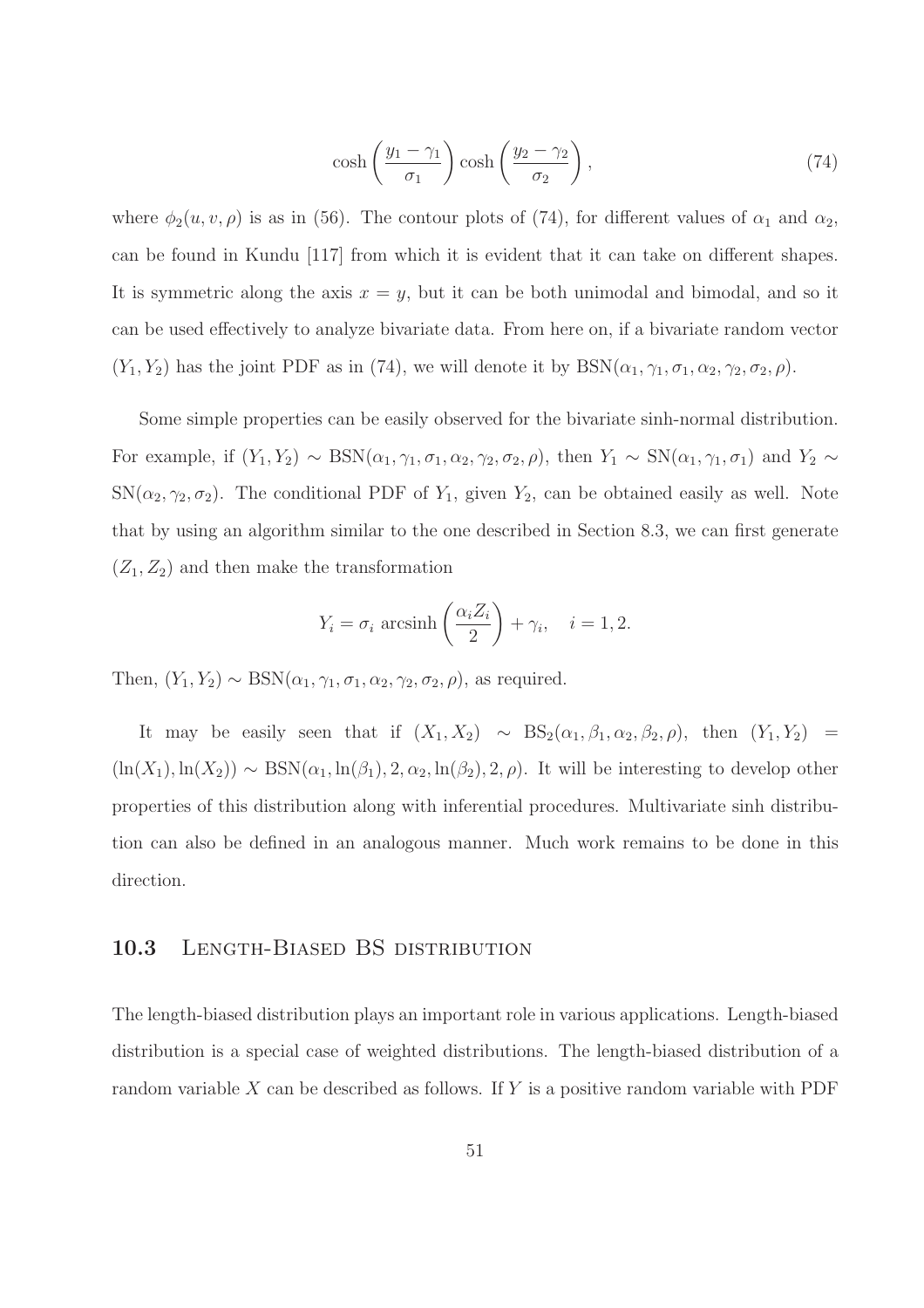$f_Y(\cdot)$  and  $E(Y) = \mu < \infty$ , then the corresponding length-biased random variable T has its PDF  $f_T(\cdot)$  as

$$
f_T(t) = \frac{tf_X(t)}{\mu}, \quad t > 0.
$$

Therefore, it is clear that the length-biased version of a distribution does not introduce any extra parameter and has the same number of parameters as the original distribution.

The length-biased version of different distributions have found applications in diverse fields, such as biometry, ecology, reliability and survival analysis. A review of different length-biased distributions can be found in Gupta and Kirmani [101]. Patil [208] has provided several applications of length-biased distributions in environmental science.

Recently, Leiva et al. [142] studied the length-biased BS (LBS) distribution. If  $Y \sim$  $BS(\alpha, \beta)$ , then the LBS of Y, say T, has its PDF as

$$
f_T(t) = \phi \left( \frac{1}{\alpha} \left( \left[ \frac{t}{\beta} \right]^{1/2} - \left[ \frac{\beta}{y} \right]^{1/2} \right) \right) \times \frac{1}{(\alpha^3 + 2\alpha)\beta} \times \left( \left[ \frac{t}{\beta} \right]^{1/2} + \left[ \frac{\beta}{t} \right]^{1/2} \right), \quad t > 0.
$$

From here on, this distribution will be denoted by  $\text{LBS}(\alpha, \beta)$ . Here also,  $\beta$  plays the role of the scale parameter while  $\alpha$  plays the role of a shape parameter. The PDFs of LBS( $\alpha$ , 1), for different values of  $\alpha$ , indicate that the PDF is unimodal. The mode can be obtained as a solution of the cubic equation

$$
t^3 + \beta(1 - \alpha^2)t^2 - \beta^2(1 + \alpha^2)t - \beta^2 = 0.
$$

Moreover, the HF of LBS is always unimodal just as in the case of the BS distribution. The moments of  $T$  depend on the moments of  $Y$  and they are related as follows:

$$
E(T^r) = \frac{1}{\alpha^2 + 2} \left\{ \frac{2^{r+1} \Gamma(r + \frac{3}{2}) \alpha^{2r+2} \beta^r}{\sqrt{\pi}} - \sum_{k=1}^{r+1} (-1)^k {2r+1 \choose k} \frac{E(Y^{r-k+1})}{\beta^{1-k}} - \sum_{k=r+2}^{2r+1} (-1)^k {2r+2 \choose k} \frac{E(Y^{k-r-1})}{\beta^{k-2r-1}} \right\}.
$$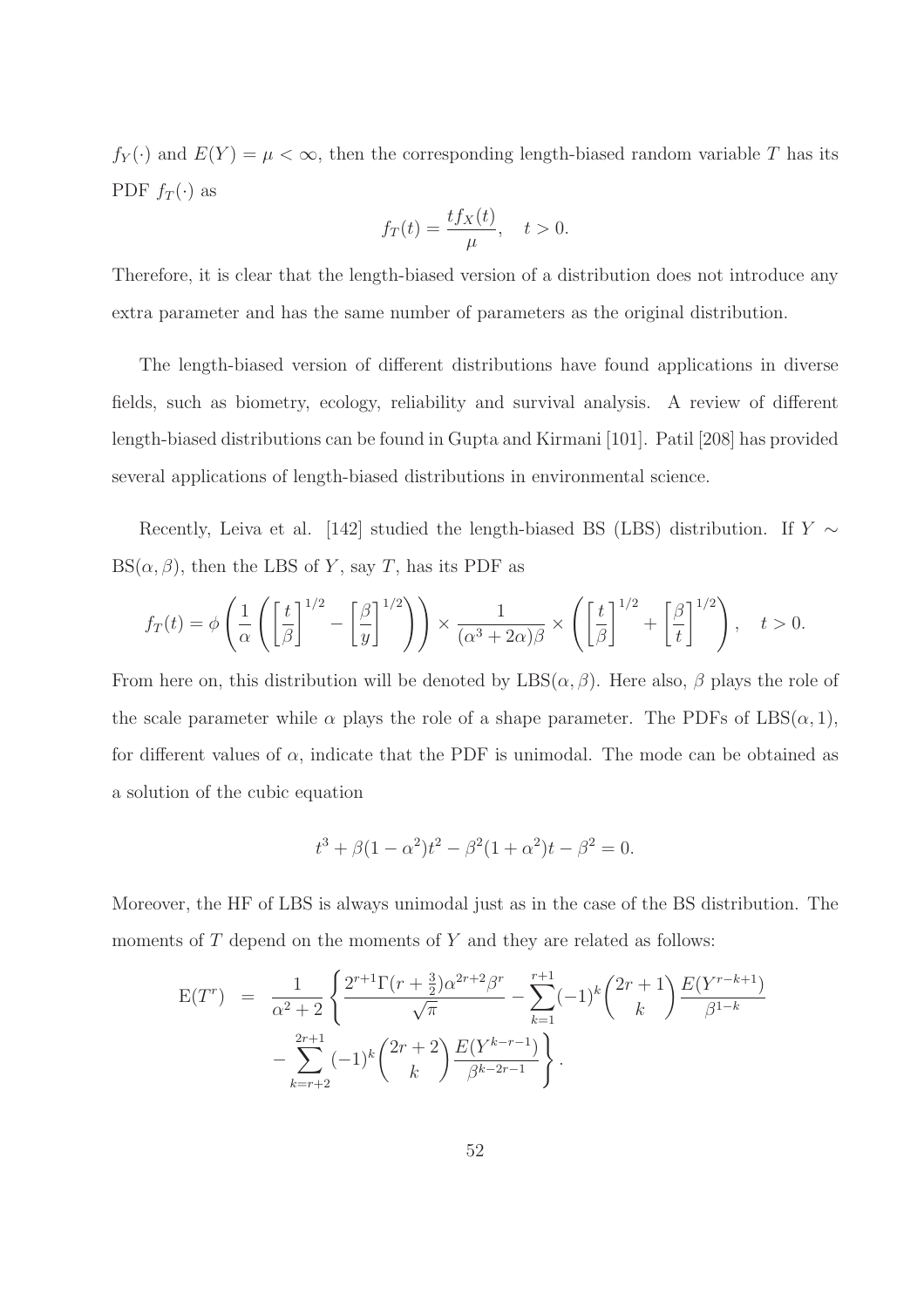We shall now briefly discuss the estimation of the model parameters  $\alpha$  and  $\beta$  based on a sample of size n, say  $\{t_1, \dots, t_n\}$ , from a  $\text{LBS}(\alpha, \beta)$ . The log-likelihood function of the data, without the additive constant, is given by

$$
l(\alpha, \beta | \text{data}) = -\frac{1}{2\alpha^2} \sum_{i=1}^n \left( \frac{t_i}{\beta} + \frac{\beta}{t_i} - 2 \right) - n \ln(2\alpha + \alpha^2) - \frac{3}{2} n \ln(\beta) + \sum_{i=1}^n \ln(t_i + \beta). \tag{75}
$$

The ML estimators of  $\alpha$  and  $\beta$  can then be obtained by maximizing the log-likelihood function in (75) with respect to  $\alpha$  and  $\beta$ . Since they do not have explicit forms, they need to be obtained numerically. For constructing confidence intervals of the parameters, since the exact distributions of the ML estimators are not possible to obtain, the asymptotic distribution of the ML estimators can be used. It has been shown by Leiva et al. [142] that  $(\widehat{\alpha}, \widehat{\beta})$ , the ML estimator of  $(\alpha, \beta)$ , is asymptotically bivariate normal with mean  $(\alpha, \beta)$  and variance-covariance matrix  $\widehat{\Sigma}$ , where the elements of  $\widehat{\Sigma}^{-1}$  are as follows:

$$
\widehat{\Sigma}^{-1} = -\begin{bmatrix} \sigma^{11} & \sigma^{12} \\ \sigma^{21} & \sigma^{22} \end{bmatrix},
$$

with

$$
\sigma^{11} = \sum_{i=1}^{n} \frac{3\left(2 - \frac{t_i}{\beta} - \frac{\beta}{t_i}\right)}{\alpha^4} - \frac{n(4 + 3\alpha^4)}{(2\alpha + \alpha^3)^2},
$$
  

$$
\sigma^{12} = \sigma^{21} = \sum_{i=1}^{n} \frac{\left(\frac{1}{t_i} - \frac{t_i}{\beta^2}\right)}{\alpha^3},
$$
  

$$
\sigma^{22} = \frac{3n}{2\beta^2} - \sum_{i=1}^{n} \left\{\frac{t_i}{\alpha^2\beta^3} - \frac{1}{(t_i + \beta)^2}\right\}.
$$

The asymptotic distribution of the ML estimators can be used for constructing approximate confidence intervals. Alternatively, bootstrap confidence intervals can also be constructed and this may be especially suitable for small sample sizes.

### 10.4 EPSILON BS DISTRIBUTION

Mudholkar and Hutson [194] introduced the epsilon skew-normal distribution defined on the entire real line as follows. A random variable  $X$  is said to have an epsilon skew-normal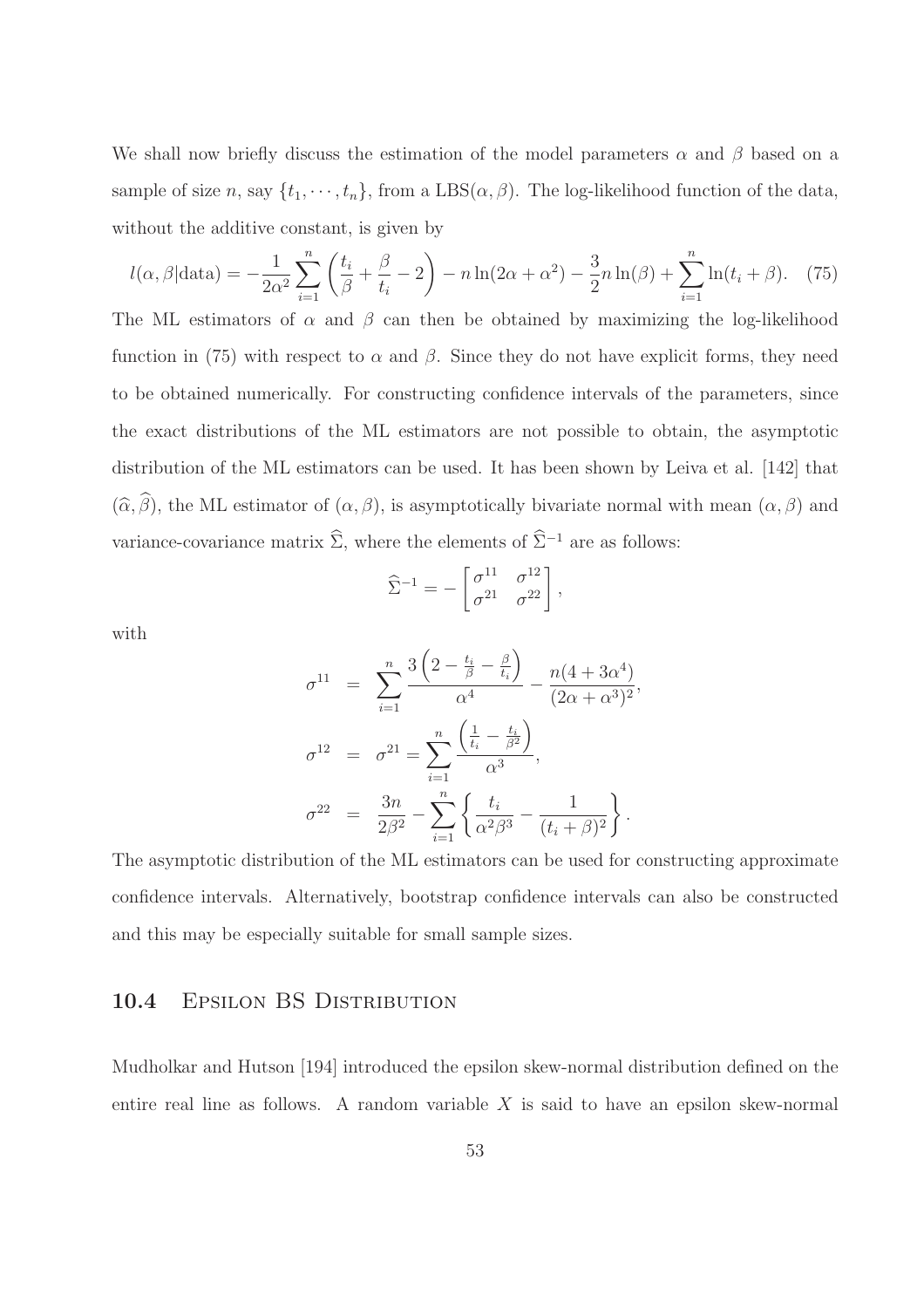distribution if it has the PDF

$$
g(x; \epsilon) = \begin{cases} \phi\left(\frac{x}{(1+\epsilon)}\right) & \text{if } x < 0, \\ \phi\left(\frac{x}{(1-\epsilon)}\right) & \text{if } x \ge 0, \end{cases}
$$

for  $-1 \leq \epsilon \leq 1$ . It is clear that for  $\epsilon = 0$ , the epsilon skew-normal distribution becomes the standard normal distribution. For  $\epsilon = 1$ , it is a negative half normal distribution and for  $\epsilon = -1$ , it is a positive half normal distribution.

Arellano-Valle et al. [8] generalized the epsilon skew-normal distribution to any symmetric distribution as follows. A random variable  $X$  is said to have a epsilon skew-symmetric distribution if it has the density function

$$
h(x; \epsilon) = \begin{cases} f\left(\frac{x}{(1+\epsilon)}\right) & \text{if } x < 0, \\ f\left(\frac{x}{(1-\epsilon)}\right) & \text{if } x \ge 0, \end{cases}
$$

where  $f(\cdot)$  is any symmetric density function and  $-1 < \epsilon < 1$ . It will be denoted by  $X \sim \text{ES}f(\epsilon).$ 

Using the same transformation as in (5), Castillo et al. [49], see also Vilca et al. [259] in this aspect, defined the epsilon generalized-BS distribution as follows. A random variable W is said to have an epsilon generalized-BS distribution, with parameters  $\alpha > 0, \beta > 0$ ,  $-1 < \epsilon < 1$ , if

$$
W = \frac{\beta}{4} \left[ \alpha X + \sqrt{\{\alpha X\}^2 + 4} \right]^2,
$$

where  $X \sim \text{ES}f(\epsilon)$ . This distribution will be denoted by  $\text{EGBS}(\alpha, \beta, \epsilon)$ . If  $W \sim \text{EGBS}(\alpha, \beta, \epsilon)$ , then the PDF of  $W$  is

$$
f_W(w|\alpha, \beta, \epsilon) = \frac{w^{-3/2}(w+\beta)}{2\alpha\sqrt{\beta}} \times \begin{cases} f\left(\frac{t(w)}{1+\epsilon}\right) & \text{if } w < \beta, \\ f\left(\frac{t(w)}{1-\epsilon}\right) & \text{if } w \ge \beta, \end{cases}
$$

where

$$
t(w) = \frac{1}{\alpha} \left( \sqrt{\frac{w}{\beta}} - \sqrt{\frac{\beta}{w}} \right).
$$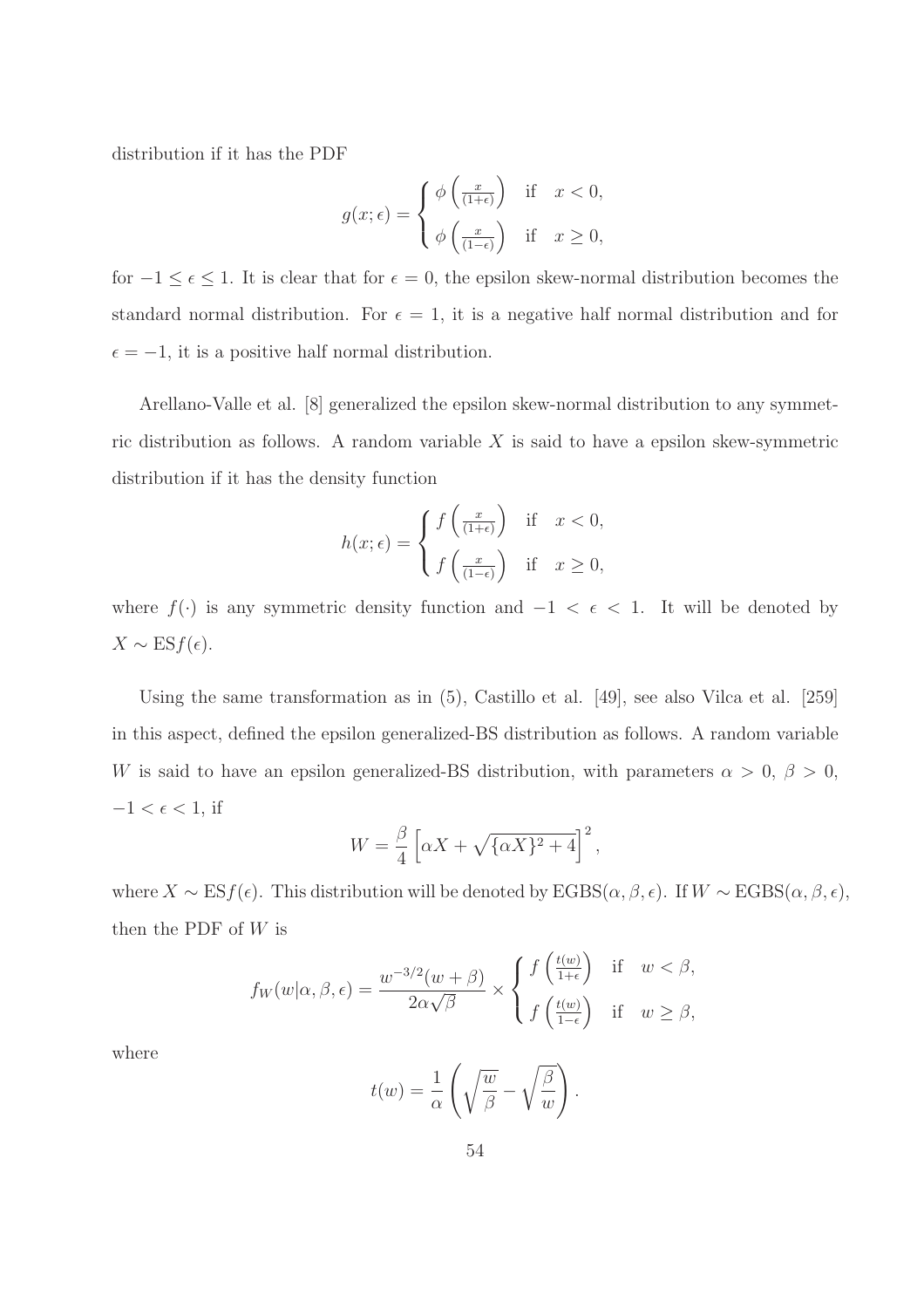These authors then discussed different properties of the epsilon generalized-BS distribution. For example, it can be easily seen that if  $W \sim \text{EGBS}(\alpha, \beta, \epsilon)$ , then (a)  $aW \sim \text{EGBS}(\alpha, a\beta, \epsilon)$ , for  $a > 0$ , and (b)  $W^{-1} \sim \text{EGBS}(\alpha, \beta^{-1}, \epsilon)$ . Moreover, the moments of W, for  $k = 1, 2, \dots$ , can be expressed as follows :

$$
E(W^k) = \beta^k \sum_{r=0}^{2k} \left(\frac{\alpha}{2}\right)^{2k-r} {2k \choose r} E\left(X^{2k-r} \left((\alpha X/2)^2 + 1\right)^{r/2}\right).
$$

When  $f(\cdot) = \phi(\cdot)$ , the standard normal PDF, the epsilon generalized-BS distribution is known as the epsilon BS distribution. Castillo et al. [49] derived the first and second moments explicitly in terms of incomplete moments of the standard normal distribution. These authors also discussed the estimation of the model parameters of epsilon BS distribution. The ML estimators are obtained by solving three non-linear equations, and explicit expressions of the elements of the Fisher information matrix have also been provided.

# 11 LOG-BS REGRESSION

In this section we introduce log-BS regression model which has been used quite extensively in practice in recent years. First, we provide the basic formulation of the model, and then we discuss about different inferential issues related to this model.

#### 11.1 BASIC FORMULATION

Rieck and Nedelman [226] first introduced the log-BS regression model as follows. Let  $T_1, \dots, T_n$  be n independent random variables, and the distribution of  $T_i$  be a BS distribution with shape parameter  $\alpha_i$  and scale parameter  $\beta_i$ . Let us further assume that the distribution of  $T_i$  depends on a set of p explanatory variables  $\underline{x}_i = (x_{i1}, \dots, x_{ip})$  as follows:

1.  $\beta_i = \exp(\underline{x_i}^t \underline{\theta})$ , for  $i = 1, \dots, n$ ,  $\underline{\theta} = (\theta_1, \dots, \theta_p)$  is a set of p unknown parameters to be estimated;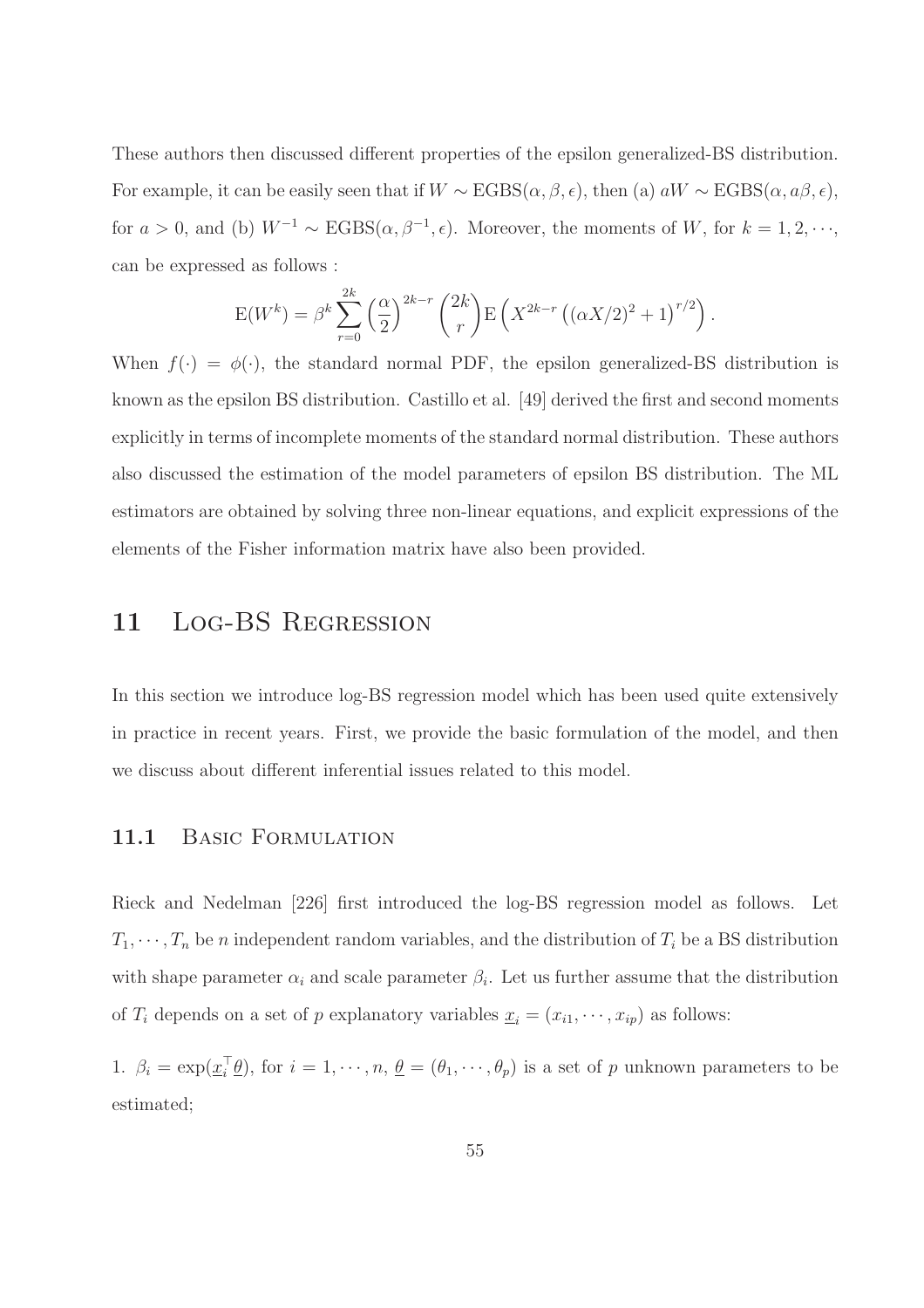2. The shape parameter is independent of the explanatory vector  $\underline{x}_i$ , and they are constant, i.e.  $\alpha_1 = \cdots = \alpha_n = \alpha$ .

Now, from the properties of the BS distribution, it immediately follows that  $T_i$  =  $\exp(\underline{x_i}^{\dagger} \underline{\theta}) U_i$ , where  $U_i$  is distributed as BS with scale parameter one and shape parameter  $\alpha$ . Therefore, if we denote  $Y_i = \ln(T_i)$ , for  $i = 1, \dots, n$ , then

$$
Y_i = \underline{x}_i^{\top} \underline{\theta} + \epsilon_i, \quad i = 1, \cdots, n. \tag{76}
$$

Here,  $\epsilon_i = \ln(U_i)$  has a log-BS or sinh distribution, *i.e.*,  $SN(\alpha, 0, 2)$ . Because of the form, the model in (76) is known as the log-BS regression model. Here also, the problem is same as the standard regression problem, *i.e.*, to estimate the unknown parameters, namely  $\theta$  and  $\alpha$ , based on the sample  $t_i$  and the associated covariates  $\underline{x}_i$ , for  $i = 1, \dots, n$ .

### 11.2 ML ESTIMATORS

Based on independent observations  $y_1, \dots, y_n$ , from the regression model in (76), the loglikelihood function, without the additive constant, is given by [see Rieck and Nedelman [226]]

$$
l(\underline{\theta}, \alpha | \text{data}) = \sum_{i=1}^{n} \ln(w_i) - \frac{1}{2} \sum_{i=1}^{n} z_i^2,
$$
 (77)

where

$$
w_i = \frac{2}{\alpha} \cosh\left(\frac{y_i - x_i^{\top}\theta}{2}\right)
$$
 and  $z_i = \frac{2}{\alpha} \sinh\left(\frac{y_i - x_i^{\top}\theta}{2}\right)$ .

The ML estimators of  $\alpha$  and  $\theta$  can be obtained by maximizing (77) with respect to the parameters. The normal equations are

$$
\frac{\partial l(\underline{\theta}, \alpha | \text{data})}{\partial \theta_j} = \left(\frac{1}{2}\right) \sum_{i=1}^n x_{ij} \left(z_i w_i - \frac{z_i}{w_i}\right) = 0,\tag{78}
$$

$$
\frac{\partial l(\underline{\theta}, \alpha | \text{data})}{\partial \alpha} = -\frac{n}{\alpha} + \left(\frac{1}{\alpha}\right) \sum_{i=1}^{n} z_i^2 = 0. \tag{79}
$$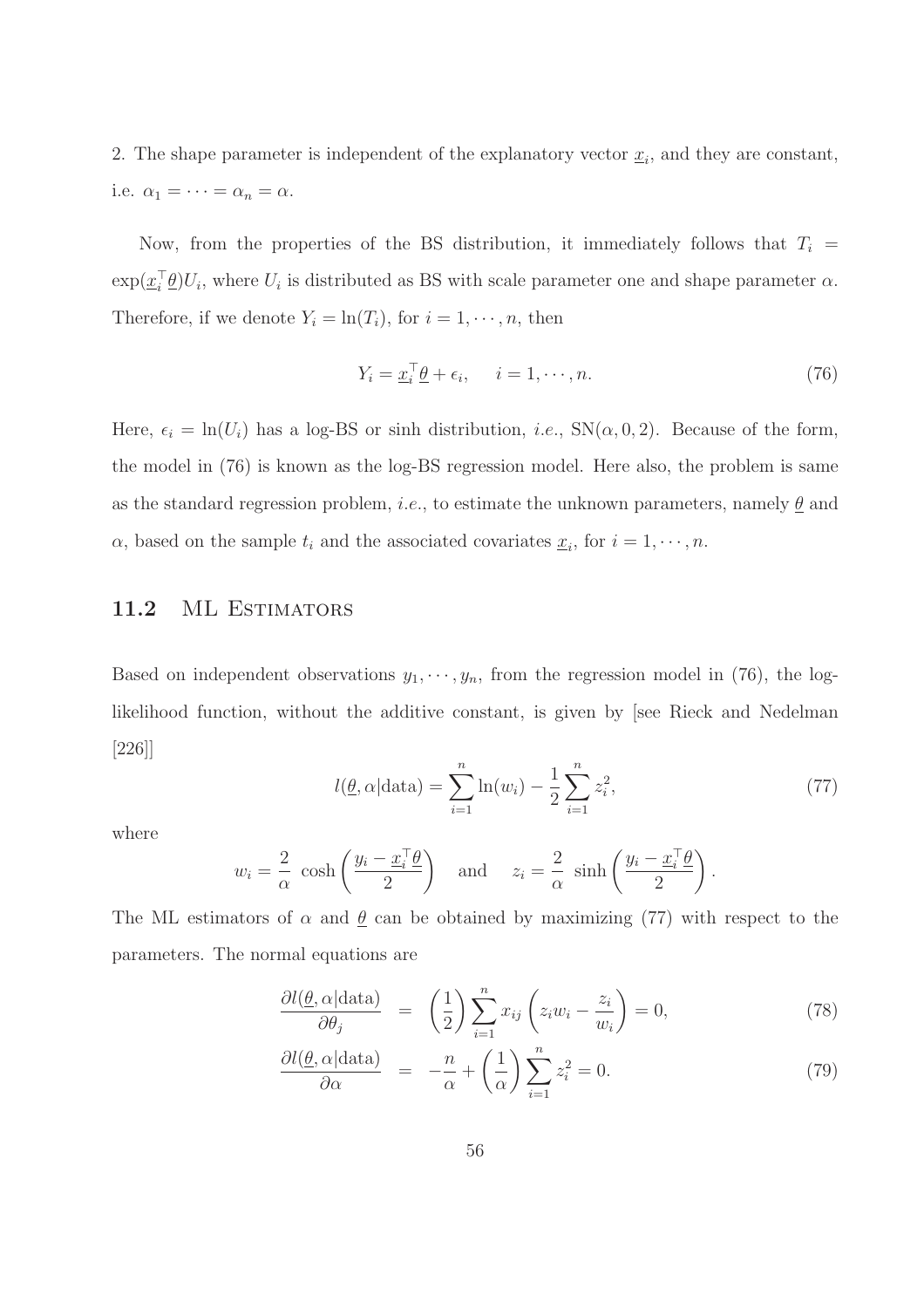From (79), it is clear that, for given  $\underline{\theta}$ , the ML estimator of  $\alpha$  can be obtained as

$$
\widehat{\alpha}(\theta) = \left\{ \frac{4}{n} \sum_{i=1}^{n} \sinh^2 \left( \frac{y_i - \underline{x}_i^{\top} \theta}{2} \right) \right\}^{1/2},
$$

and the ML estimators of  $\theta_j$ 's can then be obtained from (78), or by maximizing the profile log-likelihood function of  $\underline{\theta}$ , *i.e.*,  $l(\underline{\theta}, \widehat{\alpha}(\underline{\theta})|data)$ , with respect to  $\underline{\theta}$ . No explicit solutions are available in this case, and so suitable numerical techniques like Newton-Raphson or the Fisher's scoring method may be applied to determine the ML estimates. Rieck [221] compared, by extensive Monte Carlo simulation studies, the performances of the Newton-Raphson and the Fisher's scoring algorithm, and observed that the Newton-Raphson method performed better than the Fisher's scoring algorithm particularly for small sample sizes and when the number of parameters is small.

It has been observed that the likelihood function may have more than one maxima mainly due to the fact that sinh-normal is bimodal for  $\alpha > 2$ . It has been shown by Rieck [221] that if  $\alpha < 2$  is known, then the ML estimator of  $\underline{\theta}$  exists and is unique. Under the assumptions that  $|x_{ij}|$  are uniformly bounded and as  $n \to \infty$ ,

$$
\frac{1}{n}\sum_{i=1}^n \underline{x}_i \underline{x}_i^\top = \mathbf{A} > 0,
$$

Rieck and Nedelman [225] showed that there exists at least one solution of the normal equations that is a consistent estimate of the true parameter vector  $(\underline{\theta}^+, \alpha)$ . Moreover, among all possible solutions of the normal equations, one and only one tends to  $(\underline{\theta}^+, \alpha)$  with probability one. They also proved that  $\sqrt{n}((\hat{\theta} - \theta)^{\top}, \hat{\alpha} - \alpha)$  converges in distribution to a multivariate normal distribution with mean vector 0, and the asymptotic variance-covariance matrix  $\Sigma$ , where

$$
\Sigma = \begin{bmatrix} \frac{4\mathbf{A}^{-1}}{C(\alpha)} & \frac{\mathbf{0}}{2} \\ \frac{\mathbf{0}}{2} & \frac{\mathbf{0}^{2}}{2} \end{bmatrix},
$$

with

$$
C(\alpha) = 2 + \frac{4}{\alpha^2} - \left(\frac{2\pi}{\alpha^2}\right)^{1/2} \left\{1 - \text{erf}[(2/\alpha^2)^{1/2}] \right\} \exp(2/\alpha^2)
$$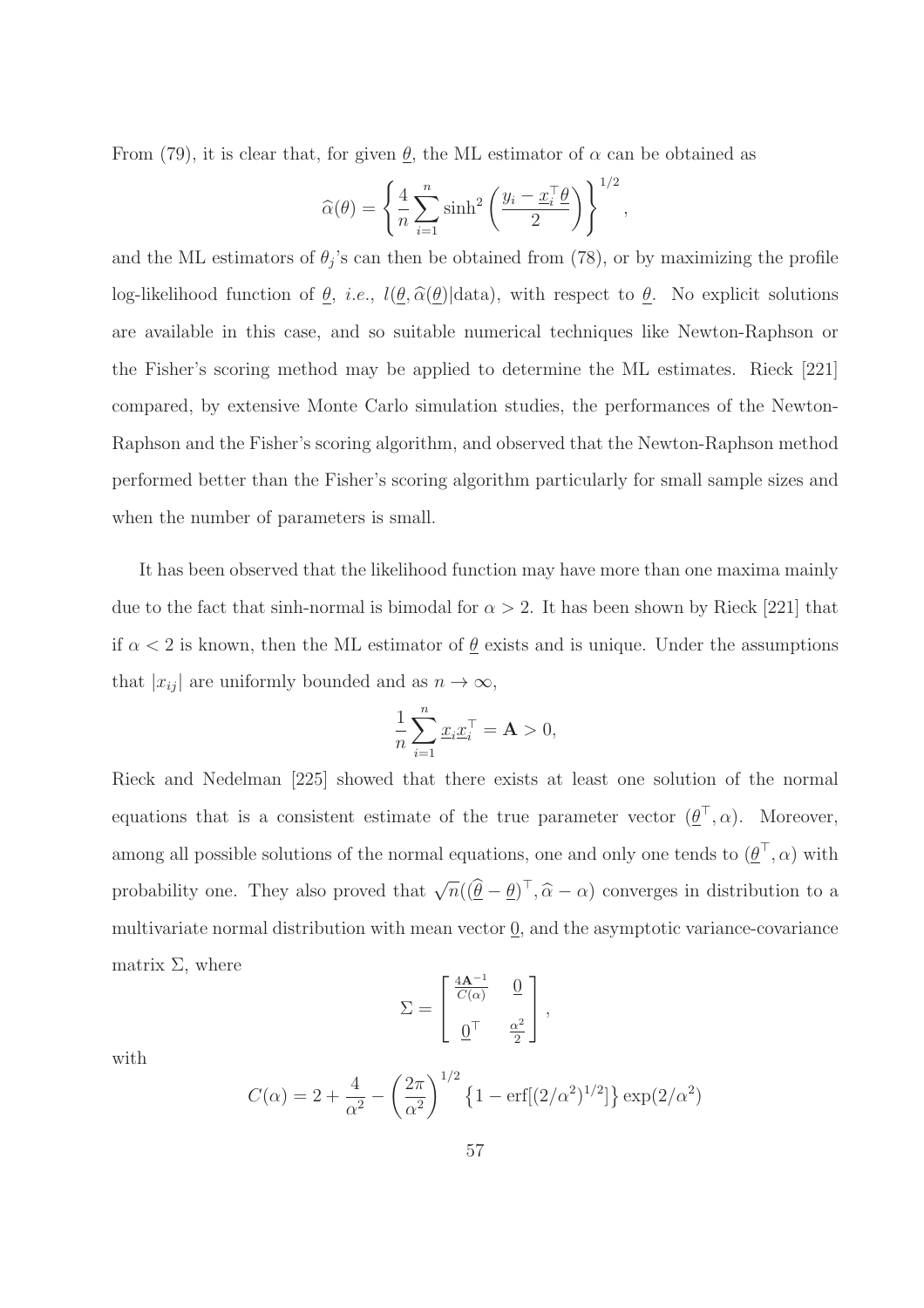and erf(x) =  $2\Phi(\sqrt{2}x) - 1$ ; see Rieck and Nedelman [225] for details. Thus, it is immediate that if  $\hat{\alpha}$  is the ML estimator of  $\alpha$ , then the asymptotic variance-covariance matrix of  $(\hat{\theta}^{\perp}, \hat{\alpha})$ can be estimated by

$$
\begin{bmatrix}\n\frac{4}{C(\widehat{\alpha})} \sum_{i=1}^{n} \underline{x}_i \underline{x}_I^\top & \mathbf{0} \\
\mathbf{0}^\top & \frac{\widehat{\alpha}^2}{2n}\n\end{bmatrix},
$$

which can be used for constructing confidence intervals.

Although the ML estimator of  $\underline{\theta}$  cannot be obtained in closed-form, the least squares estimator of  $\underline{\theta}$  can be obtained in closed-form as

$$
\widehat{\underline{\theta}} = (\underline{X}^\top \underline{X})^{-1} \underline{X}^\top \underline{Y},
$$

where  $\underline{Y}$  is the column vector of the  $y_i$ 's and  $\boldsymbol{X}^{\perp} = (\underline{x}_1, \dots, \underline{x}_n)$ . But, it has been shown, using Monte Carlo simulations, by Rieck and Nedelman [226] that the LSE of  $\underline{\theta}$  is not as efficient as the ML estimator of  $\underline{\theta}$ . Yet, it is an unbiased estimator of  $\underline{\theta}$  and is quite efficient for small values of  $\alpha$ .

### 11.3 TESTING OF HYPOTHESES

Lemonte et al. [169] considered the following testing problem for log-BS model:

$$
H_{a0}: \beta_r = \beta_r^0 \quad vs. \quad H_{a1}: \beta_r \neq \beta_r^0,
$$
  

$$
H_{b0}: \beta_r \geq \beta_r^0 \quad vs. \quad H_{b1}: \beta_r < \beta_r^0,
$$
  

$$
H_{c0}: \beta_r \leq \beta_r^0 \quad vs. \quad H_{c1}: \beta_r > \beta_r^0.
$$

They then discussed test procedures for the above hypotheses and their performance characteristics.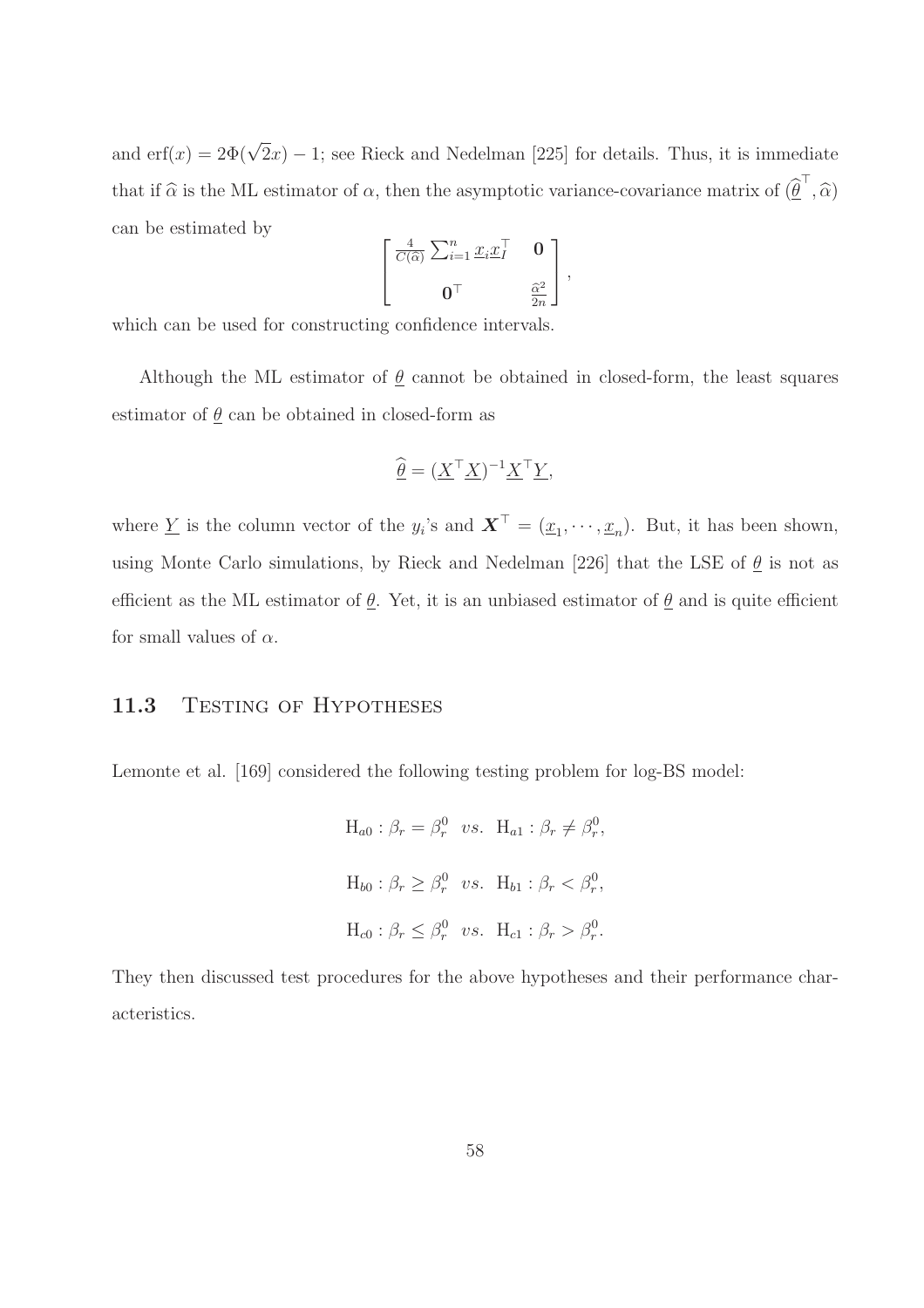# 12 GENERALIZED BS DISTRIBUTION

The univariate, bivariate and multivariate BS distributions have been derived by making suitable transformations on the univariate, bivariate and multivariate normal distributions, respectively. Attempts have been made to generalize BS distributions by replacing normal distribution with the elliptical distribution. In this section, we introduce univariate, multivariate and matrix-variate generalized BS distributions, discuss their properties and also address some inferential issues.

#### 12.1 UNIVARIATE GENERALIZED BS DISTRIBUTION

Díaz-García and Leiva-Sánchez [69] generalized the univariate BS distribution by using an elliptical distribution in place of normal distribution. A random variable  $X$  is said to have an elliptical distribution if the PDF of  $X$  is given by

$$
f_X(x) = cg\left[\frac{(x-\mu)^2}{\sigma^2}\right], \quad x \in \mathbb{R},\tag{80}
$$

where  $g(u)$ , with  $u > 0$ , is a real-valued function and corresponds to the kernel of the PDF of X, and c is the normalizing constant, such that  $f_X(x)$  is a valid PDF. If the random variable X has the PDF in (80), it will be denoted by  $EC(\mu, \sigma^2, g)$ . Here,  $\mu$  and  $\sigma$  are the location and scale parameters, respectively, and  $g$  is the corresponding kernel. Several well-known distributions such as the normal distribution, t-distribution, Cauchy distribution, Pearson VII distribution, Laplace distribution, Kotz type distribution and logistic distribution are all members of the family of elliptically contoured distributions.

Based on the elliptically contoured distribution, Díaz-García and Leiva-Sánchez [69] defined the generalized BS (GBS) distribution as follows. The random variable  $T$  is said to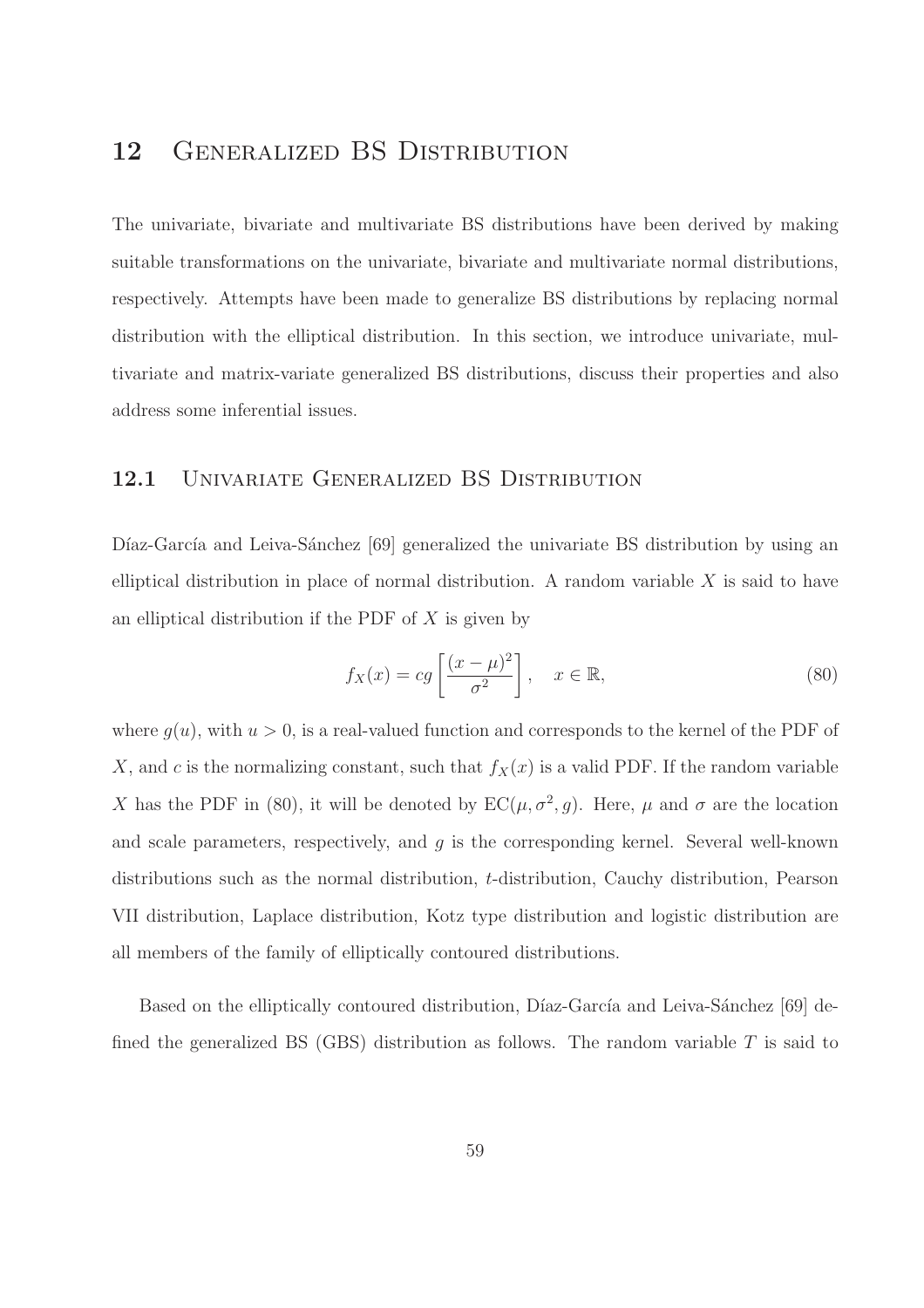have a GBS distribution, with parameters  $\alpha$ ,  $\beta$  and kernel g, if

$$
U = \frac{1}{\alpha} \left[ \sqrt{\frac{T}{\beta}} - \sqrt{\frac{\beta}{T}} \right] \sim \text{EC}(0, 1, g),
$$

and is denoted by  $T \sim \text{GBS}(\alpha, \beta, g)$ . It can be shown, using the standard transformation technique, that if  $T \sim \text{GBS}(\alpha, \beta, g)$ , then the PDF of T is as follows:

$$
f_T(t) = \frac{c}{2\alpha\sqrt{\beta}}t^{-3/2}(t+\beta)g\left(\frac{1}{\alpha^2}\left[\frac{t}{\beta} + \frac{\beta}{t} - 2\right]\right), \quad t > 0,
$$

where c is the normalizing constant as mentioned in  $(80)$ . For different special cases, c can be explicitly obtained and these can be found in Díaz-García and Leiva-Sánchez [69]. These authors have derived the moments of the GBS distribution in terms of the moments of the corresponding elliptically contoured distribution. Inferential procedures have not yet been developed in general, but only in some special cases. It will, therefore, be of interest to develop efficient inferential procedures for different kernel functions. In fact, in practice, choosing a proper kernel is quite an important issue that has not been addressed in detail.

It is important to mention here that Fang and Balakrishnan [76] recently extended some of the stochastic ordering results for the univariate BS model detailed earlier in Section 8 to the case of generalized BS models with associated random shocks. There seems to be a lot of potential for further exploration in this direction!

#### 12.2 MULTIVARIATE GENERALIZED BS DISTRIBUTION

Along the same lines as the univariate GBS distribution, the multivariate GBS distribution can be defined. First, let us recall [see Fang and Zhang [79]] the definition of the multivariate elliptically symmetric distribution. A p-dimensional random vector  $\underline{X}$  is said to have an elliptically symmetric distribution with p-dimensional location vector  $\mu$ , a  $p \times p$  positive definite dispersion matrix  $\Sigma$  and the density generator (kernel)  $h^{(p)} : \mathbb{R}_+ \to \mathbb{R}_+$ , if the PDF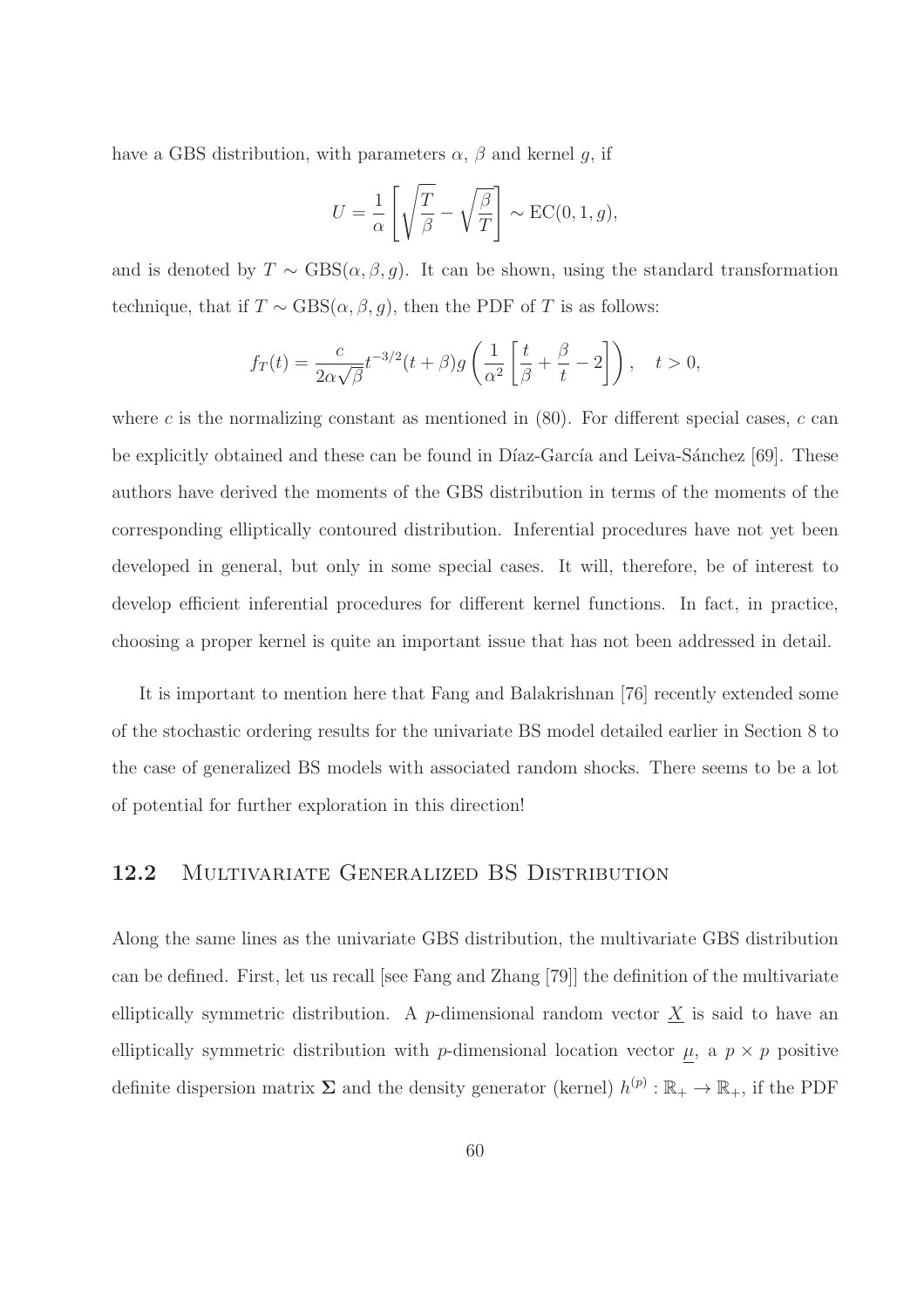of  $\underline{X}$  is of the form

$$
f_{EC_p}(\underline{x}; \underline{\mu}, \Sigma, h^{(p)}) = |\Sigma|^{-1/2} h^{(p)} (w(\underline{x} - \underline{\mu})^\top \Sigma^{-1} (\underline{x} - \underline{\mu})), \tag{81}
$$

where  $w(\underline{x}): \mathbb{R}^p \to \mathbb{R}_+$  with  $w(\underline{x}) = (\underline{x} - \underline{\mu})^\top \Sigma^{-1} (\underline{x} - \underline{\mu})$ ,  $h: \mathbb{R}_+ \to \mathbb{R}_+$ , and

$$
\int_{\mathbb{R}^p} f_{EC_p}(\underline{x}; \underline{\mu}, \Sigma, h^{(p)}) \mathrm{d} \underline{x} = 1.
$$

In what follows, we shall denote  $f_{EC_p}(\underline{x};\underline{0},\Sigma,h^{(p)})$  simply by  $f_{EC_p}(\underline{x};\Sigma,h^{(p)})$  and the corresponding random vector by  $EC_p(\Sigma, h^{(p)})$ .

Based on the elliptically symmetric distribution, Kundu et al. [120] introduced the generalized multivariate BS distribution as follows.

DEFINITION: Let  $\underline{\alpha}, \underline{\beta} \in \mathbb{R}^p$ , where  $\underline{\alpha} = (\alpha_1, \dots, \alpha_p)^\top$  and  $\underline{\beta} = (\beta_1, \dots, \beta_p)^\top$ , with  $\alpha_i >$  $0, \beta_i > 0$ , for  $i = 1, \dots, p$ . Let  $\Gamma$  be a  $p \times p$  positive-definite correlation matrix. Then, the random vector  $\underline{T} = (T_1, \dots, T_p)$ <sup> $\vdots$ </sup> is said to have a generalized multivariate BS distribution, with parameters  $(\underline{\alpha}, \underline{\beta}, \Gamma)$  and density generator  $h^{(p)}$ , denoted by  $\underline{T} \sim \text{GBS}_p(\underline{\alpha}, \underline{\beta}, \Gamma, h^{(p)})$ , if the CDF of <u>T</u>, i.e.,  $P(\underline{T} \leq \underline{t}) = P(T_1 \leq t_1, \dots, T_p \leq t_p)$ , is given by

$$
P(\underline{T} \leq \underline{t}) = F_{EC_p} \left[ \frac{1}{\alpha_1} \left( \sqrt{\frac{t_1}{\beta_1}} - \sqrt{\frac{\beta_1}{t_1}} \right), \cdots, \frac{1}{\alpha_p} \left( \sqrt{\frac{t_p}{\beta_p}} - \sqrt{\frac{\beta_p}{t_p}} \right); \Gamma, h^{(p)} \right]
$$

for  $\underline{t} > \underline{0}$ , where  $F_{EC_p}(\cdot; \Gamma, h^{(p)})$  denotes the CDF of  $EC_p(\Gamma, h)$ . The corresponding joint PDF of  $\underline{T} = (T_1, \dots, T_p)^\top$  is, for  $\underline{t} > \underline{0}$ ,

$$
f_{\underline{T}}(\underline{t}; \underline{\alpha}, \underline{\beta}, \Gamma) = f_{EC_p} \left( \frac{1}{\alpha_1} \left( \sqrt{\frac{t_1}{\beta_1}} - \sqrt{\frac{\beta_1}{t_1}} \right), \cdots, \frac{1}{\alpha_p} \left( \sqrt{\frac{t_p}{\beta_p}} - \sqrt{\frac{\beta_p}{t_p}} \right); \Gamma, h^{(p)} \right) \times \prod_{i=1}^p \frac{1}{2\alpha_i \beta_i} \left\{ \left( \frac{\beta_i}{t_i} \right)^{\frac{1}{2}} + \left( \frac{\beta_i}{t_i} \right)^{\frac{3}{2}} \right\},
$$

where  $f_{EC_p}(\cdot)$  is as given in (81).

The density generator  $h^{(p)}(\cdot)$  can take on different forms resulting in multivariate normal distribution, symmetric Kotz type distribution, multivariate t-distribution, symmetric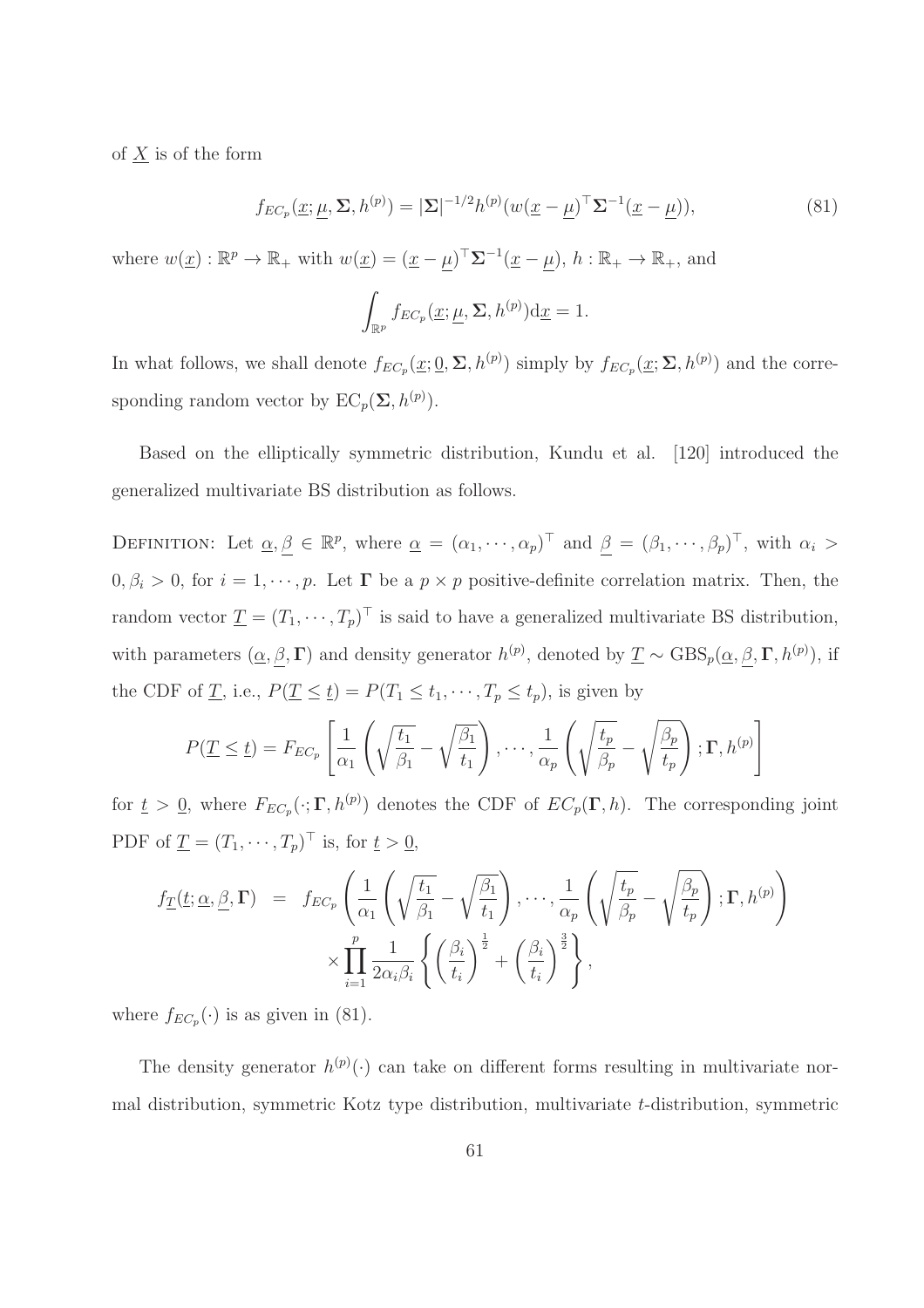multivariate Pearson type VII distribution, and so on. These authors have then discussed different properties of the generalized multivariate BS distribution including the distributions of the marginals, distributions of reciprocals, total positivity of order two property etc. Special attention has been paid to two particular cases, namely, (i) multivariate normal and (ii) multivariate t. Generation of random samples and different inferential issues have also been discussed by these authors in detail.

Recently, Fang et al. [78] proceeded along the lines of Section 8 and discussed stochastic comparisons of minima and maxima arising from independent and non-identically distributed bivariate BS random vectors with respect to the usual stochastic order. Specifically, let  $(X_1, X_2) \sim BS_2(\alpha_1, \beta_1, \alpha_2, \beta_2, \rho)$  and  $(X_1^*, X_2^*) \sim BS_2(\alpha_1^*, \beta_1^*, \alpha_2^*, \beta_2^*, \rho)$  independently, and let further  $0 < v \le 2$ . Then, Fang et al. [78] established that when  $\alpha_1 = \alpha_2 = \alpha_1^* = \alpha_2^*$ ,  $(\beta_1^{-1/v}, \beta_2^{-1/v}) \geq_m (\beta_1^{*-1/v}, \beta_2^{*-1/v})$  implies  $X_{2:2} \geq_{st} X_{2:2}^*$  and  $(\beta_1^{1/v})$  $\binom{1/v}{1}, \beta_2^{1/v} \geq m \ (\beta_1^{*1/v}, \beta_2^{*1/v})$ implies  $X_{1:2}^* \geq_{st} X_{1:2}$ . In a similar manner, they also proved that when  $\beta_1 = \beta_2 = \beta_1^* = \beta_2^*$ ,  $(1/\alpha_1, 1/\alpha_2) \geq_m (1/\alpha_1^*, 1/\alpha_2^*)$  implies  $X_{2:2} \geq_{st} X_{2:2}^*$  and  $X_{1:2}^* \geq_{st} X_{1:2}$ . Generalizations of these results to bivariate generalized BS distributions, analogous to those mentioned in the last subsection, remain open!

#### 12.3 Matrix-Variate Generalized BS Distribution

We have already detailed the univariate and multivariate generalized BS distributions, and they are natural extensions of the univariate and multivariate BS distributions. Along the same lines, Caro-Lopera et al. [48] defined the matrix-variate generalized BS distribution using an elliptic random matrix. First, we introduce a matrix-variate elliptic distribution. Let  $\mathbf{X} = (X_{ij})$  be an  $n \times k$  random matrix. It is said to have a matrix-variate elliptic distribution with location matrix  $M \in \mathbb{R}^{n \times k}$ , scale matrices  $\Omega \in \mathbb{R}^{k \times k}$  with rank $(\Omega) = k$ ,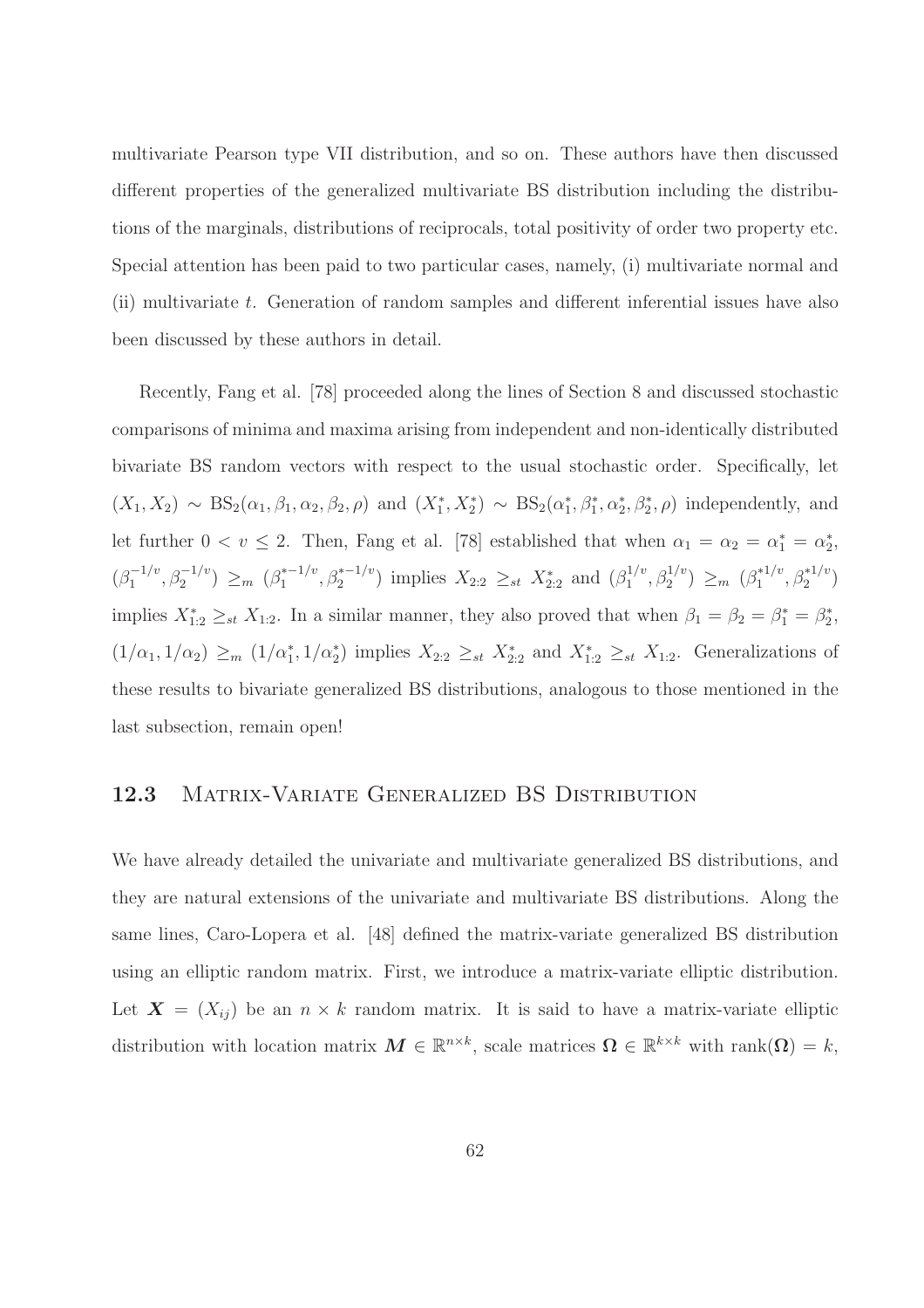and  $\Sigma \in \mathbb{R}^{n \times n}$  with rank $(\Sigma) = n$ , and a density generator g, if the PDF of **X** is

$$
f_{\boldsymbol{X}}(\boldsymbol{X})=c|\Omega|^{-n/2}|\Sigma|^{-k/2}g(\text{tr}(\Omega^{-1}(\boldsymbol{X}-\boldsymbol{M})^{top}\Sigma^{-1}(\boldsymbol{X}-\boldsymbol{M}))),\quad \boldsymbol{X}\in\mathbb{R}^{n\times k},
$$

where c is the normalizing constant for the density generator  $g$ . It will be denoted by  $EC_{n\times k}(M,\Omega,\Sigma;g)$ . Now, we are in a position to define the matrix-variate generalized BS distribution.

DEFINITION: Let  $\mathbf{Z} = (Z_{ij}) \sim \text{EC}_{n \times k}(\mathbf{0}, \mathbf{I}_k, \mathbf{I}_n; g)$  and  $\mathbf{T} = (T_{ij})$ , where

$$
T_{ij} = \beta_{ij} \left[ \frac{\alpha_{ij} Z_{ij}}{2} + \sqrt{\left\{ \frac{\alpha_{ij} Z_{ij}}{2} \right\}^2 + 1} \right]^2, \quad \alpha_{ij} > 0, \ \beta_{ij} > 0, \ i = 1, \dots, n, j = 1, \dots, k.
$$

Then, the random matrix  $T$  is said to have a generalized matrix-variate BS distribution, denoted by  $GBS_{n\times k}(A, B, g)$ , where  $A = (\alpha_{ij})$  and  $B = (\beta_{ij})$ . It has been shown by Caro-Lopera et al. [48] that if  $T \sim \text{GBS}_{n \times k}(A, B, g)$ , then the PDF of  $T$  is given by

$$
f_{\mathbf{T}}(\mathbf{T}) = \frac{c}{2^{n+k}} g\left(\sum_{i=1}^n \sum_{j=1}^k \frac{1}{\alpha_{ij}^2} \left[ \frac{T_{ij}}{\beta_{ij}} + \frac{\beta_{ij}}{T_{ij}} - 2 \right] \right) \prod_{i=1}^n \prod_{j=1}^k \frac{T_{ij}^{-3/2} [T_{ij} + \beta_{ij}]}{\alpha_{ij} \sqrt{\beta_{ij}}}, \quad T_{ij} > 0,
$$
  
= 1, ..., n and j = 1, ..., k.

Note that if we take

for  $i$ 

$$
g(u) = \exp\left\{-\frac{u}{2}\right\}, \quad u > 0, \text{ and } c = \frac{2^{nk/2}}{\pi^{nk/2}},
$$

then we obtain the matrix-variate BS distribution. Therefore, a random matrix  $T \in \mathbb{R}^{n \times k}$ is said to have a matrix-variate BS distribution if the PDF of  $T$  is

$$
f_{\mathbf{T}}(\mathbf{T}) = \frac{c}{2^{n+k}} \exp\left(-\frac{1}{2} \sum_{i=1}^{n} \sum_{j=1}^{k} \frac{1}{\alpha_{ij}^{2}} \left[\frac{T_{ij}}{\beta_{ij}} + \frac{\beta_{ij}}{T_{ij}} - 2\right]\right) \prod_{i=1}^{n} \prod_{j=1}^{k} \frac{T_{ij}^{-3/2} [T_{ij} + \beta_{ij}]}{\alpha_{ij} \sqrt{\beta_{ij}}}, \quad T_{ij} > 0,
$$
  
for  $i = 1, ..., n$  and  $j = 1, ..., k$ .

These authors have provided an alternate representation of the PDF of the matrix-variate generalized BS distribution in terms of Hadamard matrix products, and also indicated some open problems. Interested readers may refer to their article. An important open problem is the inference for the model parameters in this case.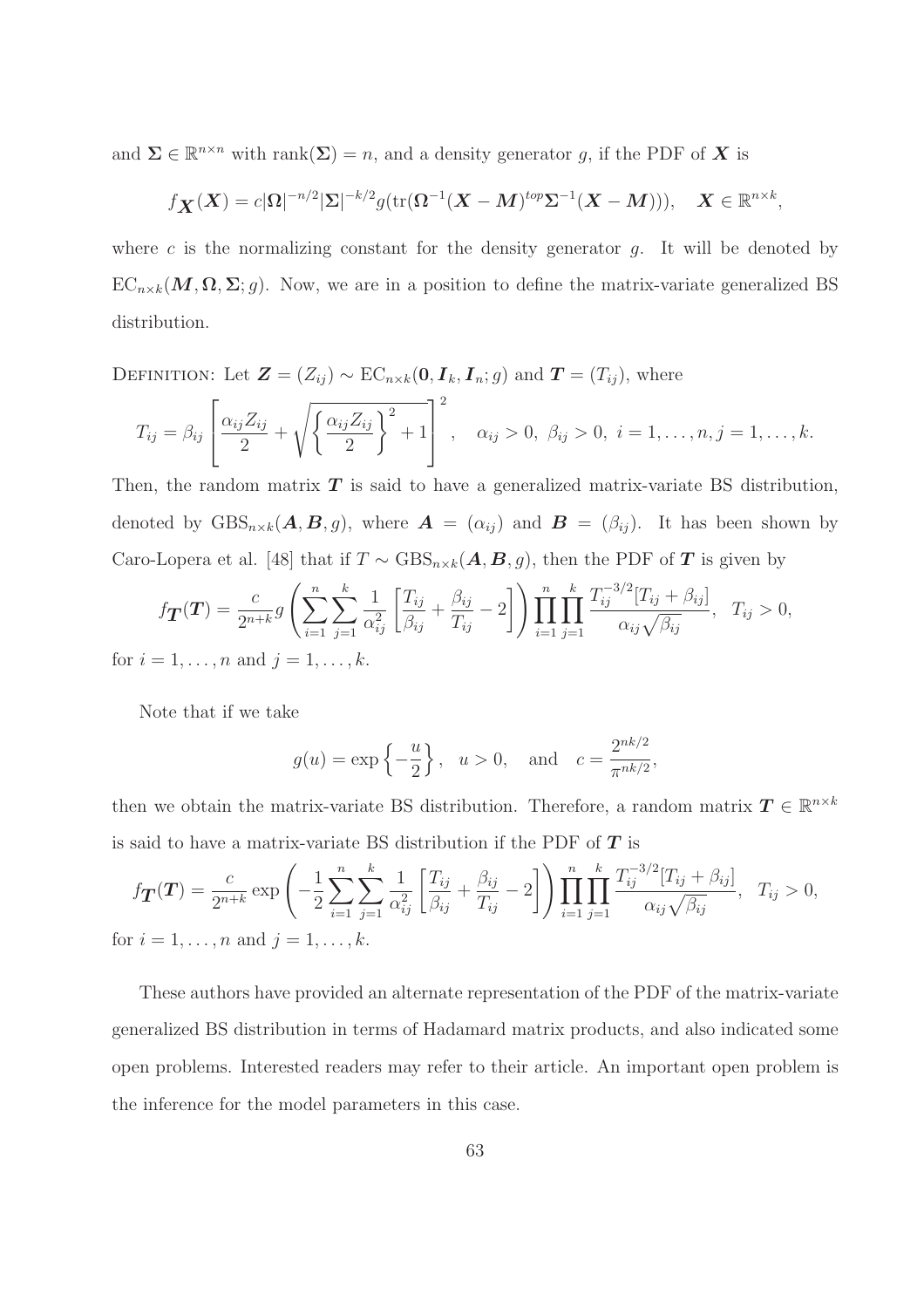# 13 ILLUSTRATIVE EXAMPLES

In this section, we present some numerical examples in order to illustrate some of the inferential results described in the preceding sections as well as the usefulness of the models introduced.

### 13.1 EXAMPLE 1: FATIGUE DATA

This data set was originally analyzed by Birnbaum and Saunders [44] and it represents the fatigue life of 6061-T6 aluminum coupons cut parallel to the direction of rolling and oscillated at 18 cycles per seconds (cps). It consists of 101 observations with maximum stress per cycle 31,000 psi. The data are as follows:

70 90 96 97 99 100 103 104 104 105 107 108 108 108 109 109 112 112 113 114 114 114 116 119 120 120 120 121 121 123 124 124 124 124 124 128 128 129 129 130 130 130 131 131 131 131 131 132 132 132 133 134 134 134 134 134 136 136 137 138 138 138 139 139 141 141 142 142 142 142 142 142 144 144 145 146 148 148 149 151 151 152 155 156 157 157 157 157 158 159 162 163 163 164 166 166 168 170 174 196 212

In summary, we have in this case  $n = 101$ ,  $s = (1/n) \sum_{n=1}^{\infty}$  $i=1$  $t_i = 133.73267$ , and  $r = n/\sum_{n=1}^n$  $i=1$  $t_i^{-1}$ = 129.93321. The ML, MM, UML and UMM estimates are presented in Table 1; see  $N_g$  et al. [195]. The associated 90% and 95% confidence intervals are presented in Table 2.

| Estimate   | $\alpha$ |            |
|------------|----------|------------|
| ML         | 0.170385 | 131.818792 |
| MМ         | 0.170385 | 131.819255 |
| <b>UML</b> | 0.172089 | 131.809130 |
| UMM        | 0.172089 | 131.809593 |

Table 1: Point estimates of  $\alpha$  and  $\beta$  for Example 1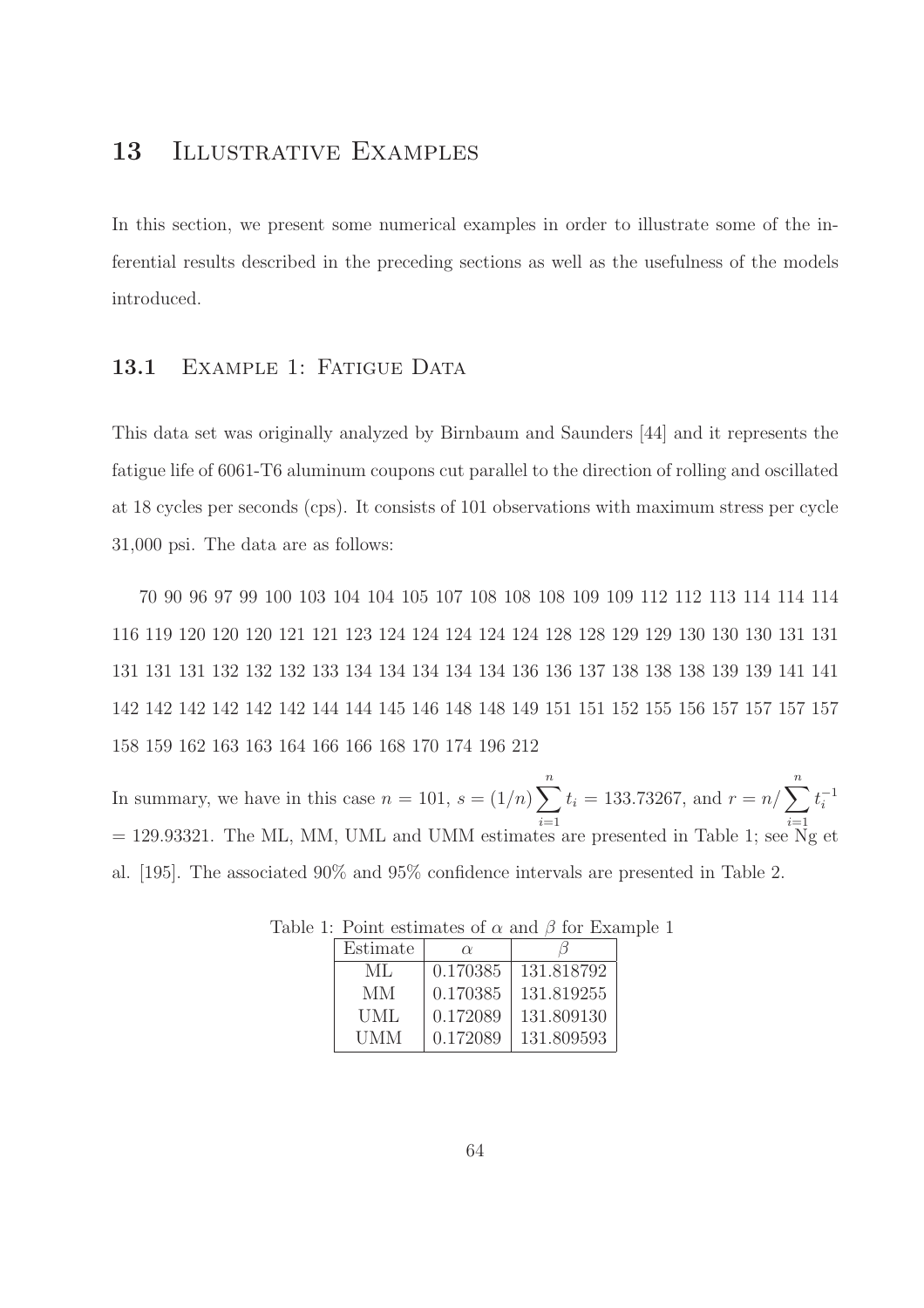| Estimate   |                  |                  |                      |                                               |  |
|------------|------------------|------------------|----------------------|-----------------------------------------------|--|
|            | $90\%$           | $95\%$           | $90\%$               | $95\%$                                        |  |
| МL         | (0.1527, 0.1927) | (0.1497, 0.1976) | (128.2552.135.5861)  | (127.5944, 136.3325)                          |  |
| MМ         | (0.1527, 0.1927) | (0.1497, 0.1976) | (128.2556, 135.5866) | $\mid$ (127.5948,136.3330) $\mid$             |  |
| <b>UML</b> | (0.1541, 0.1949) | (0.1511, 0.1999) | (128.2116, 135.6143) | (127.5448, 136.3685)                          |  |
| <b>UMM</b> | (0.1541, 0.1949) | (0.1511, 0.1999) |                      | $(128.2121, 135.6148)$ $(127.5452, 136.3690)$ |  |

Table 2:  $90\%$  and  $95\%$  confidence intervals for  $\alpha$  and  $\beta$  for Example 1

## 13.2 EXAMPLE 2: INSURANCE DATA

The following data represent Swedish third party motor insurance for 1977 for one of several geographical zones. The data were compiled by a Swedish committee on the analysis of risk premium in motor insurance. The data points are the aggregate payments by the insurer in thousand Skr (Swedish currency). The data set was originally reported in Andrews and Herzberg [5], and is as as follows:

5014 5855 6486 6540 6656 6656 7212 7541 7558 7797 8546 9345 11762 12478 13624 14451 14940 14963 15092 16203 16229 16730 18027 18343 19365 21782 24248 29069 34267 38993

We would like to see whether the two-parameter BS distribution fits these data well or not. We divide all the data points by 10000 and obtain the ML, MM, UML and UMM estimates, and these results are presented in Table 3. The associated 90% and 95% confidence

| Estimate | $\alpha$ |          |
|----------|----------|----------|
| МL       | 0.559551 | 1.255955 |
| MМ       | 0.559551 | 1.256602 |
| UML      | 0.540899 | 1.253993 |
| UMM      | 0.540899 | 1.253346 |

Table 3: Point estimates of  $\alpha$  and  $\beta$  for Example 2

intervals are presented in Table 4. Now to check whether the BS distribution fits the data or not, we have computed the Kolmogorov-Smirnov (KS) distance between the fitted CDF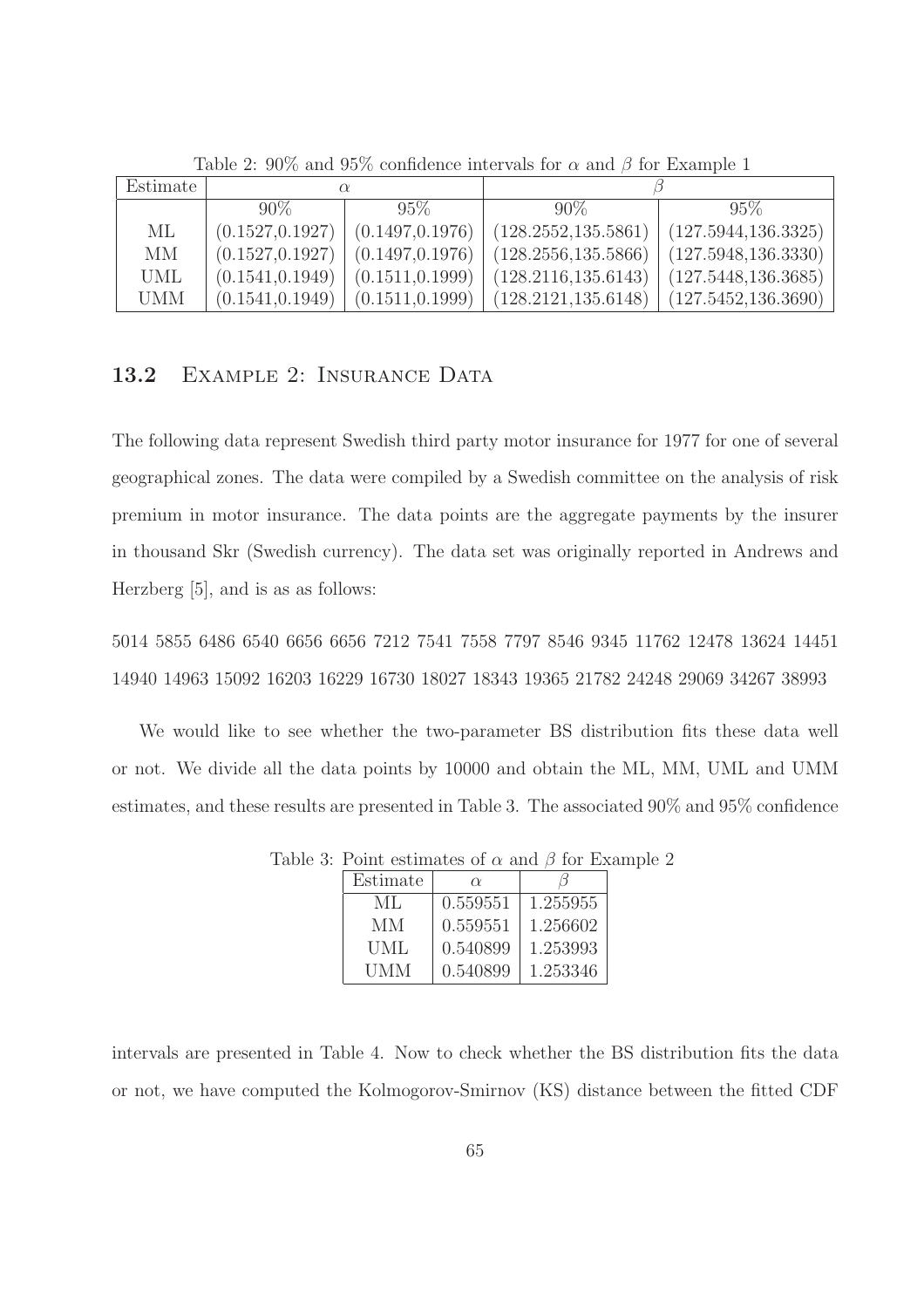| Estimate   |                  | $\alpha$         |                  |                  |  |
|------------|------------------|------------------|------------------|------------------|--|
|            | $90\%$           | $95\%$           | $90\%$           | $95\%$           |  |
| МL         | (0.4407, 0.6783) | (0.4176, 0.7014) | (0.9854, 1.5278) | (0.9326, 1.5806) |  |
| MМ         | (0.4407, 0.6783) | (0.4176, 0.7014) | (0.9848, 1.5271) | (0.9321, 1.5798) |  |
| <b>UML</b> | (0.4221, 0.6597) | (0.3989, 0.6828) | (0.9827, 1.5252) | (0.9299, 1.5780) |  |
| <b>UMM</b> | (0.4220, 0.6597) | (0.3989, 0.6828) | (0.9822, 1.5244) | (0.9295, 1.5771) |  |

Table 4:  $90\%$  and  $95\%$  confidence intervals for  $\alpha$  and  $\beta$  for Example 2

based on ML, MM, UML and UMM estimates and the empirical CDF. We have reported these KS distances and the associated p-values in Table 5. It is clear from the results in Table 5 that the BS distribution fits the insurance data quite well.

Table 5: The KS distances between the fitted CDF and the empirical CDF for Example 2

| Estimate | KS Distance | $p$ -value |
|----------|-------------|------------|
| ML       | 0.1385      | 0.6130     |
| MМ       | 0.1387      | 0.6106     |
| UML      | 0.1457      | 0.5470     |
| UMM      | 0.1455      | 0.5494     |

### 13.3 EXAMPLE 3: BALL BEARINGS DATA

The following data set is from McCool [190], and it provides the fatigue life in hours of ten ball bearings of a certain type:

152.7 172.0 172.5 173.3 193.0 204.7 216.5 234.9 262.6 422.6

Cohen et al. [56] first used this data set as an illustrative example for the fit of a threeparameter Weibull distribution. Ng et al. [196] used the first 8 order statistics and fitted the BS distribution, based on the assumption that it is a Type-II right censored sample with  $n = 10$  and  $r = 8$ . The ML estimates of  $\alpha$  and  $\beta$  are found to be 0.1792 and 200.7262, respectively. The biased-corrected estimate of  $\alpha$  turns out to be 0.2108. The 90% and 95%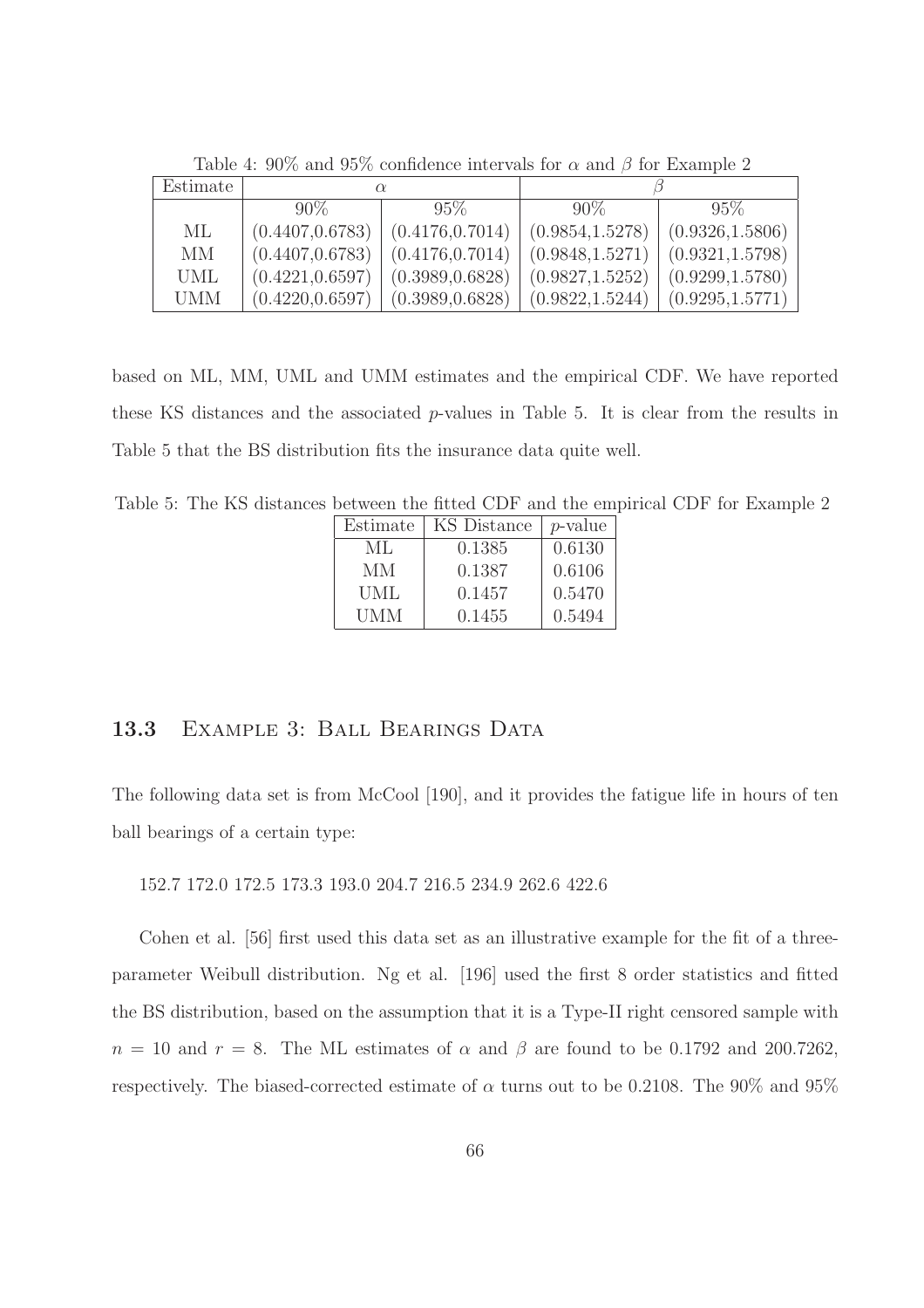confidence intervals for  $\alpha$  and  $\beta$  based on ML and UML estimates are presented in Table 6.

| Estimate |                  |                  |                                               |        |  |
|----------|------------------|------------------|-----------------------------------------------|--------|--|
|          | 90%              | 95%              | $90\%$                                        | $95\%$ |  |
| МL       | (0.1017, 0.2566) | (0.0868, 0.2715) | $(183.1828, 221.9857)$ $(180.1662, 226.5831)$ |        |  |
| UML      | (0.0925, 0.3290) | (0.0698, 0.3517) | $(180.4109.226.1973) (176.9795.231.8331)$     |        |  |

Table 6:  $90\%$  and  $95\%$  confidence intervals for  $\alpha$  and  $\beta$  for Example 3

### 13.4 EXAMPLE 4: PROGRESSIVELY CENSORED DATA

Pradhan and Kundu [214] considered the same data set as in Example 3, and generated three different Type-II progressively censored samples as follows:

MCS-1:  $n = 10$ ,  $m = 6$ ,  $R_1 = 4$ ,  $R_2 = \cdots = R_6 = 0$ ; MCS-2:  $n = 10$ ,  $m = 6$ ,  $R_1 = \cdots = R_5 = 0$ ,  $R_6 = 4$ ; MCS-3:  $n = 10$ ,  $m = 7$ ,  $R_1 = 2$ ,  $R_2 = 1$ ,  $R_3 \cdots = R_7 = 0$ .

The ML estimates of  $\alpha$  and  $\beta$  were obtained using the EM algorithm. The number of iterations needed for the convergence of the EM algorithm for the three schemes are 30, 44 and 24, respectively. The ML estimates of  $\alpha$  and  $\beta$ , along with their standard errors, and associated 95% confidence intervals are presented in Table 7.

Table 7: Estimates of  $\alpha$  and  $\beta$ , along with their standard errors, and 95% confidence intervals for the data set of McCool [190]

| Censoring $\perp$ | $\alpha$ |        |                  |          |        |                                          |
|-------------------|----------|--------|------------------|----------|--------|------------------------------------------|
| schemes           | Estimate | s.e.   | 95% CI           | Estimate | s.e.   | $95\%$ CI                                |
| $MCS-1$           | 0.1639   | 0.0367 | [0.0921, 0.2358] | 194.0795 | 9.9935 | [174.4922, 213.6669]                     |
| $MCS-2$           | 0.1484   | 0.0332 | [0.0833, 0.2134] |          |        | 195.4253   9.1186   [177.5528, 213.2978] |
| $MCS-3$           | 0.1570   | 0.0351 | [0.0882, 0.2258] | 195.8228 | 9.6617 | [176.8859, 214.7597]                     |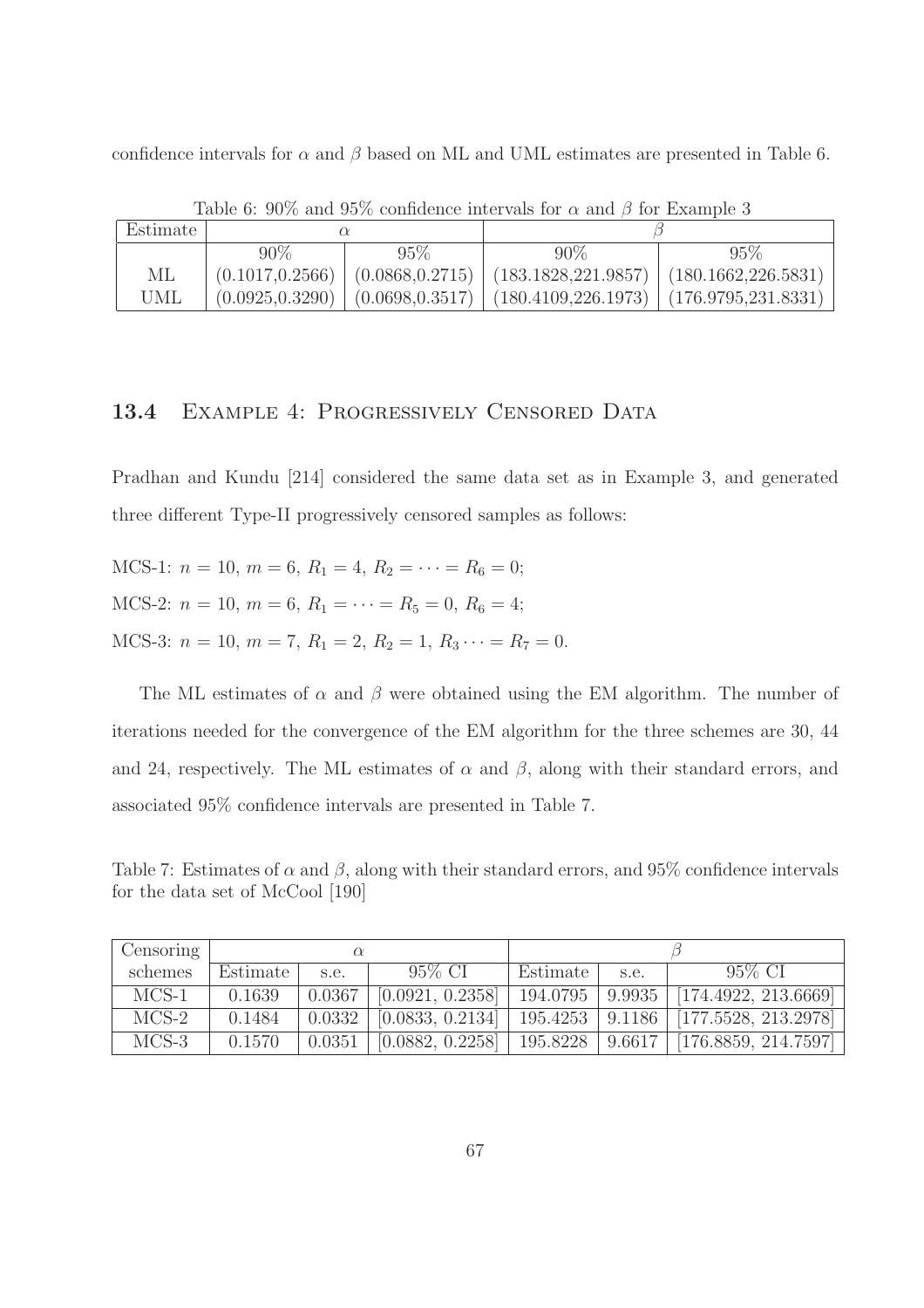#### 13.5 EXAMPLE 5: BIVARIATE BONE MINERAL DATA

We now provide the data analysis of a bivariate data set. The data in this case, obtained from Johnson and Wichern [110], represent the bone mineral density (BMD) measured in  $\rm gm/cm^2$  for 24 individuals. The first figure represents the BMD of the bone Dominant Radius before starting the study and the second figure represents the BMD of the same bone after one year:

(1.103 1.027), (0.842 0.857), (0.925 0.875), (0.857 0.873), (0.795 0.811), (0.787 0.640), (0.933 0.947), (0.799 0.886), (0.945 0.991), (0.921 0.977), (0.792 0.825), (0.815 0.851), (0.755 0.770), (0.880 0.912), (0.900 0.905), (0.764 0.756), (0.733 0.765), (0.932 0.932), (0.856 0.843), (0.890 0.879), (0.688 0.673), (0.940 0.949 ), (0.493 0.463), (0.835 0.776).

The sample means and sample variances of the two components are (0.8408, 0.8410) and (0.0128, 0.0149), respectively. The sample correlation coefficient is 0.9222. Kundu et al. [119] used the BVBS distribution to model these bivariate data. From the observations, it is observed that  $s_1 = 0.8408$ ,  $s_2 = 0.8410$ ,  $r_1 = 0.8225$ ,  $r_2 = 0.8179$ , and so the modified moment estimates are

$$
\tilde{\alpha}_1 = 0.1491
$$
,  $\tilde{\alpha}_2 = 0.1674$ ,  $\tilde{\beta}_1 = 0.8316$ ,  $\tilde{\beta}_2 = 0.8294$ ,  $\tilde{\rho} = 0.9343$ .

Using these as initial values, the ML estimates are determined as

$$
\hat{\alpha}_1 = 0.1491
$$
,  $\hat{\alpha}_2 = 0.1674$ ,  $\hat{\beta}_1 = 0.8312$ ,  $\hat{\beta}_2 = 0.8292$ ,  $\tilde{\rho} = 0.9343$ .

The 95% confidence intervals for  $\alpha_1$ ,  $\alpha_2$ ,  $\beta_1$ ,  $\beta_2$  and  $\rho$ , based on the empirical Fisher information matrix, become (0.1069, 0.1913), (0.1200, 0.2148), (0.7818, 0.8806), (0.7739, 0.8845), (0.8885, 0.9801), respectively.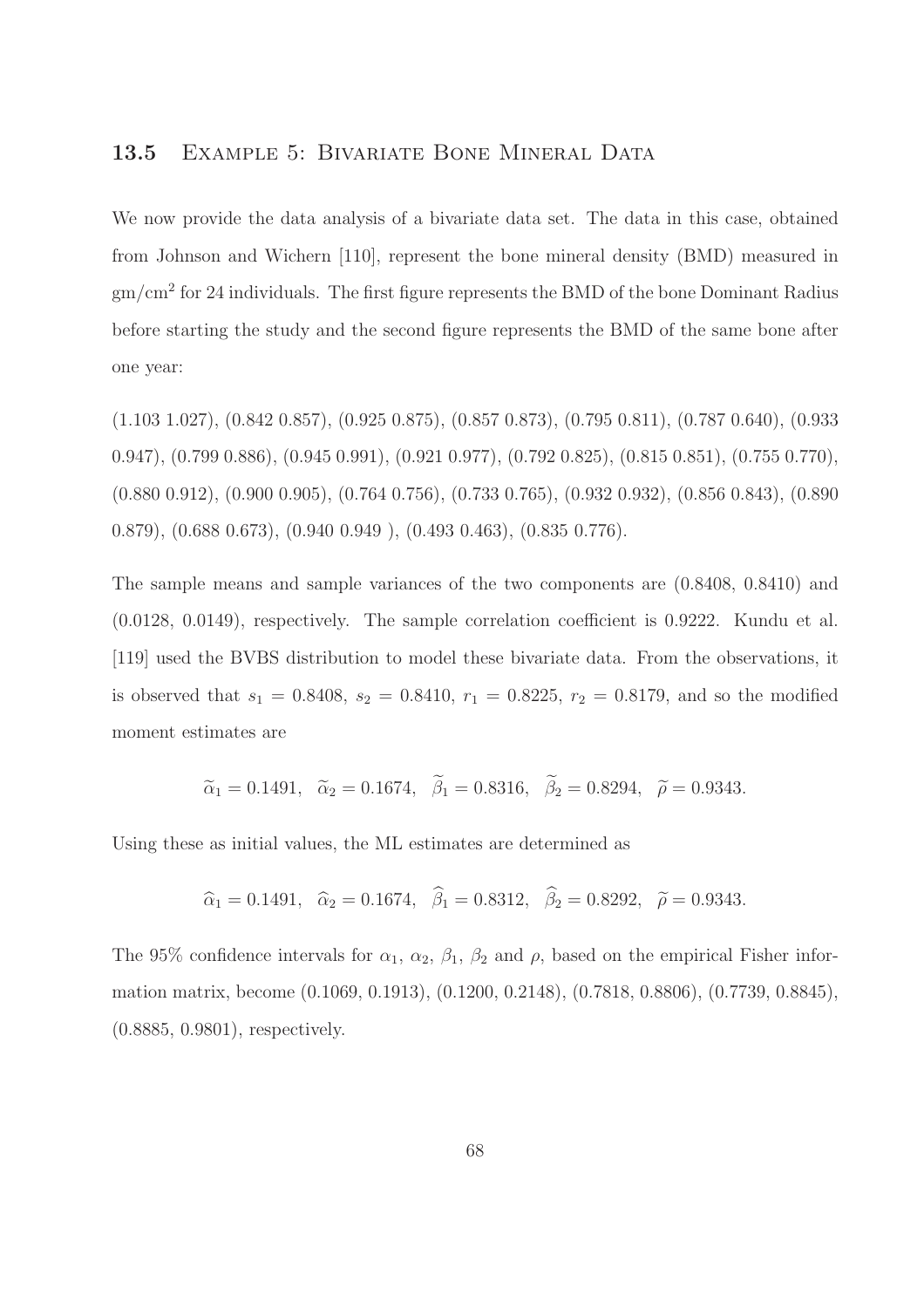Table 8: The sample mean, variance and coefficient of skewness of  $T_i$  and  $T_i^{-1}$ , for  $i = 1, \dots, 4$ , for Example 6.

| Variables $\rightarrow$ | $T_1$    |       | $T_2$       |       | $\, T_{3}$ | $T_2^-$ | $T_{4}$  |       |
|-------------------------|----------|-------|-------------|-------|------------|---------|----------|-------|
| Statistics $\downarrow$ |          |       |             |       |            |         |          |       |
| Mean                    | 0.844    |       | 0.818       | 1.245 | 0.704      | 1.452   | 0.694    | 1.474 |
| Variance                | 0.012    | 0.041 | $\rm 0.011$ | 0.034 | 0.011      | 0.050   | 0.010    | 0.052 |
| Skewness                | $-0.793$ | 2.468 | $-0.543$    | 1.679 | $-0.022$   | 0.381   | $-0.133$ | 0.755 |

#### 13.6 EXAMPLE 6: MULTIVARIATE BONE MINERAL DATA

We now provide the analysis of a multivariate data, taken from Johnson and Wichern ([110], page 34), representing the mineral contents of four major bones of 25 new born babies. Here,  $T_1$ ,  $T_2$ ,  $T_3$  and  $T_4$  represent dominant radius, radius, dominant ulna and ulna, respectively. The data are not presented here, but the sample mean, variance and skewness of the individual  $T_i$ 's and their reciprocals are all presented in Table 8.

Kundu et al. [120] fitted a 4-variate BS distribution to this data set. First, the MM estimates are obtained from the marginals and they are provided in Table 9. Using MM

Table 9: The MM estimates of  $\alpha_i$  and  $\beta_i$ , the KS distance between the empirical distribution function and the fitted distribution function, and the corresponding  $p$  values.

|                | $\alpha$ |          | KS    | $\mathcal{D}$ |
|----------------|----------|----------|-------|---------------|
|                |          | distance |       |               |
| $T_{1}$        | 0.1473   | 0.8347   | 0.161 | 0.537         |
| T <sub>2</sub> | 0.1372   | 0.8107   | 0.145 | 0.671         |
| $T_3$          | 0.1525   | 0.6963   | 0.109 | 0.929         |
| $T_A$          | 0.1503   | 0.6861   | 0.094 | 0.979         |

estimates as initial guess, the ML estimates of  $\beta_1$ ,  $\beta_2$ ,  $\beta_3$  and  $\beta_4$  are obtained as 0.8547, 0.7907, 0.7363 and 0.8161, respectively, and the corresponding maximized log-likelihood value (without the additive constant) is 402.61. Finally, the corresponding ML estimates of  $\alpha_1$ ,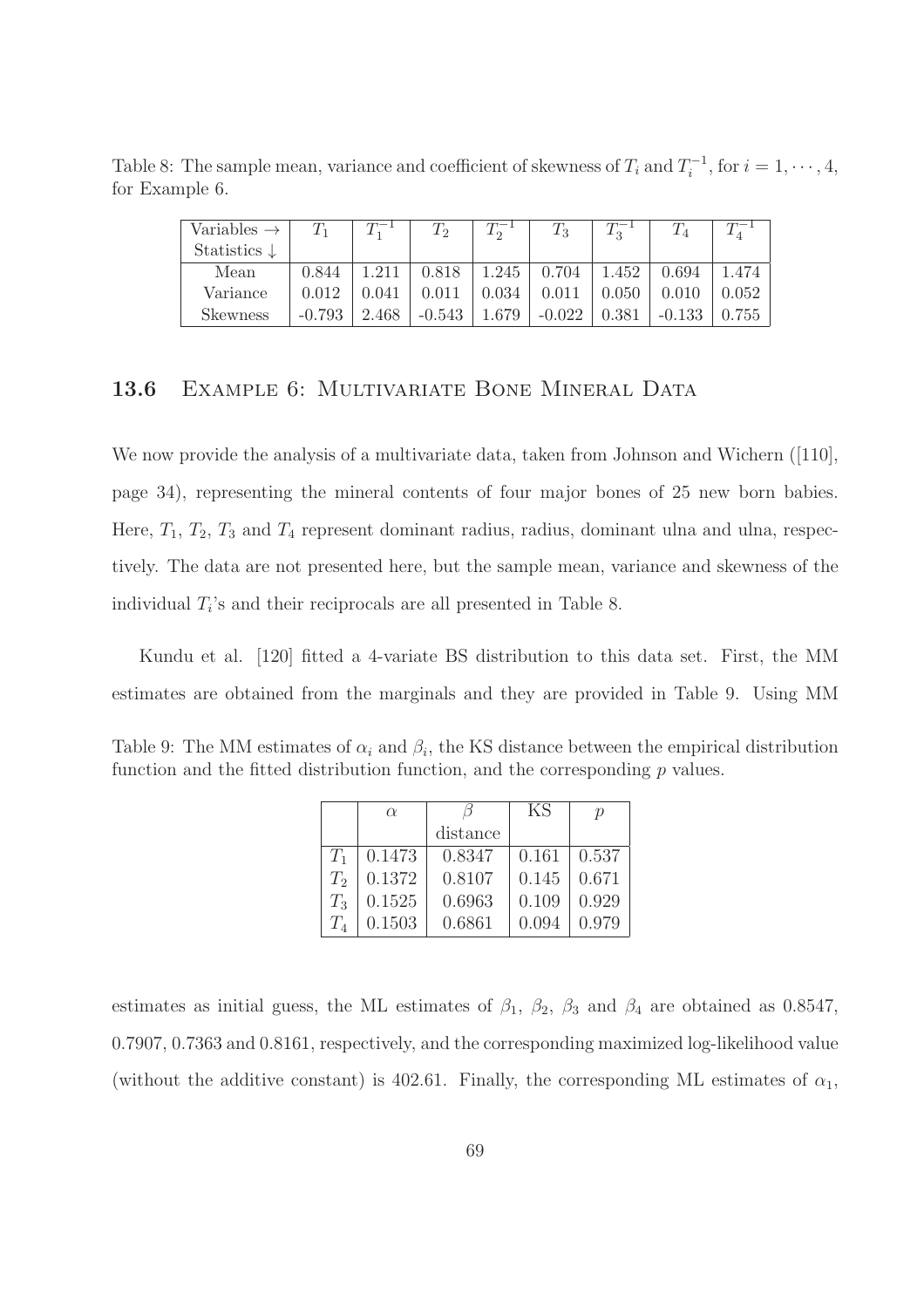$\alpha_2$ ,  $\alpha_3$  and  $\alpha_4$  are obtained as 0.1491, 0.1393, 0.1625 and 0.2304, respectively. The 95% nonparametric bootstrap confidence intervals of  $\beta_1$ ,  $\beta_2$ ,  $\beta_3$  and  $\beta_4$  are then obtained as (0.8069, 0.9025), (0.7475, 0.8339), (0.6950, 0.7776) and (0.7760, 0.8562), respectively. Similarly, the 95% non-parametric bootstrap confidence intervals of  $\alpha_1$ ,  $\alpha_2$ ,  $\alpha_3$  and  $\alpha_4$  are obtained as (0.1085, 0.1897), (0.1015, 0.1771), (0.1204, 0.2046) and (0.1890, 0.2718), respectively. The ML estimate of  $\Gamma$  is obtained as

$$
\widehat{\mathbf{\Gamma}} = \begin{bmatrix} 1.000 & 0.767 & 0.715 & 0.515 \\ 0.767 & 1.000 & 0.612 & 0.381 \\ 0.715 & 0.612 & 1.000 & 0.693 \\ 0.515 & 0.381 & 0.693 & 1.000 \end{bmatrix} . \tag{82}
$$

# 13.7 EXAMPLE 7: MULTIVARIATE BONE MINERAL DATA (REVISITED)

Kundu et al. [120] analyzed the data set in Example 6 by using generalized multivariate BS distribution with multivariate t-kernel. The degrees of freedom  $\nu$  was varied from 1 to 20 for a profile analysis with respect to  $\nu$ . The ML estimates of all the unknown parameters and the corresponding maximized log-likelihood values, for different choices of  $\nu$ , are obtained and are presented in Table 10. It is observed that the maximized log-likelihood values first increase and then decrease. The maximum occurs at  $\nu = 9$ , with the associated log-

Table 10: The maximized log-likelihood value vs. degrees of freedom  $\nu = 1(1)20$  for Example 7.

| $\nu$ | Maximized      | $\mathcal{U}$               | Maximized      | $\mathcal{U}$ | Maximized      | $\nu$ | Maximized        |
|-------|----------------|-----------------------------|----------------|---------------|----------------|-------|------------------|
|       | log-likelihood |                             | log-likelihood |               | log-likelihood |       | $log-likelihood$ |
|       | 428.315491     | $\mathcal{D}_{\mathcal{A}}$ | 433.549164     |               | 436.112915     |       | 436.911774       |
| 5     | 437.847198     |                             | 438.225861     |               | 439.095734     | 8     | 439.184052       |
| 9     | 443.246613     | 10                          | 442.009432     | 11            | 441.526855     | 12    | 441.068146       |
| 13    | 439.946442     | 14                          | 438.317993     | 15            | 437.837219     | 16    | 437.024994       |
|       | 436.234161     | 18                          | 435.532867     | 19            | 434.860138     | 20    | 434.289551       |

likelihood value (without the additive constant) being 443.2466. It is important to mention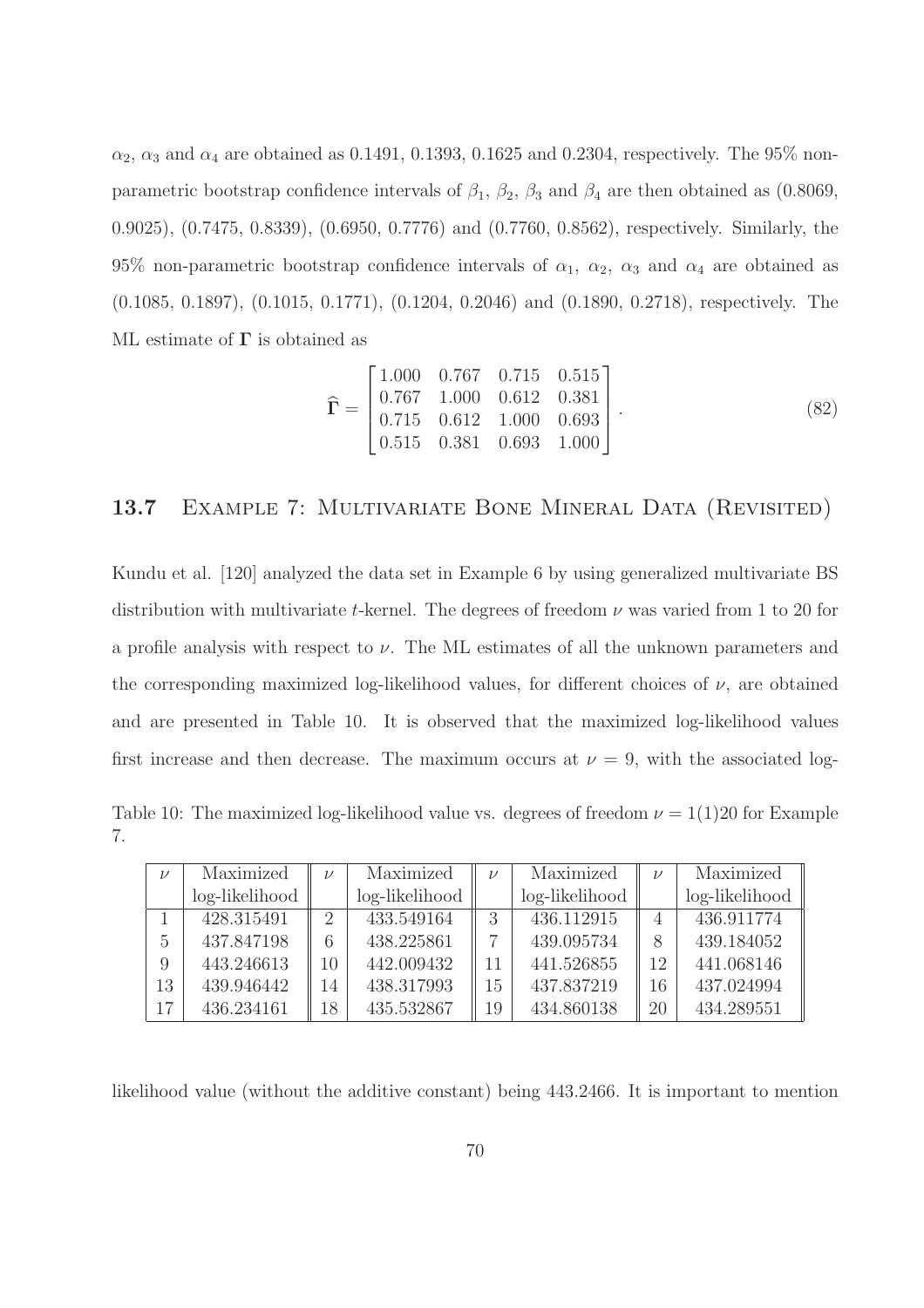here that the selection of the best t-kernel function through the maximized log-likelihood value is equivalent to selecting by the Akaike Information Criterion since the number of model parameters remains the same when  $\nu$  varies. Furthermore, this maximized log-likelihood value of 443.246 for the multivariate t kernel with  $\nu = 9$  degrees of freedom is significantly larger than the corresponding value of 402.61 for the multivariate normal kernel, which does provide a strong evidence to the fact that the multivariate t kernel provides a much better fit for these data.

Now, we provide detailed results for the case  $\nu = 9$ . In this case, the ML estimates of  $\beta_1$ ,  $\beta_2$ ,  $\beta_3$  and  $\beta_4$  are found to be 35.1756, 30.1062, 31.9564 and 40.1928, respectively. The corresponding 95% confidence intervals, obtained by the use of non-parametric bootstrap method, are (25.216, 45.134), (20.155, 40.057), (22.740, 41.172), and (28.822, 51.562), respectively. The ML estimates of  $\alpha_1$ ,  $\alpha_2$ ,  $\alpha_3$  and  $\alpha_4$  are 0.7746, 1.0585, 0.9457 and 0.9193, and the associated 95% non-parametric bootstrap confidence intervals are (0.6940, 0.8551), (0.9538, 1.1632), (0.8488, 1.0425), and (0.8418, 0.9968), respectively. Finally, the ML estimate of Γ is obtained as

$$
\widehat{\Gamma} = \begin{bmatrix}\n1.000 & 0.796 & 0.696 & 0.583 \\
0.796 & 1.000 & 0.735 & 0.813 \\
0.696 & 0.735 & 1.000 & 0.693 \\
0.583 & 0.813 & 0.693 & 1.000\n\end{bmatrix}.
$$
\n(83)

# 14 Concluding Remarks and Further Reading

In this paper, we have considered the two-parameter BS distribution, which was introduced almost fifty years ago. The BS model has received considerable attention since then for various reasons. The two-parameter BS distribution has a shape and a scale parameter. Due to the presence of the shape parameter, the PDF of a BS distribution can take on different shapes. It has non-monotone HF and it has a nice physical interpretation. Several generalizations of the BS distribution have been proposed in the literature and they have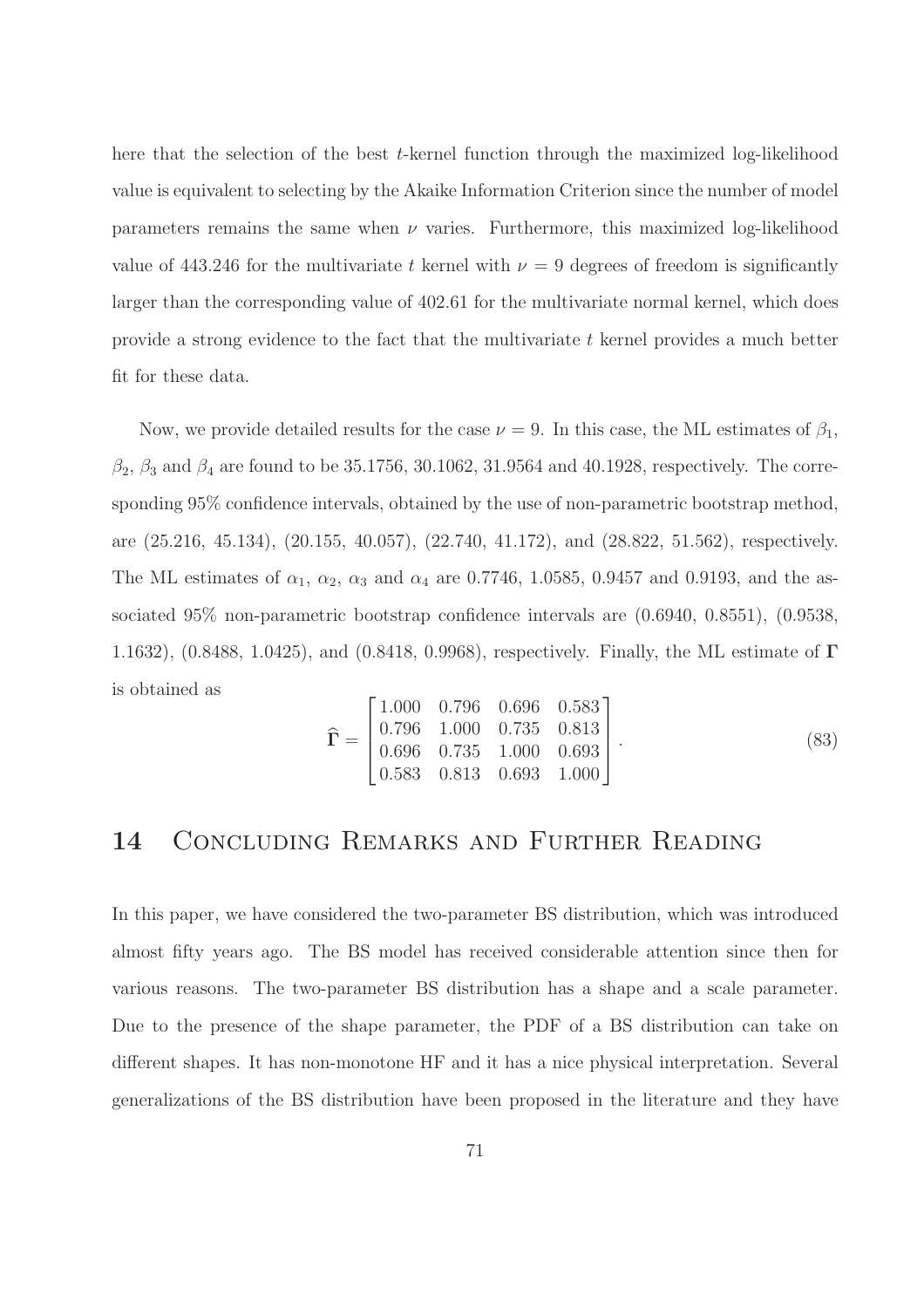found numerous applications in many different fields. Recently, bivariate, multivariate and matrix-variate BS distributions have also been introduced in the literature. We have provided a detailed review of various models and methods available to date with regard to these models, and have also mentioned several open problems for future work.

Extensive work has been done on different issues with regard to BS distribution during the last 15 years. Due to limited space, we are unable to provide detailed description of all the work. Efficient R packages have been developed by Leiva et al. [134] and Barros et al. [37]. Interested readers are referred to the following articles for further reading. For different applications of the univariate BS, multivariate BS and related distributions, one may look at Ahmed et al. [4], Aslam et al. [6], Aslam and Kantam [7], Baklizi and El Masri [13], Balakrishnan et al. [19], Balamurali et al. [31], Castillo et al. [49], Desousa et al. [67], Garcia-Papani et al. [91], Gomes et al. [94], Ismail [104], Kotz [115], Leiva and Marchant [135], Leiva and Saulo [148], Leiva et al. [132, 143, 153, 130, 151, 138, 140, 146, 149, 137, 136, 152, 147, 133], Lio and Park [178], Lio et al. [179], Marchant et al. [182, 183, 185], Paula et al. [210], Podlaski [213], Rojas et al. [228], Saulo et al. [240, 239, 238], Upadhyay et al. [249], Vilca et al. [259], Villegas et al. [260], Wanke et al. [269], Wanke and Leiva [270], Wu and Tsai [271], Zhang et al. [278, 279], and the references cited therein. In a recent paper, Mohammadi et al. [193] have discussed the modeling of wind speed and wind power distributions by BS distribution. Also, in the reliability analysis of nano-materials, Leiva et al. [141] have recently made use of the BS lifetime distribution. Garcia-Papani et al. [89, 90] have considered a spatial modelling of the BS distribution and applied it to agricultural engineering data.

For different inference related issues, one may refer to Ahmed et al. [3], Arellano-Valle et al. [8], Athayde [9], Audrey et al. [11], Azevedo et al. [12], Balakrishnan et al. [21, 25, 24], Balakrishnan and Zhu [26, 29, 30], Barros et al. [35], Chang and Tang [53], Cordeiro et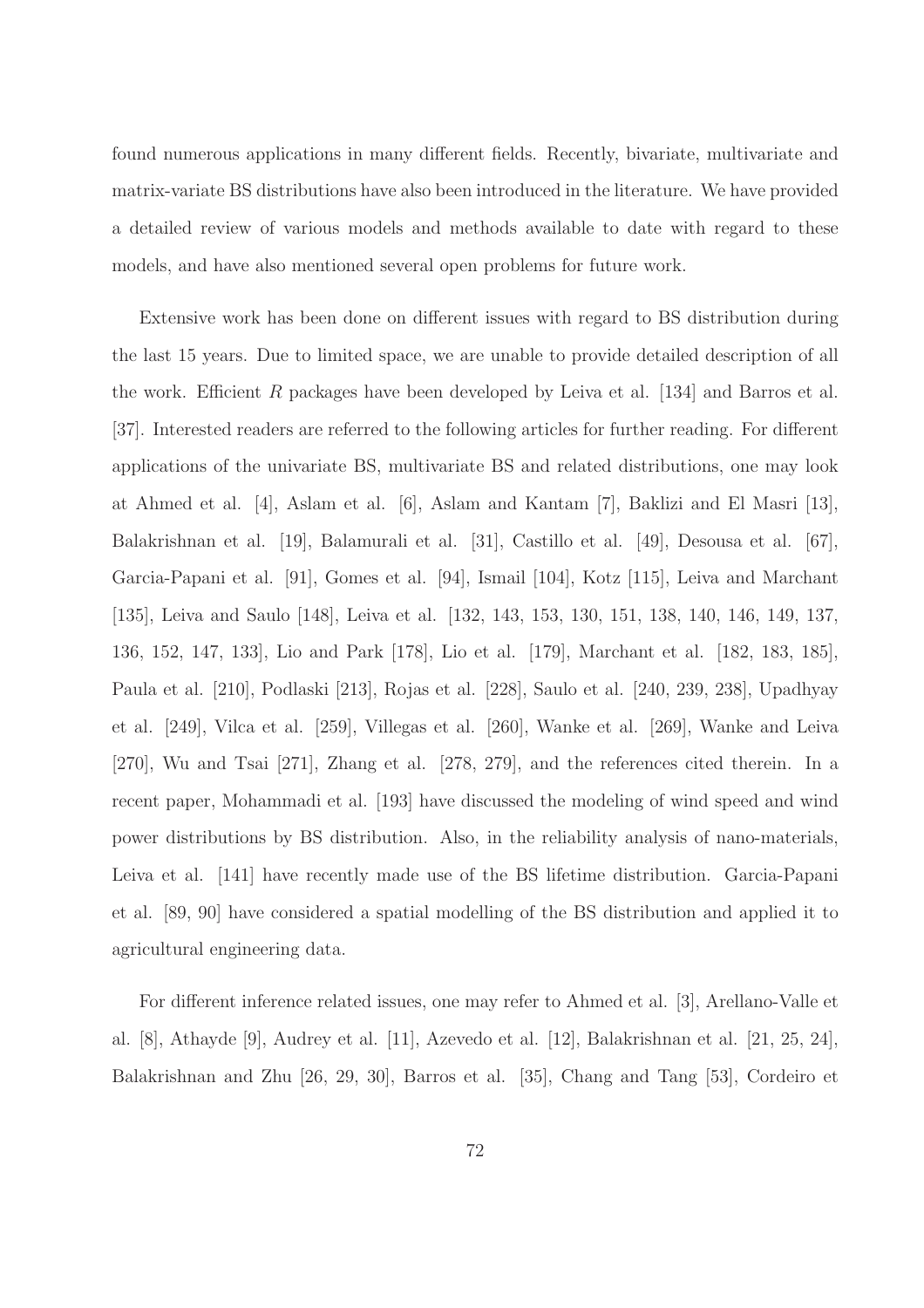al. [60], Cysneiros et al. [61], Desmond and Yang [66], Farias and Lemonte [80], Guo et al. [97], Jeng [106], Lachos et al. [123], Lemonte [155, 156, 157, 158, 159, 160], Lemonte and Cordeiro [161], Lemonte et al. [169, 163, 170], Lemonte and Ferrari [164, 165, 166, 167], Lemonte and Patriota [172], Li et al. [174], Li and Xu [175], Lillo et al. [176], Lu and Chang [181], Meintanis [191], Moala et al. [192], Niu et al. [197], Padgett and Tomlinson [206], Pérez and Correa [211], Qu and Xie [216], Riquelme [227], Sánchez et al. [230], Santana et al. [233], Santos-Neto et al. [234, 235], Saulo et al. [237], Sha and Ng [243], Teimouri et al. [246], Tsionas [247], Upadhyay and Mukherjee [248], Vanegas and Paula [250], Vanegas et al. [251], Vilca et al. [258, 252, 253, 254, 255, 257], Wang [262], Wang and Fei [264, 265], Wang et al. [266, 268], Xiao et al. [273], Xie and Wei [274], Xu and Tang [276], Xu et al. [277], Zhu and Balakrishnan [280], and the references cited therein.

Several different models relating to univariate and multivariate BS distributions can be found in Athayde et al. [10], Balakrishnan and Saulo [23], Barros et al. [36], Bhatti [42], Cancho et al. [47], Cordeiro et al. [57], Cordeiro and Lemonte [58, 59], Desmond et al. [64], Díaz-García and Domínguez-Molina [70, 71], Díaz-García and Leiva [68], Ferreira et al. [81], Fierro et al. [82], Fonseca and Cribari-Neto [84], Genç [92], Gomes et al. [93], Guiraud et al. [96], Hashimoto [103], Jamalizadeh and Kundu [105], Khosravi et al. [112, 113], Kundu [116, 117, 118], Leiva et al. [145], Martínez-Flórez et al. [187, 188], Marchant et al. [184, 186], Olmos et al. [198], Onar and Padgett [199], Ortega et al. [200], Owen [201], Owen and Padgett [202, 203, 204], Park and Padgett [207], Patriota [209], Pescim et al. [212], Pourmousa et al. [215], Raaijmakers [217, 218], Romeiro et al. [229], Reina et al. [219], Reyes et al. [220], Sanhueza et al. [232], Vilca and Leiva [256], Volodin and Dzhungurova [261] and Ziane et al. [281]. Recently, some survival analytic methods have been developed based on BS and related models. For example, one may refer to Leão [125], Leão et al. [126, 127, 128] and Balakrishnan and Liu [22]. This is one direction in which there is a lot more research work that could be carried out.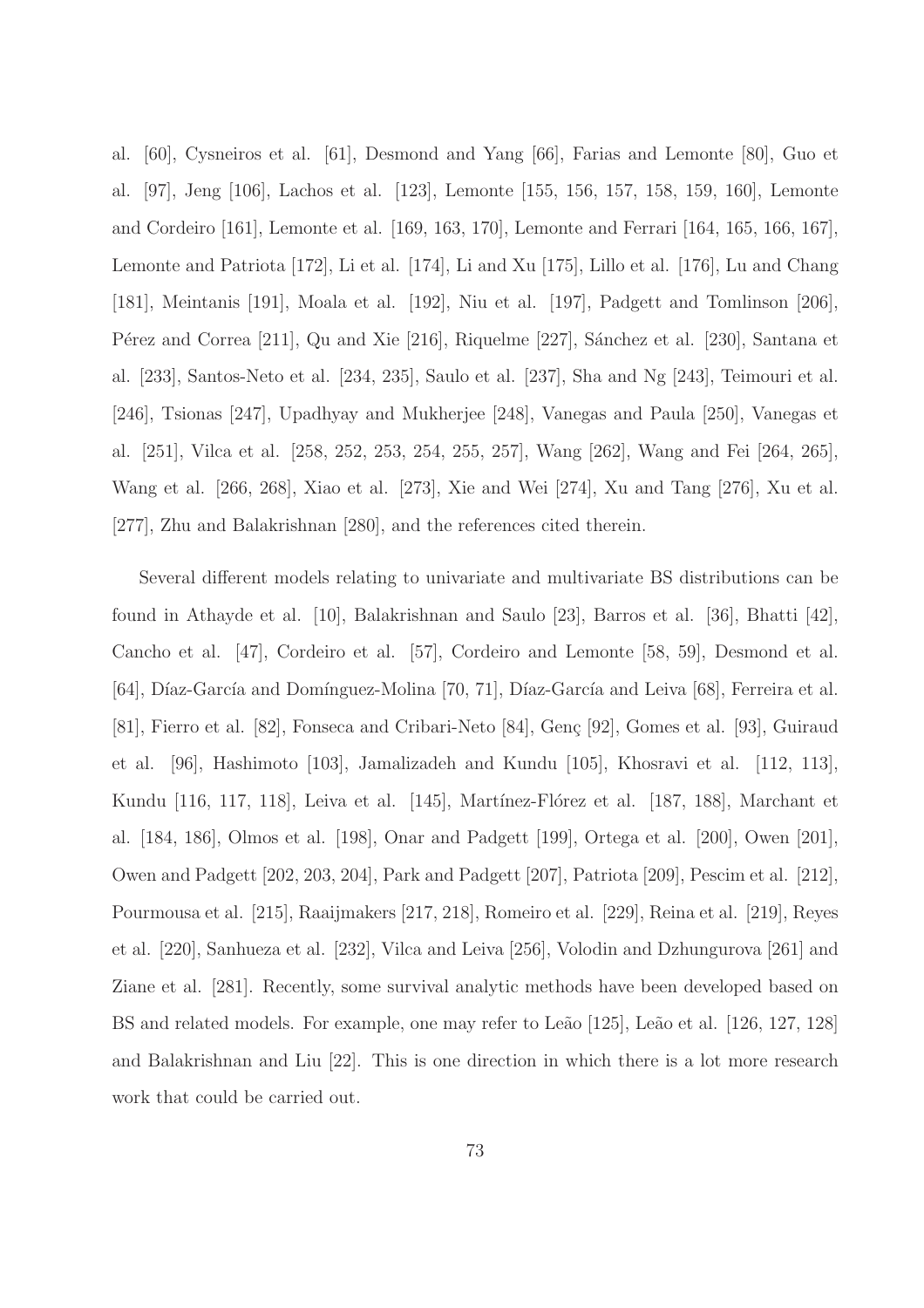## Acknowledgements:

The authors would like to thank the associate editor and three anonymous reviewers for their constructive comments, which have helped to improve the manuscript significantly.

## References

- [1] Achcar, J.A. (1993), "Inferences for the Birnbaum-Saunders fatigue life model using Bayesian methods", *Computational Statistics and Data Analysis*, vol. 15, 367 - 380.
- [2] Achcar, J.A., Moala, F.A. (2010), "Use of MCMC methods to obtain Bayesian inferences for the Birnbaum-Saunders distribution in the presence of censored data and covariates", *Advances and Applications in Statistics*, vol. 17, 1 - 27.
- [3] Ahmed, S.E., Budsaba, K., Lisawadi, S., Volodin, A. (2008), "Parametric estimation for the Birnbaum-Saunders lifetime distribution based on a new parameterization", *Thailand Statistics*, vol. 6, 213 - 240.
- [4] Ahmed, S.E., Castro-Kuriss, C., Flores, E., Leiva, V., Sanhueza, A. (2010), "A truncated version of the Birnbaum-Saunders distribution with an application in financial risk", *Pakistan Journal of Statistics*, vol. 26, 293 - 310.
- [5] Andrews, D.F., Herzberg, A.M. (1985), *Data*, Springer-Verlag, New York.
- [6] Aslam, M., Jun, C-H, Ahmad, M. (2011), "New acceptance sampling plans based on life tests for Birnbaum-Saunders distributions", *Journal of Statistical Computation and Simulation*, vol. 81, 461 - 470.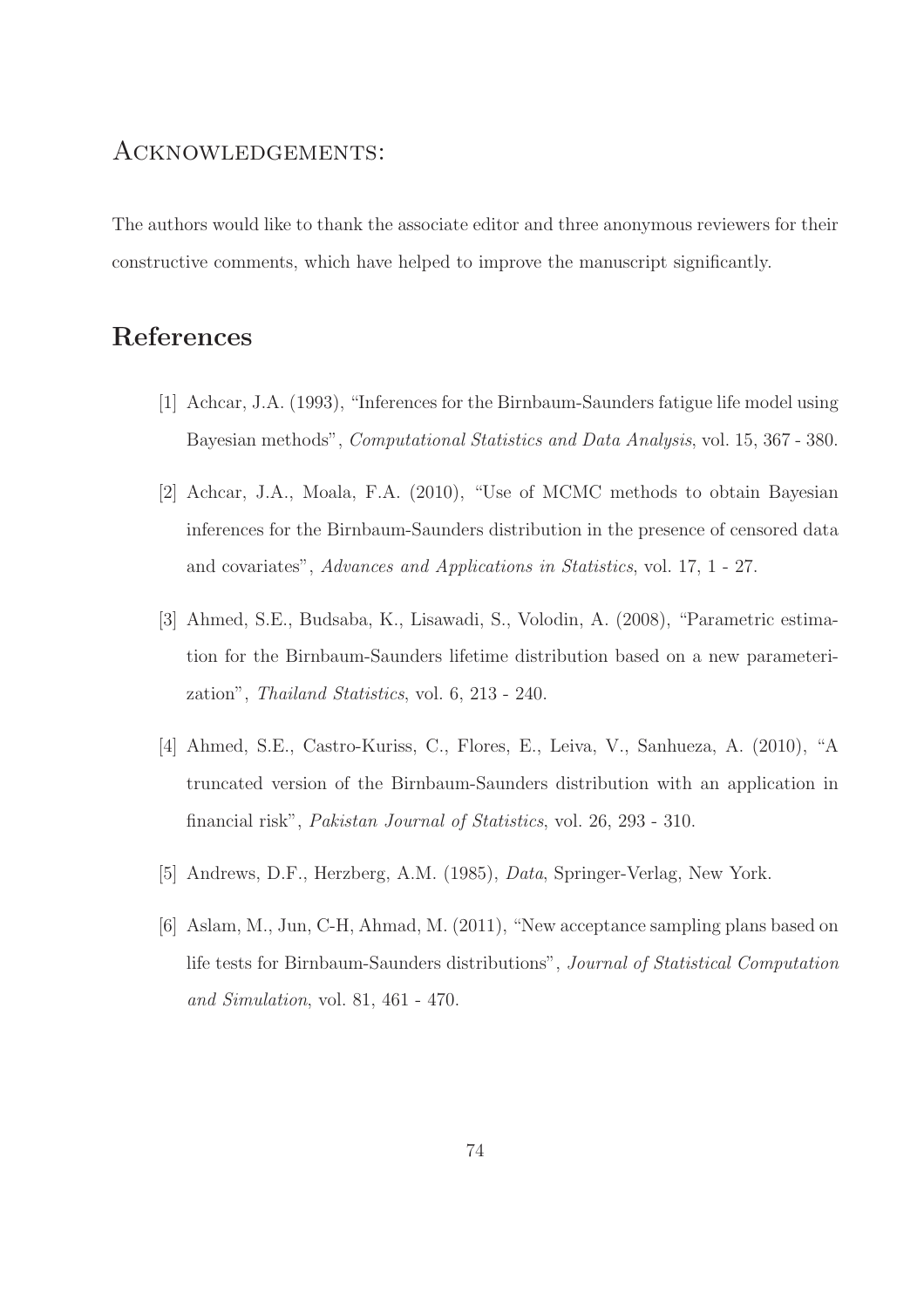- [7] Aslam, M., Kantam, R.R.L. (2008), "Economic reliability acceptance sampling based on truncated life tests in the Birnbaum-Saunders distribution", *Pakistan Journal of Statistics*, vol. 24, 269 - 276.
- [8] Arellano-Valle, R.B., Gómez, H.W., Quintana, F.A. (2005), "Statistical inference for a general class of asymmetric distributions", *Journal of Statistical Planning and Inference*, vol. 128, 427 - 443.
- [9] Athayde, E., Azevedo, A., Barros, M., Leiva, V., (2017), "Failure rate of Birnbaum-Saunders distributions: shape, change-point, estimation and robustness", *Brazilian Journal of Probability and Statistics*, (in press).
- [10] Athayde, E., Azevedo, C., Leiva, V., Sanhueza, A. (2012), "About Birnbaum-Saunders distributions based on the Johnson system", *Communications in Statistics - Theory and Methods*, vol. 41, 2061 - 2079.
- [11] Audrey, H.M.A.C., Francisco, C-B, Carlos, A.G.A. Jr. (2008), "On Birnbaum-Saunders inference", *Computational Statistics and Data Analysis*, vol. 52, 4939 - 4950.
- [12] Azevedo, C., Leiva, V., Athayde, E., Balakrishnan, N. (2012), "Shape and change point analyses of the Birnbaum-Saunders-t hazard rate and associated estimation", *Computational Statistics and Data Analysis*, vol. 56, 3887 - 3897.
- [13] Baklizi, A., El Masri, A.E. (2004), "Acceptance sampling based on truncated life tests in the Birnbaum-Saunders model", *Risk Analysis*, vol. 24, 1453 - 1457.
- [14] Balakrishnan, N. (2007), "Progressive censoring methodology; an appraisal" (with discussions), *Test*, vol. 16, 211 - 296.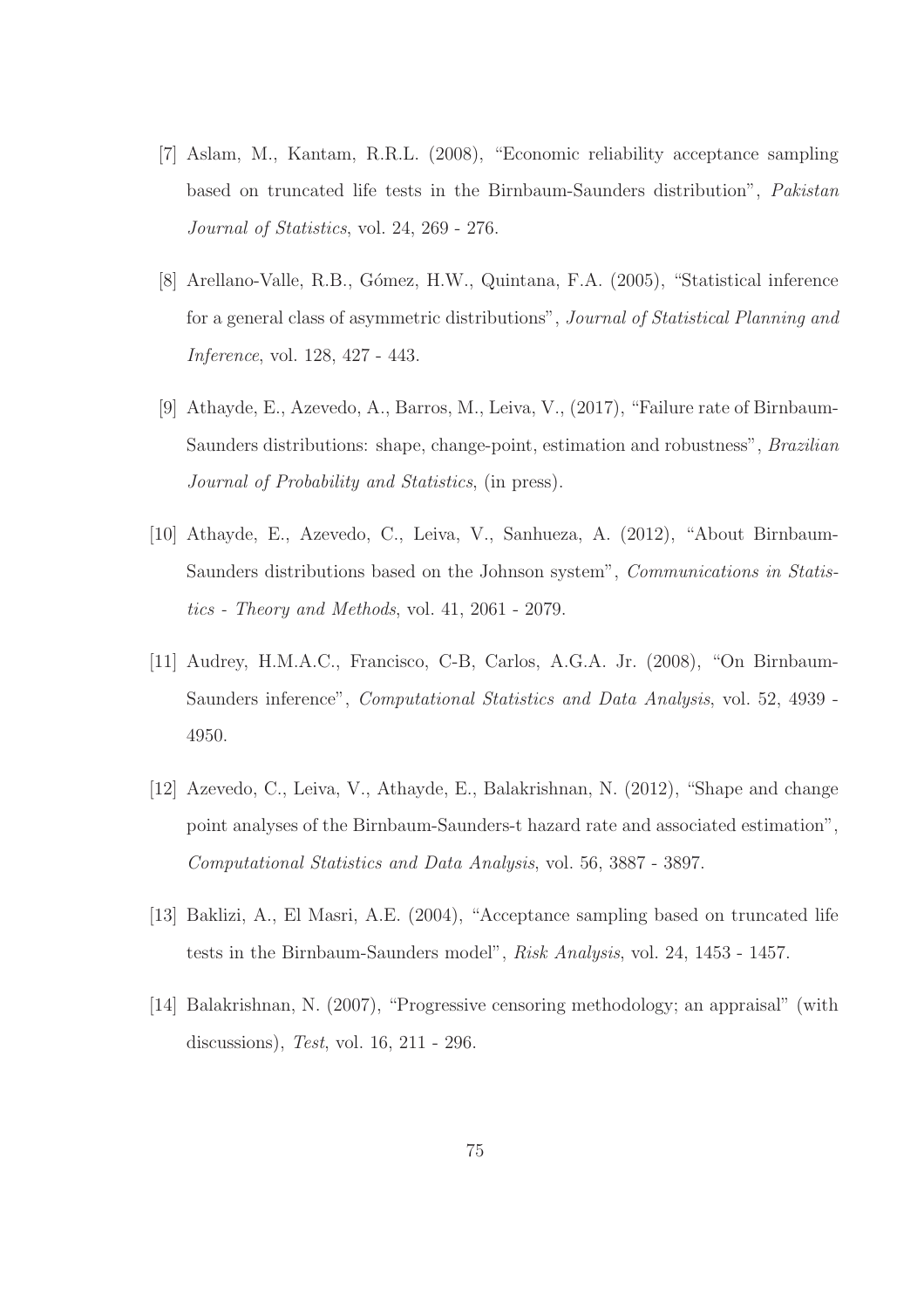- [15] Balakrishnan, N., Aggarwala, R. (2000), *Progressive Censoring: Theory, Methods and Applications*, Birkhäuser, Boston.
- [16] Balakrishnan, N., Cohen, A.C. (1991), *Order Statistics and Inference: Estimation Methods*, Academic Press, San Diego.
- [17] Balakrishnan, N., Cramer, E. (2014), *The Art of Progressive Censoring*, Birkhäuser, Boston.
- [18] Balakrishnan, N., Gupta, R.C., Kundu, D., Leiva, V., Sanhueza, A. (2010), "On some mixture models based on the Birnbaum-Saunders distribution and associated inference", *Journal of Statistical Planning and Inference*, vol. 141, 2175 - 2190.
- [19] Balakrishnan, N., Leiva, V., Lopez, J. (2007), "Acceptance sampling plans from truncated life tests based on the generalized Birnbaum-Saunders distribution", *Communications in Statistics - Simulation and Computation*, vol. 36, 643 - 656.
- [20] Balakrishnan, N., Leiva, V., Sanhueza, A., Cabrera, E. (2009), "Mixture inverse Gaussian distributions and its transformations, moments and applications", *Statistics*, vol. 43, 91 - 104.
- [21] Balakrishnan, N., Leiva, V., Sanhueza, A., Vilca, F. (2009), "Estimation in the Birnbaum-Saunders distribution based on scale-mixture of normals and the EMalgorithm", *Statistics and Operations Research Transactions*, vol. 33, 171 - 191.
- [22] Balakrishnan, N., Liu, K. (2018), "Semi-parametric likelihood inference for Birnbaum-Saunders frailty model", *REVSTAT-Statistical Journal*, vol. 16, 231 - 255.
- [23] Balakrishnan, N. and Saulo, H. (2017), "Skew scale-mixture Birnbaum-Saunders distributions and associated inference", Under review.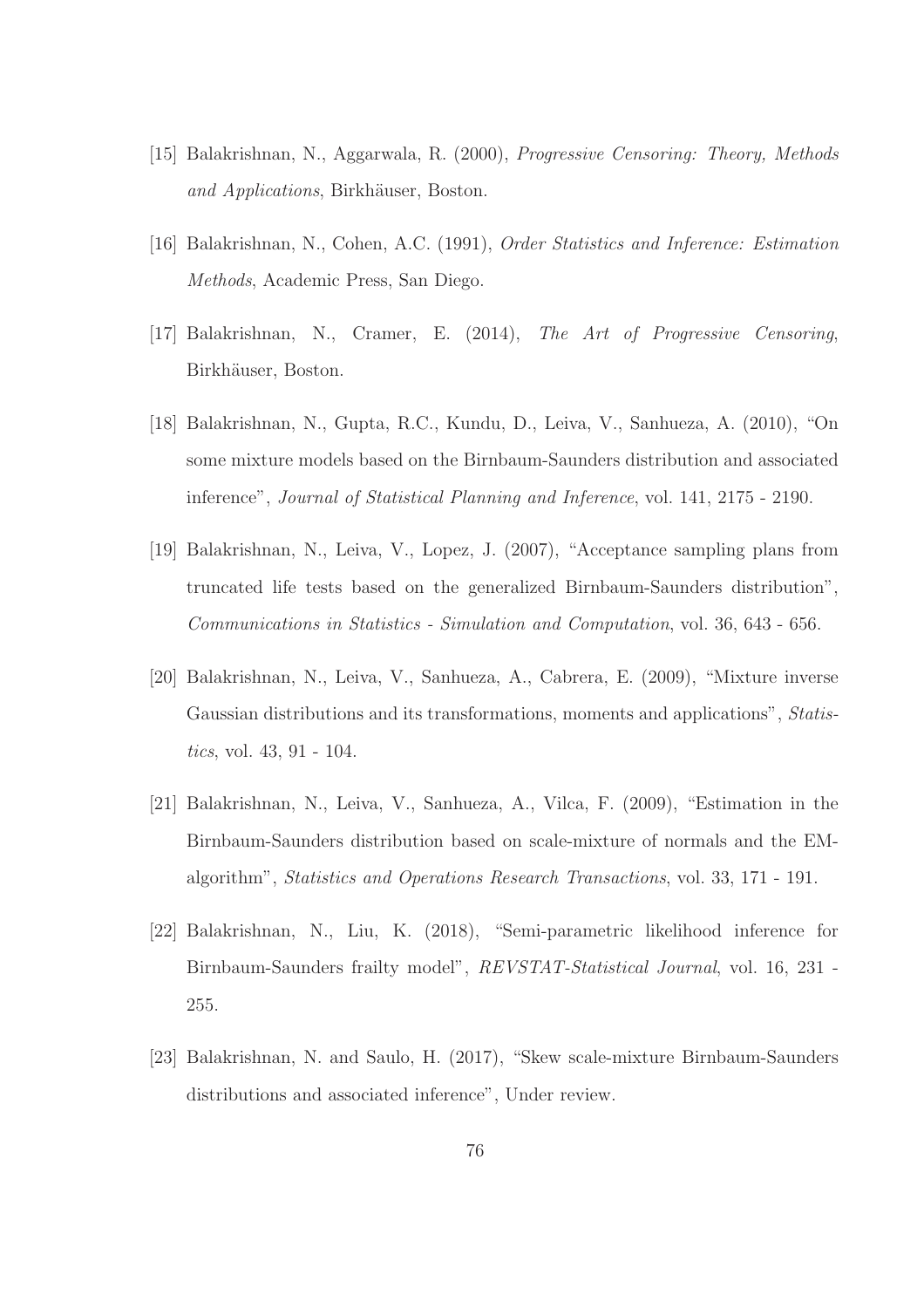- [24] Balakrishnan, N., Saulo, H., Bourguignon, M., Zhu, X. (2017), "On moment-type estimators for a class of log-symmetric distributions", *Computational Statistics*, vol. 32, 1339 - 1355.
- [25] Balakrishnan, N., Saulo, H., Leão, J. (2017), "On a new class of skewed Birnbaum-Saunders models", *Journal of Statistical Theory and Practice*, vol. 11, 573 - 593.
- [26] Balakrishnan, N., Zhu, X. (2013), "A simple and efficient method of estimation of the parameters of a bivariate Birnbaum-Saunders distribution based on type-II censored samples", In: *Multivariate Statistics*, pp. 34 - 47, World Scientific Publication, Hackensack, NJ.
- [27] Balakrishnan, N., Zhu, X. (2014a), "On the existence and uniqueness of the maximum likelihood estimates of parameters of Birnbaum-Saunders distribution based on Type-I, Type-II and hybrid censored samples", *Statistics*, vol. 48, 1013 - 1032.
- [28] Balakrishnan, N., Zhu, X. (2014b), "An improved method of estimation for the parameters of the Birnbaum-Saunders distribution", *Journal of Statistical Computation and Simulation*, vol. 84, 2285 - 2294.
- [29] Balakrishnan, N., Zhu, X. (2015a), "Inference for the bivariate Birnbaum-Saunders lifetime regression model and associated inference", *Metrika*, vol. 78, 853 - 872.
- [30] Balakrishnan, N., Zhu, X. (2015b), "Inference for the Birnbaum-Saunders lifetime regression model with applications", *Communications in Statistics - Simulation and Computation*, vol. 44, 2073 - 2100.
- [31] Balamurali, S., Jeyadurga, P., Usha, M. (2018), "Optimal design of repetitive group sampling plans for Weibull and gamma distributions with applications and comparison to the Birnbaum-Saunders distribution", *Journal of Applied Statistics*, (to appear).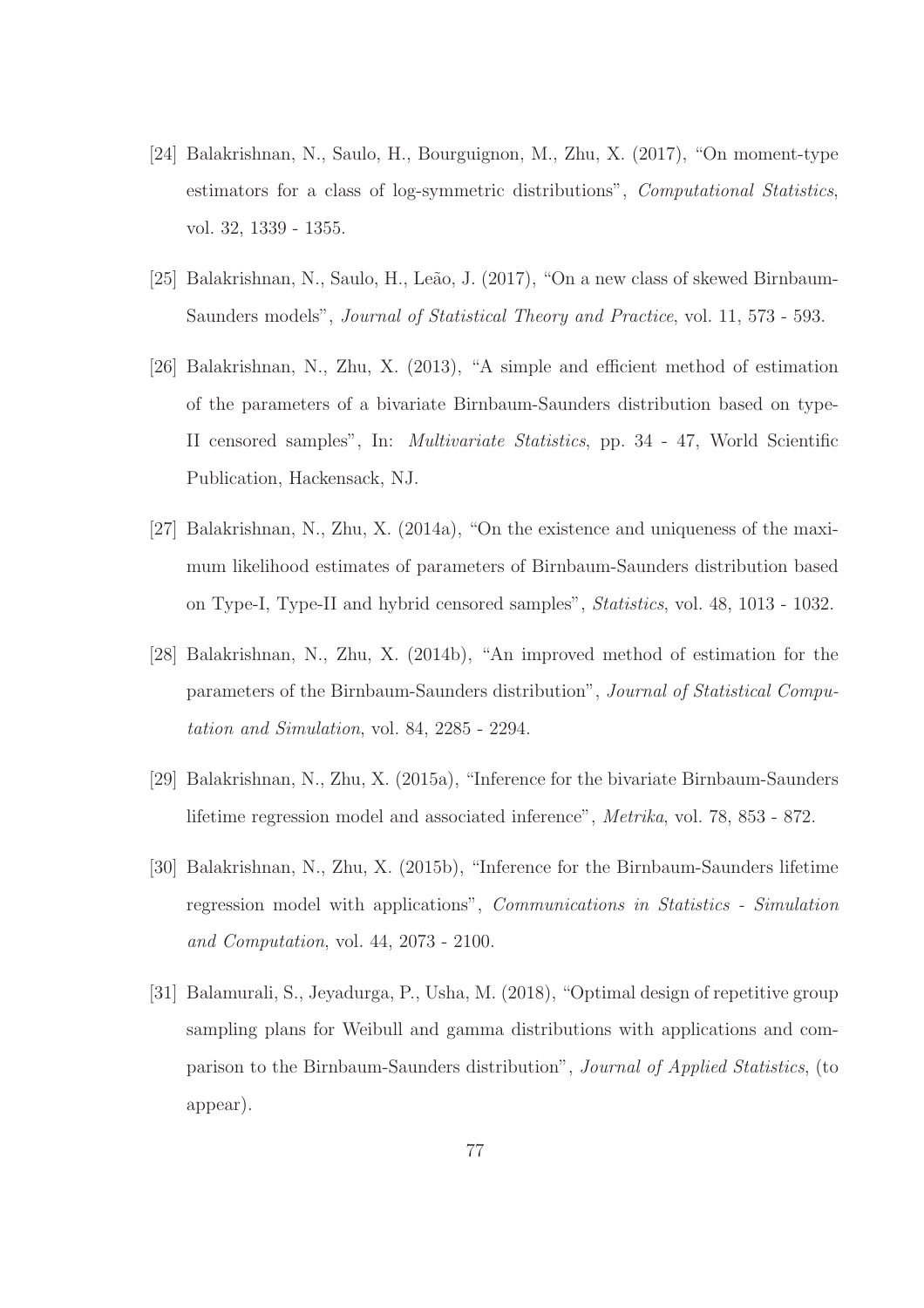- [32] Barndorff-Nielsen, O.E. (1986), "Inference on full or partial parameters based on the standardized signed log likelihood ratio", *Biometrika*, vol. 73, 307 - 322.
- [33] Barndorff-Neilsen, O.E. (1991), "Modified signed log likelihood ratio", *Biometrika*, vol. 78, 557 - 563.
- [34] Barreto, L.S., Cysneiros, A.H.M.A., Cribari-Neto, F. (2013), "Improved Birnbaum-Saunders inference under type-II censoring", *Computational Statistics and Data Analysis*, vol. 57, 68 - 81.
- [35] Barros, M., Leiva, V., Ospina, R., Tsuyuguchi, A. (2014), "Goodness-of-fit tests for the Birnbaum-Saunders distribution with censored reliability data", *IEEE Transactions on Reliability*, vol. 63, 543 - 554.
- [36] Barros, M., Paula, G.A., Leiva, V. (2008), "A new class of survival regression models with heavy-tailed errors: robustness and diagnostics", *Lifetime Data Analysis*, vol. 14, 316 - 332.
- [37] Barros, M., Paula, G.A., Leiva, V. (2009), "An R implementation for generalized Birnbaum-Saunders distributions", *Computational Statistics and Data Analysis*, vol. 53, 1511 - 1528.
- [38] Bebbington, M., Lai, C.-D., Zitikis, R. (2008), "A proof of the shape of the Birnbaum- Saunders hazard rate function", *The Mathematical Scientist*, vol. 33, 49 - 56.
- [39] Berger, J.O. and Bernardo, J.M. (1992), "On the development of reference priors (with discussions)", In: *Bayesian Statistics*, vol. 4, pp. 35 - 60, Bernardo, J.M., Berger, J.O., Dawid, A.P., Smith, A.F.M. (Eds.), Clarendon Press, Oxford, England.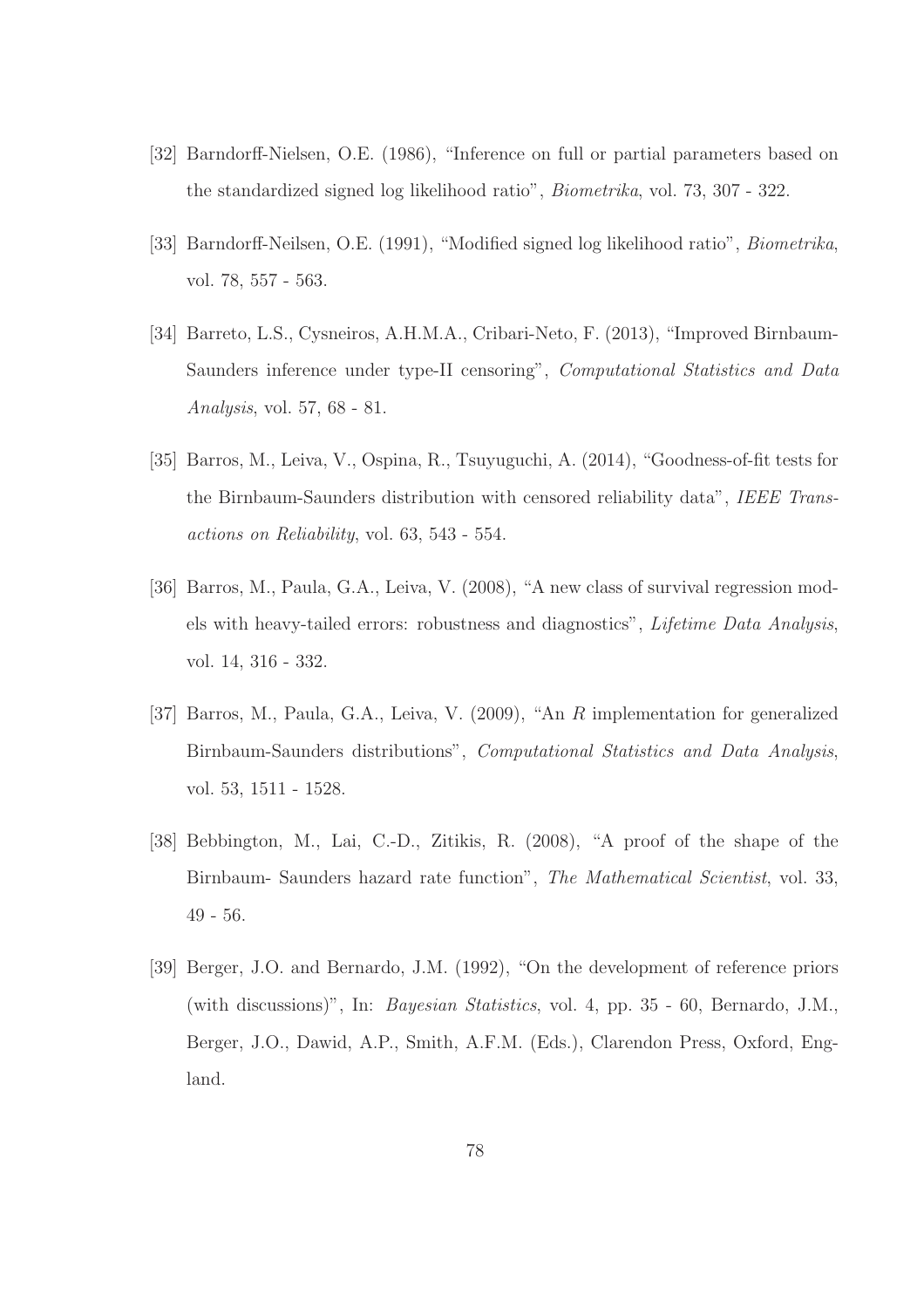- [40] Bernardo, J.M. (1979), "Reference posterior distributions for Bayesian inference (with discussions)", *Journal of the Royal Statistical Society, Ser. B*, vol. 41, 113 - 147.
- [41] Bhattacharyya, G. K., Fries, A. (1982), "Fatigue failure models Birnbaum-Saunders versus inverse Gaussian", *IEEE Transactions on Reliability*, vol. 31, 439 - 440.
- [42] Bhatti, C.R. (2010), "The Birnbaum-Saunders auto-regression conditional duration model", *Mathematics and Computers in Simulation*, vol. 80, 2062 - 2078.
- [43] Birnbaum, Z.W., Saunders, S.C. (1969a), "A new family of life distribution", *Journal of Applied Probability*, vol. 6, 319 - 327.
- [44] Birnbaum, Z.W., Saunders, S.C. (1969b), "Estimation for a family of life distributions with applications to fatigue", *Journal of Applied Probability*, vol. 6, 328 - 347.
- [45] Bourguingon, M., Leão, J., Leiva, V., Santos-Neto, M. (2017), "The transmuted Birnbaum-Saunders distribution", *REVSTAT-Statistical Journal*, vol. 15, 601 - 628.
- [46] Cancho, V.G., Louzada, F., Barriga, G.D.C. (2012), "The geometric Birnbaum-Saunders regression model with cure rate" *Journal of Statistical Planning and Inference*, vol. 142, 993 - 1000.
- [47] Cancho, V.G., Ortega, E.M.M., Paula, G.A. (2010), "On estimation and influence diagnostics for log-Birnbaum-Saunders Student-t regression models- full Bayesian analysis", *Journal of Statistical Planning and Inference*, vol. 140, 2486 - 2496.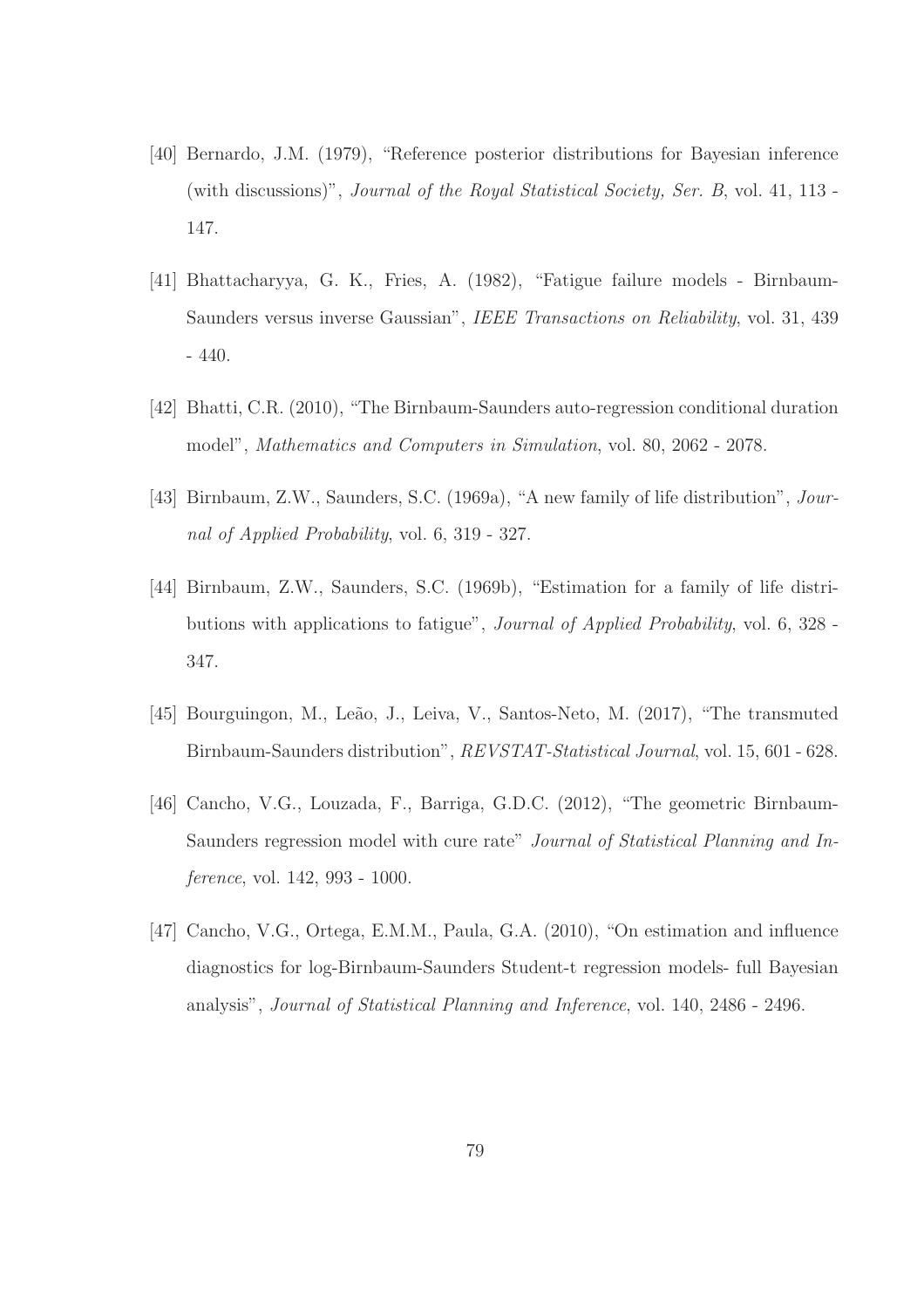- [48] Caro-Lopera, F.J., Leiva, V., Balakrishnan, N. (2012), "Connection between the Hadamard and matrix products with an application to matrix-variate Birnbaum-Saunders distributions", *Journal of Multivariate Analysis*, vol. 104, 126 - 139.
- [49] Castillo, N.O., Gomez, H.W., Bolfarine, H. (2011), "Epsilon Birnbaum-Saunders distribution family: properties and inference", *Statistical Papers*, vol. 52, 871 - 883.
- [50] Chang, D.S., Tang, L.C. (1993), "Reliability bounds and critical time for the Birnbaum-Saunders distribution", *IEEE Transactions on Reliability*, vol. 42, 464 - 469.
- [51] Chang, D.S., Tang, L.C. (1994a), "Percentile bounds and tolerance limits for the Birnbaum-Saunders distribution", *Communications in Statistics - Theory and Methods*, vol. 23, 2853 - 2863.
- [52] Chang, D.S., Tang, L.C. (1994b), "Random number generator for the Birnbaum-Saunders distribution", *Computers and Industrial Engineering*, vol. 27, 345 - 348.
- [53] Chang, D.S., Tang, L.C. (1994c), "Graphical analysis for Birnbaum-Saunders distribution", *Microelectronics and Reliability*, vol. 34, 17 - 22.
- [54] Chhikara, R.S., Folks, J.L. (1989), *The Inverse Gaussian Distribution*, Marcel Dekker, New York.
- [55] Cohen, A.C. (1963), "Progressively censored samples in life testing", *Technometrics*, vol. 5, 327 - 329.
- [56] Cohen, A.C., Whitten, B.J., Ding, Y. (1984), "Modified moment estimation for three-parameter Weibull distribution", *Journal of Quality Technology*, vol. 16, 159 - 167.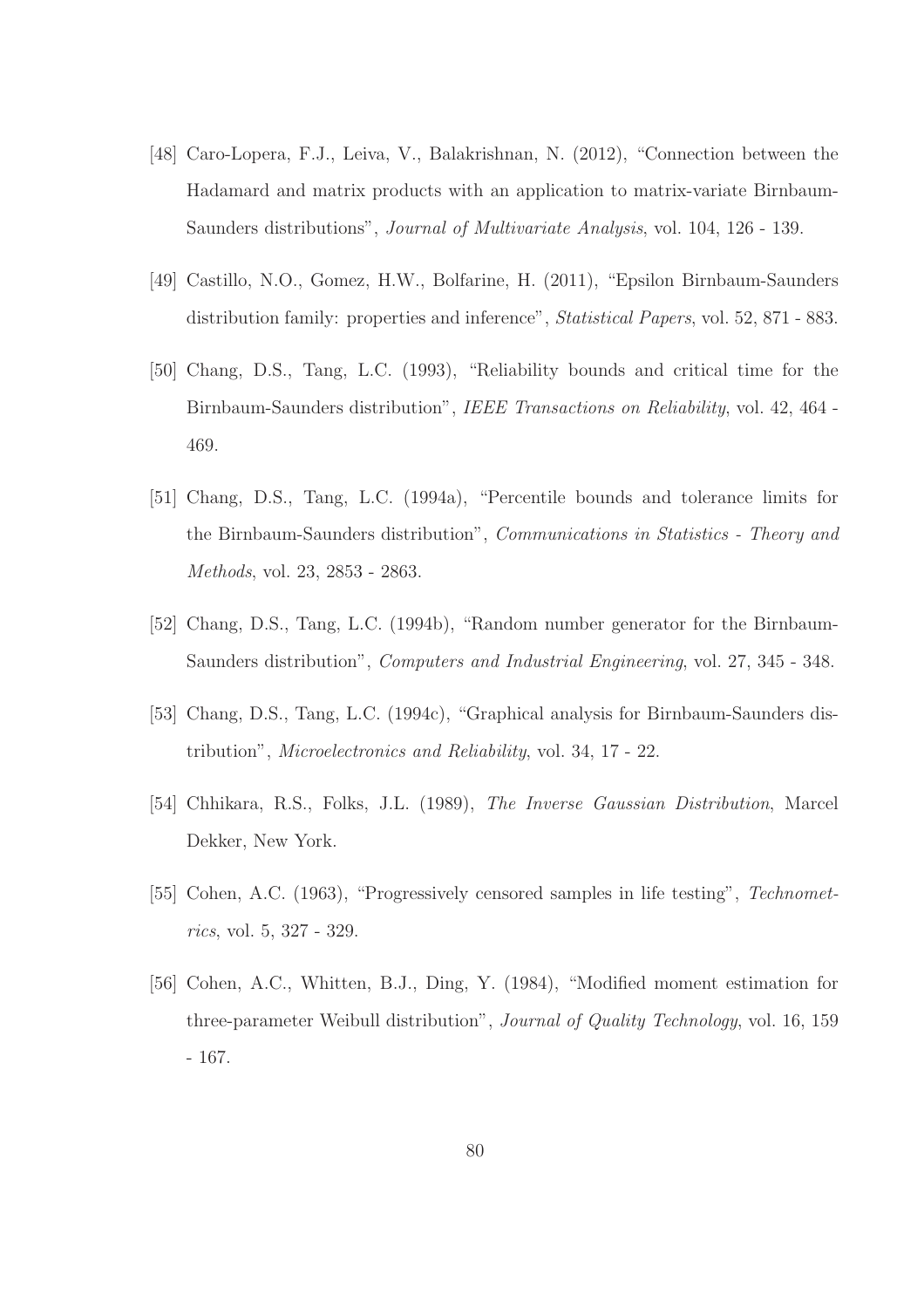- [57] Cordeiro, G. M., Cancho, V. G., Ortega, E. M. M., Barriga, G. D. C. (2016), "A model with long-term survivors: negative binomial Birnbaum-Saunders", *Communications in Statistics - Theory and Methods*, vol. 45, 1370 - 1387.
- [58] Cordeiro, G.M., Lemonte, A.J. (2011), "The β Birnbaum-Saunders distribution: An improved distribution for fatigue life model", *Computational Statistics and Data Analysis*, vol. 55, 1445 - 1461.
- [59] Cordeiro, G.M., Lemonte, A.J. (2014), "The exponentiated generalized Birnbaum-Saunders distribution", *Applied Mathematics and Computation*, vol. 247, 762 - 779.
- [60] Cordeiro, G. M., Lima, M. C., Cysneiros, A., Pascoa, M.A.R., Pescim, R.R., Ortega, E.M.M. (2016), "An extended Birnbaum-Saunders distribution: Theory, estimation and applications", *Communications in Statistics - Theory and Methods*, vol. 45, 2268 - 2297.
- [61] Cysneiros, A., Cribari-Neto, F., Araújo Jr., C. (2008), "On Birnbaum-Saunders inference", *Computational Statistics and Data Analysis*, vol. 52, 4939 - 4950.
- [62] Desmond, A.F. (1985), "Stochastic models of failure in random environments", *Canadian Journal of Statistics*, vol. 13, 171 - 183.
- [63] Desmond, A.F. (1986), "On the relationship between two fatigue-life models", *IEEE Transactions on Reliability*, vol. 35, 167 - 169.
- [64] Desmond, A.F., Cintora Gonzalez, C.L., Singh, R.S., Lu, X.W. (2012), "A mixed effect log-linear model based on the Birnbaum-Saunders distribution", *Computational Statistics and Data Analysis*, vol. 56, 399 - 407.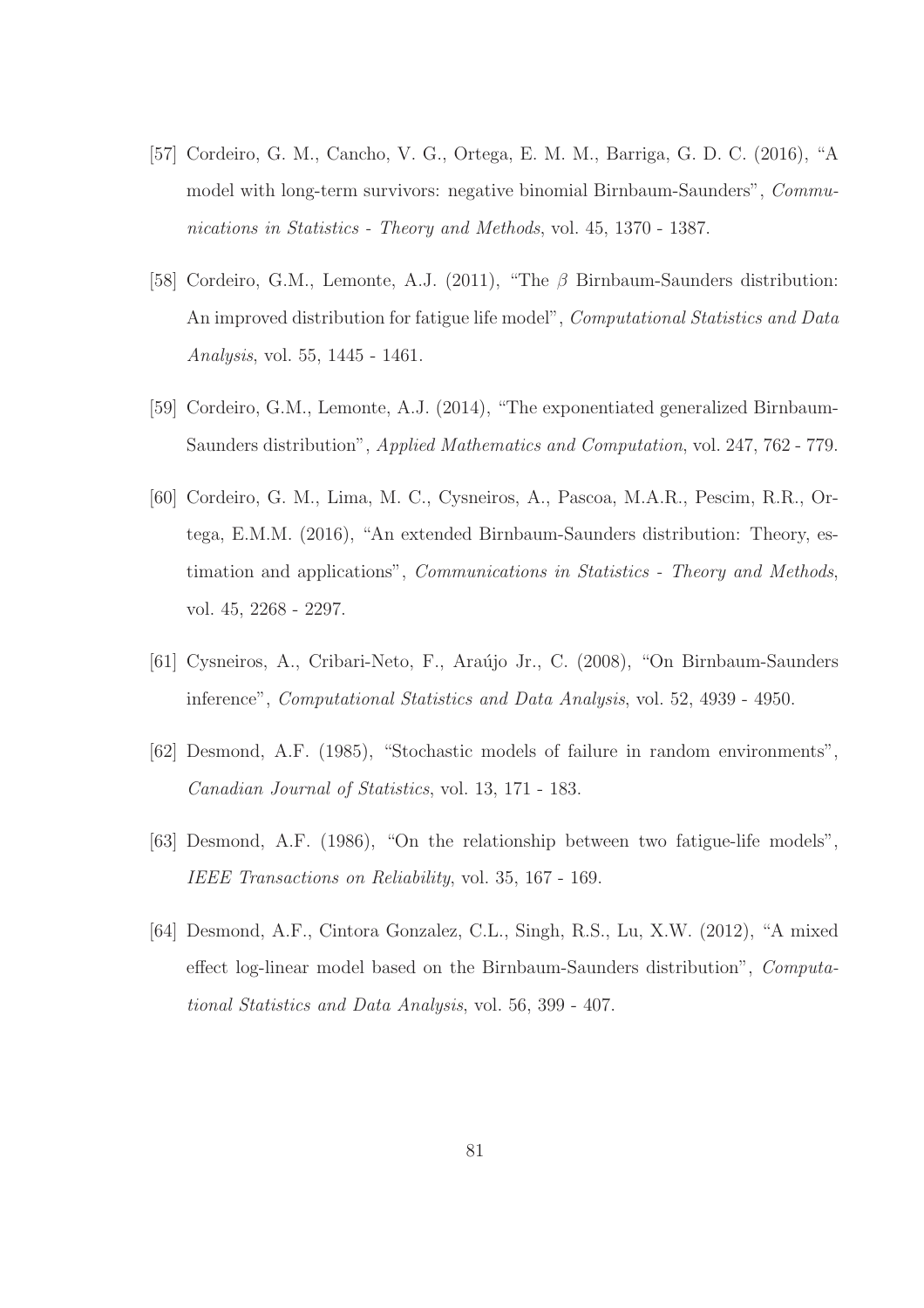- [65] Desmond, A.F., Rodríguea-Yam, G.A., Lu, X. (2008), "Estimation of parameters for a Birnbaum-Saunders regression model with censored data", *Journal of Statistical Computation and Simulation*, vol. 78, 983 - 997.
- [66] Desmond, A.F., Yang, Z. (1996), "Shortest prediction intervals for the Birnbaum-Saunders distribution", *Communications in Statistics - Theory and Methods*, vol. 24, 1383 - 1401.
- [67] Desousa, M., Saulo, H., Leiva, V., Scalco, P. (2017), "On a tobit-Birnbaum-Saunders model with an application to medical data", *Journal of Applied Statistics*, vol. 45, 932 - 955.
- [68] Díaz-García, J. A., Leiva, V. (2002), "A new family of life distributions based on the Birnbaum-Saunders distribution", *Technical Report I-02-17*, CIMAT, Mexico. http://www.cimat.mx/biblioteca/RepTec/.
- [69] Díaz-García, J. A., Leiva, V. (2005), "A new family of life distributions based on elliptically contoured distributions", *. Journal of Statistical Planning and Inference*, vol. 128, 445 - 457; Erratum, *Journal of Statistical Planning and Inference*, vol. 137, 1512 - 1513.
- [70] Díaz-García, J. A., Domínguez-Molina, J. R. (2006a), "Some generalizations of Birnbaum-Saunders and sinh-normal distributions", *International Mathematical Forum*, vol. 1, 1709 - 1727.
- [71] Díaz-García, J. A., Domínguez-Molina, J. R.  $(2006b)$ , "A new family of life distributions for dependent data: Estimation", *Computational Statistics and Data Analysis*, vol. 51, 5927 - 5939.
- [72] Draper, N.R., Guttman, I. (1979), "Bayesian inference on parameters associated with families closed under reciprocation", *Sankhya*, vol. 41, B, 77 - 90.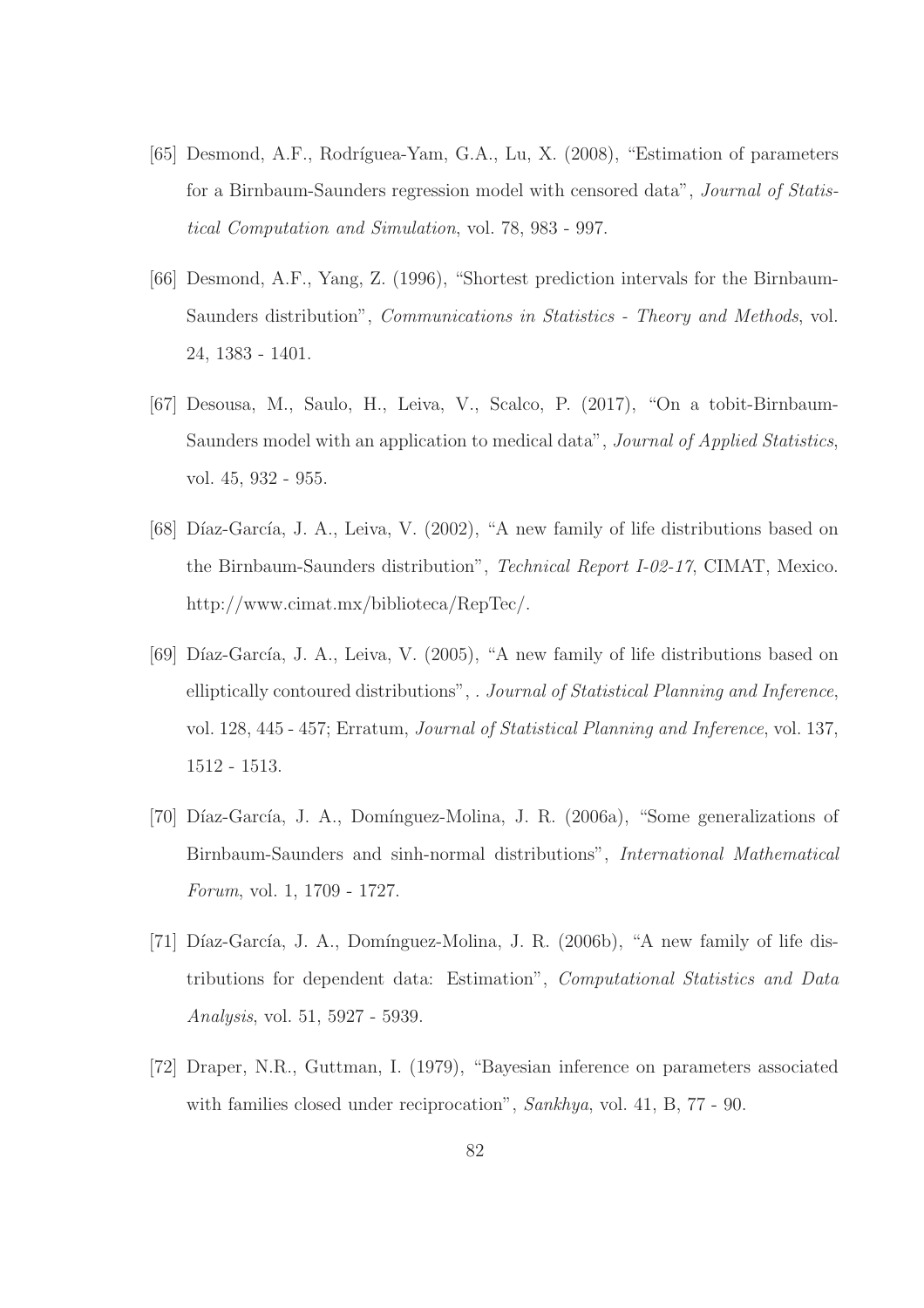- [73] Dupuis, D.J., Mills, J.E. (1998), "Robust estimation of the Birnbaum-Saunders distribution", *IEEE Transactions on Reliability*, vol. 47, 88 - 95.
- [74] Efron, B. (1982), *The Jacknife, the Bootstrap and Other Resampling Plans*, Society of Industrial and Applied Mathematics, Philadelphia, PA.
- [75] Engelhardt, M., Bain, L.J., Wright, F.T. (1981), "Inferences on the parameters of the Birnbaum-Saunders fatigue life distribution based on maximum likelihood estimation", *Technometrics*, vol. 23, 251 - 255.
- [76] Fang, L., Balakrishnan, N. (2018), "Ordering properties of the smallest order statistics from generalized Birnbaum-Saunders models with associated random shocks", *Metrika*, vol. 81, 19 - 35.
- [77] Fang, L., Zhu, X., Balakrishnan, N. (2016), "Stochastic comparisons of parallel and series systems with heterogeneous Birnbaum-Saunders components", *Statistics and Probability Letters*, vol. 112, 131 - 136.
- [78] Fang, L., Zhu, X., Balakrishnan, N. (2018), "Stochastic ordering of minima and maxima from heterogeneous bivariate Birnbaum-Saunders random vectors", *Statistics*, vol. 52, 147 - 155.
- [79] Fang, K. T., Zhang, Y. T. (1990), *Generalized Multivariate Analysis*, Sciences Press, Beijing; Springer-Verlag, Berlin.
- [80] Farias, R. B. A., Lemonte, A. J. (2011), "Bayesian inference for the Birnbaum-Saunders nonlinear regression model", *Statistical Methods and Applications*, vol. 20, 423 - 438.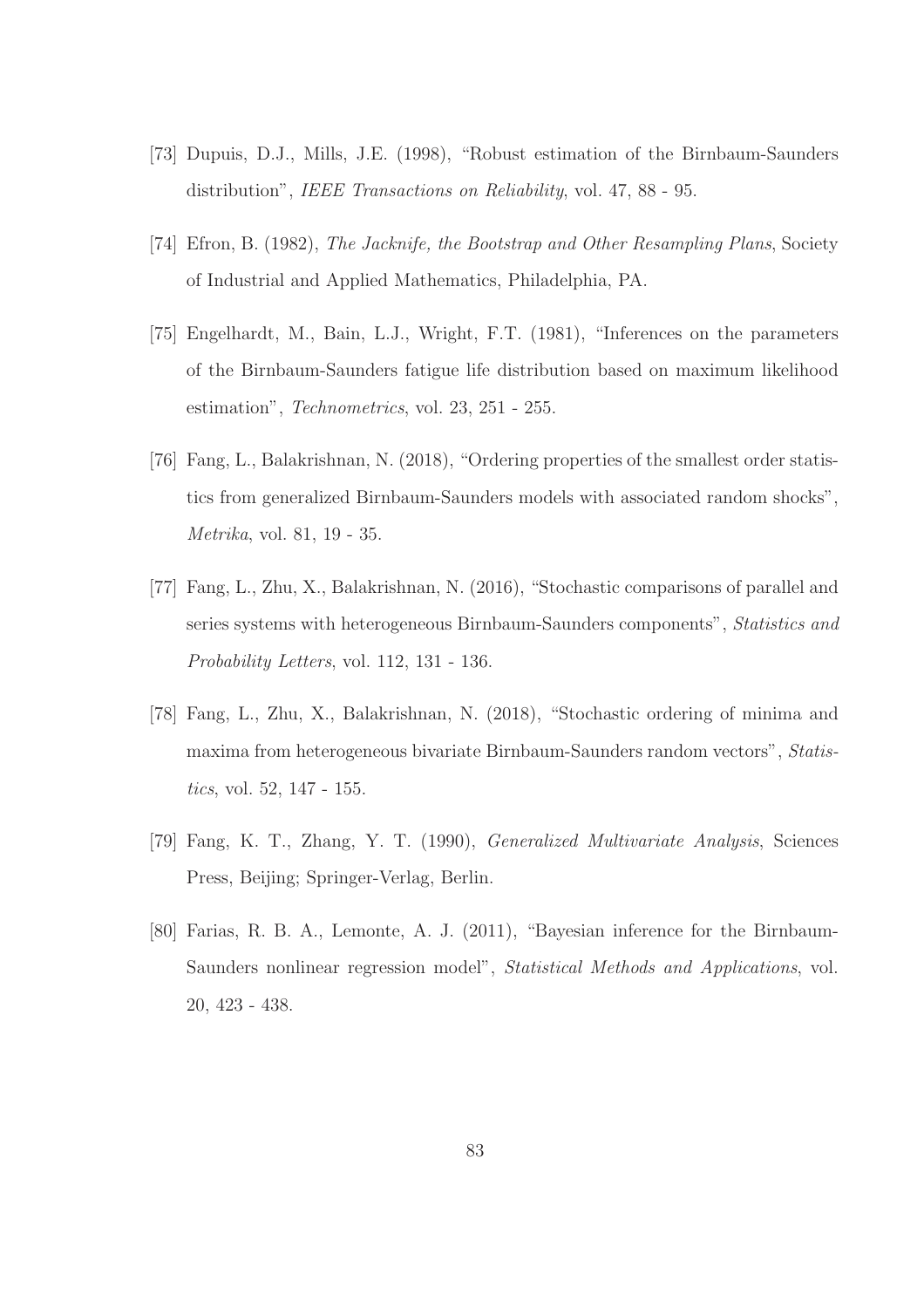- [81] Ferreira, M., Gomes, M. I., Leiva, V. (2012), "On an extreme value version of the Birnbaum-Saunders distribution", *REVSTAT-Statistical Journal*, vol. 10, 181 - 210.
- [82] Fierro, R., Leiva, V., Ruggeri, F., Sanhueza, A. (2013), "On a Birnbaum-Saunders distribution arising from a non-homogeneous Poisson process", *Statistics and Probability Letters*, vol. 83, 1233 - 1239.
- [83] Fletcher, H. (1911), "A verification of the theory of Brownian movements and a direct determination of the value of NE for gaseous ionization", *The Physical Review*, vol. 33, 81 - 110.
- [84] Fonseca, R.V., Cribari-Neto, F. (2018), "Bimodal Birnbaum-Saunders generalized autoregressive score model", *Journal of Applied Statistics*, (to appear).
- [85] Fraser, D.A.S., Reid, N., Wu, J. (1999), "A simple general formula for tail probabilities for frequentist and Bayesian inference", *Biometrika*, vol. 86, 249 - 264.
- [86] Freudenthal, A.M., Shinozuka, M. (1961), "Structural safety under conditions of ultimate load failure and fatigue", *Technical Report WADD-TR-61-77*, Wright Air Development Division.
- [87] From, S.G., Li, L. (2006), "Estimation of the parameters of the Birnbaum-Saunders distribution", *Communications in Statistics - Theory and Methods*, vol. 35, 2157 - 2169.
- [88] Galea, M., Leiva-Sánchez, V., Paula, G. (2004), "Influence diagnostics in log-Birnbaum-Saunders regression models", *Journal of Applied Statistics*, vol. 31, 1049 - 1064.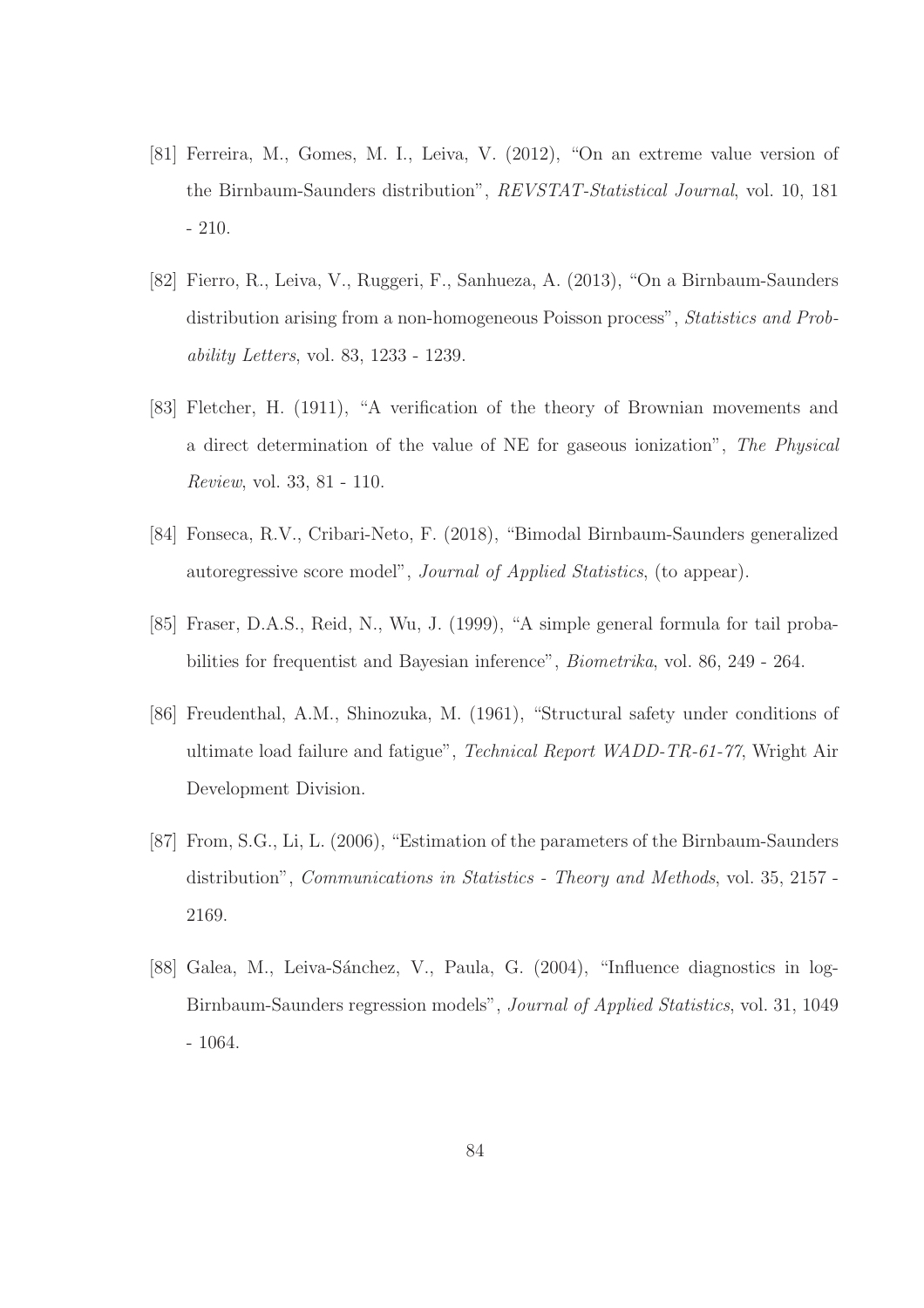- [89] Garcia-Papani, F., Uribe-Opazo, M, Leiva, V., Aykroyd, R.G. (2017), "Birnbaum-Saunders spatial modelling and diagnostics applied to agricultural engineering data", *Stochastic Environmental Research and Risk Assessment*, vol. 31, 105 - 124.
- [90] Garcia-Papani F., Uribe-Opazo M., Leiva V., Aykroyd R. G. (2018), "Birnbaum-Saunders spatial regression models: Diagnostics and application to georeferenced data", *Chemometrics and Intelligent Laboratory Systems* (in press).
- [91] Garcia-Papani F., Uribe-Opazo M., Leiva V., Ruggeri, F. (2018), "Kriging with external drift in a Birnbaum-Saunders geostatistical model", *Stochastic Environmental Research and Risk Assessment* (in press).
- [92] Genç, A. (2013), "The generalized T Birnbaum-Saunders family", *Statistics*, vol. 47, 613 - 625.
- [93] Gomes, H.W., Olivares-Pacheco, J.F., Bolfarine, H. (2009), "An extension of the generalized Birnbaum-Saunders distribution", *Statistics and Probability Letters*, vol. 79, 331 - 338.
- [94] Gomes, M.I., Ferreira, M., Leiva, V. (2012), "The extreme value Birnbaum-Saunders model and its moments and applications in biometry", *Biometrical Letters*, vol. 49, 81 - 94.
- [95] Gradshteyn, I.S., Randzhik, I.M. (2000), *Tables of Integrals, Series and Products*, Academic Press, New York.
- [96] Guiraud, P., Leiva, V., Fierro, R. (2009), "A non-central version of the Birnbaum-Saunders distribution for reliability analysis", *IEEE Transactions on Reliability*, vol. 52, 152 - 160.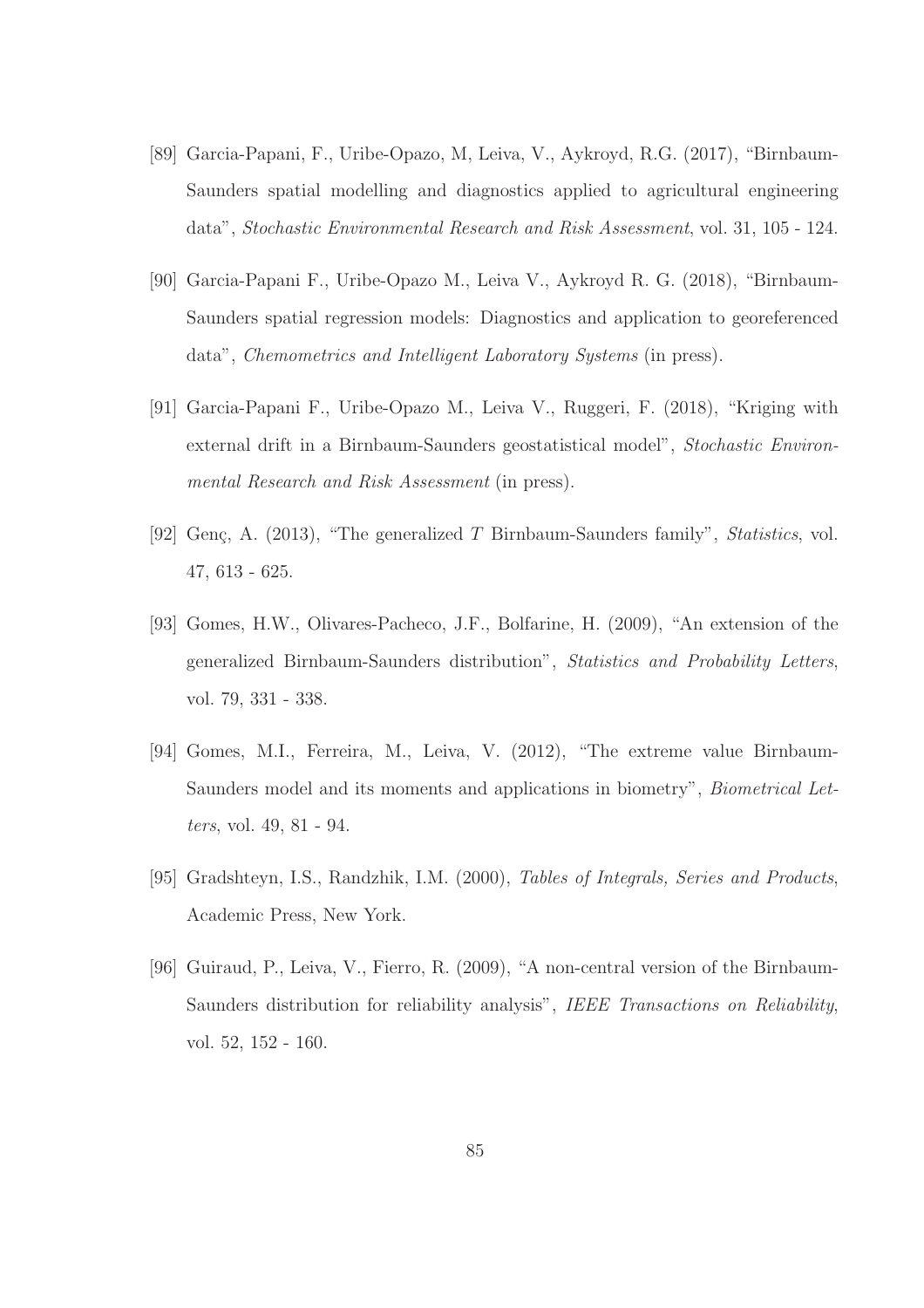- [97] Guo, X., Wu, H., Li, G., Li, Q. (2017), "Inference for the common mean of several Birnbaum-Saunders populations", *Journal of Applied Statistics*, vol. 44, 941 - 954.
- [98] Gupta, R. C. (2015), "Reliability studies of bivariate Birnbaum-Saunders distribution", *Probability in the Engineering and Information Science*, vol. 29, 265 - 276.
- [99] Gupta, R.C., Akman, H.O. (1995), "On the reliability study of a weighted inverse Gaussian model", *Journal of Statistical Planning and Inference*, vol. 48, 69 - 83.
- [100] Gupta, R.C., Akman, H.O. (1997), "Estimation of critical points in the mixture of inverse Gaussian distribution", *Statistical Papers*, vol. 38, 445 - 452.
- [101] Gupta, R.C., Kirmani, S.N.U.A. (1990), "The role of weighted distributions in stochastic modelling", *Communications in Statistics - Theory and Methods*, vol. 19, 3147 - 3162.
- [102] Hampel, F.R. (1974), "The influence curve and its role in robust estimation", *Journal of the American Statistical Association*, vol. 69, 383 - 393.
- [103] Hashimoto, E.M., Ortega, E.M.M., Cordeiro, G.M., Cancho, V.G. (2014), "The Poisson Birnbaum-Saunders model with long-term survivors", *Statistics*, vol. 48, 1394 - 1413.
- [104] Ismail, S. (2005), "Reliability estimation for accelerated Birnbaum-Saunders model with censoring", *Far East Journal of Theoretical Statistics*, vol. 17, 43 - 68.
- [105] Jamalizadeh, A., Kundu, D. (2015), "A multivariate Birnbaum-Saunders distribution based on the multivariate skew normal distribution", *Journal of the Japan Statistical Society*, vol. 45, 1 - 20.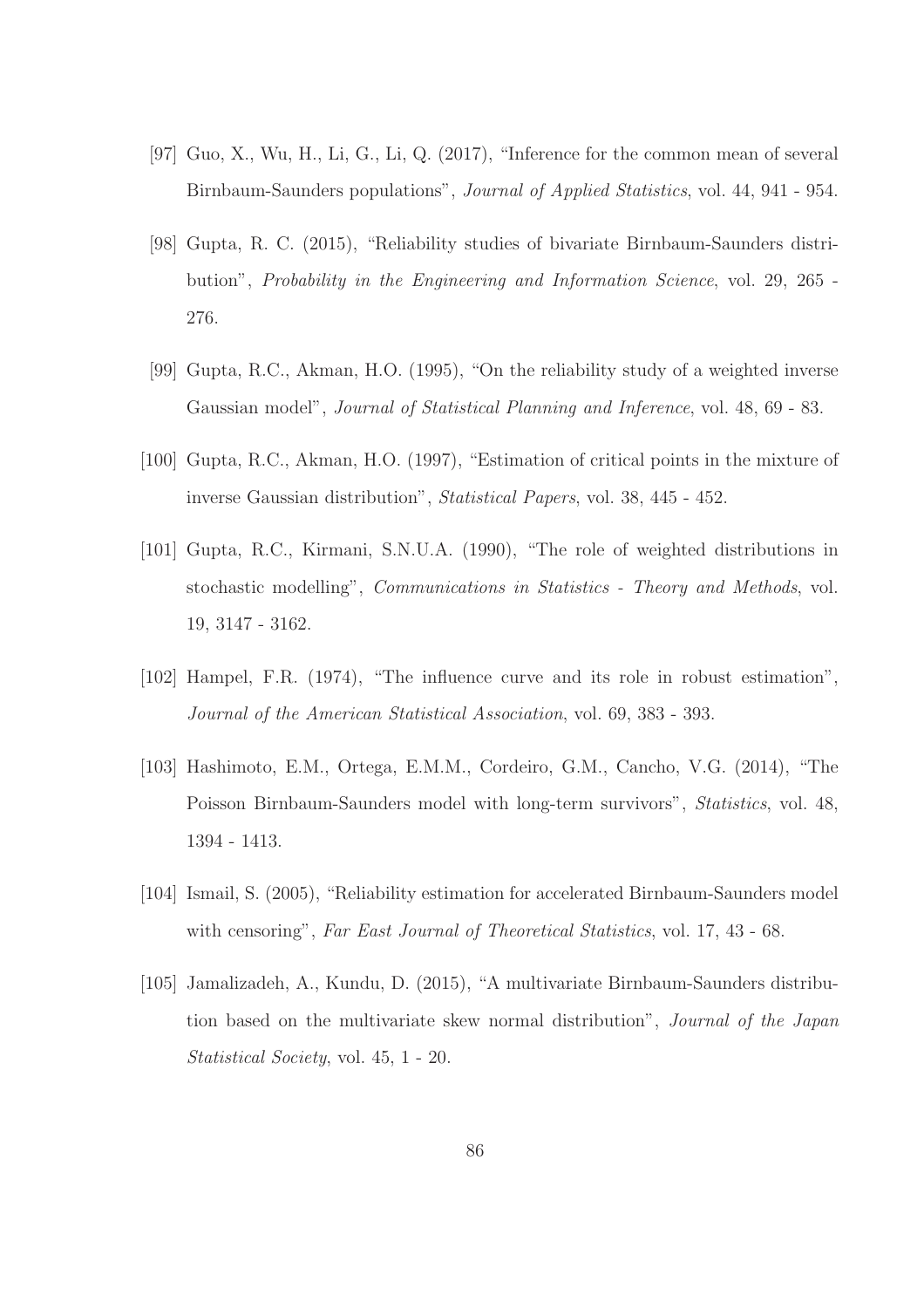- [106] Jeng, S-L. (2003), "Inferences for the fatigue life model based on the Birnbaum-Saunders distribution result", *Communications in Statistics - Simulation and Computation*, vol. 32, 43 - 60.
- [107] Joe, H. (2005), "Asymptotic efficiency of the two-stage estimation method for copula-based models", *Journal of Multivariate Analysis*, vol. 94, 401 - 419.
- [108] Johnson, N.L., Kotz, S. (1975), "A vector multivariate hazard rate", *Journal of Multivariate Analysis*, vol. 5, 53 - 66.
- [109] Johnson, N.L., Kotz, S., Balakrishnan, N. (1995), *Continuous Univariate Distributions*, vol. 2, Second Edition, John Wiley & Sons, New York.
- [110] Johnson, R.A., Wichern, D.W. (1999), *Applied Multivariate Analysis*, Fourth edition, Prentice-Hall, New Jersey.
- [111] Jorgensen, B., Seshadri, V., Whitmore, G.A. (1991), "On the mixture of the inverse Gaussian distribution with its complementary reciprocals", *Scandinavian Journal Statistics*, vol. 18, 77 - 89.
- [112] Khosravi, M., Kundu, D., Jamalizadeh, A. (2015), "On bivariate and a mixture of bivariate Birnbaum-Saunders distributions", *Statistical Methodology*, vol. 23, 1 - 17.
- [113] Khosravi, M., Leiva, V., Jamalizadeh, A., Porcu, E. (2016), "On a nonlinear Birnbaum-Saunders model based on a bivariate construction and its characteristics", *Communications in Statistics - Theory and Methods*, vol. 45, 772 - 793.
- [114] Konstantinowsky, D. (1914), "Elektrische Ladungen und Brownsche Bewegung schrkleiner Metallteilchen Gasen", *Sitzungsberichte der Kaiserlichen Akademie der Wissenschaften*, vol. 123, 1697 - 1752.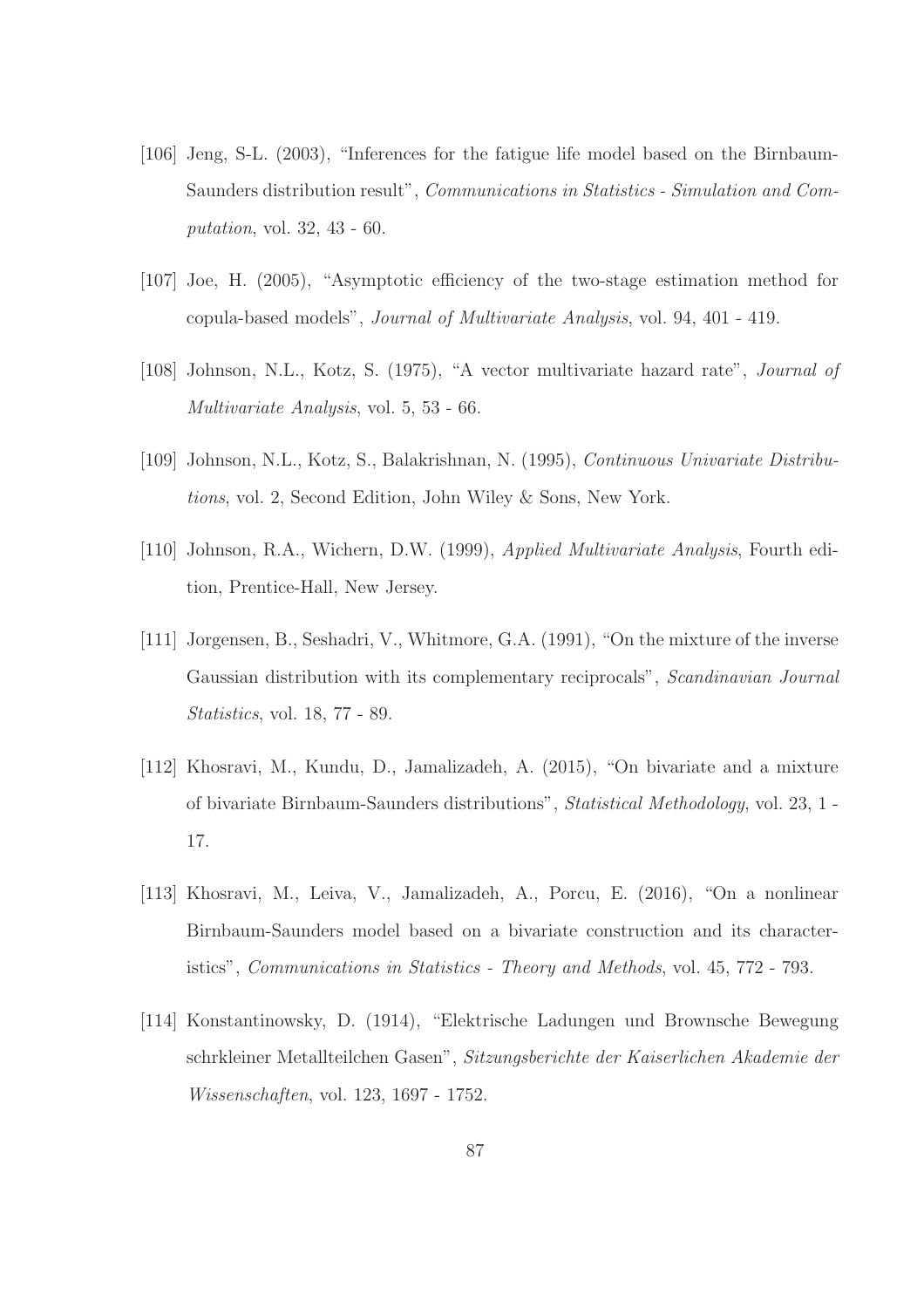- [115] Kotz, S., Leiva, V., Sanhueza, A. (2010), "Two new mixture models related to the inverse Gaussian distribution", *Methodology and Computing in Applied Probability* vol. 12, 199 - 212.
- [116] Kundu, D. (2015a), "Bivariate log Birnbaum-Saunders distribution", *Statistics*, vol. 49, 900 - 917.
- [117] Kundu, D. (2015b), "Bivariate sinh-normal distribution and a related model", *Brazilian Journal of Probability and Statistics*, vol. 29, 590 - 607.
- [118] Kundu, D. (2017), "On multivariate log Birnbaum-Saunders distribution", *Sankhya*, Ser. B, vol. 79, 292 - 315.
- [119] Kundu, D., Balakrishnan, N., Jamalizadeh, A. (2010), "Bivariate Birnbaum-Saunders distribution and associated inference", *Journal of Multivariate Analysis*, vol. 101, 113 - 125.
- [120] Kundu, D., Balakrishnan, N., Jamalizadeh, A. (2013), "Generalized multivariate Birnbaum-Saunders distributions and related inferential issues", *Journal of Multivariate Analysis* , vol. 116, 230 - 244.
- [121] Kundu, D., Gupta, R.C. (2017), "On bivariate Birnbaum-Saunders distribution", *American Journal of Mathematical and Management Sciences*, vol. 36, 21 - 33.
- [122] Kundu, D., Kannan, N., Balakrishnan, N. (2008), "On the hazard function of Birnbaum-Saunders distribution and associated inference", *Computational Statistics and Data Analysis*, vol. 52, 2692 - 2702.
- [123] Lachos, V.H., Dey, D.K., Cancho, V.G., Louzada, F. (2017), "Scale mixtures log-Birnbaum-Saunders regression models with censored data: a Bayesian approach", *Journal of Statistical Computation and Simulation*, vol. 87, 2002 - 2022.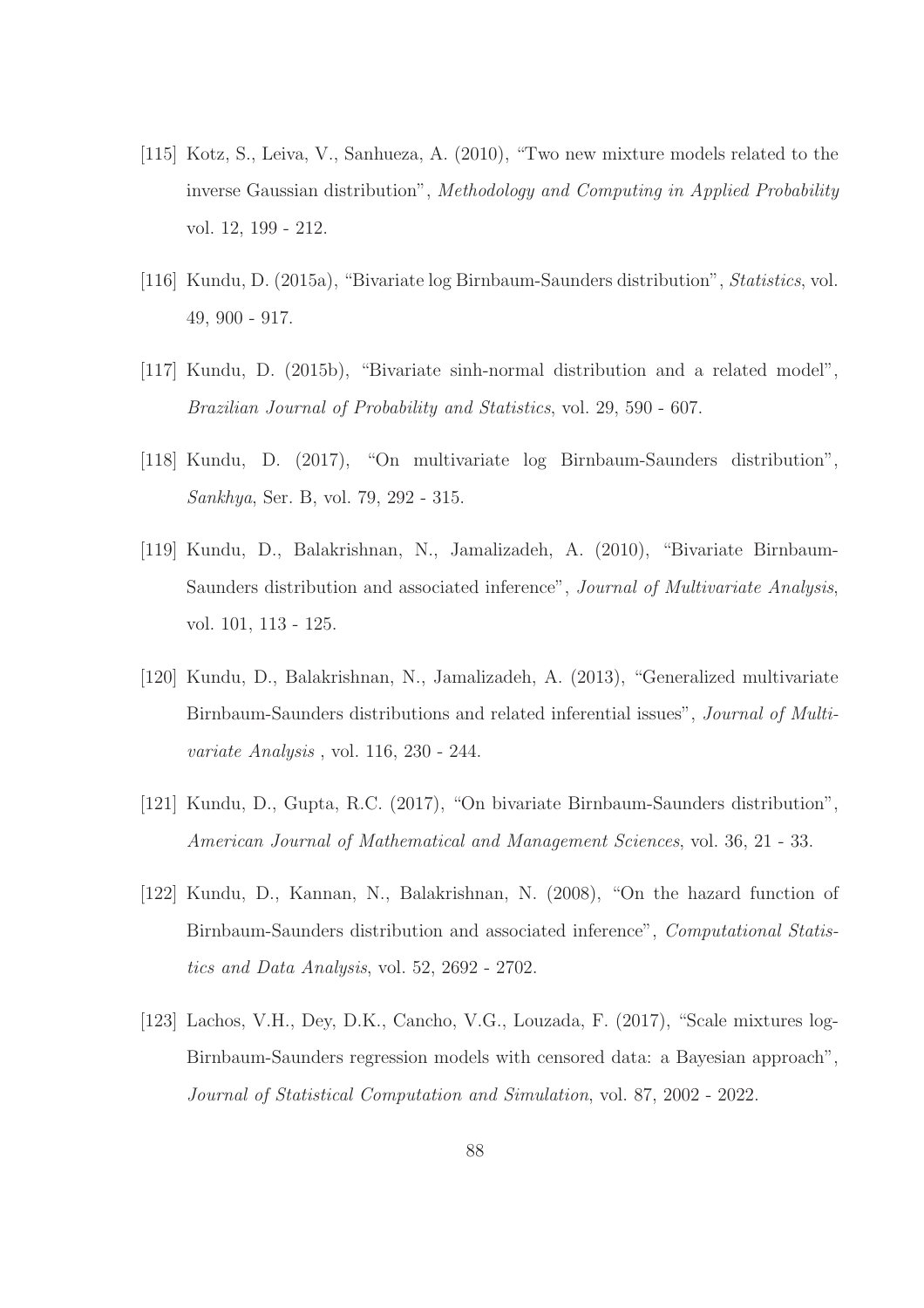- [124] Langlands, A. O., Pocock, S. J., Kerr, G. R., Gore, S. M. (1979), "Long term survival of patients with breast cancer: A study of the curability of the disease", *British Medical Journal*, vol. 17, 1247 - 1251.
- [125] Leão, J.S. (2017), "Modeling based on a reparametrized Birnbaum-Saunders distribution for survival data", Ph.D. thesis, Federal University of S˜ao Carlos, S˜ao Carlos, Brazil.
- [126] Leão, J.S., Leiva, V., Saulo, H., Tomazella, V. (2017a), "Birnbaum-Saunders frailty regression models: Diagnostics and application to medical data", *Biometrical Journal*, vol. 59, 291 - 314.
- [127] Leão, J.S., Leiva, V., Saulo, H., Tomazella, V. (2017a), "A survival model with Birnbaum-Saunders frailty for uncensored and censored data", *Brazilian Journal of Probability and Statistics* (to appear).
- [128] Leão, J.S., Leiva, V., Saulo, H., Tomazella, V. (2017c), "Incorporation of frailties into a cure rate regression model and its diagnostics and applications to melanoma data", *Statistics and Medicine*, (in press).
- [129] Leiva, V. (2016), *The Birnbaum-Saunders distribution*, Elsevier/Academic Press, Amsterdam.
- [130] Leiva, V., Athayde, E., Azevedo, C., Marchant, C. (2011), "Modeling wind energy flux by a Birnbaum-Saunders distribution with an unknown shift parameter", *Journal of Applied Statistics*, vol. 38, 2819 - 2838.
- [131] Leiva, V., Barros, M., Paula, G. A., Galea, M. (2007), "Influence diagnostics in log-Birnbaum-Saunders regression models with censored data", *Computational Statistics and Data Analysis*, vol. 51, 5694 - 5707.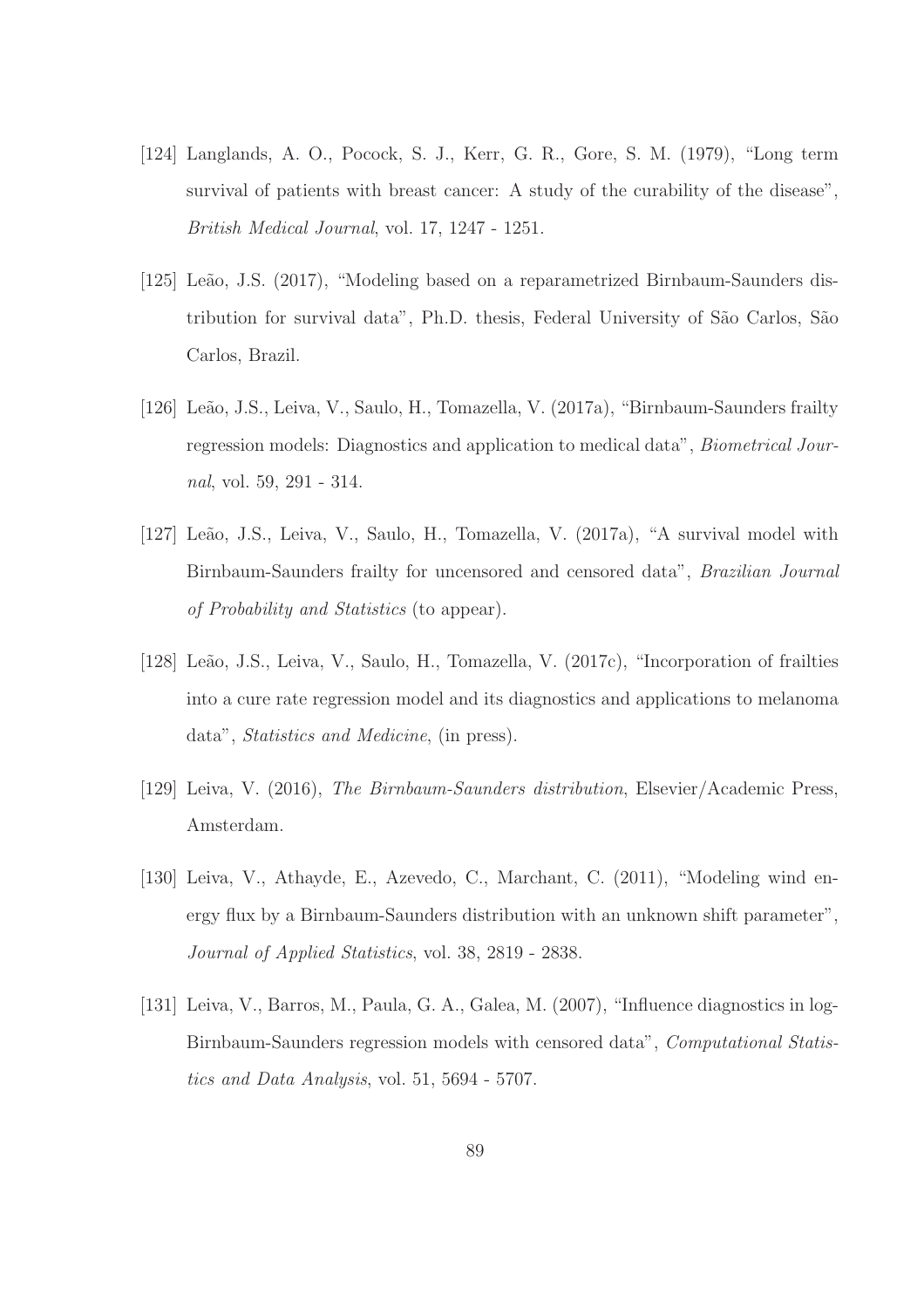- [132] Leiva, V., Barros, M., Paula, G. A., Sanhueza, A. (2008b), "Generalized Birnbaum-Saunders distribution applied to air pollutant concentration", *Environmetrics*, vol. 19, 235 - 249.
- [133] Leiva, V., Ferreira, M., Gomes, M.I., Lillo, C. (2016), "Extreme value Birnbaum-Saunders regression models applied to environmental data", *Stochastic Environmental Research and Risk Assessment*, vol. 30, 1045 - 1058.
- [134] Leiva, V., Hernández, H., Riquelme, M. (2006), "A new package for the Birnbaum-Saunders distribution", *R Journal*, vol. 6, 35 - 40. http://www.rproject.org/doc/Rnews/Rnews<sub>2006</sub>-4.pdf.
- [135] Leiva, V., Marchant, C. (2017), "Multivariate generalized Birnbaum-Saunders models applied to case studies in bio-engineering and industry", In: *Recent Studies on Risk Analysis and Statistical Modeling*, pp. 283 - 302, Oliveira, T., Kitsos, C., Oliveira, A., Grilo, M. (Eds.), Springer, Switzerland.
- [136] Leiva, V., Marchant, C., Ruggeri, F., Saulo, H. (2015), "A criterion for environmental assessment using Birnbaum-Saunders attribute control charts", *Environmetrics*, vol. 26, 463 - 476.
- [137] Leiva, V., Marchant, C., Saulo, H., Aslam, M., Rojas, F. (2014), "Capability indices for Birnbaum-Saunders processes applied to electronic and food industries", *Journal of Applied Statistics*, vol. 41, 1881 - 1902.
- [138] Leiva, V., Ponce, M.G., Marchant, C., Bustos, O. (2012), "Fatigue statistical distributions useful for modeling diameter and mortality of trees", *Colombian Journal of Statistics*, vol. 35, 349 - 367.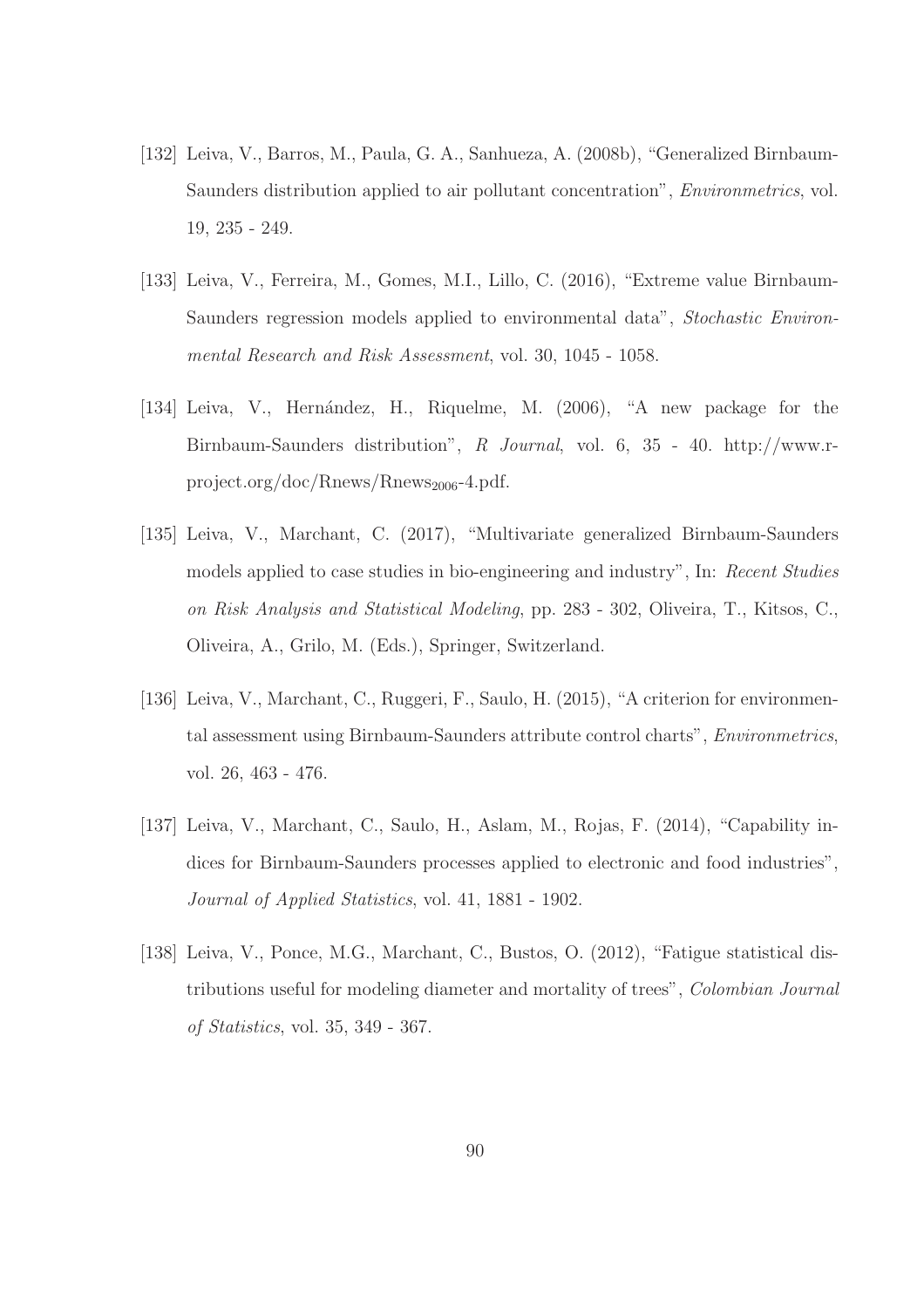- [139] Leiva, V., Riquelme, M., Balakrishnan, N., Sanhueza, A. (2008), "Lifetime analysis based on the generalized Birnbaum-Saunders distribution", *Computational Statistics and Data Analysis*, vol. 52, 2079 - 2097.
- [140] Leiva, V., Rojas, E., Galea, M., Sanhueza, A. (2014), "Diagnostics in Birnbaum-Saunders accelerated life models with an application to fatigue data", *Applied Stochastic Models in Business and Industry*, vol. 30, 115 - 131.
- [141] Leiva, V., Ruggeri, F., Saulo, H., Vivanco, J.F. (2017), "A methodology based on the Birnbaum-Saunders distribution for reliability analysis applied to nanomaterials", *Reliability Engineering and System Safety*, vol. 157, 192 - 201.
- [142] Leiva, V., Sanhueza, A., Angulo, J. M. (2009), "A length-biased version of the Birnbaum-Saunders distribution with application in water quality", *Stochastic Environmental Research and Risk Assessment*, vol. 23, 299 - 307.
- [143] Leiva, V., Sanhueza, A. Kotz, S., Araneda, N. (2010), "A unified mixture model based on the inverse Gaussian distribution", *Pakistan Journal of Statistics*, vol. 26, 445 - 460.
- [144] Leiva, V., Sanhueza, A., Sen, P. K., Paula, G.A. (2008), "Random number generators for the generalized Birnbaum-Saunders distribution", *Journal of Statistical Computation and Simulation*, vol. 78. 1105 - 1118.
- [145] Leiva, V., Sanhueza, A., Silva, A., Galea, M. (2008), "A new three-parameter extension of the inverse Gaussian distribution", *Statistics and Probability Letters*, vol. 78, 1266 - 1273.
- [146] Leiva, V., Santos-Neto, M., Cysneiros, F. J. A., Barros, M. (2014b), "Birnbaum-Saunders statistical modelling: a new approach", *Statistical Modelling*, vol. 14, 21 - 48.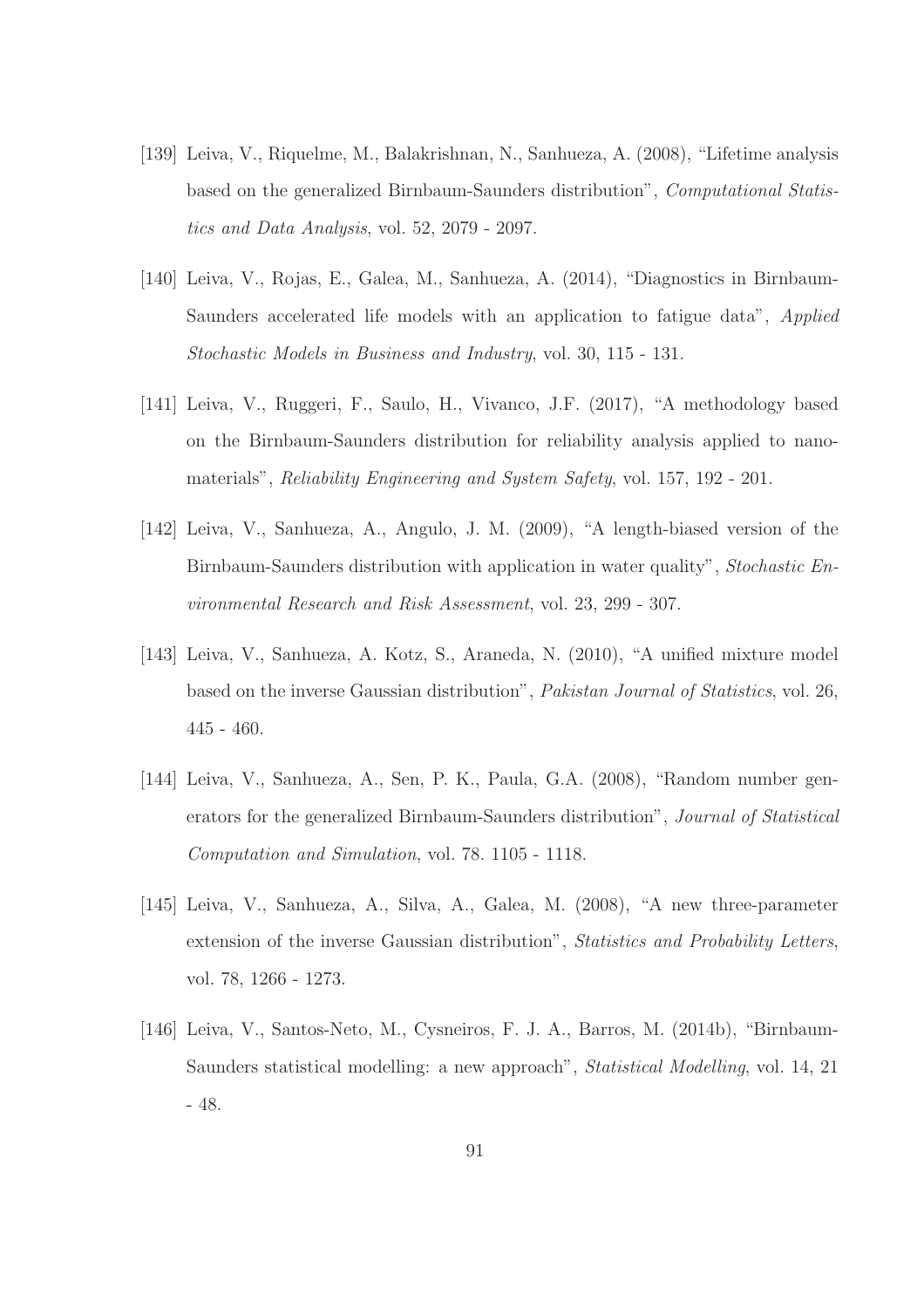- [147] Leiva, V., Santos-Neto, M., Cysneiros, F. J. A., Barros, M. (2016), "A methodology for stochastic inventory models based on a zero-adjusted Birnbaum-Saunders distribution", *Applied Stochastic Models in Business and Industry*, vol. 32, 74 - 89.
- [148] Leiva, V., Saulo, H. (2017), "Environmental applications based on Birnbaum-Saunders models", In: *Mathematical and Statistical Applications in Life Sciences and Engineering*, pp 283 - 304, Adhikari, M.R., Chaubey, Y.P., Adhikari, A. (Eds.), Springer, New York.
- [149] Leiva, V., Saulo, H., Leao, J., Marchant, C., (2014), "A family of autoregressive conditional duration models applied to financial data", *Computational Statistics and Data Analysis*, vol. 9, 175 - 191.
- [150] Leiva, V, Saunders, S.C. (2015), "Cumulative damage models", *Wiley StatsRef:*, Statistics Reference Online 1-10.
- [151] Leiva, V., Soto, G., Cabrera, E., Cabrera, G. (2011), "New control charts based on the Birnbaum-Saunders distribution and their implementation", *Colombian Journal of Statistics*, vol. 34, 147 - 176.
- [152] Leiva, V., Tejo, M., Guiraud, P., Schmachtenberg, O., Orio, P., Marmolejo, F. (2015), "Modeling neural activity with cumulative damage distributions", *Biological Cybernetics*, vol. 109, 421 - 433.
- [153] Leiva, V., Vilca, F., Balakrishnan, N., Sanhueza, A. (2010), "A skewed Sinh-Normal distribution and its properties and application to air pollution", *Communications in Statistics - Theory and Methods*, vol. 39, 426 - 443.
- [154] Leiva V., Vivanco J.F. (2016), "Fatigue models", *Wiley StatsRef:* Statistics Reference Online 1-10.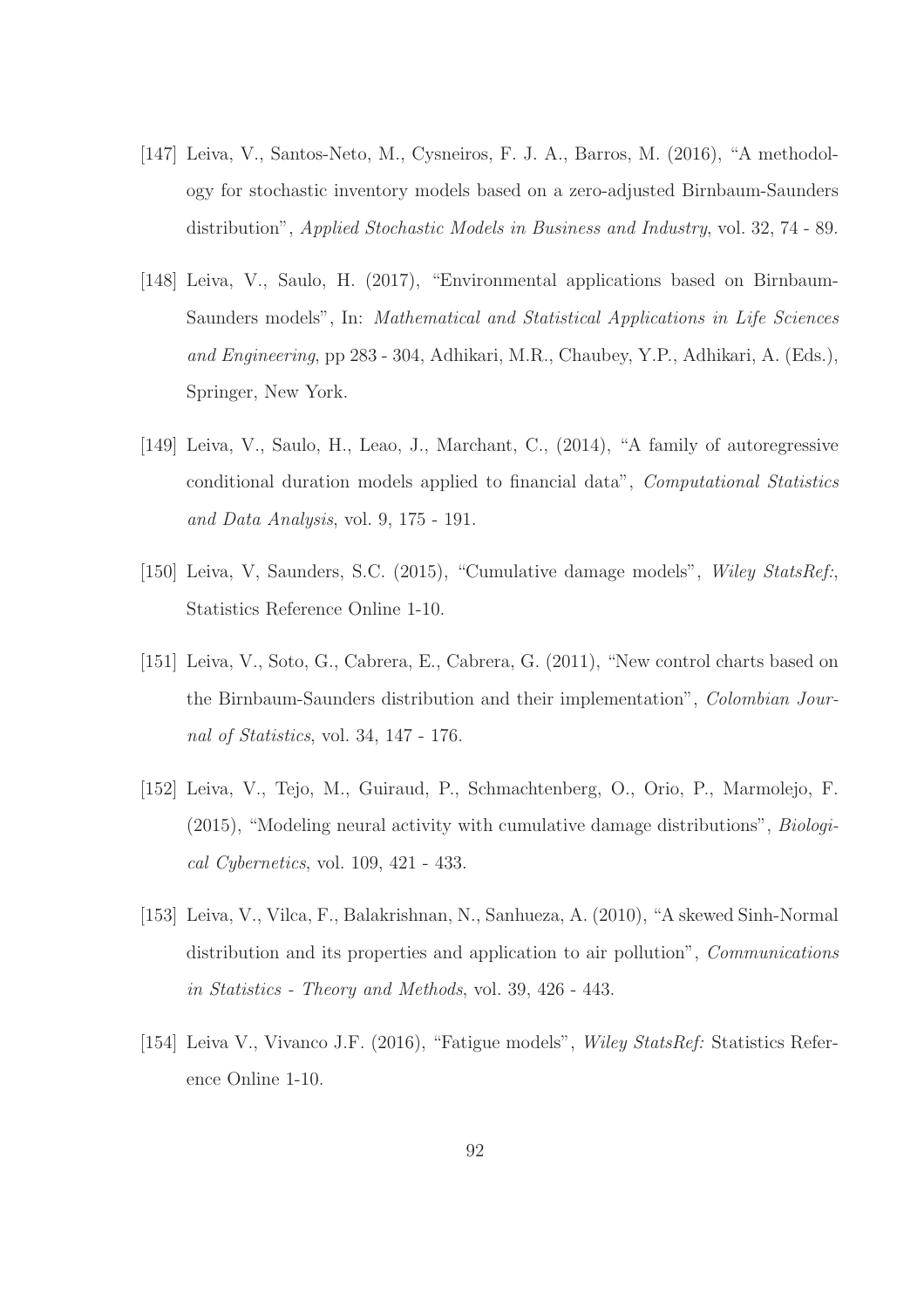- [155] Lemonte, A. J. (2011), "Covariance matrix formula for Birnbaum-Saunders regression models", *Journal of Statistical Computation and Simulation*, vol. 81, 899 - 908.
- [156] Lemonte, A. J. (2012), "A log-Birnbaum-Saunders regression model with asymmetric errors", *Journal of Statistical Computation and Simulation*, vol. 82, 1775 - 1787.
- [157] Lemonte, A. J. (2013a), "A new extended Birnbaum-Saunders regression model for lifetime modeling", *Computational Statistics and Data Analysis*, vol. 64, 34 - 50.
- [158] Lemonte, A. J. (2013b), "Multivariate Birnbaum-Saunders regression model", *Journal of Statistical Computation and Simulation*, vol. 83, 2244 - 2257.
- [159] Lemonte, A. J. (2013c), "A new extension of the Birnbaum-Saunders distribution", *Brazilian Journal of Probability and Statistics*, vol. 27, 133 - 149.
- [160] Lemonte, A. J. (2016), "Robust inference for Birnbaum-Saunders regressions", *Journal of Statistical Computation and Simulation*, vol. 86, 611 - 622.
- [161] Lemonte, A.J., Cordeiro, G.M. (2009), "Birnbaum-Saunders nonlinear regression models", *Computational Statistics and Data Analysis*, vol. 53, 4441 - 4452.
- [162] Lemonte, A. J., Cordeiro, G. M. (2010), "Asymptotic skewness in Birnbaum-Saunders nonlinear regression models", *Statistics and Probability Letters*, vol. 80, 892 - 898.
- [163] Lemonte, A. J., Cordeiro, G. M., Moreno, G. (2012), "Bartlett corrections in Birnbaum-Saunders nonlinear regression models", *Journal of Statistical Computation and Simulation*, vol. 82, 927 - 935.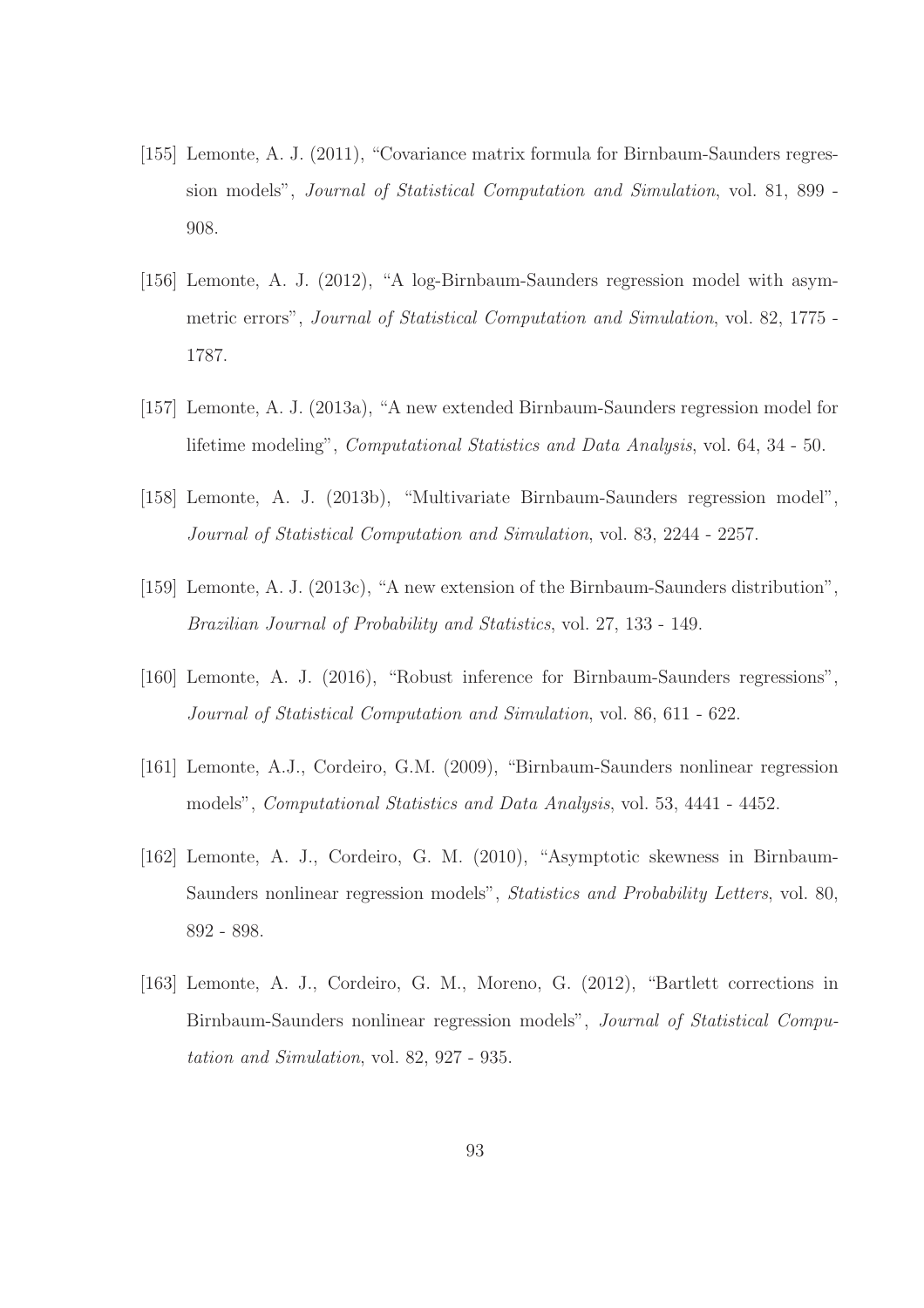- [164] Lemonte, A.J., Ferrari, S.L.P. (2011a), "Size and power properties of some tests in the Birnbaum-Saunders regression model", *Computational Statistics and Data Analysis*, vol. 55, 1109 - 1117.
- [165] Lemonte, A.J., Ferrari, S.L.P. (2011b), "Small-sample corrections for score tests in Birnbaum-Saunders regression model", *Journal of Statistical Planning and Inference*, vol. 141, 1031 - 1040.
- [166] Lemonte, A.J., Ferrari, S.L.P. (2011c), "Improved likelihood inference in Birnbaum-Saunders regression", *Communications in Statistics - Theory and Methods*, vol. 40, 232 - 243.
- [167] Lemonte, A.J., Ferrari, S.L.P. (2011d), "Testing hypotheses in the Birnbaum-Saunders distribution under type-II censored samples", *Computational Statistics and Data Analysis*, vol. 55, 2388 - 2399.
- [168] Lemonte, A.J., Ferrari, S.L.P. (2011e), "Signed likelihood ratio tests in the Birnbaum-Saunders regression model", *Journal of Statistical Planning and Inference*, vol. 141, 1031 - 1040.
- [169] Lemonte, A.J., Ferrari, S.L.P., Silvia L. P., Cribari-Neto, F. (2010), "Improved likelihood inference in Birnbaum-Saunders regressions", *Computational Statistics and Data Analysis*, vol. 54, 1307 - 1316.
- [170] Lemonte, A. J., Martínez-Flórez, G., Moreno-Arenas, G. (2015), "Multivariate Birnbaum-Saunders distribution: properties and associated inference", *Journal of Statistical Computation and Simulation*, vol. 85, 374 - 392.
- [171] Lemonte, A.J., Cribari-Neto, F., Vasconcellos, K.L.P. (2007), "Improved statistical inference for the two-parameter Birnbaum-Saunders distribution", *Computational Statistics and Data Analysis*, vol. 51, 4656 - 4681.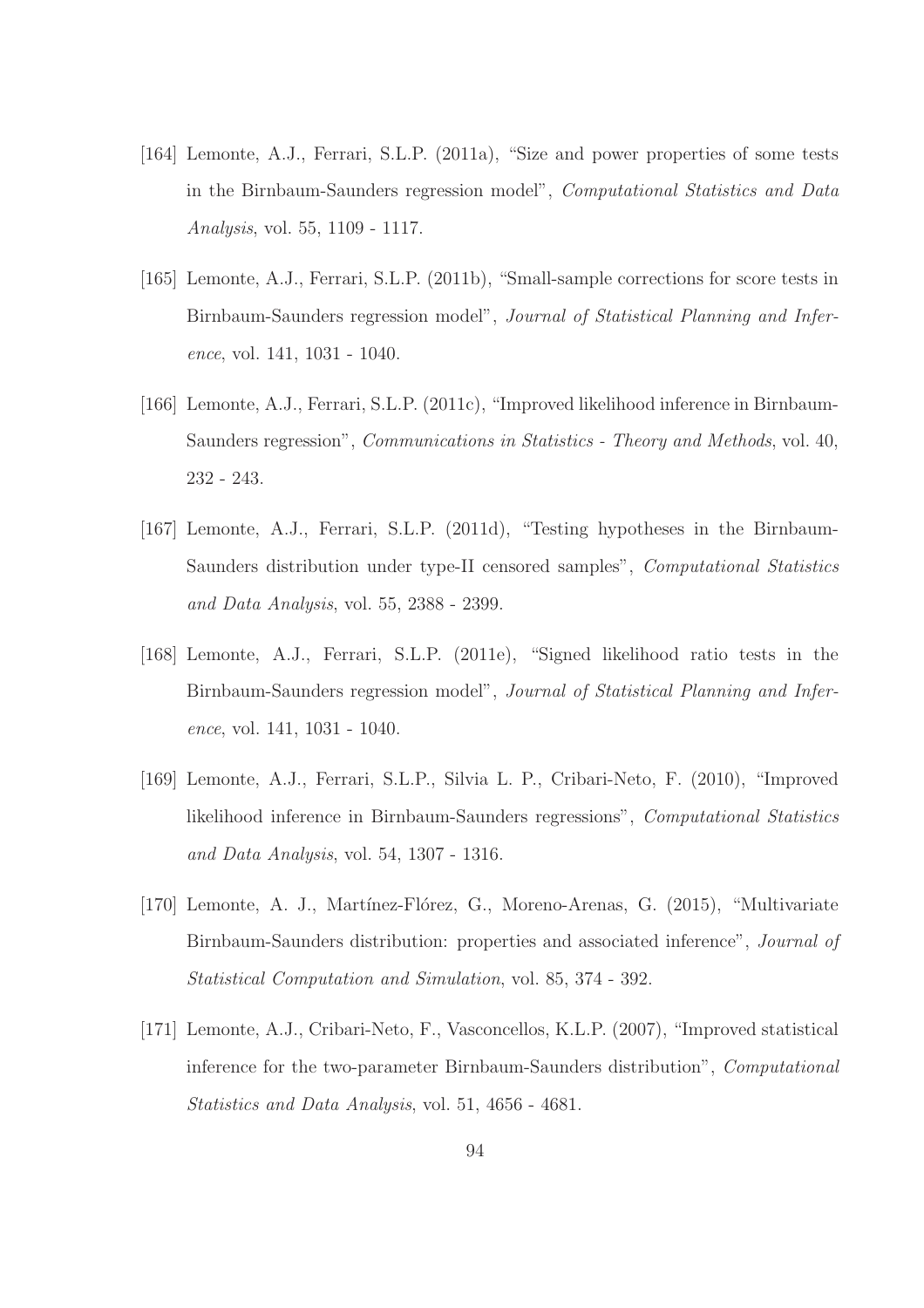- [172] Lemonte, A. J., Patriota, A. G. (2011), "Influence diagnostics in Birnbaum-Saunders nonlinear regression models", *Journal of Applied Statistics*, vol. 38, 871 - 884.
- [173] Lemonte, A.J., Simas, A.B., Cribari-Neto, F. (2007), "Bootstrap-based improved estimators for the two-parameter Birnbaum-Saunders distribution", *Journal of Statistical Computation and Simulation*, vol. 78, 37 - 49.
- [174] Li, A.P., Chen, Z.X., Xie, F.C. (2012), "Diagnostic analysis for heterogeneous log-Birnbaum-Saunders regression model", *Statistics and Probability Letters*, vol. 82, 1690 - 1698.
- [175] Li, Y., Xu, A. (2014), "Fiducial inference for Birnbaum-Saunders distribution", *Journal of Statistical Computation and Simulation*, vol. 86, 1673 - 1685.
- [176] Lillo, C., Leiva, V., Nicolis, O., Aykroyd, R.G. (2017), "L-moments of the Birnbaum-Saunders distribution and its extreme value version: Estimation, goodness of fit and application to earthquake data", *Journal of Applied Statistics*, vol. 45, 187 - 209.
- [177] Lindley, D.V. (1980), "Approximate Bayesian method", *Trabajos de Estadistica*, vol. 31, 223 - 237.
- [178] Lio, Y. L., Park, C. (2008), "A bootstrap control chart for Birnbaum-Saunders percentiles", *Quality and Reliability Engineering International*, vol. 24, 585 - 600.
- [179] Lio, Y.L., Tsai, T-R., Wu, S-J. (2010), "Acceptance sampling plans from truncated life tests based on the Birnbaum-Saunders distribution for percentiles", *Communications in Statistics - Simulation and Computation*, vol. 39, 119 - 136.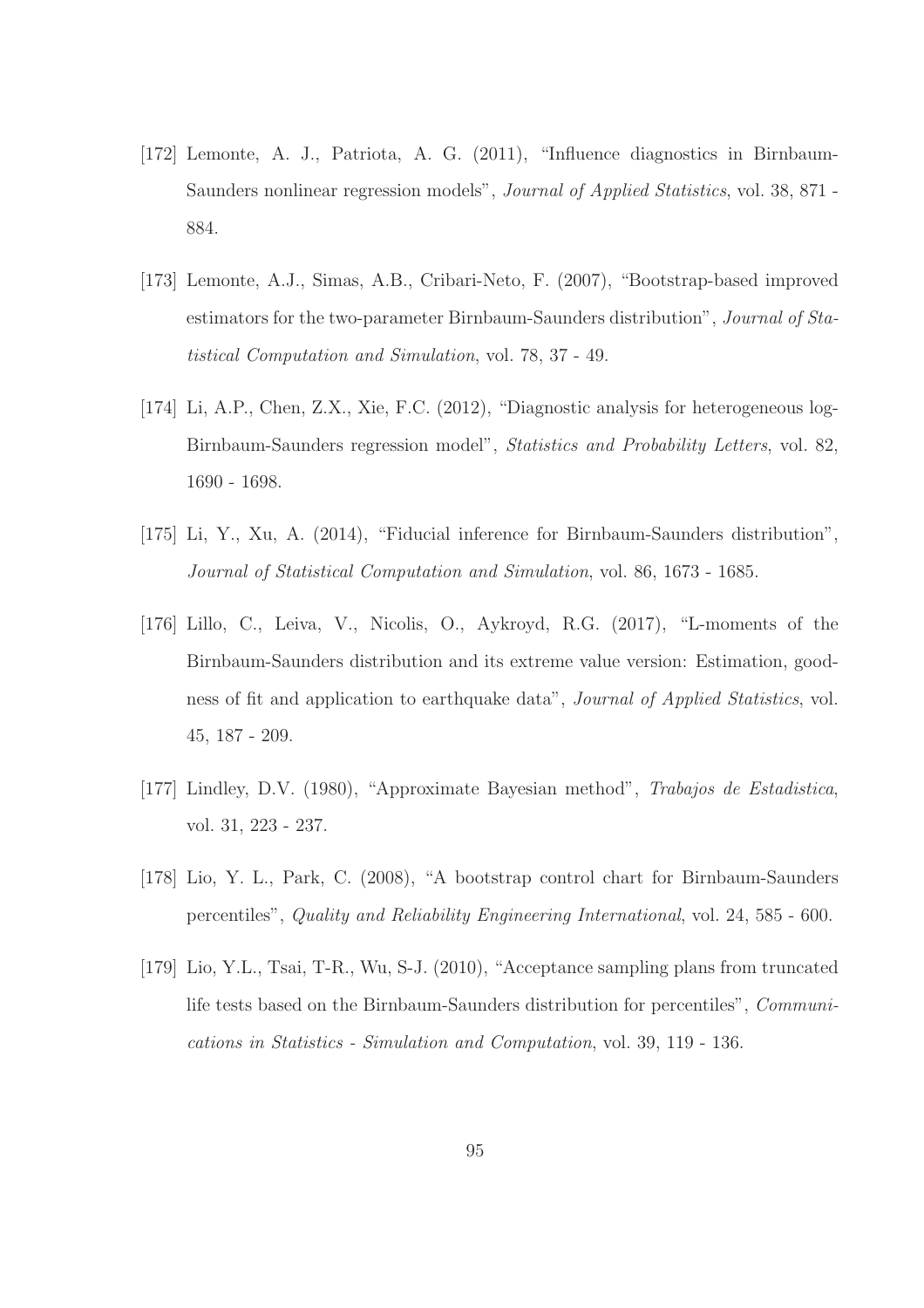- [180] Louis, T.A. (1982), "Finding the observed information matrix using the EM algorithm", *Journal of the Royal Statistical Society*, Ser. B, vol. 44, 226 - 244.
- [181] Lu, M. C., Chang, D. S. (1997), "Bootstrap prediction intervals for the Birnbaum-Saunders distribution", *Microelectronics Reliability*, vol. 37, 1213 - 1216.
- [182] Marchant, C., Bertin, K., Leiva, V., Saulo, H. (2013), "Generalized Birnbaum-Saunders kernel density estimators and an analysis of financial data", *Computational Statistics and Data Analysis*, vol. 63, 1 - 15.
- [183] Marchant, C., Leiva, V., Cavieres, M.F., Sanhueza, A. (2013), "Air contaminant statistical distributions with application to PM10 in Santiago, Chile", *Reviews of Environmental Contamination and Toxicology*, vol. 223, 1 - 31.
- [184] Marchant C., Leiva V., Cysneiros, F.J.A. (2016) "A multivariate log-linear model for Birnbaum-Saunders distributions", *IEEE Transactions on Reliability*, vol. 65, 816 - 827.
- [185] Marchant, C., Leiva, V., Cysneiros, F.J.A., Liu, S. (2017), "Robust multivariate control charts based on Birnbaum-Saunders distributions", *Journal of Statistical Computation and Simulation*, vol. 88, 182 - 202.
- [186] Marchant, C., Leiva, V., Cysneiros, F.J.A., Vivanco, J.F. (2016), "Diagnostics in multivariate Birnbaum-Saunders regression models", *Journal of Applied Statistics*, vol. 43, 2829 - 2849.
- [187] Martínez-Flórez, G., Bolfarine, H., Gómez, H. W. (2014) "An alpha-power extension for the Birnbaum-Saunders distribution", *Statistics*, vol. 48, 896 - 912.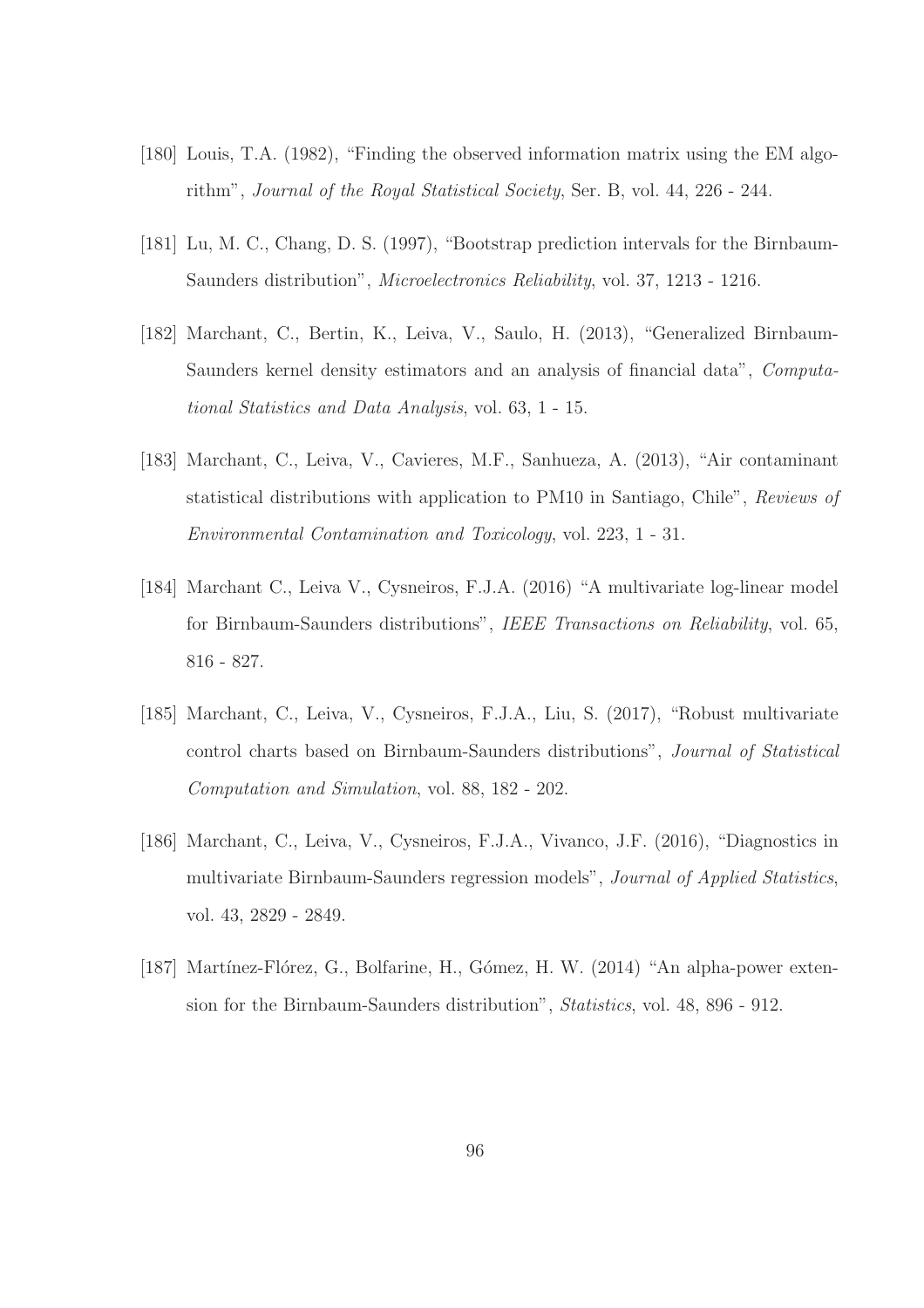- [188] Martínez-Flórez, G., Bolfarine, H., Gómez, H. W. (2017) "The log-linear Birnbaum-Saunders power model", *Methodology and Computing in Applied Probability*, vol. 19, 913 - 933.
- [189] Mann, N.R., Schafer, R.E., Singpurwalla, N.D. (1974), *Methods for Statistical Analysis of Reliability and Life Data*, John Wiley and Sons, New York.
- [190] McCool, J.L. (1974), "Inferential techniques for Weibull populations", Aerospace Research Laboratories Report ARL TR74-0180, Wright-Patterson Air Force Base, Dayton, Ohio.
- [191] Meintanis, S.G. (2010), "Inference procedures for the Birnbaum-Saunders distribution and its generalizations", *Computational Statistics and Data Analysis*, vol. 54, 367 - 373.
- [192] Moala, F.A., Achcar, J.A., Gimenez, R.P. (2015), "Bayes estimation for the Birnbaum-Saunders distribution in the presence of censored data", *IEEE Latin America Transactions*, vol. 13, 3187 - 3192.
- [193] Mohammadi, K., Olavi, O., McGowan, J.G. (2017), "Use of Birnbaum-Saunders distribution for wind speed and wind power probability distributions: A review", *Energy Conversion and Management*, vol. 143, 109 - 122.
- [194] Mudholkar, G.S., Hutson, A.D. (2000), "The epsilon skew normal distribution for analyzing near normal data", *Journal of Statistical Planning and Inference*, vol. 83, 291 - 309.
- [195] Ng, H.K.T., Kundu, D., Balakrishnan, N. (2003), "Modified moment estimation for the two-parameter Birnbaum-Saunders distribution", *Computational Statistics and Data Analysis*, vol. 43, 283 - 298.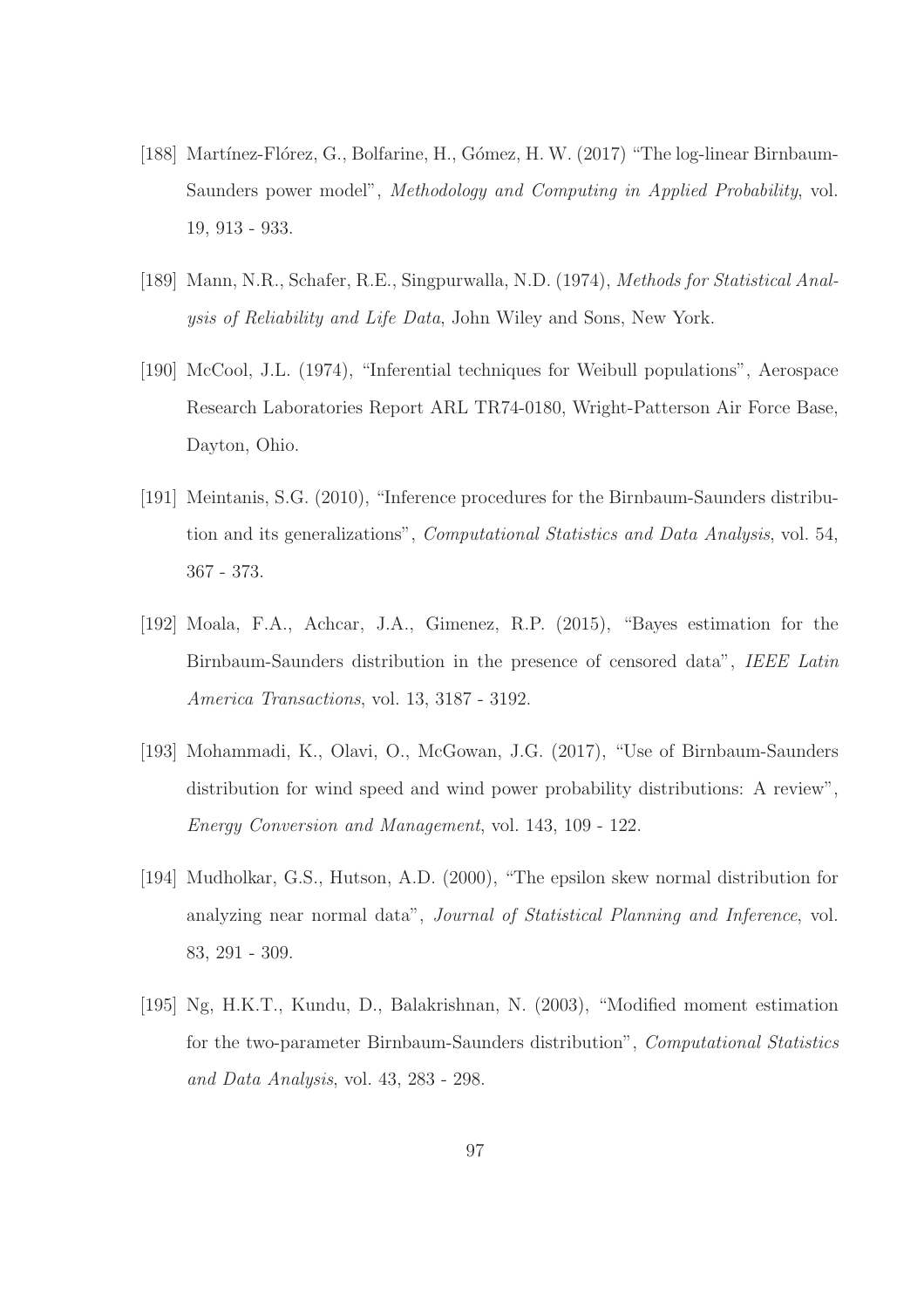- [196] Ng, H.K.T., Kundu, D., Balakrishnan, N. (2006), "Point and interval estimations for the two-parameter Birnbaum-Saunders distribution based on type-II censored samples", *Computational Statistics and Data Analysis*, vol. 50, 3222 - 3242.
- [197] Niu, C., Guo, X., Xu, W., Zhu, L. (2013), "Comparison of several BirnbaumSaunders distributions", *Journal of Statistical Computation and Simulation*, vol. 84, 2721 - 2733.
- [198] Olmos, N.M., Martínez-Flórez, G., Bolfarine, H. (2017), "Bimodal Birnbaum-Saunders distribution with applications to non negative measurements", *Communications in Statistics - Theory and Methods*, vol. 46, 6240 - 6257.
- [199] Onar, A., Padgett, W.J. (2000), "Accelerated test models with the inverse Gaussian distribution", *Journal of Statistical Planning and Inference*, vol. 89, 119 - 133.
- [200] Ortega, E. M. M., Cordeiro, G. M., Lemonte, A. J. (2012), "A log-linear regression model for the β-Birnbaum-Saunders distribution with censored data", *Computational Statistics and Data Analysis*, vol. 56, 698 - 718.
- [201] Owen, W.J. (2006), "A new three-parameter extension to the Birnbaum-Saunders distribution", *IEEE Transactions on Reliability*, vol. 55, 475 - 479.
- [202] Owen, W. J., Padgett, W. J. (1998), "Birnbaum-Saunders-type models for system strength assuming multiplicative damage", In: *Frontiers in Reliability Analysis*, Ed. Basu, A.P., Indian Association for Productivity, Quality and Reliability, Singapore, World Scientific.
- [203] Owen, W. J., Padgett, W. J. (1999), "Acceleration models for system strength based on Birnbaum-Saunders distributions", *Lifetime Data Analysis*, vol. 5, 133 - 147.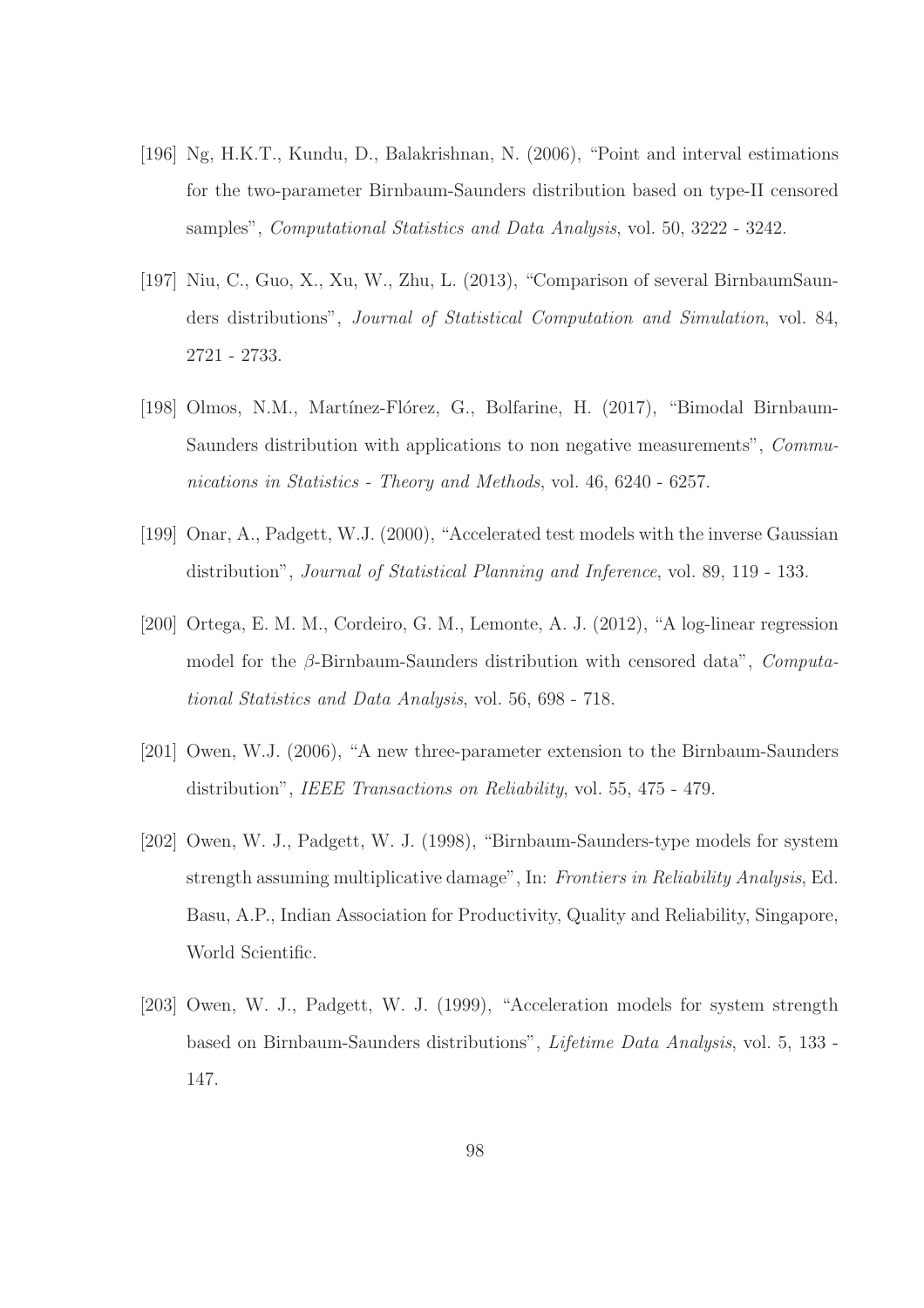- [204] Owen, W. J., Padgett, W. J. (2000), "A Birnbaum-Saunders accelerated life model", *IEEE Transactions on Reliability*, vol. 49, 224 - 229.
- [205] Padgett, W. J. (1982), "On Bayes estimation of reliability for the Birnbaum-Saunders fatigue model using Bayesian methods", *IEEE Transactions on Reliability*, vol. 31, 436 - 438.
- [206] Padgett, W. J., Tomlinson, M. A. (2003), "Lower confidence bounds for percentiles of Weibull and Birnbaum-Saunders distributions", *Journal of Statistical Computation and Simulation*, vol 73, 429 - 443.
- [207] Park, C., Padgett, W.J. (2006), "A general class of cumulative damage models for materials failure", *Journal of Statistical Planning and Inference*, vol. 136, 3783 - 3801.
- [208] Patil, G.P. (2002), "Weighted distributions", In: El-Shaarawi A.H. and Piegorsh, W. W. (eds.) *Encyclopedia of Environmetrics*, vol. 4, John Wiley and Sons, Chichester, pp. 2369 - 2377.
- [209] Patriota, A. G. (2012), "On scale-mixture Birnbaum-Saunders distributions", *Journal of Statistical Planning and Inference*, vol. 142, 2221 - 2226.
- [210] Paula, G. A., Leiva, V., Barros, M., Liu, S. (2012), "Robust statistical modeling using the Birnbaum-Saunders-t distribution applied to insurance", *Applied Stochastic Models in Business and Industry*, vol. 28, 16 - 34.
- [211] Pérez, R. A., Correa, J. C. (2008), "Confidence intervals for the parameters of the Birnbaum-Saunders distribution via relative likelihood", *Revista Colombiana de Estad´stica*, vol. 31, 85 - 94 (in Spanish).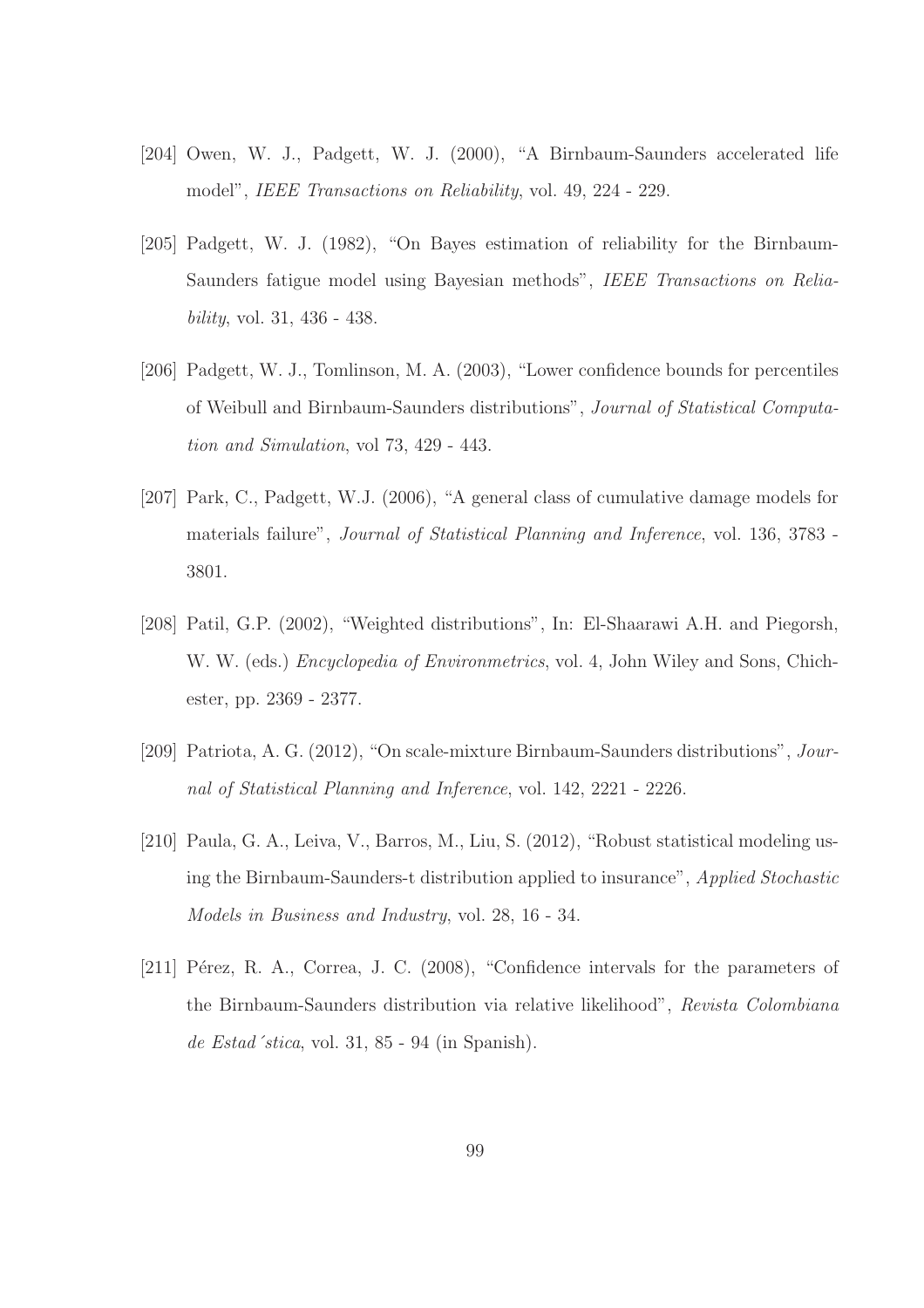- [212] Pescim, R. R., Cordeiro, G. M., Nadarajah, S., Dem´etrio, C. G. B., Ortega, E. M. M. (2014), "The Kummer beta Birnbaum-Saunders: An alternative fatigue life distribution", *Hacettepe Journal of Mathematics and Statistics*, vol. 43 , 473 - 510.
- [213] Podlaski, R. (2008), "Characterization of diameter distribution data in near-natural forests using the Birnbaum-Saunders distribution", *Canadian Journal of Forest Research*, vol. 38, 518 - 527.
- [214] Pradhan, B., Kundu, D. (2013), "Inference and optimal censoring schemes for progressive censored Birnbaum-Saunders distribution", *Journal of Statistical Planning and Inference*, vol. 143, 1098 - 1108.
- [215] Pourmousa, R., Jamalizadeh, A., Rezapour, M. (2015), "Multivariate normal meanvariance mixture distribution based on Birnbaum-Saunders distribution", *Journal of Statistical Computation and Simulation*, vol. 85, 2736 - 2749.
- [216] Qu, H., Xie, F. C. (2011), "Diagnostics analysis for log-Birnbaum-Saunders regression models with censored data", *Statistica Neerlandica*, vol. 65, 1 - 21.
- [217] Raaijmakers, F. J. M. (1980), "The life time of standby system of units having the Birnbaum-Saunders distribution", *Journal of Applied Statistics*, vol. 17, 490 - 497.
- [218] Raaijmakers, F. J. M. (1981), "Reliability of standby system for units with Birnbaum-Saunders distribution", *IEEE Transactions on Reliability*, vol. 30, 198 - 199.
- [219] Reina, M.G., Vilca, F., Zeller, C.B., Balakrishnan, N. (2016), "Inverse Gaussian Birnbaum-Saunders distribution", Under review.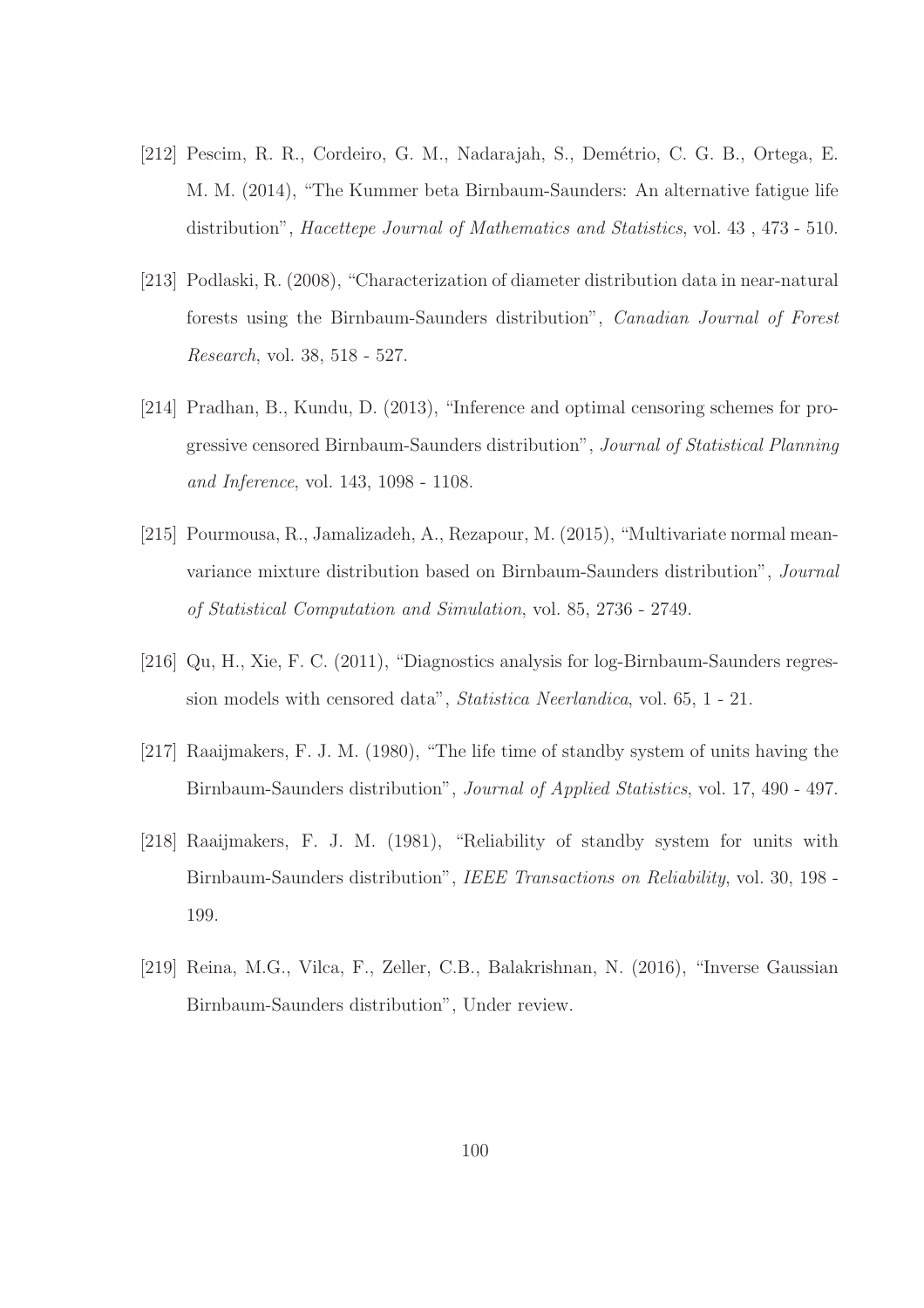- [220] Reyes, J., Vilca, F., Gallardo, D. I., Gómez, H. W. (2017), "Modified slash Birnbaum-Saunders distribution", *Hacettepe Journal of Mathematics and Statistics*, vol. 46, 969 - 984.
- [221] Rieck, J.R. (1989), "Statistical analysis for the Birnbaum-Saunders fatigue life distribution", Ph.D. thesis, Clemson University, Department of Mathematical Sciences.
- [222] Rieck, J.R. (1995), "Parametric estimation for the Birnbaum-Saunders distribution based on symmetrically censored samples", *Communications in Statistics - Theory and Methods*, vol. 24, 1721 - 1736.
- [223] Rieck, J.R. (1999), "A moment-generating function with application to the Birnbaum-Saunders distribution", *Communications in Statistics - Theory and Methods*, vol. 28, 2213 - 2222.
- [224] Rieck, J.R. (2003), "A comparison of two random number generators for the Birnbaum-Saunders distribution", *Communications in Statistics - Theory and Methods*, vol. 32, 929 - 934.
- [225] Rieck, J.R., Nedelman, J.R. (1990), "Maximum-likelihood estimation for log-linear models for the Birnbaum-Saunders distribution", Technical Report 1, State University of New York at Albany, Department of Biometry and Statistics.
- [226] Rieck, J.R., Nedelman, J.R. (1991), "A log-linear model for the Birnbaum-Saunders distribution", *Technometrics*, vol. 33, 51 - 60.
- [227] Riquelme, M., Leiva, V., Galea, M., Sanhueza, A., (2011), "Influence diagnostics on the coefficient of variation of elliptically contoured distributions", *Journal of Applied Statistics*, vol. 38, 513 - 532.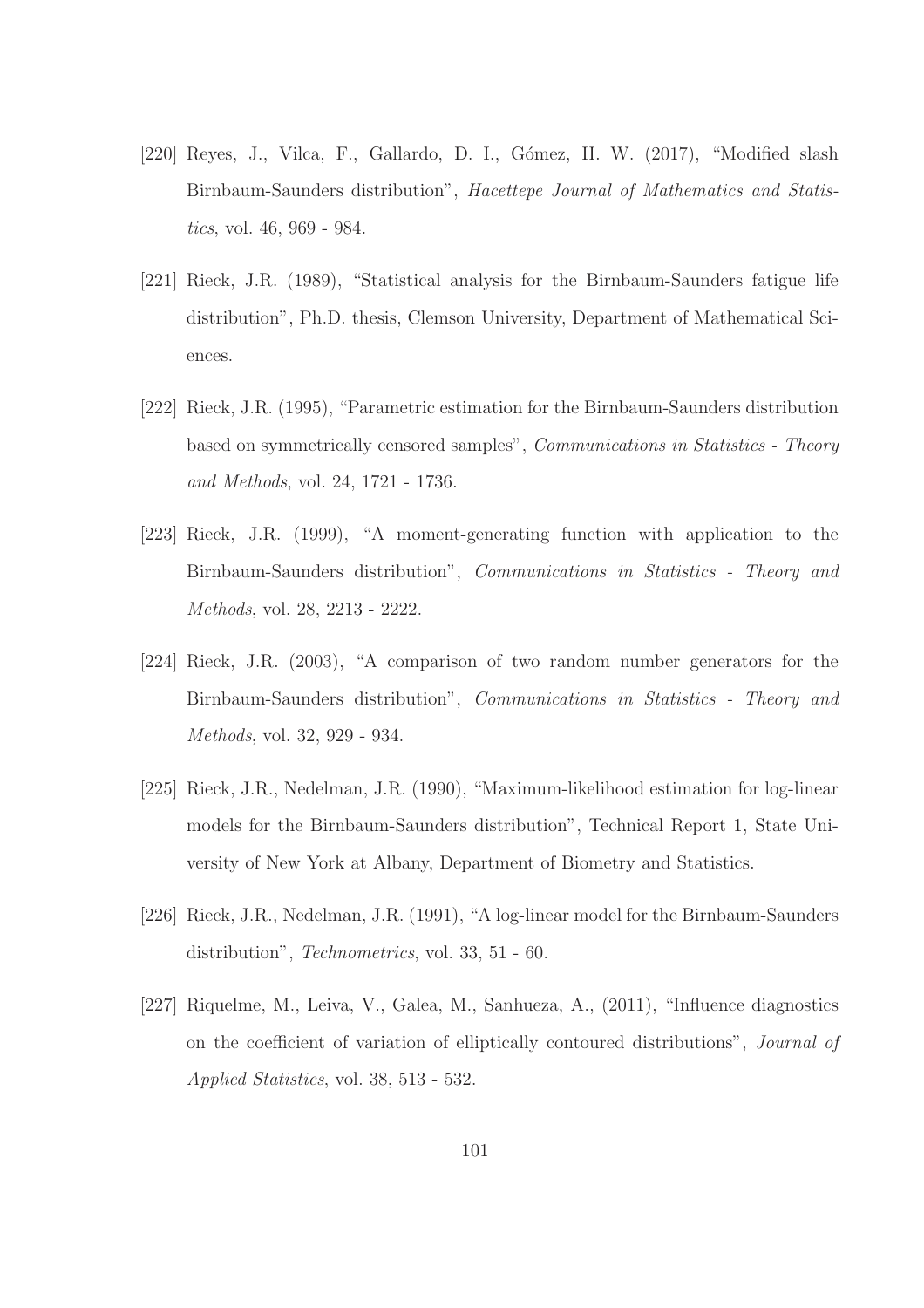- [228] Rojas, F, Leiva, V., Wanke, P., Marchant, C. (2015), "Optimization of contribution margins in food services by modeling independent component demand", *Colombian Journal of Statistics*, vol. 38, 1 - 30.
- [229] Romeiro, R.G., Vilca, F., Balakrishnan, N. (2018), "A robust multivariate Birnbaum-Saunders distribution: EM-estimation", *Statistics*, vol. 52, 321 - 344.
- [230] Sánchez, L., Leiva, V., Caro-Lopera, F. J., Cysneiros, F. J. A. (2015), "On matrixvariate Birnbaum-Saunders distributions and their estimation and application", *Brazilian Journal of Probability and Statistics*, vol. 29, 790 - 812.
- [231] Sanhueza, A., Leiva, V., Balakrishnan, N. (2008), "The generalized Birnbaum-Saunders distribution and its theory, methodology, and application", *Communications in Statistics - Theory and Methods*, vol. 37, 645 - 670.
- [232] Sanhueza, A., Leiva, V., Flores, E. (2009), "On a length-biased life distribution based on the sinh-normal model", *Journal of the Korean Statistical Society*, vol. 38, 323 - 330.
- [233] Santana, L., Vilca, F., Leiva, V. (2011), "Influence analysis in skew-Birnbaum-Saunders regression models and applications", *Journal of Applied Statistics*, vol. 38, 1633 - 1649.
- [234] Santos-Neto, M., Cysneiros, F. J. A., Leiva, V., Ahmed, S. E. (2012), "On new parameterizations of the Birnbaum-Saunders distribution", *Pakistan Journal of Statistics*, vol. 28, 1 - 26.
- [235] Santos-Neto, M., Cysneiros, F. J. A., Leiva, V., Barros, M. (2014), "On a reparameterized Birnbaum-Saunders distribution and its moments, estimation and applications", *REVSTAT-Statistical Journal*, vol. 12, 247 - 272.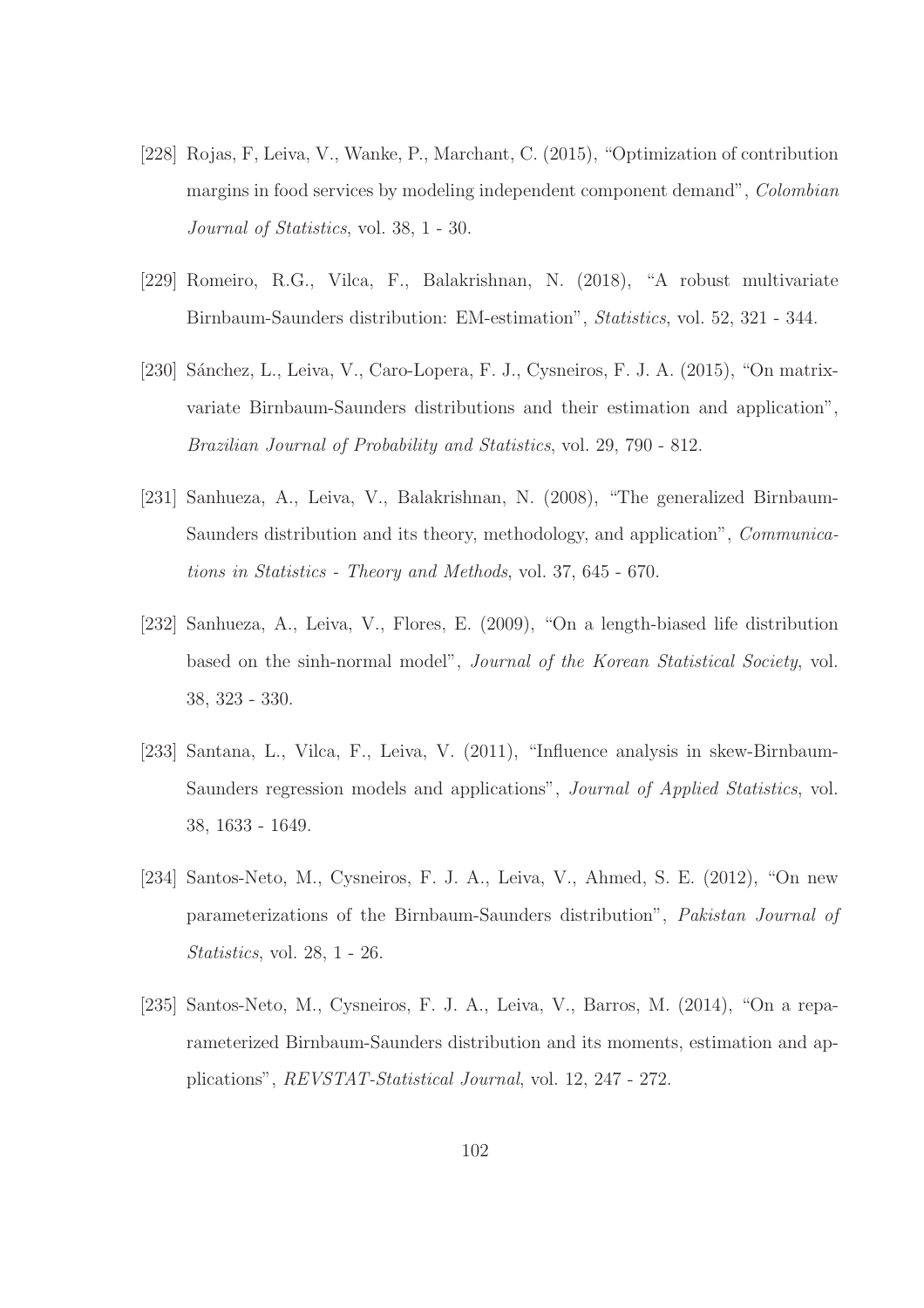- [236] Santos-Neto, M., Cysneiros, F. J. A., Leiva, V., Barros, M. (2016), "Reparameterized Birnbaum-Saunders regression models with varying precision", *Electronic Journal of Statistics*, vol. 10, 2825 - 2855.
- [237] Saulo, H., Balakrishnan, N., Zhu, X., Gonzales, J.F.B., Leão, J. (2017), "Estimation in generalized bivariate Birnbaum-Saunders models", *Metrika*, vol. 80, 427 - 453.
- [238] Saulo, H., Leao, J., Leiva, V., Aykroyd, R.G. (2017), "Birnbaum-Saunders autoregressive conditional duration models applied to high-frequency financial data", *Statistical Papers* (to appear).
- [239] Saulo, H., Leiva, V., Ruggeri, F. (2015), "Monitoring environmental risk by a methodology based on control charts", In *Theory and Practice of Risk Assessment*, pp 177 - 197, Kitsos C, Oliveira TA, Rigas A, Gulati S (eds.), Springer Proceedings in Mathematics and Statistics 136. Springer, Switzerland.
- [240] Saulo, H., Leiva, V., Ziegelmann, F.A., Marchant, C. (2013), "A nonparametric method for estimating asymmetric densities based on skewed Birnbaum-Saunders distributions applied to environmental data", *Stochastic Environmental Research and Risk Assessment*, vol. 27, 1479 - 1491.
- [241] Seshadri, V. (1993), *The inverse Gaussian distribution; a case study in exponential families*, Oxford University Press, Oxford.
- [242] Seshadri, V. (1999), *The inverse Gaussian distribution: statistical theory and applications*, Lecture Notes in Statistics No. 137, Springer, New York.
- [243] Sha, N., Ng, T.L. (2017), "Bayesian inference for Birnbaum-Saunders distribution and its generalization", *Journal of Statistical Computation and Simulation*, vol. 87, 2411 - 2429.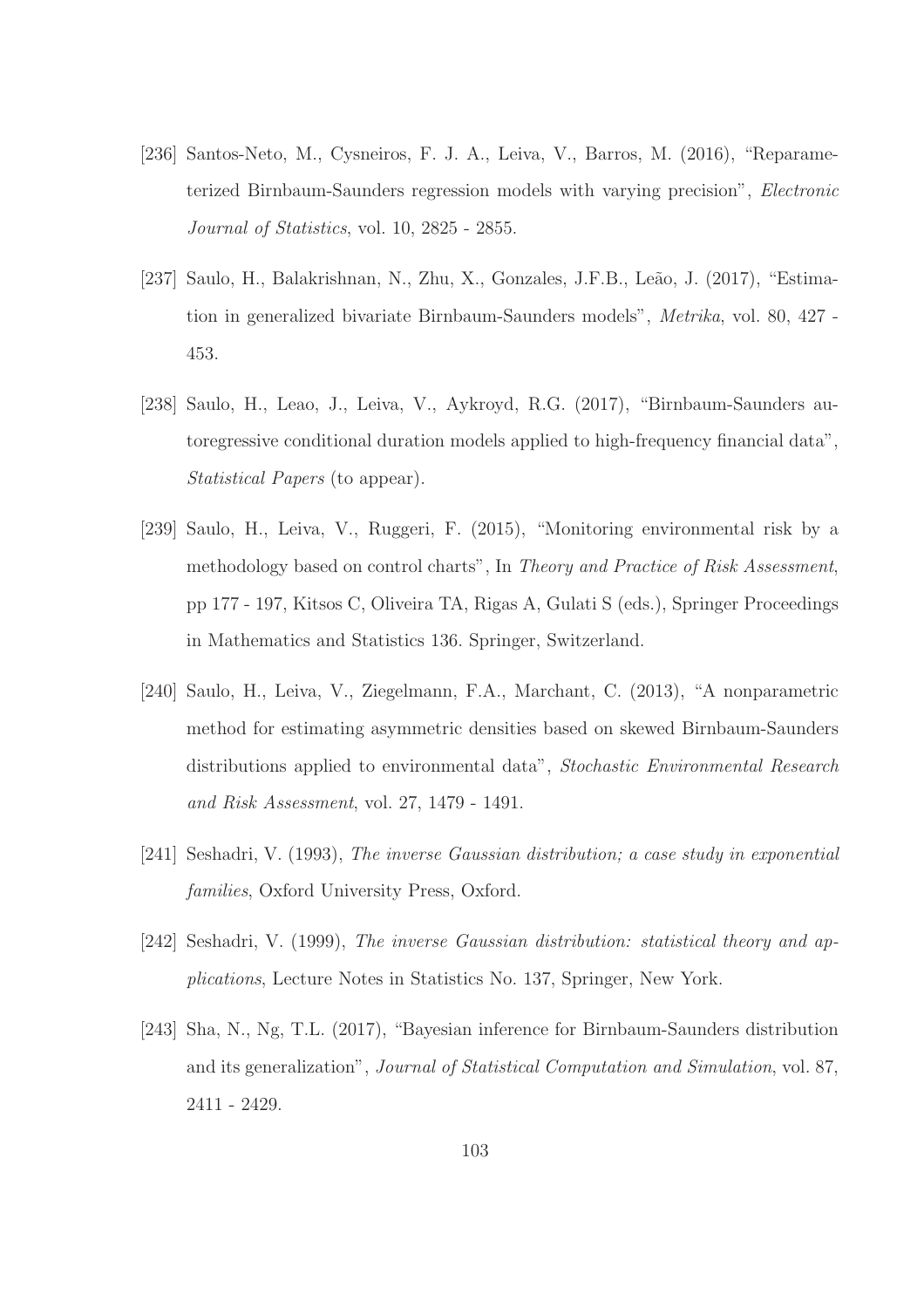- [244] Shaked, M., Shantikumar, G. (2007), *Stochastic Orders*, Springer, New York.
- [245] Shröedinger, E. (1915), "Zur Theorie der Fall-und Steigversuche an Teilchenn mit Brownscher Bewegung", *Physikalische Zeitschrift*, vol. 16, 289 - 295.
- [246] Teimouri, M., Hosseini, S. M., Nadarajah, S. (2013), "Ratios of Birnbaum-Saunders random variables", *Quality Technology and Quantitative Management*, vol. 10, 457 - 481.
- [247] Tsionas, E. G. (2001), "Bayesian inference in Birnbaum-Saunders regression", *Communications in Statistics - Theory and Methods*, vol. 30, 179 - 193.
- [248] Upadhyay, S.K., Mukherjee, B. (2010), "Bayes analysis and comparison of accelerated Weibull and accelerated Birnbaum-Saunders models", *Communications in Statistics - Theory and Methods*, vol. 39, 195 - 213.
- [249] Upadhyay, S. K., Mukherjee, B., Gupta, A. (2009), "Accelerated test system strength models based on Birnbaum-Saunders distribution: A complete Bayesian analysis and comparison", *Lifetime Data Analysis*, vol. 15, 379 - 396.
- [250] Vanegas, L.H., Paula, G.A. (2017), "Log-symmetric regression models under the presence of non-informative left- or right-censored observations", *Test*, vol. 26, 405 - 428.
- [251] Vanegas, L. H., Rondon, L. M., Cysneiros, F. J. A. (2012), "Diagnostic procedures in Birnbaum-Saunders nonlinear regression models", *Computational Statistics and Data Analysis*, vol. 56, 1662 - 1680.
- [252] Vilca, F., Azevedo, C.L.N., Balakrishnan, N. (2017), "Bayesian inference for sinhnormal independent nonlinear regression model", *Journal of Applied Statistics*, vol. 44, 2052 - 2074.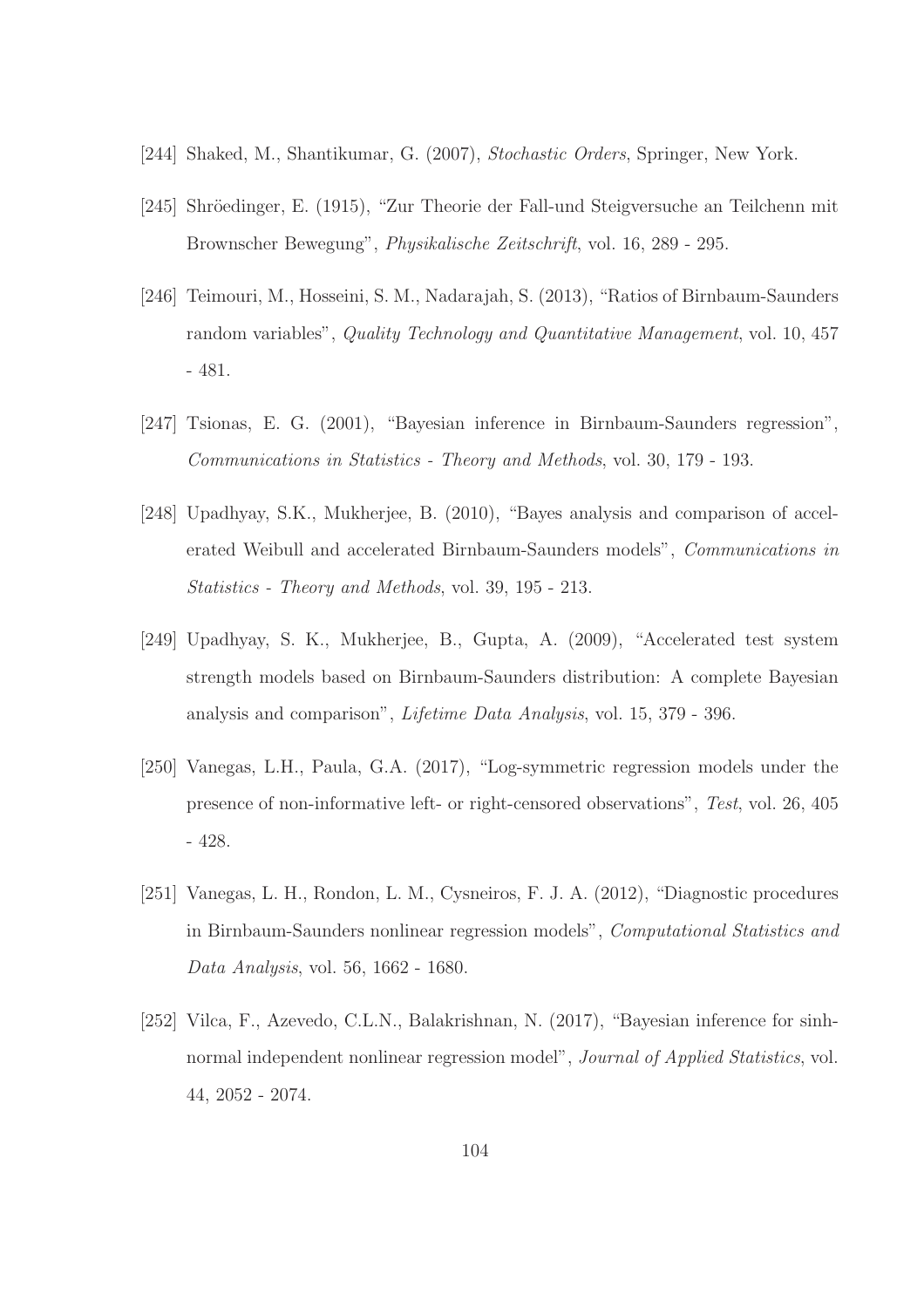- [253] Vilca, F., Balakrishnan, N., Zeller, C. B. (2014a), "The bivariate sinh-elliptical distribution with applications to Birnbaum-Saunders distribution and associated regression and measurement error models", *Computational Statistics and Data Analysis*, vol. 80, 1 - 16.
- [254] Vilca, F., Balakrishnan, N., Zeller, C. B. (2014b), "A robust extension of the bivariate Birnbaum-Saunders distribution and associated inference", *Journal of Multivariate Analysis*, vol. 124, 418 - 435.
- [255] Vilca, F., Balakrishnan, N., Zeller, C. B. (2015), "Multivariate skew-normal generalized hyperbolic distribution and its properties", *Journal of Multivariate Analysis*, vol. 128, 73 - 85.
- [256] Vilca, F., Leiva, V. (2006), "A new fatigue life model based on the family of skewelliptic distributions", *Communications in Statistics - Theory and Methods*, vol. 35, 229 - 244.
- [257] Vilca, F., Romeiro, R. G., Balakrishnan, N. (2016), "A bivariate Birnbaum-Saunders regression model", *Computational Statistics and Data Analysis*, vol. 97, 169 - 183.
- [258] Vilca, F., Santana, L., Leiva, V., Balakrishnan, N. (2011), "Estimation of extreme percentiles in Birnbaum-Saunders distributions", *Computational Statistics and Data Analysis*, vol. 55, 1665 - 1678.
- [259] Vilca, F., Sanhueza, A., Leiva, V., Christakos, G. (2010), "An extended Birnbaum-Saunders model and its applications in the study of environmental quality in Santiago, Chile", *Stochastic Environmental Research and Risk Analysis*, vol. 24, 771 - 782.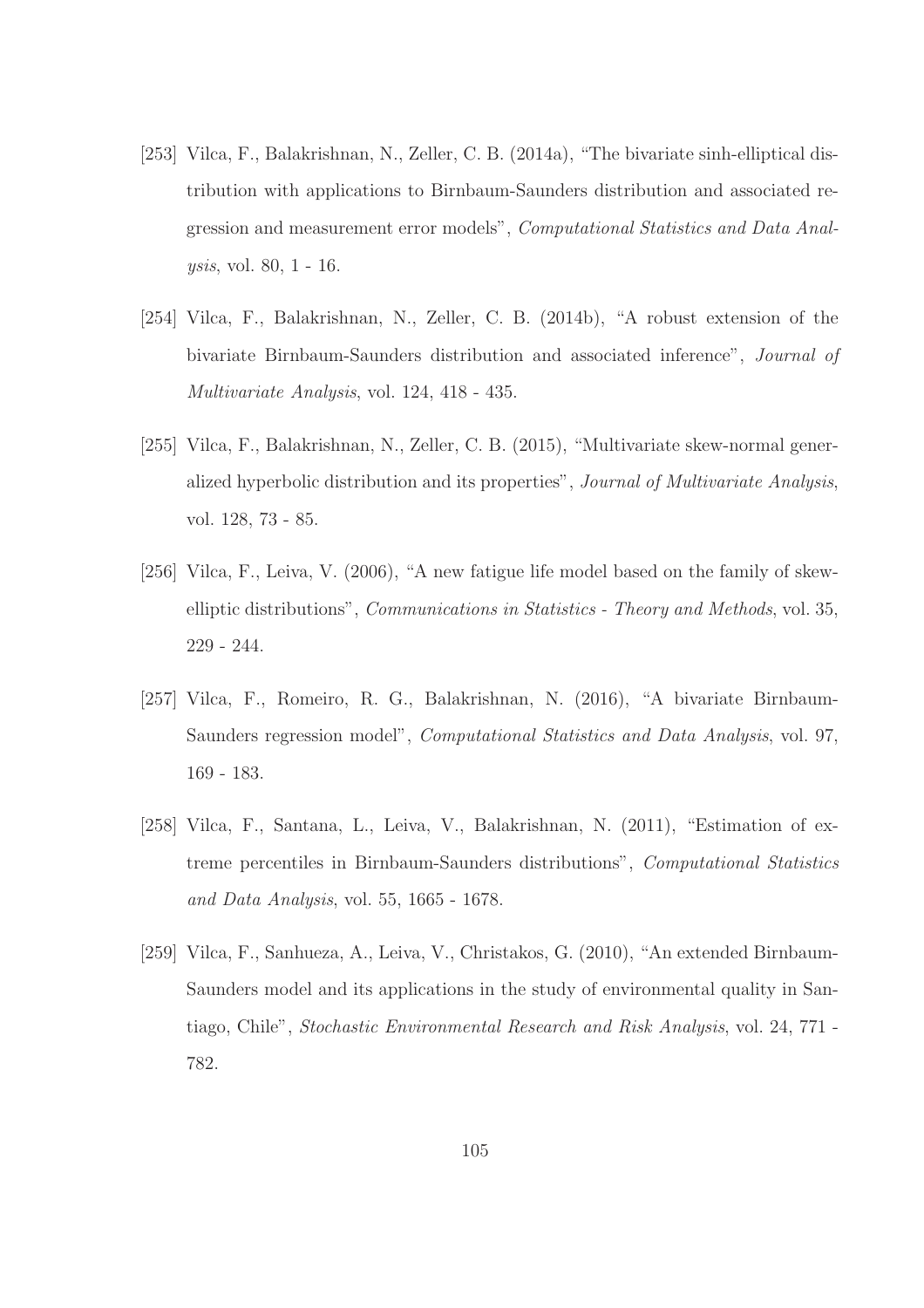- [260] Villegas, C., Paula, G.A., Leiva, V. (2011), "Birnbaum-Saunders mixed models for censored reliability data analysis", *IEEE Transactions on Reliability*, vol. 60, 748 - 758.
- [261] Volodin, I. N., Dzhungurova, O. A. (2000), "On limit distribution emerging in the generalized Birnbaum-Saunders model", *Journal of Mathematical Sciences*, vol. 99, 1348 - 1366.
- [262] Wang, B. X. (2012), "Generalized interval estimation for the Birnbaum-Saunders distribution", *Computational Statistics and Data Analysis*, vol. 56, 4320 - 4326.
- [263] Wang, Z.H., Desmond, A.F., Lu, X. W. (2006), "Modified censored moment estimation for the two-parameter Birnbaum-Saunders distribution", *Computational Statistics and Data Analysis*, vol. 50, 1033 - 1051.
- [264] Wang, R.-H., Fei, H.-L. (2004), "Statistical analysis for the Birnbaum-Saunders fatigue life distribution under type-II bilateral censoring and multiply type-II censoring", *Chinese Quarterly Journal of Mathematics*, vol. 19, 126 - 132.
- [265] Wang, R.-H., Fei, H.-L. (2006), "Statistical analysis for the Birnbaum-Saunders fatigue life distribution under multiply type-II censoring", *Chinese Quarterly Journal of Mathematics*, vol. 21, 15 - 27.
- [266] Wang, M., Park, C., Sun, X. (2015), "Simple robust parameter estimation for the Birnbaum-Saunders distribution", *Journal of Statistical Distributions and Applications*, vol. 2, 1 - 11.
- [267] Wang, M., Sun, X., Park, C. (2016), "Bayesian analysis of Birnbaum-Saunders distribution via the generalized ratio-of-uniforms method", *Computational Statistics*, vol. 31, 207 - 225.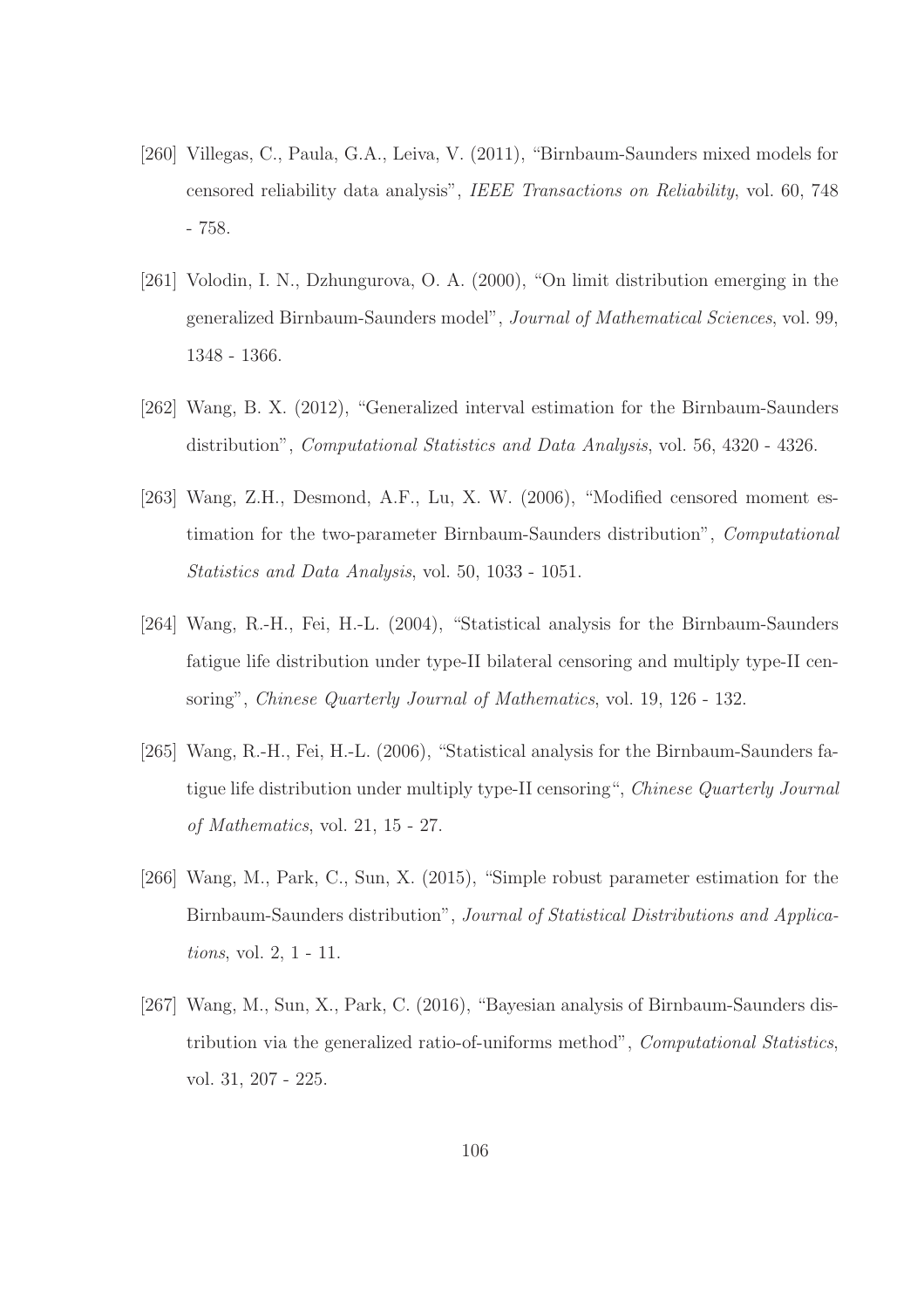- [268] Wang, M., Zhao, J., Sun, X., Park, C. (2013), "Robust explicit estimation of the two-parameter Birnbaum-Saunders distribution", *Journal of Applied Statistics*, vol. 40, 2259 - 2274.
- [269] Wanke, P., Ewbank, H., Leiva, V., Rojas, F. (2016), "Inventory management for new products with triangularly distributed demand and lead-time", *Computers and Operations Research*, vol. 69, 97 - 108.
- [270] Wanke, P., Leiva, V. (2015), "Exploring the potential use of the Birnbaum-Saunders distribution in inventory management", *Mathematical Problems in Engineering*, Art. ID 827 - 846.
- [271] Wu, C.-J., Tsai, T.-R. (2005), "Acceptance sampling plans for Birnbaum-Saunders distribution under truncated life tests", *International Journal of Reliability, Quality and Safety Engineering*, vol. 12, 507 - 519.
- [272] Wu, J., Wong, A.C.M. (2004), "Improved interval estimation for the two-parameter Birnbaum-Saunders distribution", *Computational Statistics and Data Analysis*, vol. 47, 809 - 821.
- [273] Xiao, Q. C., Liu, Z. M., Balakrishnan, N., Lu, X. W. (2010), "Estimation of the Birnbaum-Saunders regression model with current status data", *Computational Statistics and Data Analysis*, vol. 54, 326 - 332.
- [274] Xie, F.-C., Wei, B.-C. (2007), "Diagnostics analysis for log-Birnbaum-Saunders regression models", *Computational Statistics and Data Analysis*, vol. 47, 809 - 821.
- [275] Xu, A., Tang, Y. (2010), "Reference analysis for Birnbaum-Saunders distribution", *Computational Statistics and Data Analysis*, vol. 54, 185 - 192.